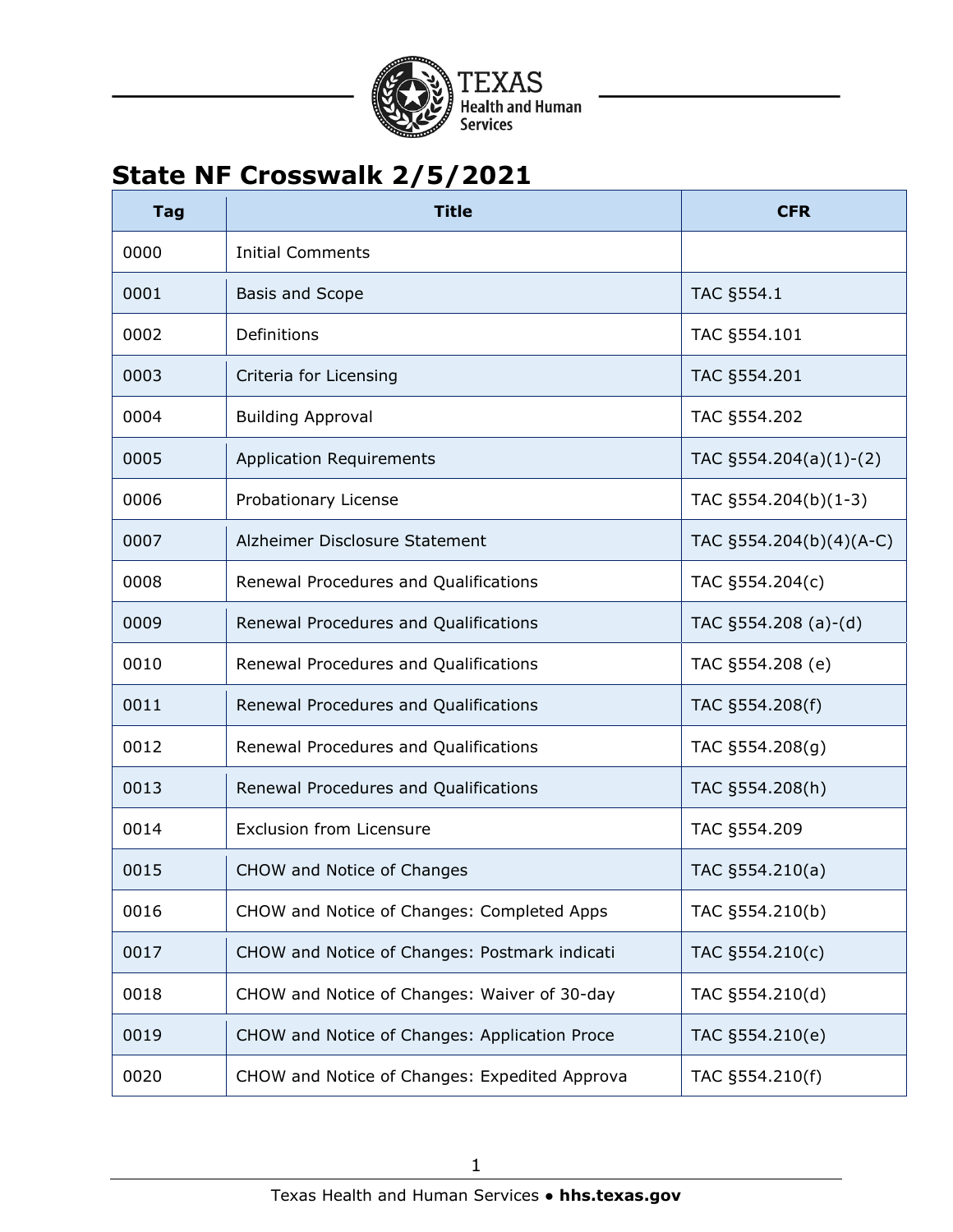| <b>Tag</b> | <b>Title</b>                                  | <b>CFR</b>         |
|------------|-----------------------------------------------|--------------------|
| 0021       | CHOW and Notice of Changes: Name Changes      | TAC §554.210(g)    |
| 0022       | CHOW and Notice of Changes: Addition of a Lic | TAC §554.201(h)    |
| 0023       | Relocation: DHS approval needed               | TAC §554.211(a)    |
| 0024       | Relocation: Residents not moved till approved | TAC §554.211(b)    |
| 0025       | Relocation: LSC approval required             | TAC §554.211(c)    |
| 0026       | Relocation: License at current location       | TAC §554.211(e)    |
| 0027       | Time Periods for Processing License App.      | TAC §554.212       |
| 0028       | Criteria for Denying Lic. or Renewal of Lic   | TAC §554.214       |
| 0029       | <b>Informal Reconsideration</b>               | TAC §554.215       |
| 0030       | License Fees                                  | TAC §554.216       |
| 0031       | License Fees                                  | TAC §554.220       |
| 0032       | <b>General Requirements</b>                   | TAC §554.300(a)    |
| 0033       | Facilities Admitting Children                 | TAC §554.300(b)    |
| 0034       | Waivers                                       | TAC §554.300(c)    |
| 0035       | Facilities/All Facilities                     | TAC §554.300(d)(1) |
| 0036       | Facilities/Exist Bef. 09/11/2003              | TAC §554.300(d)(2) |
| 0037       | Facilities/OnAfter 09/11/2003 Bef 04/02/2018  | TAC §554.300(d)(3) |
| 0038       | Facilities/New On or After 04/02/2018         | TAC §554.300(d)(4) |
| 0039       | Facilities/Small House or Household           | TAC §554.300(d)(5) |
| 0040       | Applicable Codes and Standards                | TAC §554.300(e)    |
| 0041       | <b>Building Rehabilitation</b>                | TAC §554.300(f)    |
| 0042       | Life Safety During Construction               | TAC §554.300(g)    |
| 0043       | Maintain Life Safety Features                 | TAC §554.300(h)    |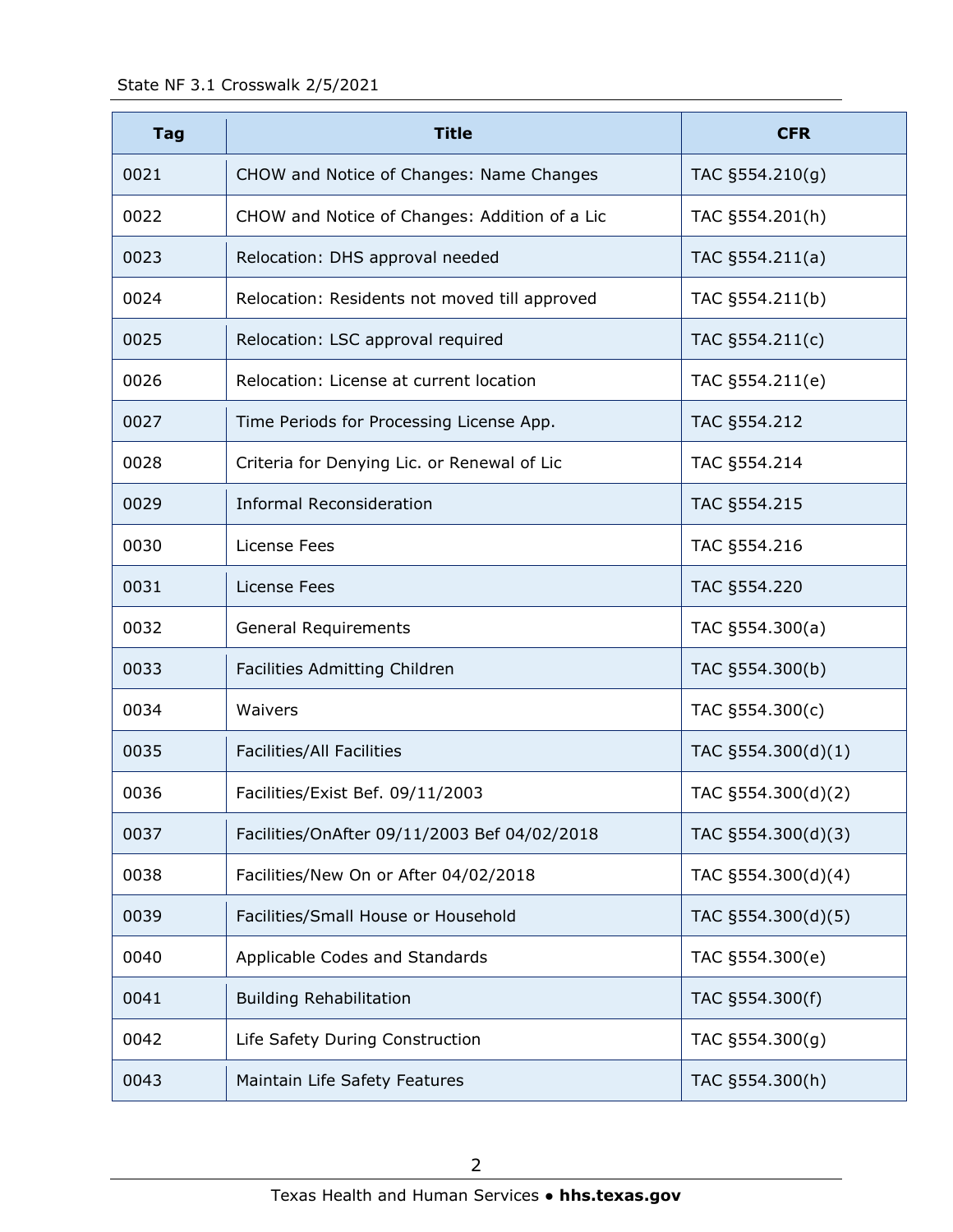| <b>Tag</b> | <b>Title</b>                                 | <b>CFR</b>                |
|------------|----------------------------------------------|---------------------------|
| 0044       | Risk Assessment/NFPA 99                      | TAC §554.300(i)           |
| 0045       | Locked Unit                                  | TAC §554.300(j)           |
| 0046       | Definitions for Subchapter D                 | TAC §554.301              |
| 0047       | Exist Bef 09/11/2003:App. Codes and Stds     | TAC §554.302(a)           |
| 0048       | Exist Bef 09/11/2003: Other Codes            | TAC $\S554.302(b)(1)-(2)$ |
| 0049       | Exist Bef 09/11/2003: HVAC                   | TAC §554.302(b)(3)        |
| 0050       | Exist Bef 09/11/2003: Elec and Lighting      | TAC §554.302(b)(4)        |
| 0051       | Exist Bef 09/11/2003: Accessibility          | TAC §554.302(b)(5)        |
| 0052       | Exist Bef 09/11/2003: Structural Loads       | TAC §554.302(b)(6)        |
| 0053       | Exist Bef 09/11/2003: Construction Type      | TAC §554.302(b)(7)        |
| 0054       | Exist Bef 09/11/2003: Insul Mat'ls/Fl Spread | TAC §554.302(b)(8)        |
| 0055       | Exist Bef 09/11/2003: Boilers                | TAC §554.302(b)(9)        |
| 0056       | Exist Bef 09/11/2003: Emer. Pwr Meet NFPA 99 | TAC §554.303(a)           |
| 0057       | Exist Bef 09/11/2003: Emer. Pwr Adequate     | TAC §554.303(b)           |
| 0058       | Exist Bef 09/11/2003: Emer. Pwr/Lights       | TAC §554.303(b)(1)(A)     |
| 0059       | Exist Bef 09/11/2003: Emer. Pwr/Exit Signs   | TAC §554.303(b)(1)(B)     |
| 0060       | Exist Bef 09/11/2003: Emer. Pwr/Alarm Sys    | TAC §554.303(b)(1)(C)     |
| 0061       | Exist Bef 09/11/2003: Emer. Pwr/Gen Loc      | TAC §554.303(b)(1)(D)     |
| 0062       | Exist Bef 09/11/2003: Emer. Pwr/Receptacles  | TAC §554.303(b)(1)(E)     |
| 0063       | Exist Bef 09/11/2003: Emer. Pwr/Nurse Call   | TAC §554.303(b)(1)(F)     |
| 0064       | Exist Bef 09/11/2003: Emer. Pwr/Night Lites  | TAC §554.303(b)(1)(G)     |
| 0065       | Exist Bef 09/11/2003: Emer. Pwr/Elevators    | TAC §554.303(b)(1)(H)     |
| 0066       | Exist Bef 09/11/2003: Emer. Pwr/Tele Equip   | TAC §554.303(b)(1)(I)     |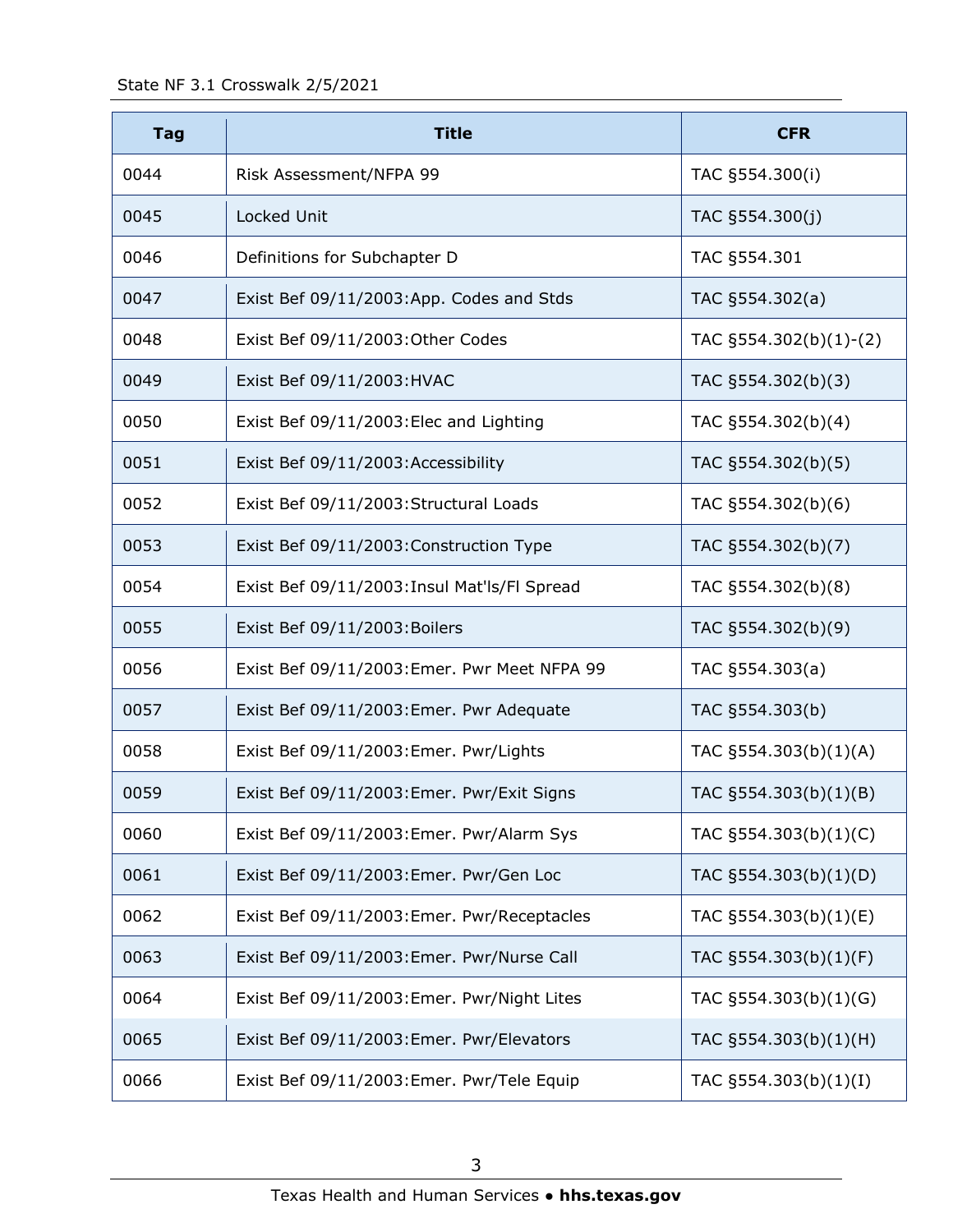| <b>Tag</b> | <b>Title</b>                                  | <b>CFR</b>            |
|------------|-----------------------------------------------|-----------------------|
| 0067       | Exist Bef 09/11/2003: Emer. Pwr/Speaker Sys   | TAC §554.303(b)(1)(J) |
| 0068       | Exist Bef 09/11/2003: Emer. Pwr/Critical Sys  | TAC §554.303(b)(2)    |
| 0069       | Exist Bef 09/11/2003: Emer. Pwr/Misc          | TAC §554.303(b)(3)    |
| 0070       | Exist Bef 09/11/2003: Emer. Pwr/Generators    | TAC §554.303(b)(4)    |
| 0071       | Exist Bef 09/11/2003: Emer. Pwr/Wiring        | TAC §554.303(b)(5)    |
| 0072       | Exist Bef 09/11/2003: Emer. Pwr/Life Support  | TAC §554.303(c)       |
| 0073       | Exist Bef 09/11/2003: Enough Space and Equip  | TAC §554.304(1)       |
| 0074       | Exist Bef 09/11/2003: Maint Essential Equip   | TAC §554.304(2)       |
| 0075       | Exist Bef 09/11/2003:Res Rooms/Adequate       | TAC §554.305          |
| 0076       | Exist Bef 09/11/2003:Res Rooms/Four Max       | TAC §554.305(1)(A)    |
| 0077       | Exist Bef 09/11/2003:Res Rooms/Min Sq. Ft.    | TAC §554.305(1)(B)    |
| 0078       | Exist Bef 09/11/2003:Res Rooms/Access Corr    | TAC §554.305(1)(C)    |
| 0079       | Exist Bef 09/11/2003:Res Rooms/Privacy        | TAC §554.305(1)(D)    |
| 0080       | Exist Bef 09/11/2003:Res Rooms/Priv Curtains  | TAC §554.305(1)(E)    |
| 0081       | Exist Bef 09/11/2003:Res Rooms/Operable Wdw   | TAC §554.305(1)(F)    |
| 0082       | Exist Bef 09/11/2003:Res Rooms/At_Abv Grade   | TAC §554.305(1)(G)    |
| 0083       | Exist Bef 09/11/2003:Res Rooms/Min Furnishing | TAC §554.305(2)       |
| 0084       | Exist Bef 09/11/2003:Res Rooms/Vars from min  | TAC §554.305(3)       |
| 0085       | Exist Bef 09/11/2003:Res Rooms/Min Dims       | TAC §554.305(4)       |
| 0086       | Exist Bef 09/11/2003:Res Rooms/Nurse Call     | TAC §554.305(5)       |
| 0087       | Exist Bef 09/11/2003:Res Rooms/Over-bed Light | TAC §554.305(6)       |
| 0088       | Exist Bef 09/11/2003:Res Rooms/Duplex Recept  | TAC §554.305(7)       |
| 0089       | Exist Bef 09/11/2003:Res Rooms/Gen Lighting   | TAC §554.305(8)       |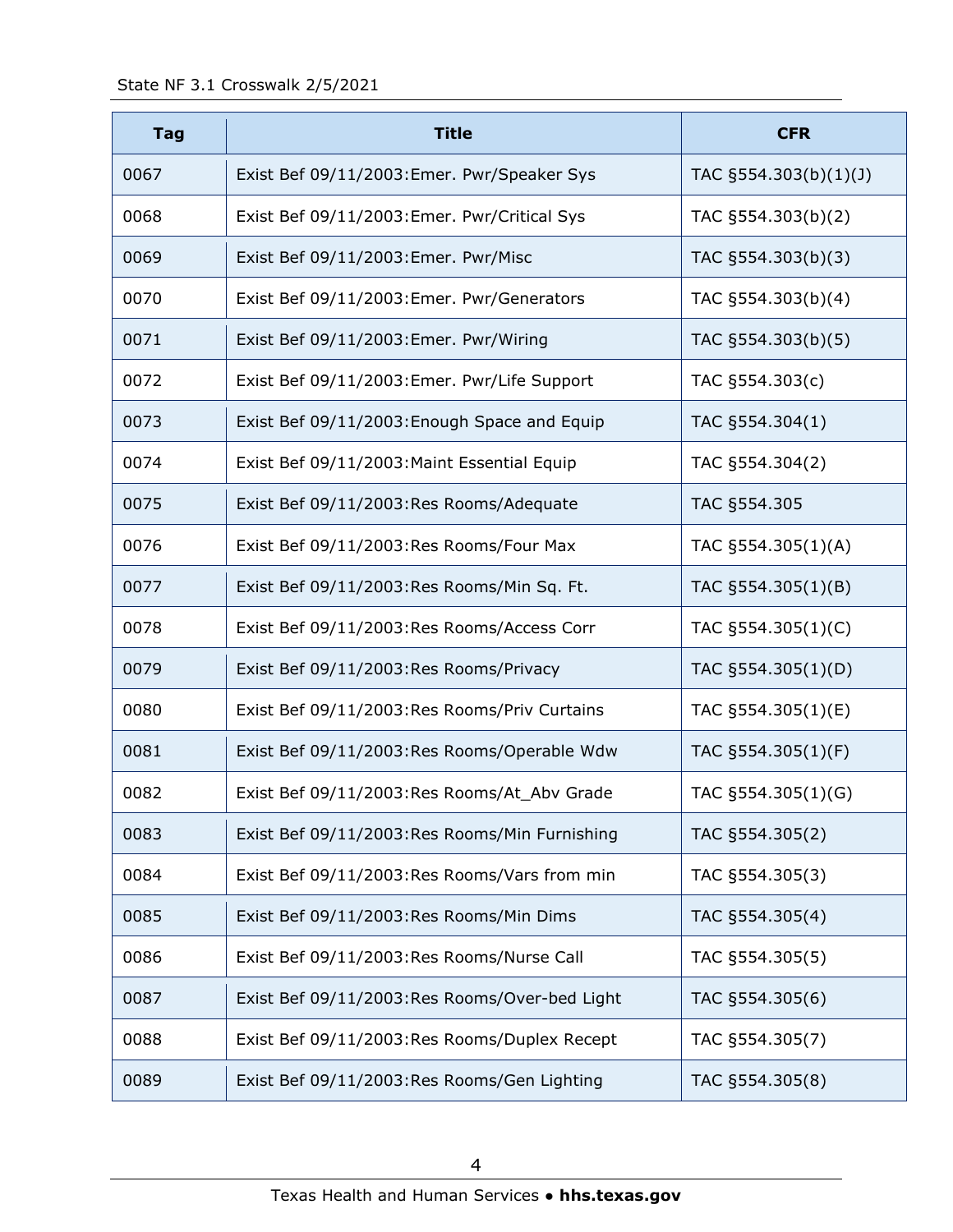| <b>Tag</b> | <b>Title</b>                                   | <b>CFR</b>            |
|------------|------------------------------------------------|-----------------------|
| 0090       | Exist Bef 09/11/2003:Res Rooms/Smk-Resist Dr   | TAC §554.305(9)       |
| 0091       | Exist Bef 09/11/2003:Res Rooms/Vacant Bdrm     | TAC §554.305(10)      |
| 0092       | Exist Bef 09/11/2003:Res Rooms/ID with Number  | TAC §554.305(11)      |
| 0093       | Exist Bef 09/11/2003:Res Rooms/Personal Prop   | TAC §554.305(12)      |
| 0094       | Exist Bef 09/11/2003:Res Rooms/Locks on Doors  | TAC §554.305(13)-(14) |
| 0095       | Exist Bef 09/11/2003: Toilet Facs/Direct o Gen | TAC §554.306(1)       |
| 0096       | Exist Bef 09/11/2003: Toilet Facs/Bath Mins    | TAC §554.306(2)       |
| 0097       | Exist Bef 09/11/2003: Toilet Facs/MultiCmp Tlt | TAC §554.306(3)       |
| 0098       | Exist Bef 09/11/2003: Toilet Facs/WC_Lav Mins  | TAC §554.306(4)       |
| 0099       | Exist Bef 09/11/2003: Toilet Facs/Hot_Cold Wtr | TAC §554.306(5)       |
| 0100       | Exist Bef 09/11/2003: Toilet Facs/For Whlchrs  | TAC §554.306(6)       |
| 0101       | Exist Bef 09/11/2003: Toilet Facs/Fixt Secure  | TAC §554.306(7)       |
| 0102       | Exist Bef 09/11/2003: Toilet Facs/Clean Surfs  | TAC §554.306(8)       |
| 0103       | Exist Bef 09/11/2003: Toilet Facs/Doors        | TAC §554.306(9)       |
| 0104       | Exist Bef 09/11/2003: Toilet Facs/Priv Locks   | TAC §554.306(10)      |
| 0105       | Exist Bef 09/11/2003: Toilet Facs/Hand Washing | TAC §554.306(11)      |
| 0106       | Exist Bef 09/11/2003: Toilet Facs/Exhaust      | TAC §554.306(12)      |
| 0107       | Exist Bef 09/11/2003: Toilet Facs/Safe Heating | TAC §554.306(13)      |
| 0108       | Exist Bef 09/11/2003: Toilet Facs/No Soiled    | TAC §554.306(14)      |
| 0109       | Exist Bef 09/11/2003: Toilet Facs/Nurse Call   | TAC §554.306(15)      |
| 0110       | Exist Bef 09/11/2003: Toilet Facs/GFCI         | TAC §554.306(16)      |
| 0111       | Exist Bef 09/11/2003: Call/Receive Calls       | TAC §554.307(a)       |
| 0112       | Exist Bef 09/11/2003: Call/Call Stations       | TAC §554.307(b)       |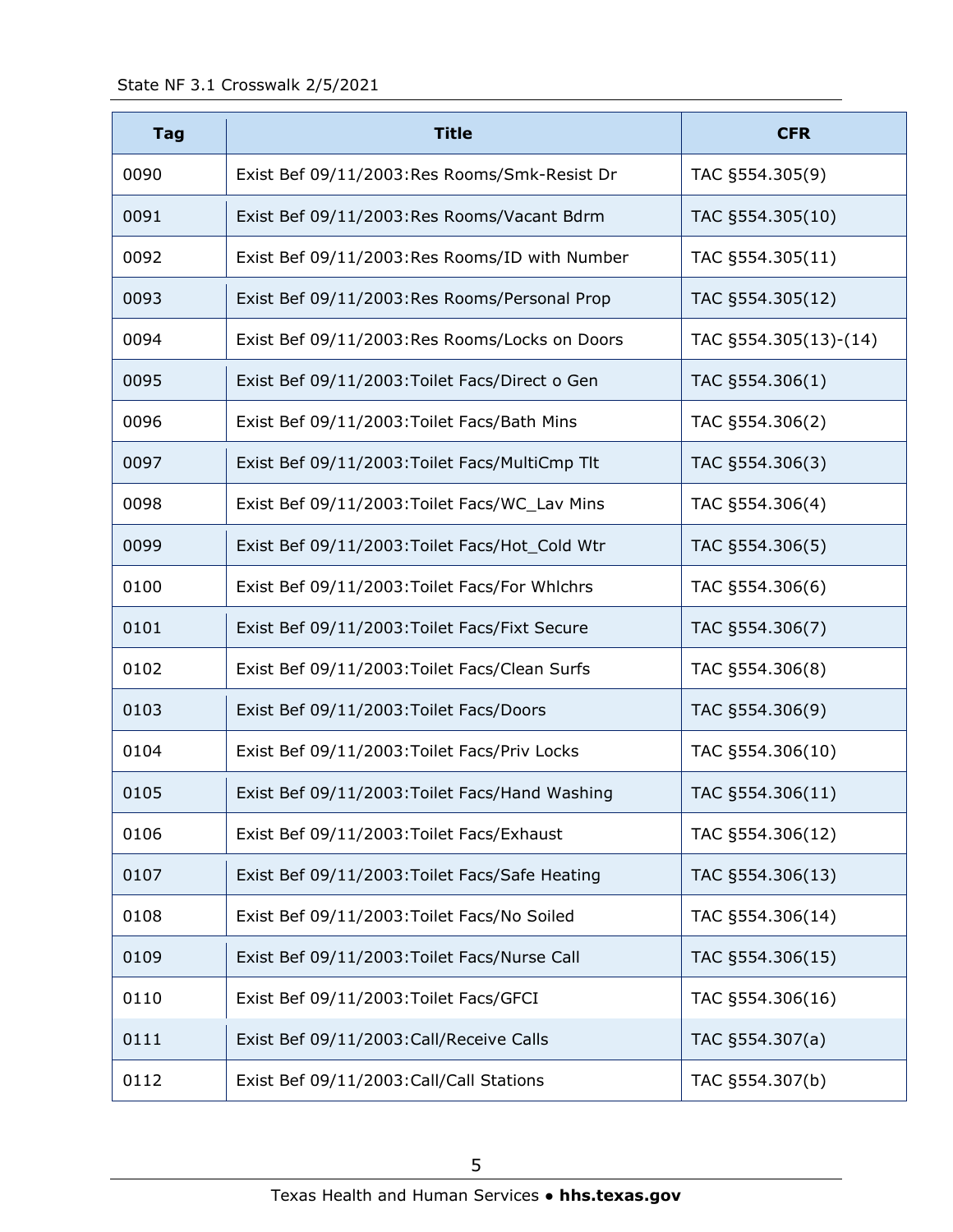| <b>Tag</b> | <b>Title</b>                                   | <b>CFR</b>           |
|------------|------------------------------------------------|----------------------|
| 0113       | Exist Bef 09/11/2003: Call/Dome Light          | TAC §554.307(c)      |
| 0114       | Exist Bef 09/11/2003: Call/Vis Aud Sig         | TAC §554.307(d)      |
| 0115       | Exist Bef 09/11/2003: Call/Cancel Call Stn     | TAC §554.307(e)      |
| 0116       | Exist Bef 09/11/2003: Dining Acts/Well-Lighted | TAC $§554.308(a)(1)$ |
| 0117       | Exist Bef 09/11/2003: Dining Acts/Well-Vented  | TAC §554.308(a)(2)   |
| 0118       | Exist Bef 09/11/2003: Dining Acts/Furnished    | TAC §554.308(a)(3)   |
| 0119       | Exist Bef 09/11/2003: Dining Acts/Enough Space | TAC §554.308(a)(4)   |
| 0120       | Exist Bef 09/11/2003: Dining Acts/Minimum Area | TAC §554.308(b)(1)   |
| 0121       | Exist Bef 09/11/2003: Dining Acts/Too Small    | TAC §554.308(b)(2)   |
| 0122       | Exist Bef 09/11/2003: Dining Acts/Outside Wdw  | TAC §554.308(b)(3)   |
| 0123       | Exist Bef 09/11/2003: Dining Acts/Furnishings  | TAC §554.308(b)(4)   |
| 0124       | Exist Bef 09/11/2003: Dining Acts/Nonsmoking   | TAC §554.308(b)(5)   |
| 0125       | Exist Bef 09/11/2003: Dining Acts/Dining       | TAC §554.308(c)      |
| 0126       | Exist Bef 09/11/2003: Enviro/Safe San Comfort  | TAC §554.309         |
| 0127       | Exist Bef 09/11/2003: Enviro/Water Supply      | TAC §554.309(1)(A)   |
| 0128       | Exist Bef 09/11/2003: Enviro/Adequate Vent     | TAC §554.309(1)(B)   |
| 0129       | Exist Bef 09/11/2003: Enviro/Pest Control      | TAC §554.309(1)(C)   |
| 0130       | Exist Bef 09/11/2003: Enviro/Handrails         | TAC §554.309(1)(D)   |
| 0131       | Exist Bef 09/11/2003: Enviro/No Haz Uses       | TAC §554.309(2)      |
| 0132       | Exist Bef 09/11/2003: Enviro/Drinking Fountain | TAC §554.309(3)      |
| 0133       | Exist Bef 09/11/2003: Enviro/Public Toilets    | TAC §554.309(4)      |
| 0134       | Exist Bef 09/11/2003: Enviro/Air Freshener     | TAC §554.309(5)      |
| 0135       | Exist Bef 09/11/2003: Enviro/Hold-Open Ext Drs | TAC §554.309(6)      |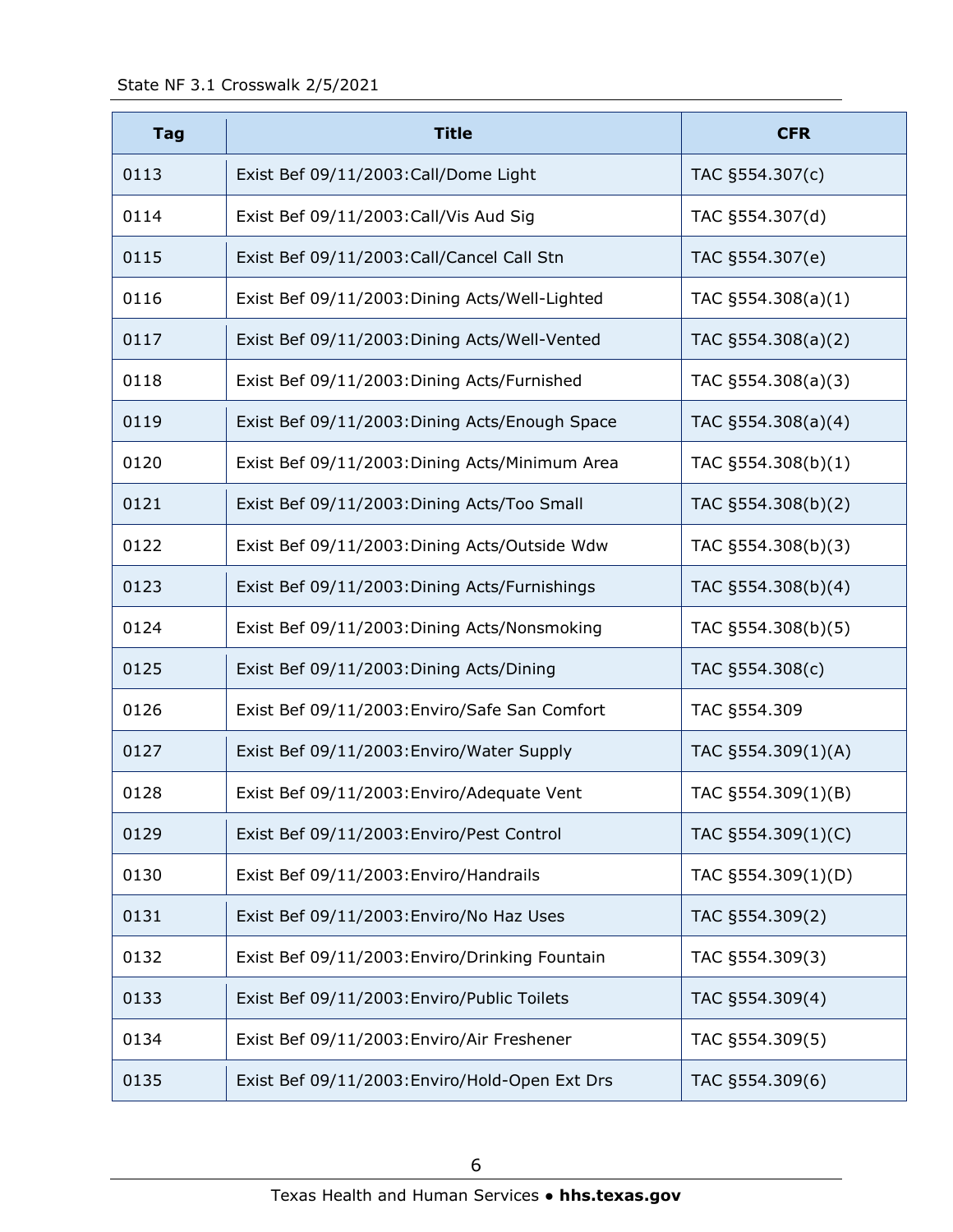| <b>Tag</b> | <b>Title</b>                                   | <b>CFR</b>            |
|------------|------------------------------------------------|-----------------------|
| 0136       | Exist Bef 09/11/2003: Site and Grnds/Drain     | TAC §554.310(a)       |
| 0137       | Exist Bef 09/11/2003: Site and Grnds/Outdr     | TAC §554.310(b)       |
| 0138       | Exist Bef 09/11/2003: Site and Grnds/Parking   | TAC §554.310(c)       |
| 0139       | Exist Bef 09/11/2003: Site and Grnds/Site Haz  | TAC §554.310(d)       |
| 0140       | Exist Bef 09/11/2003: Site and Grnds/Aux Bldgs | TAC §554.310(e)       |
| 0141       | Exist Bef 09/11/2003: Site and Grnds/Oth Bldgs | TAC §554.310(f)       |
| 0142       | Exist Bef 09/11/2003: Site and Grnds/Maintain  | TAC §554.310(g)       |
| 0143       | Exist Bef 09/11/2003: Site and Grnds/Encl Ext  | TAC §554.310(h)       |
| 0144       | Exist Bef 09/11/2003: Fire Svc and Acc/FD      | TAC §554.311(a)       |
| 0145       | Exist Bef 09/11/2003: Fire Svc and Acc/Resp    | TAC $§554.311(a)(1)$  |
| 0146       | Exist Bef 09/11/2003: Fire Svc and Acc/FML Ins | TAC $\S554.311(a)(2)$ |
| 0147       | Exist Bef 09/11/2003: Fire Svc and Acc/H2O     | TAC §554.311(b)       |
| 0148       | Exist Bef 09/11/2003: Fire Svc and Acc/Hydrant | TAC §554.311(c)       |
| 0149       | Exist Bef 09/11/2003: Fire Svc and Acc/Fire Ln | TAC §554.311(d)       |
| 0150       | Exist Bef 09/11/2003: Int Fin/FlameSprd Rating | TAC §554.313(a)       |
| 0151       | Exist Bef 09/11/2003: Int Fin/Flr Lev_Smooth   | TAC §554.313(b)       |
| 0152       | Exist Bef 09/11/2003: Int Fin/Wall Gd Rep      | TAC §554.313(c)       |
| 0153       | Exist Bef 09/11/2003: Int Fin/No Cracks        | TAC §554.313(d)       |
| 0154       | Exist Bef 09/11/2003:FA_SS/Meet NFPA           | TAC §554.314          |
| 0155       | Exist Bef 09/11/2003:FA_SS/Comps Listed        | TAC §554.314(1)       |
| 0156       | Exist Bef 09/11/2003:FA_SS/NFPA 70             | TAC §554.314(2)       |
| 0157       | Exist Bef 09/11/2003:FA_SS/FA Qual Co          | TAC §554.314(3)       |
| 0158       | Exist Bef 09/11/2003:FA_SS/Sm Detect Sens      | TAC §554.314(4)       |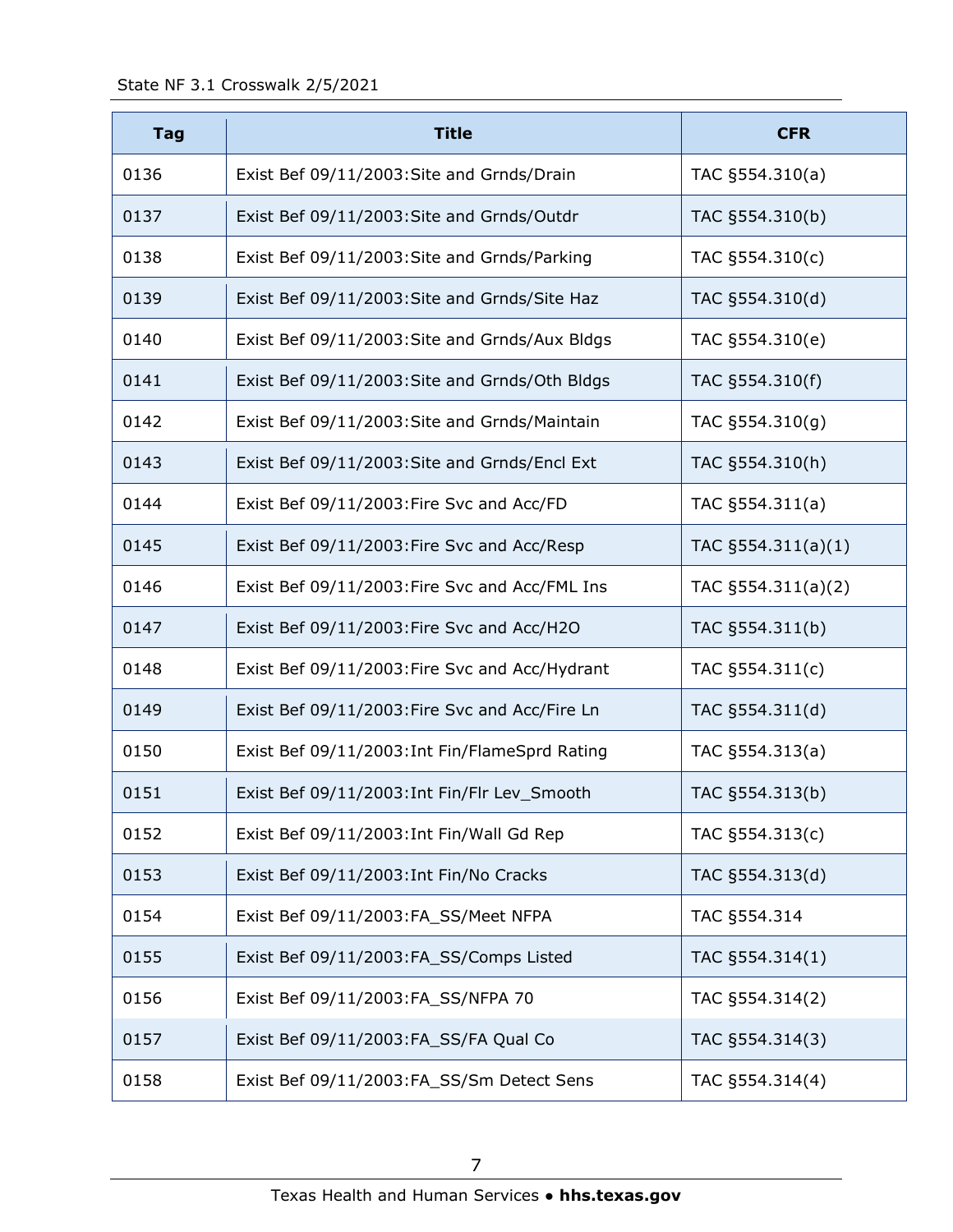| <b>Tag</b> | <b>Title</b>                                  | <b>CFR</b>         |
|------------|-----------------------------------------------|--------------------|
| 0159       | Exist Bef 09/11/2003:FA_SS/Gen Alarm/Dr Cl    | TAC §554.314(5)(A) |
| 0160       | Exist Bef 09/11/2003:FA_SS/Gen Alarm/Air Stop | TAC §554.314(5)(B) |
| 0161       | Exist Bef 09/11/2003:FA_SS/Gen Alarm/Damps Cl | TAC §554.314(5)(C) |
| 0162       | Exist Bef 09/11/2003:FA_SS/Gen Alarm/Loc Ind  | TAC §554.314(5)(D) |
| 0163       | Exist Bef 09/11/2003:FA_SS/Horns and Strobes  | TAC §554.314(6)    |
| 0164       | Exist Bef 09/11/2003:FA_SS/Main Control Panel | TAC §554.314(7)    |
| 0165       | Exist Bef 09/11/2003:FA_SS/Remote Ann Panel   | TAC §554.314(8)    |
| 0166       | Exist Bef 09/11/2003:FA SS/Manual Pull Stats  | TAC §554.314(9)    |
| 0167       | Exist Bef 09/11/2003:FA_SS/SS Supervised      | TAC §554.314(10)   |
| 0168       | Exist Bef 09/11/2003:FA_SS/Range Hd Conn      | TAC §554.314(11)   |
| 0169       | Exist Bef 09/11/2003:FA_SS/Partial SS         | TAC §554.314(12)   |
| 0170       | Exist Bef 09/11/2003: PFE/Meet NFPA 10        | TAC §554.315       |
| 0171       | Exist Bef 09/11/2003: PFE/75 Ft Trav in Corr  | TAC §554.315(1)    |
| 0172       | Exist Bef 09/11/2003: PFE/Hanger Bracket_Cab  | TAC §554.315(2)    |
| 0173       | Exist Bef 09/11/2003:PFE/Protect from Damage  | TAC §554.315(3)    |
| 0174       | Exist Bef 09/11/2003:PFE/Mounting Height      | TAC §554.315(4)    |
| 0175       | Exist Bef 09/11/2003:PFE/Hazardous Room       | TAC §554.315(5)    |
| 0176       | Exist Bef 09/11/2003:PFE/Staff Training       | TAC §554.315(6)    |
| 0177       | Exist Bef 09/11/2003:Sub_Spaces/NFPA 101      | TAC §554.316(a)    |
| 0178       | Exist Bef 09/11/2003:Sub Spaces/Barrier Maint | TAC §554.316(b)    |
| 0179       | Exist Bef 09/11/2003:Sub_Spaces/Damper Maint  | TAC §554.316(c)    |
| 0180       | Exist Bef 09/11/2003:Sub_Spaces/Access_Insp   | TAC §554.316(d)    |
| 0181       | Exist Bef 09/11/2003: Elevators               | TAC §554.317       |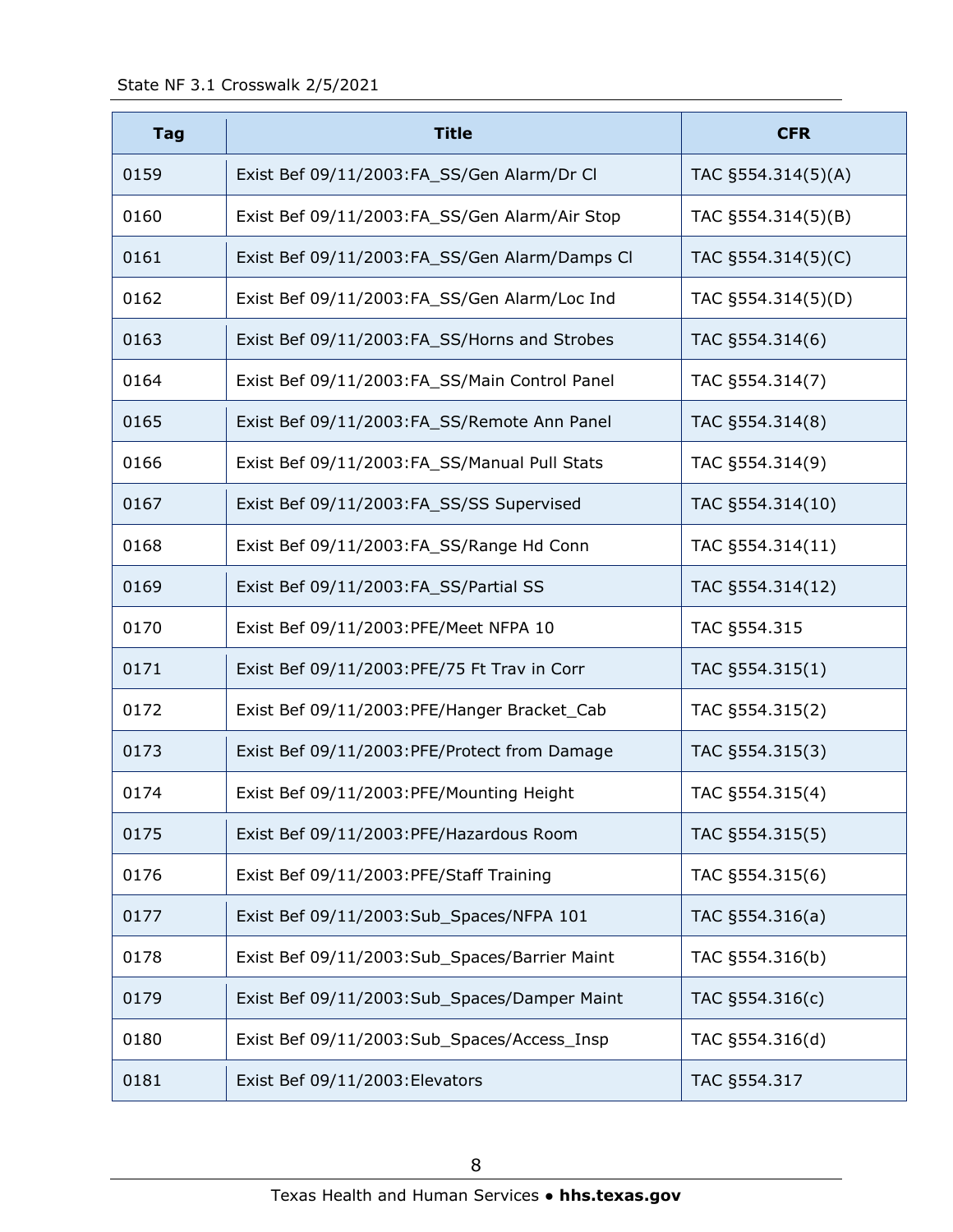| <b>Tag</b> | <b>Title</b>                                   | <b>CFR</b>             |
|------------|------------------------------------------------|------------------------|
| 0182       | Exist Bef 09/11/2003:Nurses' Stat/Corrs Obs    | TAC $\S554.318(a)(1)$  |
| 0183       | Exist Bef 09/11/2003: Nurses' Stat/Direct Obs  | TAC §554.318(a)(2)     |
| 0184       | Exist Bef 09/11/2003:Nurses' Stat/Aux Req'd    | TAC §554.318(a)(3)     |
| 0185       | Exist Bef 09/11/2003:Nurses' Stat/Ln Sight     | TAC §554.318(a)(4)     |
| 0186       | Exist Bef 09/11/2003:Nurses' Stat/Dist Bef 83  | TAC §554.318(a)(5)     |
| 0187       | Exist Bef 09/11/2003:Nurses' Stat/Flash Req'd  | TAC §554.318(a)(6)     |
| 0188       | Exist Bef 09/11/2003:Aux Stat/Staffed          | TAC §554.318(b)        |
| 0189       | Exist Bef 09/11/2003:aux Stat/Staffed          | TAC §554.318(b)(1)     |
| 0190       | Exist Bef 09/11/2003:Aux Stat/Assign_Nurses'   | TAC §554.318(b)(2)     |
| 0191       | Exist Bef 09/11/2003:Aux Stat/Nurse Call       | TAC §554.318(b)(3)     |
| 0192       | Exist Bef 09/11/2003:Aux Stat/Emergency Power  | TAC §554.318(b)(4)     |
| 0193       | Exist Bef 09/11/2003:Aux Stat/Meds and Recs    | TAC §554.318(b)(5)     |
| 0194       | Exist Bef 09/11/2003:Aux Stat/Standards        | TAC §554.318(b)(6)     |
| 0195       | Exist Bef 09/11/2003:Aux Stat/Ln Sight Req'd   | TAC §554.318(b)(7)     |
| 0196       | Exist Bef 09/11/2003: Mech Observation/CCTV    | TAC §554.318(c)(1)-(2) |
| 0197       | Exist Bef 09/11/2003: Mech Observation/Mirrors | TAC §554.318(c)(3)     |
| 0198       | Exist Bef 09/11/2003: Mech Observation/Privacy | TAC §554.318(c)(4)     |
| 0199       | Exist Bef 09/11/2003: Nurse Call System        | TAC §554.318(d)        |
| 0200       | Exist Bef 09/11/2003: Medication Storage Area  | TAC §554.318(e)        |
| 0201       | Exist Bef 09/11/2003: Clean Utility Room       | TAC §554.318(f)        |
| 0202       | Exist Bef 09/11/2003: Soiled Utility Room      | TAC §554.318(g)        |
| 0203       | Exist Bef 09/11/2003: Soiled Linen Room        | TAC §554.318(h)        |
| 0204       | Exist Bef 09/11/2003: Clean Linen Storage      | TAC §554.318(i)        |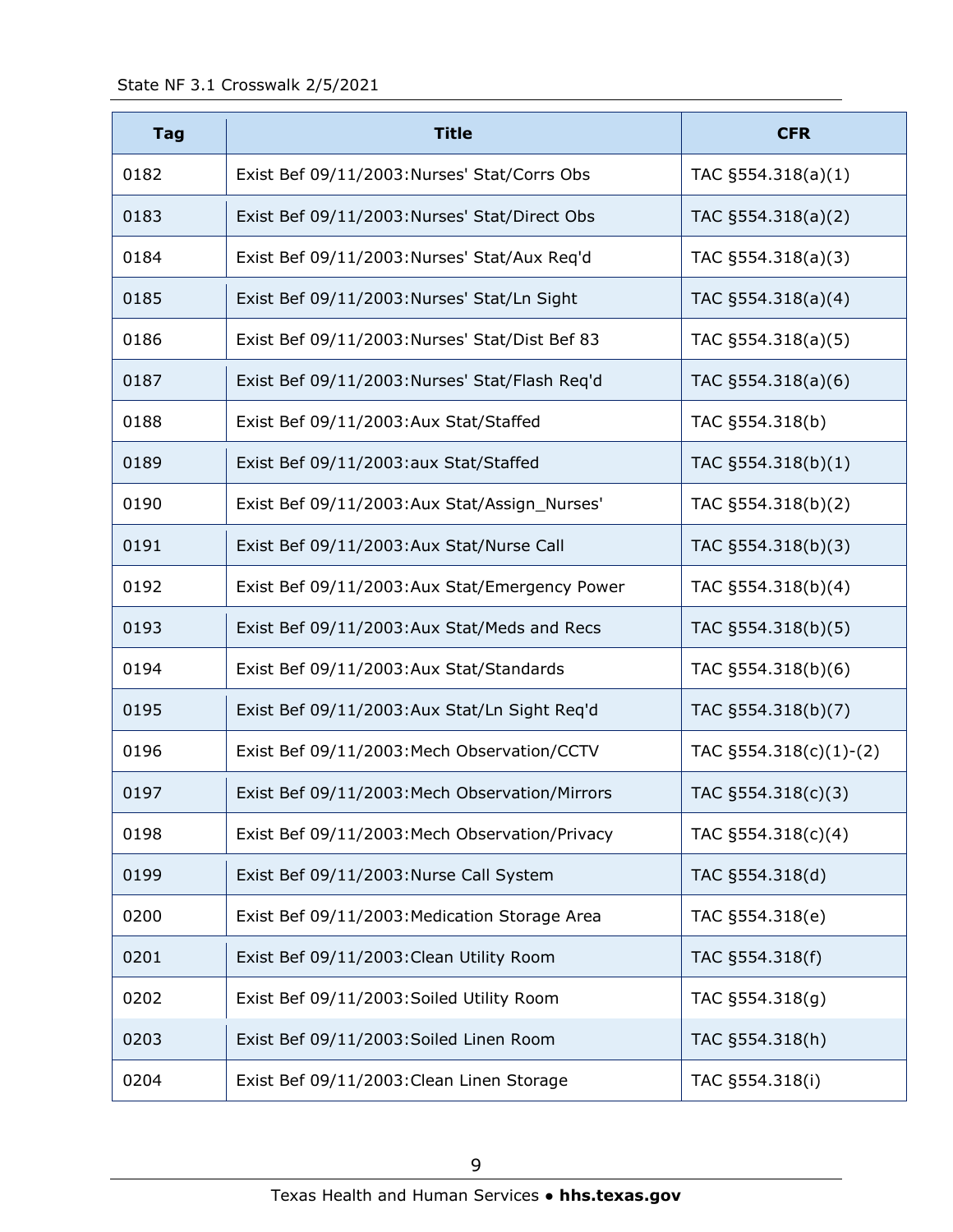| <b>Tag</b> | <b>Title</b>                                   | <b>CFR</b>            |
|------------|------------------------------------------------|-----------------------|
| 0205       | Exist Bef 09/11/2003: Kitchen/Evaluation       | TAC $\S554.318(j)(1)$ |
| 0206       | Exist Bef 09/11/2003: Kitchen/Temperature      | TAC §554.318(j)(2)    |
| 0207       | Exist Bef 09/11/2003: Kitchen/Equipment        | TAC §554.318(j)(3)    |
| 0208       | Exist Bef 09/11/2003: Kitchen/Sanitizing       | TAC §554.318(j)(4)    |
| 0209       | Exist Bef 09/11/2003: Kitchen/Hot_Cold Water   | TAC §554.318(j)(5)    |
| 0210       | Exist Bef 09/11/2003: Kitchen/Hand-Washing     | TAC §554.318(j)(6)    |
| 0211       | Exist Bef 09/11/2003: Kitchen/Nonabsorbt Fins  | TAC §554.318(j)(7)    |
| 0212       | Exist Bef 09/11/2003: Kitchen/Janitor's Closet | TAC §554.318(j)(8)    |
| 0213       | Exist Bef 09/11/2003: Kitchen/Exhaust Hood     | TAC §554.318(j)(9)    |
| 0214       | Exist Bef 09/11/2003: Food Sto/On Hand         | TAC §554.318(k)(1)    |
| 0215       | Exist Bef 09/11/2003: Food Sto/Shelves         | TAC §554.318(k)(2)    |
| 0216       | Exist Bef 09/11/2003: Food Sto/Ventilation     | TAC §554.318(k)(3)    |
| 0217       | Exist Bef 09/11/2003: Food Sto/Temps           | TAC §554.318(k)(4)    |
| 0218       | Exist Bef 09/11/2003: Food Sto/No Sto on Flr   | TAC §554.318(k)(5)    |
| 0219       | Exist Bef 09/11/2003: Food Sto/Seal Contains   | TAC §554.318(k)(6)    |
| 0220       | Exist Bef 09/11/2003: Food Sto/Not Food Prep   | TAC §554.318(k)(7)    |
| 0221       | Exist Bef 09/11/2003:Aux Srv/Food Temps        | TAC §554.318(I)(1)    |
| 0222       | Exist Bef 09/11/2003:Aux Srv/Hand-Washing      | TAC §554.318(I)(2)    |
| 0223       | Exist Bef 09/11/2003:Aux Srv/Nonabsorbt Fins   | TAC §554.318(I)(3)    |
| 0224       | Exist Bef 09/11/2003:Admin and Public Area     | TAC §554.318(m)       |
| 0225       | Exist Bef 09/11/2003: Laundry/Sep from Res Rms | TAC §554.318(n)(1)    |
| 0226       | Exist Bef 09/11/2003: Laundry/Sep Soil_Cln Ops | TAC §554.318(n)(2)    |
| 0227       | Exist Bef 09/11/2003: Laundry/Nonabsorbt Fins  | TAC §554.318(n)(3)    |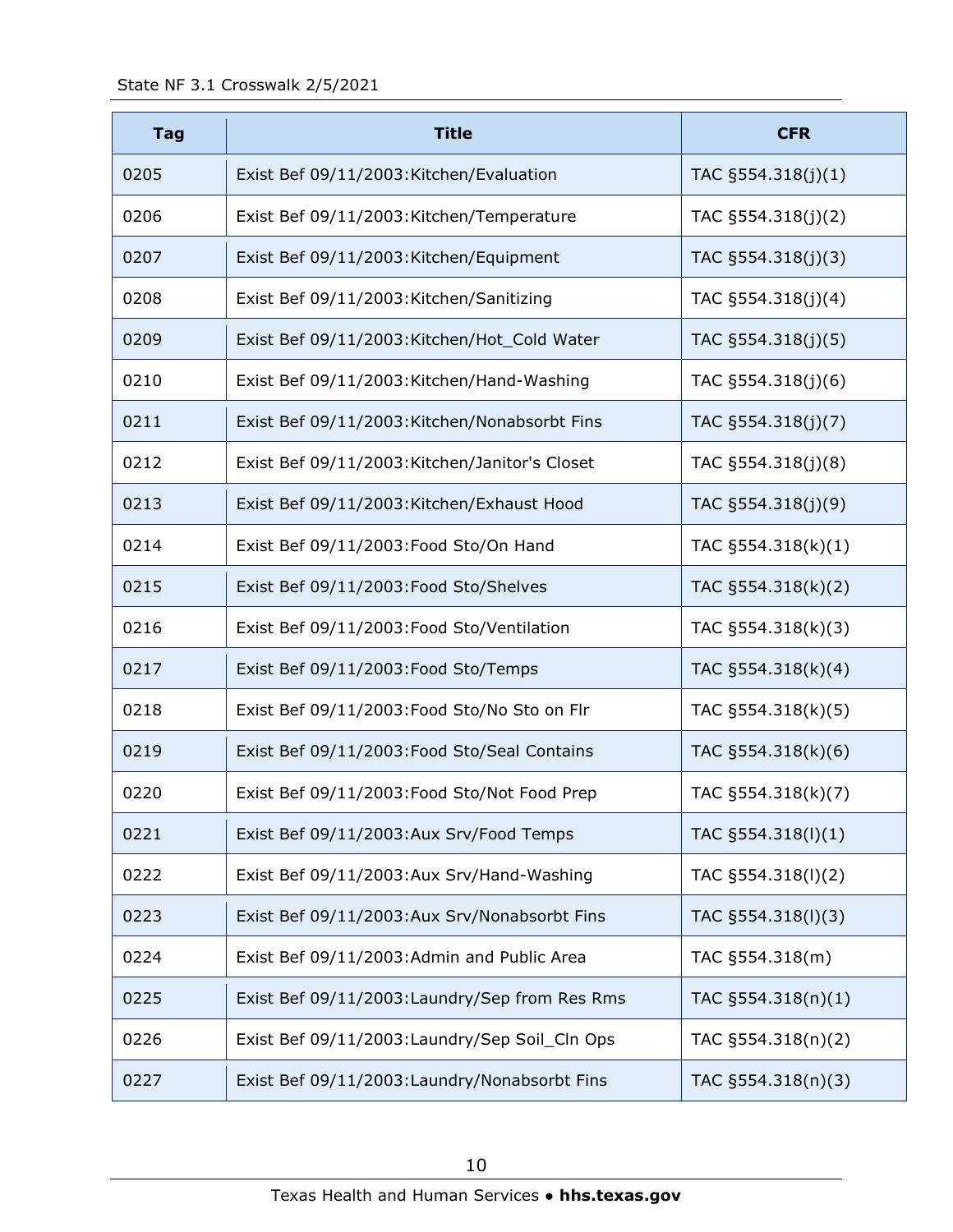| <b>Tag</b> | <b>Title</b>                                   | <b>CFR</b>            |
|------------|------------------------------------------------|-----------------------|
| 0228       | Exist Bef 09/11/2003: Laundry/Soil Linen Hold  | TAC §554.318(n)(4)    |
| 0229       | Exist Bef 09/11/2003: Laundry/Ventilation      | TAC §554.318(n)(5)    |
| 0230       | Exist Bef 09/11/2003: Laundry/Adequate         | TAC §554.318(n)(6)    |
| 0231       | Exist Bef 09/11/2003: Laundry/Per NFPA 101     | TAC §554.318(n)(7)    |
| 0232       | Exist Bef 09/11/2003: Resident-Use Laundry     | TAC §554.318(0)       |
| 0233       | Exist Bef 09/11/2003: Personal Grooming Area   | TAC §554.318(p)       |
| 0234       | Exist Bef 09/11/2003: Storage Rooms            | TAC §554.318(q)       |
| 0235       | Exist Bef 09/11/2003: Janitor Closets          | TAC §554.318(r)       |
| 0236       | Exist Bef 09/11/2003: Disposal Facilities      | TAC §554.318(s)       |
| 0237       | Exist Bef 09/11/2003: Maint/Equip_Supply Sto   | TAC §554.318(t)(1)    |
| 0238       | Exist Bef 09/11/2003: Maint/Haz Chems          | TAC §554.318(t)(2)    |
| 0239       | Exist Bef 09/11/2003: Maint Area/Acc and Equip | TAC §554.318(t)(3)    |
| 0240       | Exist Bef 09/11/2003: Oxygen/NFPA Standards    | TAC $\S554.318(u)(1)$ |
| 0241       | Exist Bef 09/11/2003: Oxygen/Safety            | TAC §554.318(u)(2)    |
| 0242       | Exist Bef 09/11/2003: Access/Meet ADA          | TAC §554.319          |
| 0243       | Exist Bef 09/11/2003: Access/Parking           | TAC §554.319(1)       |
| 0244       | Exist Bef 09/11/2003:Access/Ramps              | TAC §554.319(2)       |
| 0245       | Exist Bef 09/11/2003:Access/Room ID            | TAC §554.319(3)       |
| 0246       | Exist Bef 09/11/2003: Access/Grab Bars         | TAC §554.319(4)       |
| 0247       | Exist Bef 09/11/2003:Access/Tlt Facs           | TAC §554.319(5)       |
| 0248       | Exist Bef 09/11/2003:Access/WC Height          | TAC §554.319(6)       |
| 0249       | Exist Bef 09/11/2003:Access/Mirror             | TAC §554.319(7)       |
| 0250       | Exist Bef 09/11/2003:Access/Drinking Fountain  | TAC §554.319(8)       |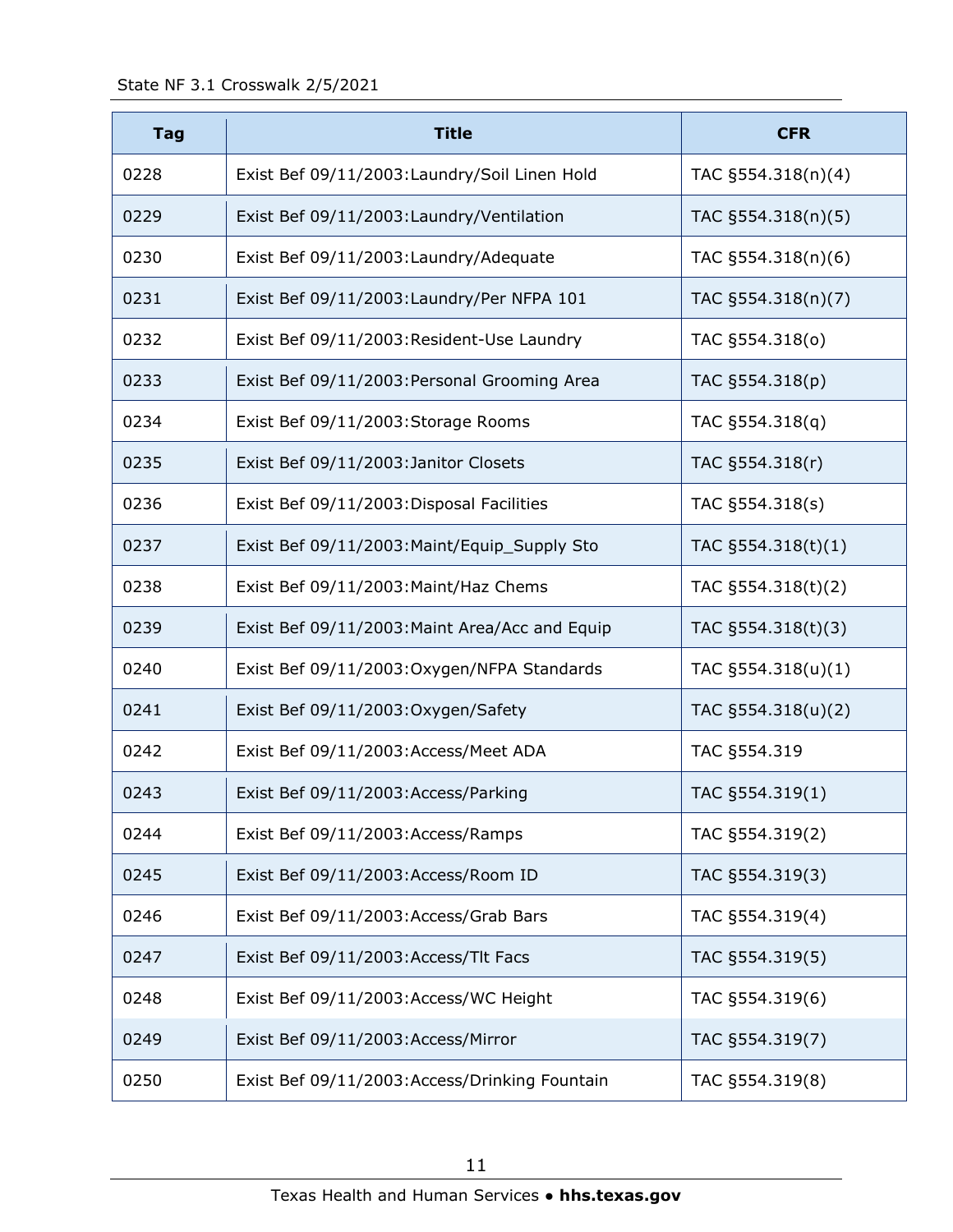| <b>Tag</b> | <b>Title</b>                                   | <b>CFR</b>            |
|------------|------------------------------------------------|-----------------------|
| 0251       | Exist Bef 09/11/2003: Access/Public Tele       | TAC §554.319(9)       |
| 0252       | Exist Bef 09/11/2003: Illumination             | TAC §554.320          |
| 0253       | Exist Bef 09/11/2003: HVAC/Min Heat            | TAC §554.321(a)       |
| 0254       | Exist Bef 09/11/2003:HVAC/Perm Aux Heating     | TAC $\S554.321(a)(1)$ |
| 0255       | Exist Bef 09/11/2003: HVAC/Annual Gas Check    | TAC $\S554.321(a)(2)$ |
| 0256       | Exist Bef 09/11/2003: HVAC/Adequate Cooling    | TAC §554.321(b)       |
| 0257       | Exist Bef 09/11/2003: HVAC/Air Flow Control    | TAC §554.321(c)       |
| 0258       | Exist Bef 09/11/2003: HVAC/No Unvent/Portable  | TAC §554.321(d)       |
| 0259       | Exist Bef 09/11/2003:HVAC/Well Vented          | TAC §554.321(e)       |
| 0260       | Exist Bef 09/11/2003: HVAC/Insect Screens      | TAC §554.321(f)       |
| 0261       | Exist Bef 09/11/2003: HVAC/Air Filters Cleaned | TAC §554.321(g)       |
| 0262       | Exist Bef 09/11/2003: HVAC/Insul No Condensate | TAC §554.321(h)       |
| 0263       | Exist Bef 09/11/2003: HVAC/Temp for Bathing    | TAC §554.321(i)       |
| 0264       | Exist Bef 09/11/2003: HVAC/NFPA Stds/Ext Air   | TAC §554.321(j)       |
| 0265       | Exist Bef 09/11/2003: HVAC/Cross Contamination | TAC §554.321(k)       |
| 0266       | Exist Bef 09/11/2003: HVAC/Pos Air Pressure    | TAC §554.321(I)       |
| 0267       | Exist Bef 09/11/2003: HVAC/Neg Air Pressure    | TAC §554.321(m)       |
| 0268       | Exist Bef 09/11/2003: HVAC/Temp Maintained     | TAC §554.321(n)       |
| 0269       | Exist Bef 09/11/2003: Plumb/Local Code         | TAC §554.322(a)       |
| 0270       | Exist Bef 09/11/2003: Plumb/Safe Water Supply  | TAC §554.322(b)       |
| 0271       | Exist Bef 09/11/2003: Plumb/Approved Sewage    | TAC §554.322(c)       |
| 0272       | Exist Bef 09/11/2003: Plumb/Safe Sewage        | TAC §554.322(d)       |
| 0273       | Exist Bef 09/11/2003: Plumb/Insulate Pipes     | TAC §554.322(e)       |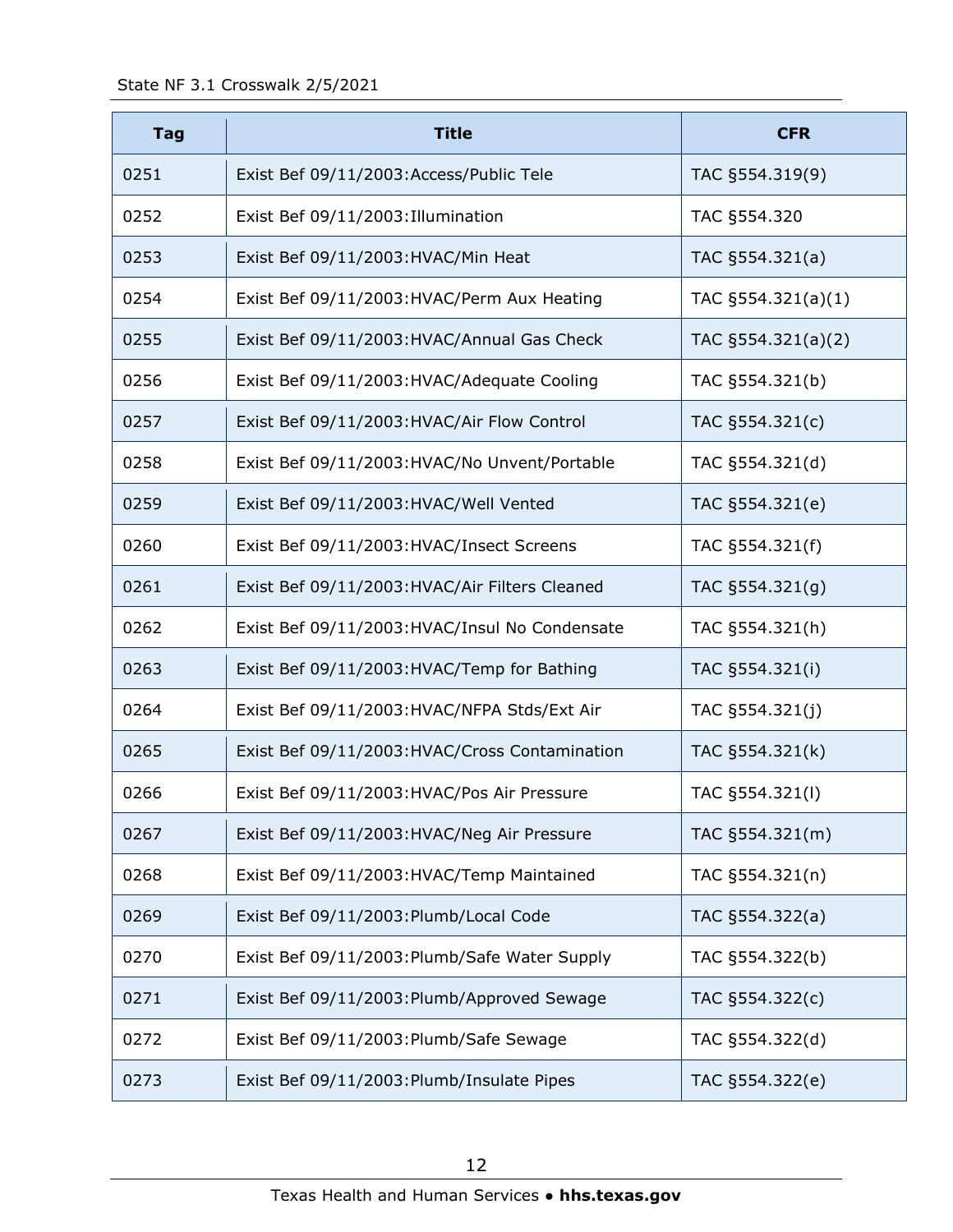| <b>Tag</b> | <b>Title</b>                                   | <b>CFR</b>      |
|------------|------------------------------------------------|-----------------|
| 0274       | Exist Bef 09/11/2003: Plumb/Prevent Backflow   | TAC §554.322(f) |
| 0275       | Exist Bef 09/11/2003: Plumb/Safe Hot Water     | TAC §554.322(g) |
| 0276       | Exist Bef 09/11/2003: Plumb/Hot H20 Sanitation | TAC §554.322(h) |
| 0277       | Exist Bef 09/11/2003: Plumb/Enough Hot Water   | TAC §554.322(i) |
| 0278       | Exist Bef 09/11/2003: Plumb/Pressure Relief    | TAC §554.322(j) |
| 0279       | All Fac: Hskpng Svcs/Sufficent to Maintain     | TAC §554.323(a) |
| 0280       | All Fac: Hskpng Svcs/Res Rm Clean Daily        | TAC §554.323(b) |
| 0281       | All Fac: Hskpng Svcs/Storage Managed           | TAC §554.323(c) |
| 0282       | All Fac: Hskpng Svcs/No Storage Attic or Mech  | TAC §554.323(d) |
| 0283       | All Fac: Hskpng Svcs/Poisonous Substances      | TAC §554.323(e) |
| 0284       | All Fac: Pest Control/System                   | TAC §554.324(a) |
| 0285       | All Fac: Pest Control/No Pests                 | TAC §554.324(b) |
| 0286       | All Fac: Pest Control/Garbage and Trash        | TAC §554.324(c) |
| 0287       | All Fac: Linen/Adequate Quantity               | TAC §554.325(a) |
| 0288       | All Fac: Linen/Good Repair                     | TAC §554.325(b) |
| 0289       | All Fac: Linen/Wash Dry Store Transport Clean  | TAC §554.325(c) |
| 0290       | All Fac: Linen/Storage of Clean Linen          | TAC §554.325(d) |
| 0291       | All Fac:Linen/Clean Towels and Washcloths      | TAC §554.325(e) |
| 0292       | All Fac: Linen/Store Soiled Separately         | TAC §554.325(f) |
| 0293       | All Fac: Linen/Rinsing of Soiled Linen         | TAC §554.325(g) |
| 0294       | All Fac: Linen/Resident's Personal Clothing    | TAC §554.325(h) |
| 0295       | All Fac: Linen/Handwashing                     | TAC §554.325(i) |
| 0296       | All Fac: Safe Ops/FA ITM Program               | TAC §554.326(a) |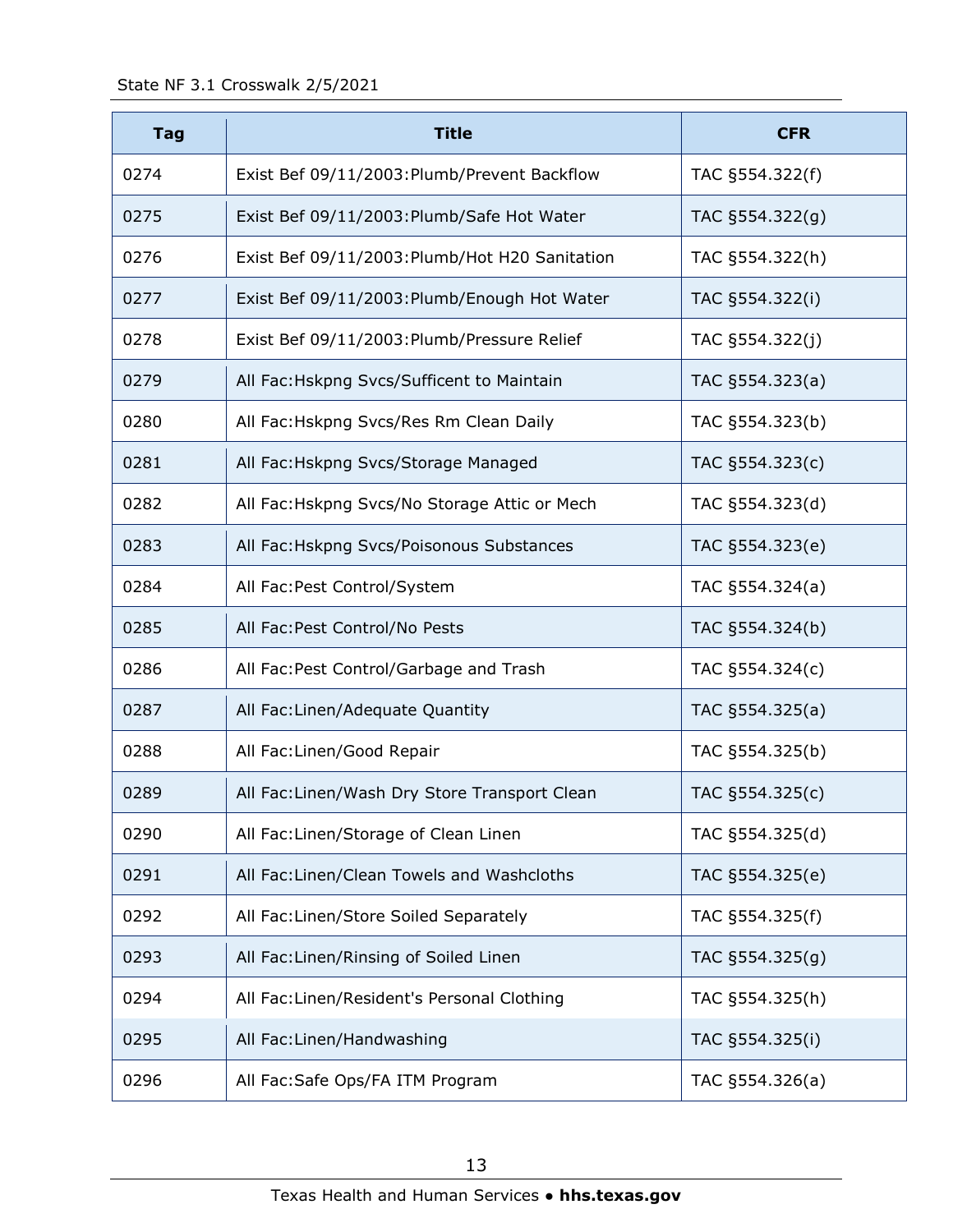| <b>Tag</b> | <b>Title</b>                                   | <b>CFR</b>            |
|------------|------------------------------------------------|-----------------------|
| 0297       | All Fac: Safe Ops/FA Registered Company        | TAC $\S554.326(a)(1)$ |
| 0298       | All Fac: Safe Ops/FA Licensed Person           | TAC §554.326(a)(2)    |
| 0299       | All Fac: Safe Ops/FA Visual Inspection/NFPA 72 | TAC §554.326(a)(3)    |
| 0300       | All Fac: Safe Ops/FA Test/NFPA 72              | TAC §554.326(a)(4)    |
| 0301       | All Fac: Safe Ops/FA Maintain/NFPA 72          | TAC §554.326(a)(5)    |
| 0302       | All Fac: Safe Ops/FA Smoke Dampers/NFPA 101    | TAC §554.326(a)(6)    |
| 0303       | All Fac: Safe Ops/FA Maintain Onsite Docs      | TAC §554.326(a)(7)    |
| 0304       | All Fac:Safe Ops/SS ITM Program                | TAC §554.326(b)       |
| 0305       | All Fac: Safe Ops/SS Registered Company        | TAC §554.326(b)(1)    |
| 0306       | All Fac: Safe Ops/SS Licensed Persion          | TAC §554.326(b)(2)    |
| 0307       | All Fac: Safe Ops/SS Visual Inspection/NFPA 25 | TAC §554.326(b)(3)    |
| 0308       | All Fac: Safe Ops/SS Test/NFPA 25              | TAC §554.326(b)(4)    |
| 0309       | All Fac:Safe Ops/SS Maintain/NFPA 25           | TAC §554.326(b)(5)    |
| 0310       | All Fac: Safe Ops/SS Sprinklers Test Maintain  | TAC §554.326(b)(6)    |
| 0311       | All Fac: Safe Ops/SS Maintain Onsite Docs      | TAC §554.326(b)(7)    |
| 0312       | All Fac: Safe Ops/Immediately Report Problems  | TAC §554.326(c)       |
| 0313       | All Fac: Safe Ops/Gen ITM Program              | TAC §554.326(d)       |
| 0314       | All Fac: Safe Ops/Gen Qualified Person         | TAC §554.326(d)(1)    |
| 0315       | All Fac: Safe Ops/Gen ITM/NFPA Stds            | TAC §554.326(d)(2)    |
| 0316       | All Fac: Safe Ops/Gen Weekly Operation         | TAC §554.326(d)(3)    |
| 0317       | All Fac: Safe Ops/Gen Maintain Log             | TAC §554.326(d)(4)    |
| 0318       | All Fac:Safe Ops/Gen Log Contents              | TAC §554.326(d)(5)    |
| 0319       | All Fac: Safe Ops/Gen Emer Lights Weekly       | TAC §554.326(d)(6)    |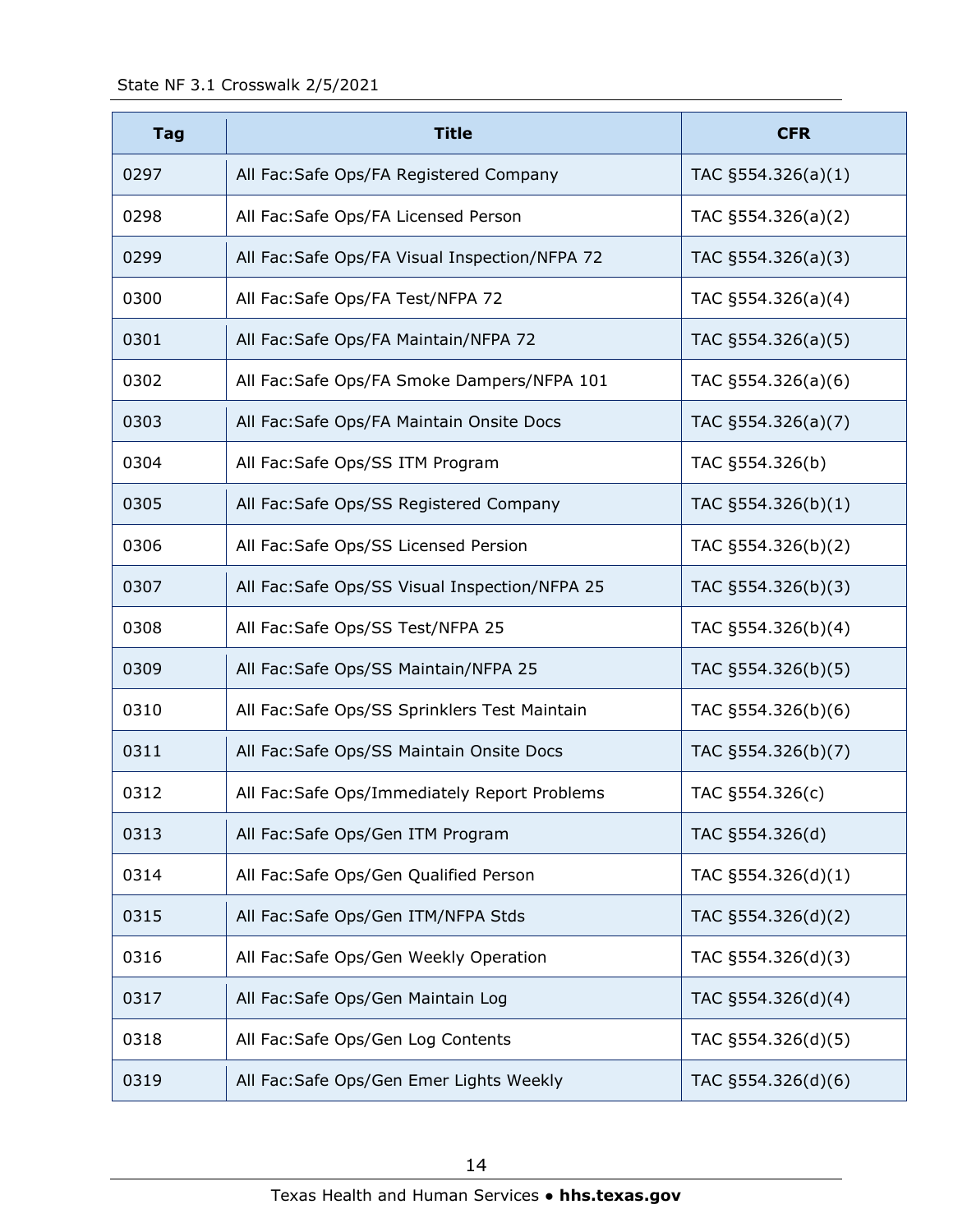| <b>Tag</b> | <b>Title</b>                                   | <b>CFR</b>                |
|------------|------------------------------------------------|---------------------------|
| 0320       | All Fac: Safe Ops/Gen Maintain Onsite Docs     | TAC §554.326(d)(7)        |
| 0321       | All Fac: Safe Ops/Emergency Duplex Receptacles | TAC §554.326(e)           |
| 0322       | All Fac: Safe Ops/Test Battery Emer Lights     | TAC §554.326(f)           |
| 0323       | All Fac: Safe Ops/Range Hood Service           | TAC §554.326(g)           |
| 0324       | All Fac: Safe Ops/PFE ITM                      | TAC $\S554.326(h)(1)-(3)$ |
| 0325       | All Fac: Safe Ops/Annual Gas Pressure Check    | TAC §554.326(i)           |
| 0326       | All Fac:Safe Ops/Smoking Policy                | TAC §554.326(j)           |
| 0327       | All Fac: Safe Ops/Smoking Policy/All Laws      | TAC §554.326(j)(1)        |
| 0328       | All Fac:Safe Ops/Smoking Policy/Inform         | TAC §554.326(j)(2)        |
| 0329       | All Fac: Safe Ops/Smoking Policy/Hazards       | TAC §554.326(j)(3)        |
| 0330       | All Fac: Safe Ops/Smoking Policy/Ashtrays      | TAC §554.326(j)(4)        |
| 0331       | All Fac:Safe Ops/Smoking Policy/Mtl Container  | TAC §554.326(j)(5)        |
| 0332       | All Fac: Safe Ops/No Sto with Gas-Fired Equip  | TAC §554.326(k)           |
| 0333       | All Fac: Safe Ops/No Sto Flammable Liquids     | TAC §554.326(I)           |
| 0334       | All Fac: Safe Ops/ABHR/Safe Installation       | TAC §554.326(m)(1)        |
| 0335       | All Fac: Safe Ops/ABHR/Mfr Guidelines          | TAC §554.326(m)(2)        |
| 0336       | All Fac: Safe Ops/Storage in Corridors         | TAC §554.326(n)           |
| 0337       | All Fac: Safe Ops/Self- Auto-Closing Doors     | TAC §554.326(0)           |
| 0338       | All Fac: Safe Ops/Post Evacuation Routes       | TAC §554.326(p)           |
| 0339       | All Fac: Safe Ops/Sufficient Elec Receptacles  | TAC §554.326(q)           |
| 0340       | All Fac: Safe Ops/No Extension Cords           | TAC §554.326(r)           |
| 0341       | All Fac: Safe Ops/Surge-Protection             | TAC §554.326(s)           |
| 0342       | All Fac: Safe Ops/Abandoned Utilities          | TAC §554.326(t)           |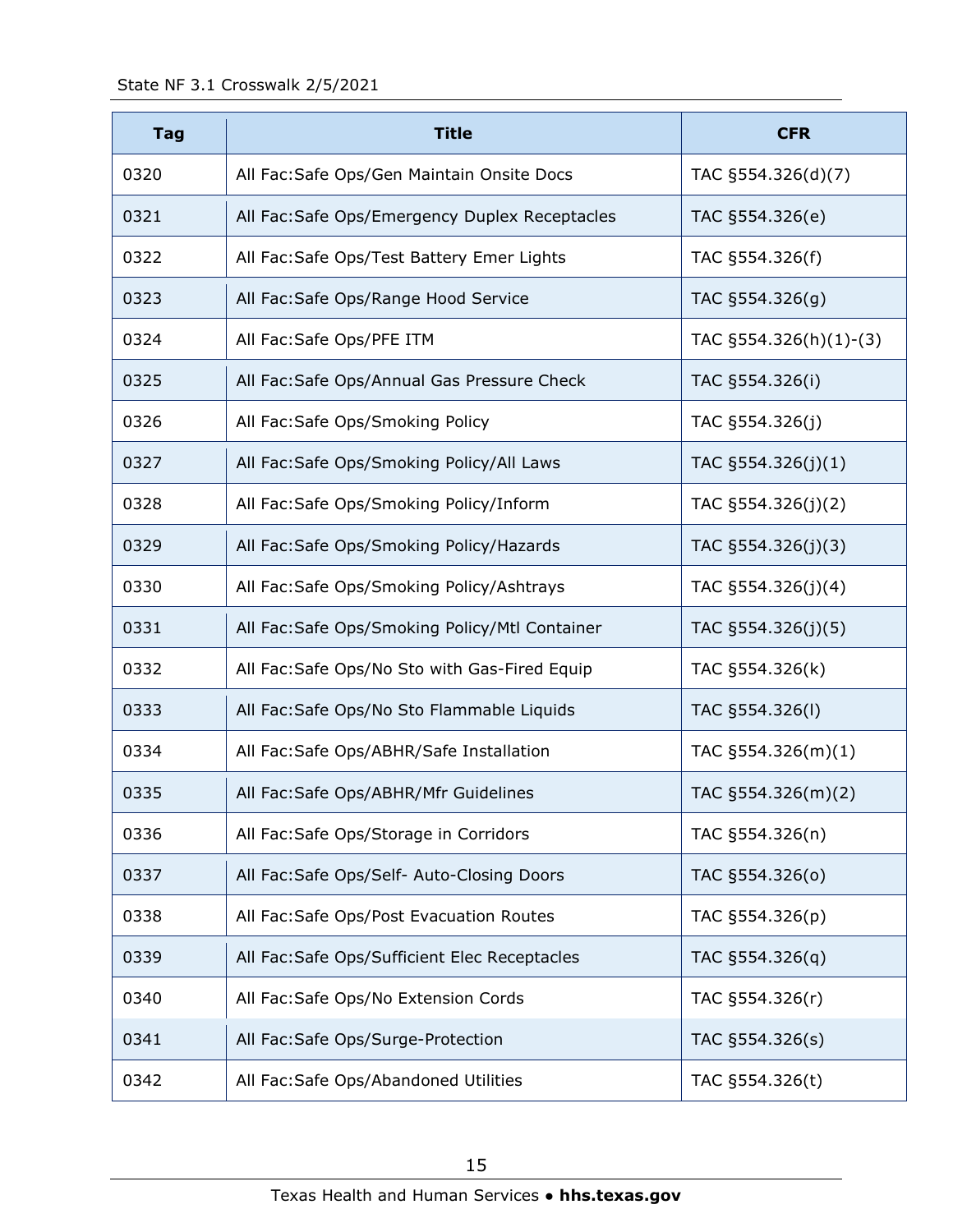| <b>Tag</b> | <b>Title</b>                                   | <b>CFR</b>               |
|------------|------------------------------------------------|--------------------------|
| 0343       | All Fac: Safe Ops/No Cross-Contamination       | TAC §554.326(u)          |
| 0344       | All Fac: Safe Ops/Fire Safety Plan Provisions  | TAC $\S554.326(v)(1)$    |
| 0345       | All Fac: Safe Ops/Fire Safety Plan Procedures  | TAC $\S554.326(v)(2)$    |
| 0346       | All Fac: Safe Ops/Flrs Walls Clngs/Safety      | TAC §554.326(w)(1)       |
| 0347       | All Fac: Safe Ops/Flrs Walls Clngs/Good Repair | TAC §554.326(w)(2)       |
| 0348       | All Fac:Safe Ops/Flrs Walls/No Cracks          | TAC §554.326(w)(3)       |
| 0349       | Construction: Notify HHSC/Construction Start   | TAC $\S554.330(a)(1)$    |
| 0350       | <b>Construction: Meet Minimum Stds</b>         | TAC $\S554.330(a)(2)$    |
| 0351       | <b>Construction: Contract Documents</b>        | TAC §554.330(b)          |
| 0352       | Init Survey: Final Construction Inspection     | TAC $\S554.330(c)(1)$    |
| 0353       | Init Survey: Expedited                         | TAC §554.330(c)(2)       |
| 0354       | Init Survey: 100 Percent Complete              | TAC $\S554.330(c)(3)$    |
| 0355       | Init Survey: Req'd Doc/Local Approvals         | TAC §554.330(c)(4)(A)    |
| 0356       | Init Survey: Req'd Doc/FA Record Drawings      | TAC §554.330(c)(4)(B)    |
| 0357       | Init Survey: Req'd Doc/FlameSpread/FireResist  | TAC $\S554.330(c)(4)(C)$ |
| 0358       | Init Survey: Req'd Doc/SS Record Drawings      | TAC §554.330(c)(4)(D)    |
| 0359       | Init Survey: Req'd Doc/Service Contracts       | TAC §554.330(c)(4)(E)    |
| 0360       | Init Survey: Req'd Doc/Gas Pressure Tests      | TAC §554.330(c)(4)(F)    |
| 0361       | Init Survey: Req'd Doc/Written Statement       | TAC §554.330(c)(4)(G)    |
| 0362       | Init Survey: Req'd Doc/Contract Documents      | TAC §554.330(c)(4)(H)    |
| 0363       | Init Survey: Non-Approval/Does Not Meet Basics | TAC §554.330(d)(1)(A)    |
| 0364       | Init Survey: Non-Approval/No Local Approval    | TAC §554.330(d)(1)(B)    |
| 0365       | Init Survey: Non-Approval/FP Sys Not Working   | TAC §554.330(d)(1)(C)    |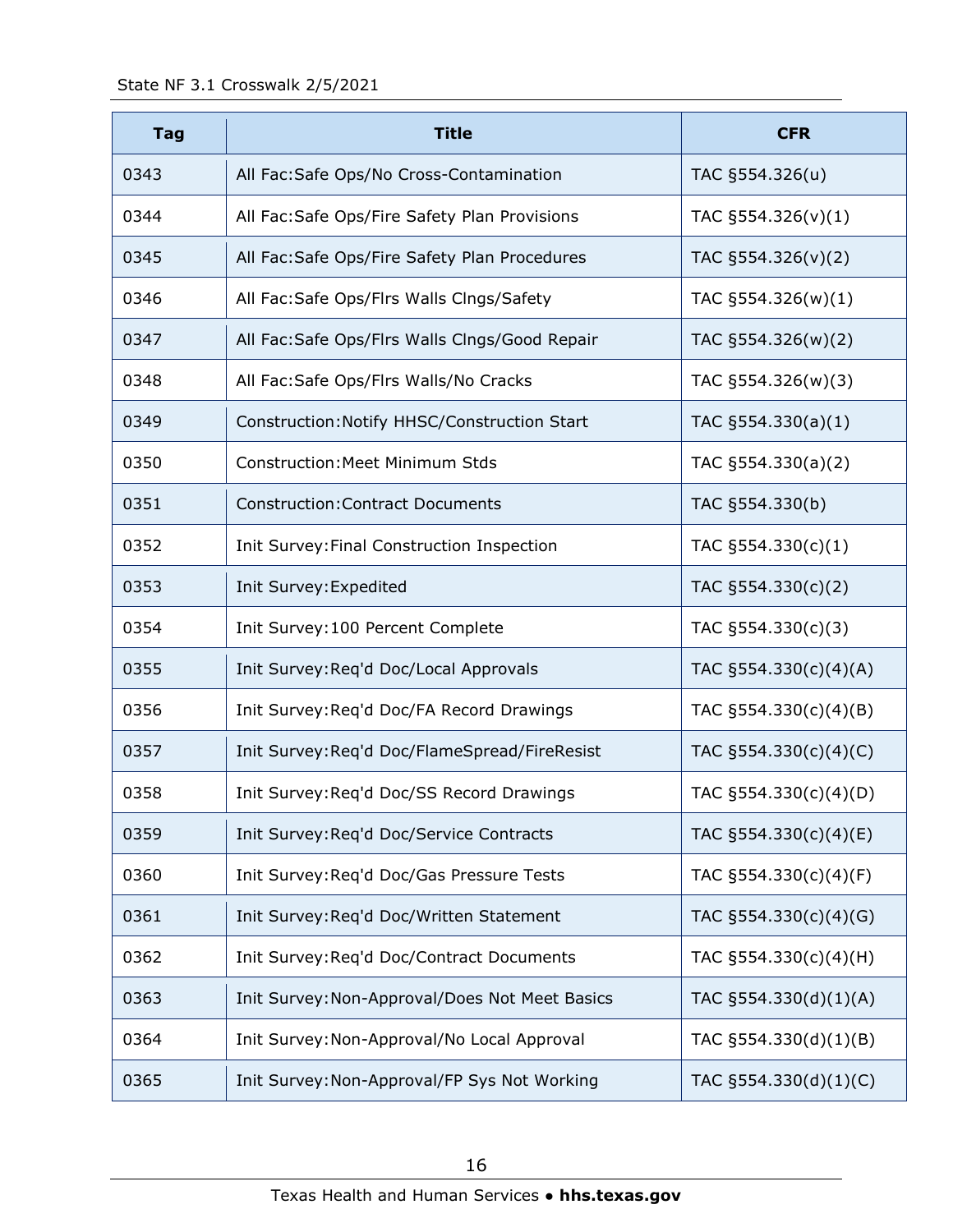| <b>Tag</b> | <b>Title</b>                                  | <b>CFR</b>               |
|------------|-----------------------------------------------|--------------------------|
| 0366       | Init Survey: Non-Approval/Req'd Exits Blocked | TAC §554.330(d)(1)(D)    |
| 0367       | Init Survey: Non-Approval/No Telephone        | TAC $\S554.330(d)(1)(E)$ |
| 0368       | Init Survey: Non-Approval/No Furn or Equip    | TAC §554.330(d)(1)(F)    |
| 0369       | Init Survey: Non-Approval/Other Unsafe Conds  | TAC §554.330(d)(1)(G)    |
| 0370       | Init Survey: Approval with Plan of Correction | TAC §554.330(d)(2)       |
| 0371       | Init Survey: 8 1/2 inch by 11 inch Plans      | TAC §554.330(d)(3)       |
| 0372       | Btw 09/11/03_04/02/18:Const Std/Applicable Ch | TAC $\S554.331(a)(1)$    |
| 0373       | Btw 09/11/03 04/02/18:Const Std/Other Stds    | TAC $§554.331(a)(2)$     |
| 0374       | Btw 09/11/03_04/02/18:Const Std/Other AHJs    | TAC §554.331(b)          |
| 0375       | Btw 09/11/03_04/02/18:Const Std/Lic PE Req'd  | TAC §554.331(c)          |
| 0376       | Btw 09/11/03_04/02/18:Const Std/Exceed Mins   | TAC §554.331(d)          |
| 0377       | Btw 09/11/03_04/02/18:Site/Safety             | TAC §554.332(a)          |
| 0378       | Btw 09/11/03_04/02/18:Site/Positive Drainage  | TAC §554.332(b)          |
| 0379       | Btw 09/11/03_04/02/18:Site/Vehicular Traffic  | TAC §554.332(c)          |
| 0380       | Btw 09/11/03_04/02/18:Site/Walks Req'd        | TAC §554.332(d)          |
| 0381       | Btw 09/11/03_04/02/18:Site/Outdoor Space      | TAC §554.332(e)          |
| 0382       | Btw 09/11/03_04/02/18:Site/Adequate Parking   | TAC §554.332(f)          |
| 0383       | Btw 09/11/03_04/02/18:Site/Resident Safety    | TAC §554.332(g)          |
| 0384       | Btw 09/11/03_04/02/18:Site/Aux Bldgs          | TAC §554.332(h)          |
| 0385       | Btw 09/11/03_04/02/18:Site/Other Bldgs        | TAC §554.332(i)          |
| 0386       | Btw 09/11/03_04/02/18:Fire Svc Acc/FD         | TAC §554.332(j)(1)       |
| 0387       | Btw 09/11/03_04/02/18:Fire Svc Acc/H2O        | TAC §554.332(j)(2)       |
| 0388       | Btw 09/11/03_04/02/18:Fire Svc Acc/Hydrant    | TAC §554.332(j)(3)       |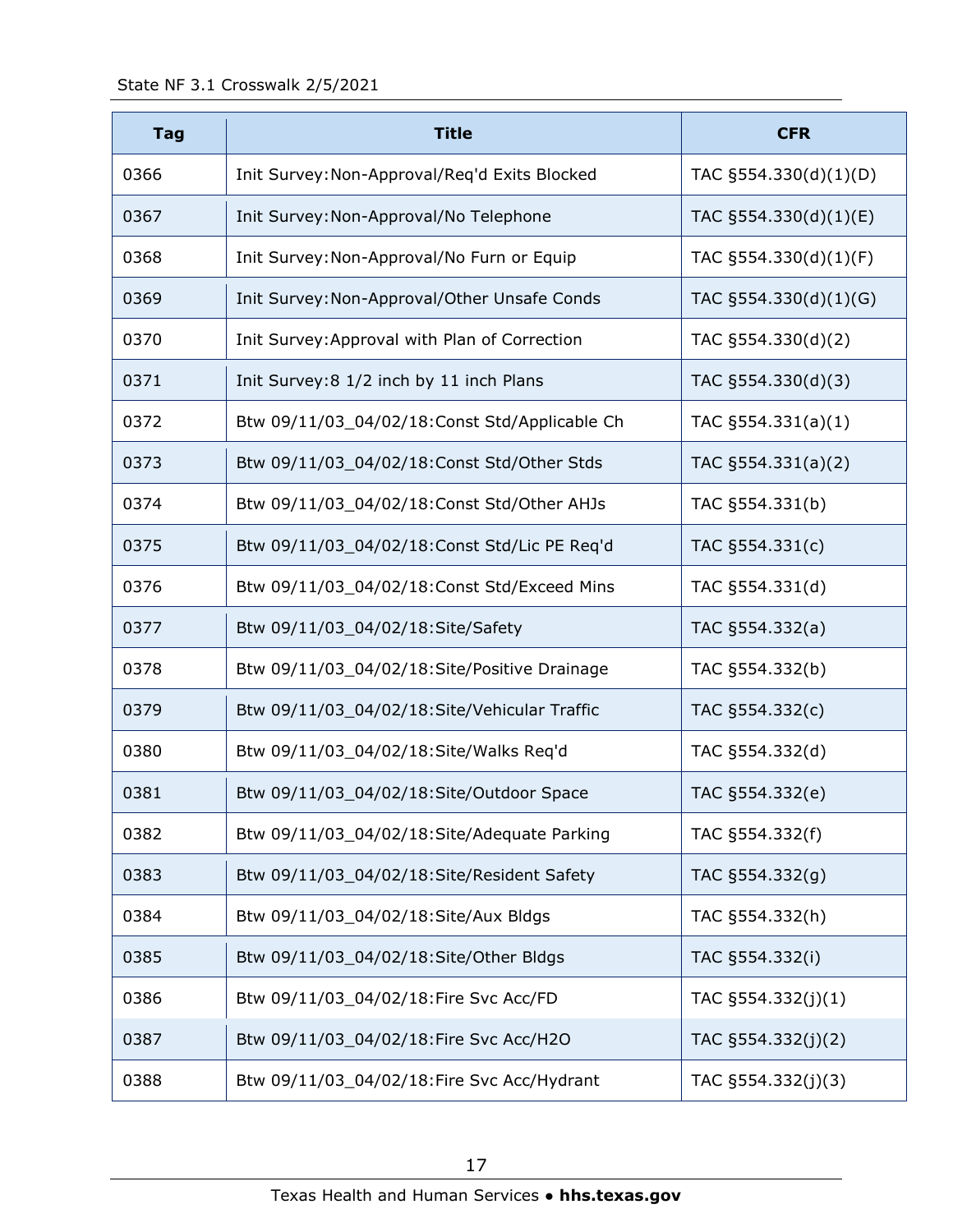| <b>Tag</b> | <b>Title</b>                                 | <b>CFR</b>            |
|------------|----------------------------------------------|-----------------------|
| 0389       | Btw 09/11/03_04/02/18:Fire Svc Acc/Fire Ln   | TAC §554.332(j)(4)    |
| 0390       | Btw 09/11/03_04/02/18:Encl Ext               | TAC §554.332(k)       |
| 0391       | Btw 09/11/03_04/02/18:Gen/Services           | TAC §554.333(a)       |
| 0392       | Btw 09/11/03 04/02/18:Gen/Sizes              | TAC §554.333(b)       |
| 0393       | Btw 09/11/03_04/02/18:Gen/Shared Services    | TAC §554.333(c)       |
| 0394       | Btw 09/11/03_04/02/18:Gen/Exterior Finishes  | TAC §554.333(d)       |
| 0395       | Btw 09/11/03_04/02/18:Gen/Accessibility      | TAC §554.333(e)       |
| 0396       | Btw 09/11/03_04/02/18:Res Rooms/Max Cap      | TAC $\S554.334(a)(1)$ |
| 0397       | Btw 09/11/03_04/02/18:Res Rooms/75pct 2 Bd   | TAC §554.334(a)(2)    |
| 0398       | Btw 09/11/03_04/02/18:Res Rooms/Min Area     | TAC §554.334(a)(3)    |
| 0399       | Btw 09/11/03_04/02/18:Res Rooms/Min Dims     | TAC §554.334(a)(4)    |
| 0400       | Btw 09/11/03_04/02/18:Res Rooms/Oper Wdw     | TAC §554.334(a)(5)    |
| 0401       | Btw 09/11/03_04/02/18:Res Rooms/Lighting     | TAC §554.334(a)(6)    |
| 0402       | Btw 09/11/03_04/02/18:Res Rooms/Receptacle   | TAC §554.334(a)(7)    |
| 0403       | Btw 09/11/03_04/02/18:Res Rooms/Toilet       | TAC §554.334(a)(8)    |
| 0404       | Btw 09/11/03_04/02/18:Res Rooms/Furniture    | TAC §554.334(a)(9)    |
| 0405       | Btw 09/11/03_04/02/18:Res Rooms/Access       | TAC §554.334(a)(10)   |
| 0406       | Btw 09/11/03_04/02/18:Res Rooms/Privacy      | TAC §554.334(a)(11)   |
| 0407       | Btw 09/11/03_04/02/18:Res Rooms/Trash Can    | TAC §554.334(a)(12)   |
| 0408       | Btw 09/11/03_04/02/18:Res Rooms/Nurse Call   | TAC §554.334(a)(13)   |
| 0409       | Btw 09/11/03_04/02/18:Res Rooms/D with No    | TAC §554.334(a)(14)   |
| 0410       | Btw 09/11/03_04/02/18:Res Rooms/Locks on Drs | TAC §554.334(a)(15)   |
| 0411       | Btw 09/11/03_04/02/18:Res Rooms/Vacant Bdrm  | TAC §554.334(a)(16)   |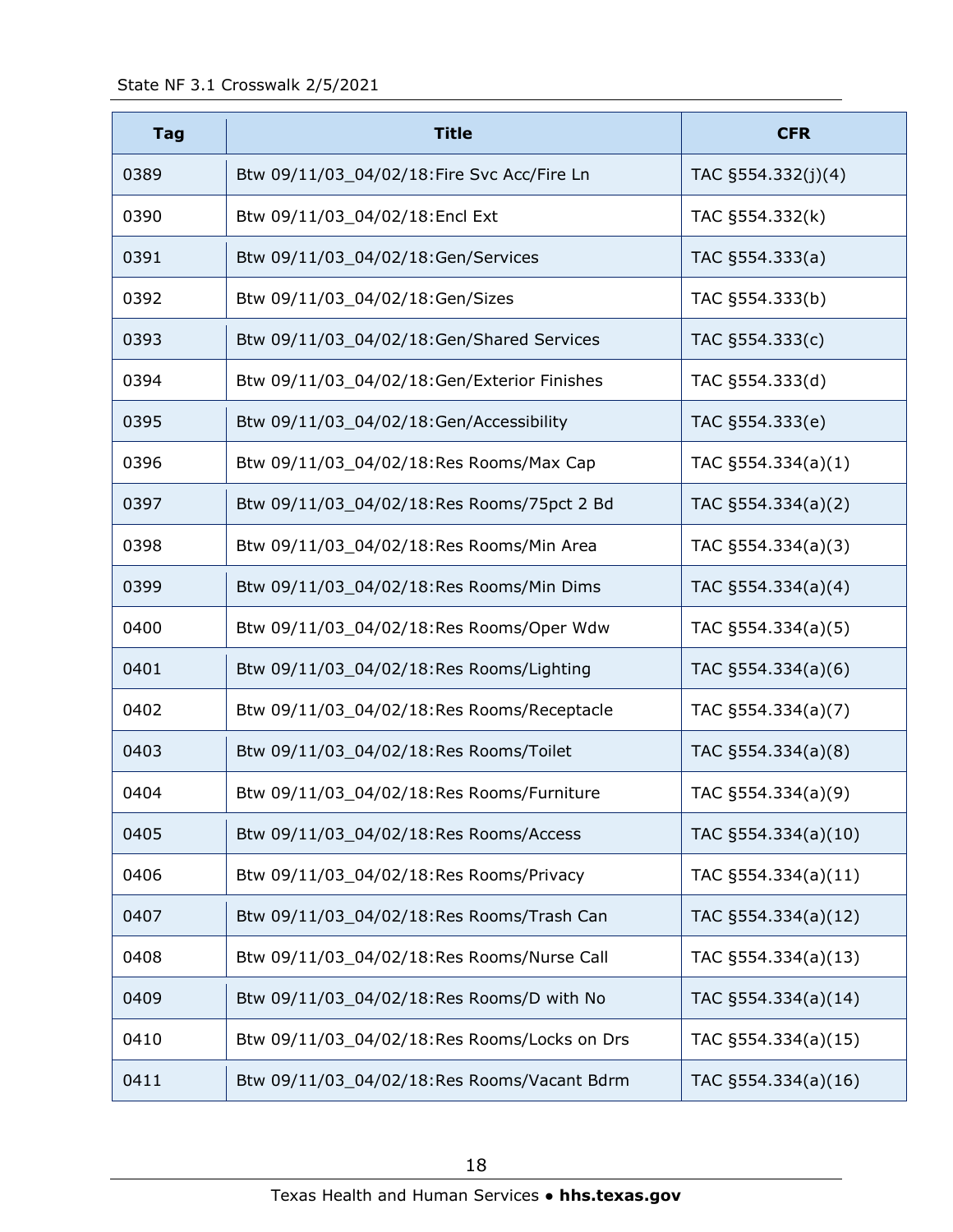| <b>Tag</b> | <b>Title</b>                                   | <b>CFR</b>            |
|------------|------------------------------------------------|-----------------------|
| 0412       | Btw 09/11/03_04/02/18:Nurses' Stat:Max Dist    | TAC §554.334(b)       |
| 0413       | Btw 09/11/03_04/02/18:Nurses' Stat:Direct Vw   | TAC §554.334(b)(1)    |
| 0414       | Btw 09/11/03_04/02/18:Nurses' Stat:Aux Stat    | TAC §554.334(b)(1)(A) |
| 0415       | Btw 09/11/03_04/02/18:Nurses' Stat:Flash Req   | TAC §554.334(b)(1)(B) |
| 0416       | Btw 09/11/03_04/02/18:Nurses' Stat:Tlt_Lounge  | TAC §554.334(b)(2)    |
| 0417       | Btw 09/11/03_04/02/18:Nurses' Stat:Lockers     | TAC §554.334(b)(3)    |
| 0418       | Btw 09/11/03_04/02/18:Nurses' Stat:Clean Util  | TAC §554.334(b)(4)    |
| 0419       | Btw 09/11/03_04/02/18:Nurses' Stat:Soil Util   | TAC §554.334(b)(5)    |
| 0420       | Btw 09/11/03_04/02/18:Nurses' Stat:Med Room    | TAC §554.334(b)(6)    |
| 0421       | Btw 09/11/03_04/02/18:Nurses' Stat:Cln Linen   | TAC §554.334(b)(7)    |
| 0422       | Btw 09/11/03_04/02/18:Nurses' Stat:Soiled Lin  | TAC §554.334(b)(8)    |
| 0423       | Btw 09/11/03_04/02/18:Nurses' Stat:Nourish     | TAC §554.334(b)(9)    |
| 0424       | Btw 09/11/03_04/02/18:Nurses' Stat:Equip Sto   | TAC §554.334(b)(10)   |
| 0425       | Btw 09/11/03_04/02/18:Nurses' Stat: Wheelchair | TAC §554.334(b)(11)   |
| 0426       | Btw 09/11/03_04/02/18: Toilet Facs/Min Ratio   | TAC §554.334(c)(1)    |
| 0427       | Btw 09/11/03_04/02/18: Toilet Facs/Accessible  | TAC §554.334(c)(2)    |
| 0428       | Btw 09/11/03_04/02/18: Toilet Facs/Access      | TAC §554.334(c)(3)    |
| 0429       | Btw 09/11/03_04/02/18: Toilet Facs/Safe Heat   | TAC §554.334(c)(4)    |
| 0430       | Btw 09/11/03_04/02/18: Toilet Facs/Slip-Proof  | TAC §554.334(c)(5)    |
| 0431       | Btw 09/11/03_04/02/18: Toilet Facs/Fixts Anch  | TAC §554.334(c)(6)    |
| 0432       | Btw 09/11/03_04/02/18: Toilet Facs/Towels      | TAC §554.334(c)(7)    |
| 0433       | Btw 09/11/03_04/02/18:Toilet Facs/Mirrors      | TAC §554.334(c)(8)    |
| 0434       | Btw 09/11/03_04/02/18: Toilet Facs/Exhaust     | TAC §554.334(c)(9)    |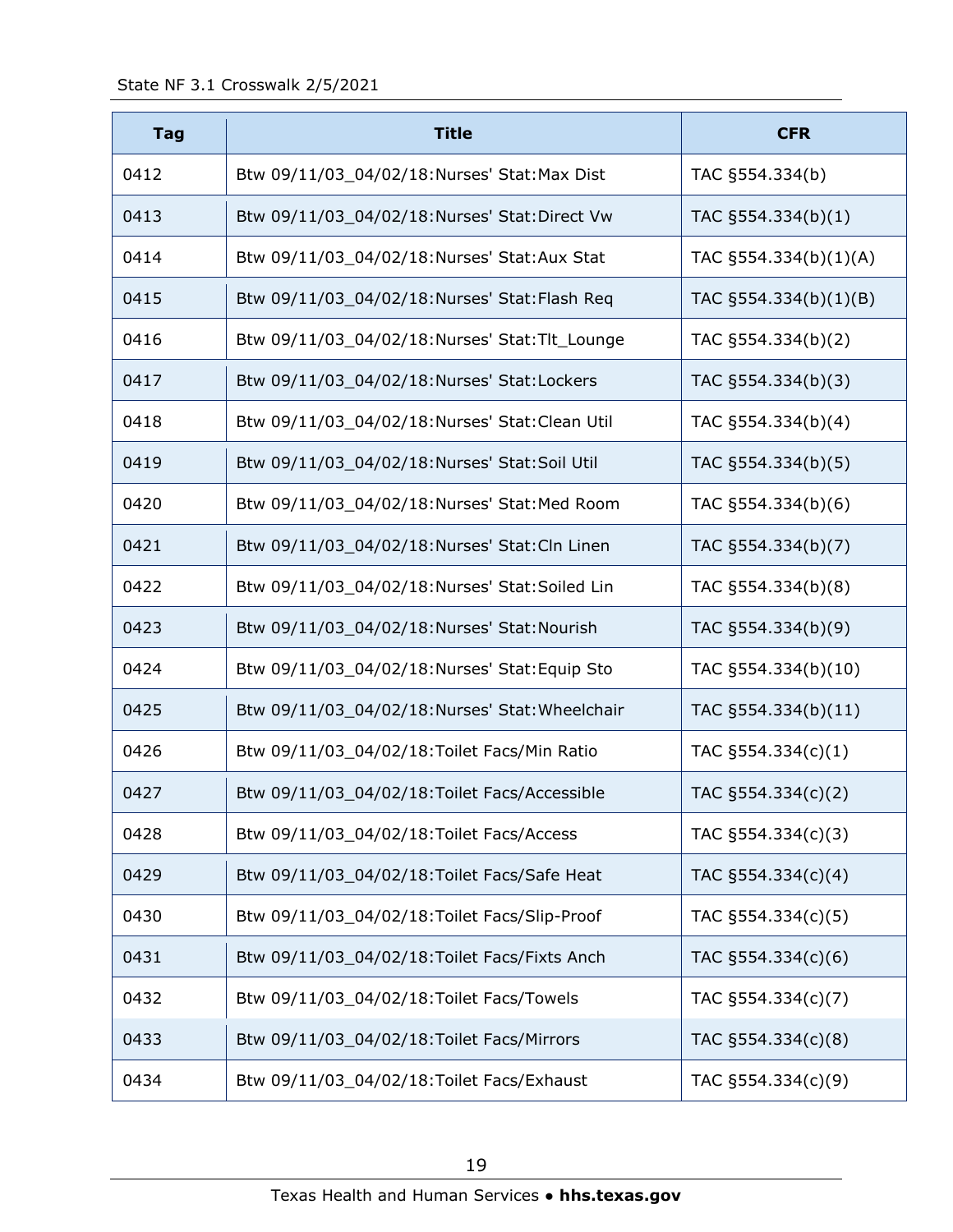| <b>Tag</b> | <b>Title</b>                                  | <b>CFR</b>                |
|------------|-----------------------------------------------|---------------------------|
| 0435       | Btw 09/11/03_04/02/18: Toilet Facs/Nonabsorb  | TAC §554.334(c)(10)       |
| 0436       | Btw 09/11/03_04/02/18:Disposal Facilities     | TAC §554.334(d)           |
| 0437       | Btw 09/11/03_04/02/18:Living/Social-Diversion | TAC §554.334(e)(1)        |
| 0438       | Btw 09/11/03_04/02/18:Living/Pathway Thru     | TAC §554.334(e)(2)        |
| 0439       | Btw 09/11/03_04/02/18:Living/Windows          | TAC §554.334(e)(3)        |
| 0440       | Btw 09/11/03_04/02/18:Living/Nurse Station    | TAC §554.334(e)(4)        |
| 0441       | Btw 09/11/03_04/02/18:Dining Space            | TAC §554.334(f)           |
| 0442       | Btw 09/11/03 04/02/18: Kitchen/Evaluation     | TAC §554.334(g)(1)(A)     |
| 0443       | Btw 09/11/03_04/02/18:Kitchen/Temperature     | TAC $\S$ 554.334(g)(1)(B) |
| 0444       | Btw 09/11/03_04/02/18:Kitchen/Equipment       | TAC §554.334(g)(1)(C)     |
| 0445       | Btw 09/11/03_04/02/18:Kitchen/Sanitizing      | TAC §554.334(g)(1)(D)     |
| 0446       | Btw 09/11/03_04/02/18:Kitchen/Prep Sink       | TAC $\S554.334(g)(1)(E)$  |
| 0447       | Btw 09/11/03_04/02/18:Kitchen/Hot_Cold H2O    | TAC §554.334(g)(1)(F)     |
| 0448       | Btw 09/11/03_04/02/18:Kitchen/Hand-Washing    | TAC §554.334(g)(1)(G)     |
| 0449       | Btw 09/11/03_04/02/18:Kitchen/Staff Restrm    | TAC §554.334(g)(1)(H)     |
| 0450       | Btw 09/11/03_04/02/18:Kitchen/Janitor Clos    | TAC $\S 554.334(g)(1)(I)$ |
| 0451       | Btw 09/11/03_04/02/18:Kitchen/Nonabsorb Fin   | TAC $\S554.334(g)(1)(J)$  |
| 0452       | Btw 09/11/03_04/02/18:Kitchen/Insect Screen   | TAC §554.334(g)(1)(K)     |
| 0453       | Btw 09/11/03_04/02/18:Kitchen/Vision Panel    | TAC §554.334(g)(1)(L)     |
| 0454       | Btw 09/11/03_04/02/18:Kitchen/Cart Wash       | TAC §554.334(g)(1)(M)     |
| 0455       | Btw 09/11/03_04/02/18:Kitchen/Floor Drain     | TAC $\S554.334(g)(1)(N)$  |
| 0456       | Btw 09/11/03_04/02/18:Kitchen/NFPA 96         | TAC §554.334(g)(1)(O)     |
| 0457       | Btw 09/11/03_04/02/18:Kitchen/Grease Trap     | TAC §554.334(g)(1)(P)     |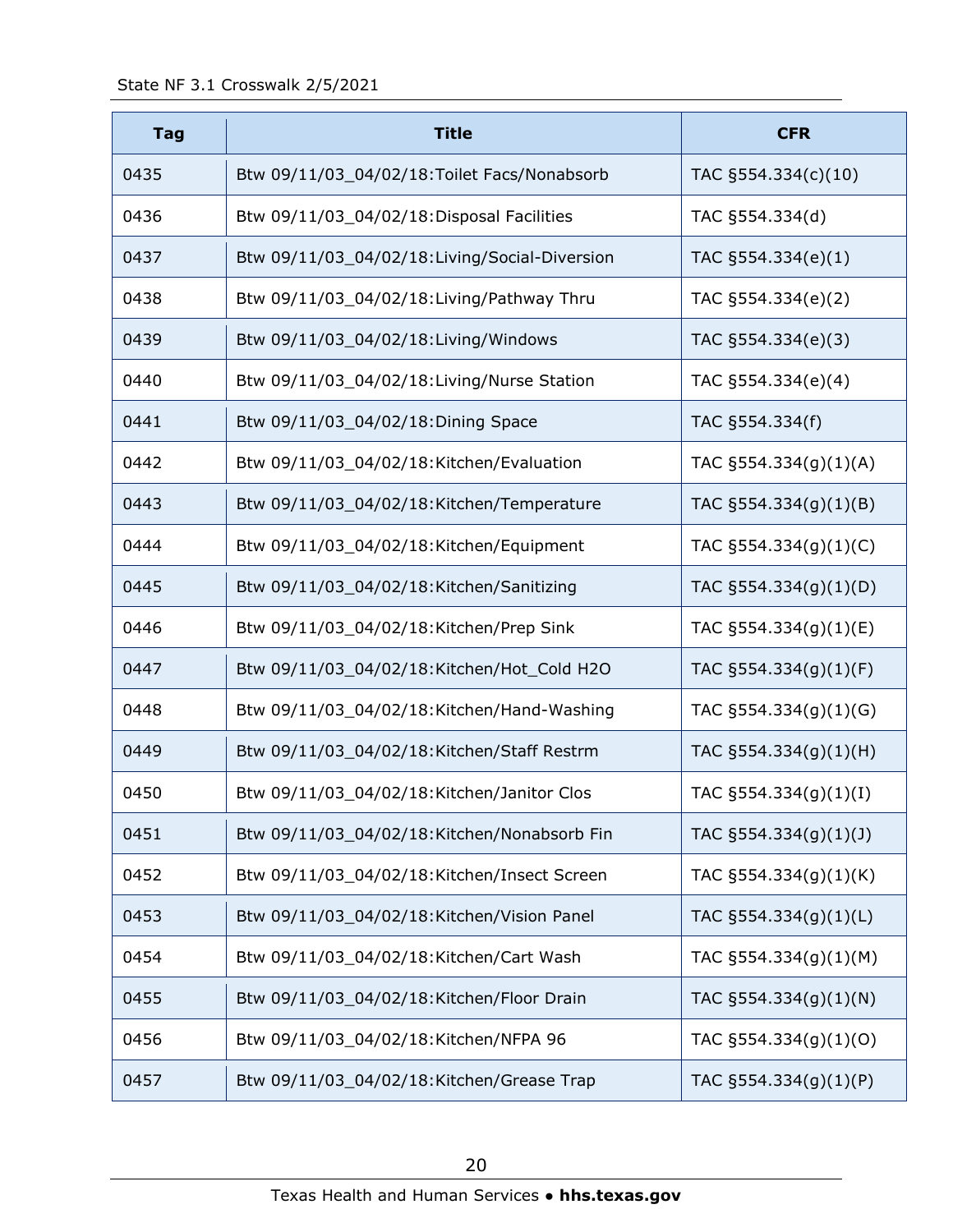| <b>Tag</b> | <b>Title</b>                                  | <b>CFR</b>                              |
|------------|-----------------------------------------------|-----------------------------------------|
| 0458       | Btw 09/11/03_04/02/18:Food Sto/On Hand        | TAC §554.334(g)(2)(A)                   |
| 0459       | Btw 09/11/03_04/02/18:Food Sto/Shelves        | TAC §554.334(g)(2)(B)                   |
| 0460       | Btw 09/11/03_04/02/18:Food Sto/Ventilation    | TAC §554.334(g)(2)(C)                   |
| 0461       | Btw 09/11/03_04/02/18:Food Sto/Temps          | TAC §554.334(g)(2)(D)                   |
| 0462       | Btw 09/11/03_04/02/18:Food Sto/Not Food Prep  | TAC §554.334(g)(2)(E)                   |
| 0463       | Btw 09/11/03_04/02/18:Aux Srv/Food Temps      | TAC §554.334(g)(3)(A)                   |
| 0464       | Btw 09/11/03_04/02/18:Aux Srv/ Hand-Wash      | TAC §554.334(g)(3)(B)                   |
| 0465       | Btw 09/11/03_04/02/18:Aux Srv/Nonabs Fin      | TAC §554.334(g)(3)(C)                   |
| 0466       | Btw 09/11/03_04/02/18:Public/Covered Drive    | TAC §554.334(h)(1)(A)                   |
| 0467       | Btw 09/11/03_04/02/18: Public/Wheelchair Sto  | TAC §554.334(h)(1)(B)(i)                |
| 0468       | Btw 09/11/03_04/02/18: Public/Reception Area  | <b>TAC</b><br>§554.334(h)(1)(B)(ii)     |
| 0469       | Btw 09/11/03_04/02/18: Public/Waiting Area    | <b>TAC</b><br>$\S554.334(h)(1)(B)(iii)$ |
| 0470       | Btw 09/11/03_04/02/18: Public/Accessible Tlt  | <b>TAC</b><br>$\S554.334(h)(1)(B)(iv)$  |
| 0471       | Btw 09/11/03_04/02/18:Public/Public Telephone | <b>TAC</b><br>$\S554.334(h)(1)(B)(v)$   |
| 0472       | Btw 09/11/03_04/02/18: Public/Drinking Fount  | <b>TAC</b><br>§554.334(h)(1)(B)(vi)     |
| 0473       | Btw 09/11/03_04/02/18: Public/Living Area     | TAC §554.334(h)(1)(C)                   |
| 0474       | Btw 09/11/03_04/02/18:Admin/Offices           | TAC §554.334(h)(2)(A)                   |
| 0475       | Btw 09/11/03_04/02/18:Admin/Multi-Purpose Rm  | TAC §554.334(h)(2)(B)                   |
| 0476       | Btw 09/11/03_04/02/18:Admin/Sto_Work Area     | TAC §554.334(h)(2)(C)                   |
| 0477       | Btw 09/11/03_04/02/18:Accessible Toilets      | TAC §554.334(h)(3)                      |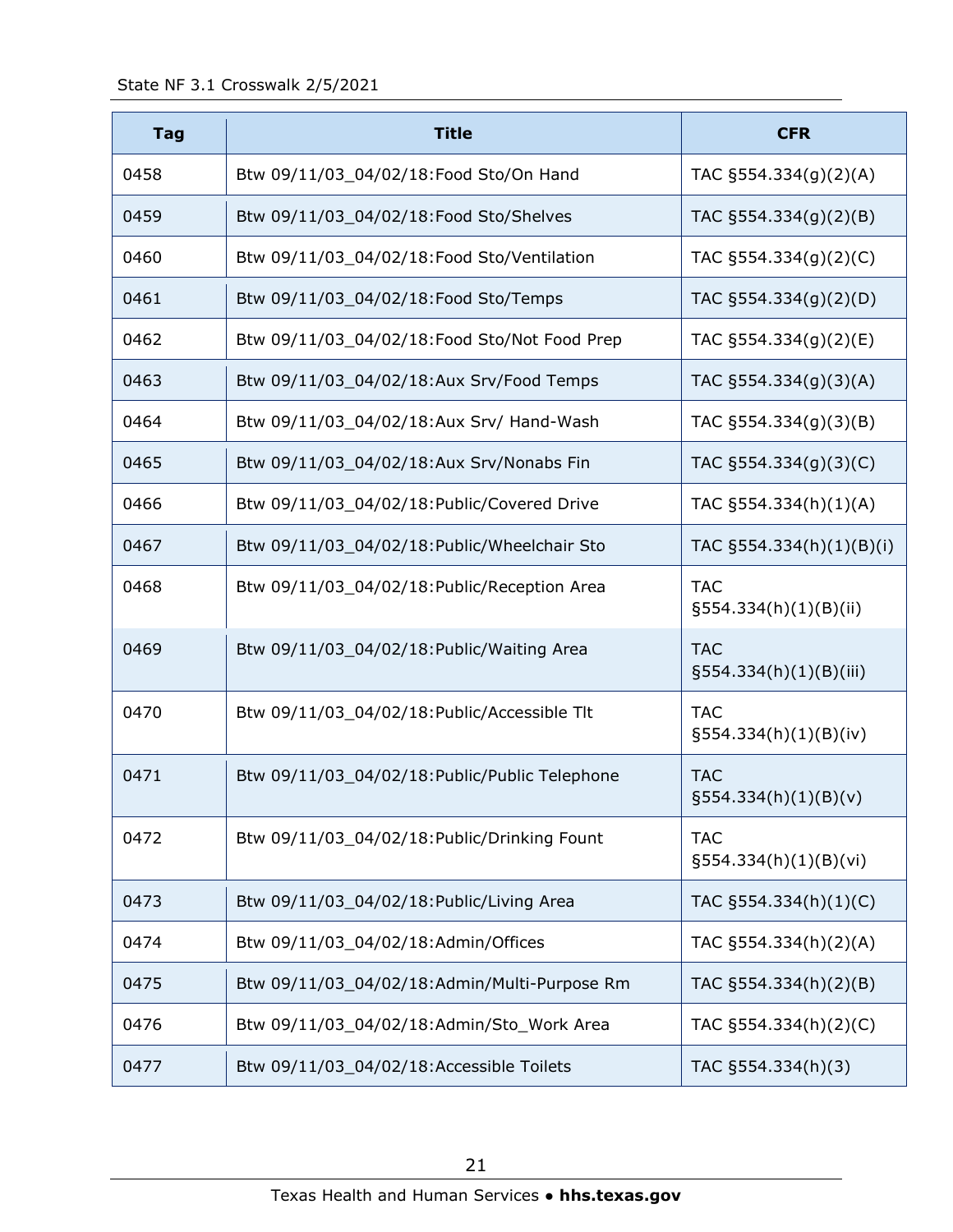| <b>Tag</b> | <b>Title</b>                                  | <b>CFR</b>                                 |
|------------|-----------------------------------------------|--------------------------------------------|
| 0478       | Btw 09/11/03_04/02/18:PT/Private Treatment    | TAC §554.334(i)(1)(A)                      |
| 0479       | Btw 09/11/03_04/02/18:PT/Hand-Washing         | TAC §554.334(i)(1)(B)                      |
| 0480       | Btw 09/11/03_04/02/18:PT/Soiled Linen         | TAC §554.334(i)(1)(C)                      |
| 0481       | Btw 09/11/03_04/02/18:PT/Dressing Area        | TAC §554.334(i)(1)(D)                      |
| 0482       | Btw 09/11/03_04/02/18:PT/Optional Features    | TAC §554.334(i)(2)(A)-<br>(E)              |
| 0483       | Btw 09/11/03_04/02/18:OT/Sanitation           | TAC $\S554.334(j)(1)$                      |
| 0484       | Btw 09/11/03_04/02/18:OT/Storage              | TAC §554.334(j)(2)                         |
| 0485       | Btw 09/11/03_04/02/18:Personal Grooming Area  | TAC §554.334(k)                            |
| 0486       | Btw 09/11/03_04/02/18:Laundry/Separation      | TAC §554.334(I)(1)(A)                      |
| 0487       | Btw 09/11/03_04/02/18:Laundry/Soiled Linen    | TAC §554.334(l)(1)(B)(i)                   |
| 0488       | Btw 09/11/03_04/02/18:Laundry/Wash Flr Drain  | <b>TAC</b><br>$\S554.334(I)(1)(B)(ii)(I)$  |
| 0489       | Btw 09/11/03_04/02/18:Laundry/Wash Supply Sto | <b>TAC</b><br>$\S554.334(l)(1)(B)(ii)(II)$ |
| 0490       | Btw 09/11/03_04/02/18:Laundry/Wash Folding    | <b>TAC</b><br>§554.334(l)(1)(B)(ii)(III)   |
| 0491       | Btw 09/11/03_04/02/18:Laundry/Wash Clean Sto  | <b>TAC</b><br>$\S554.334(l)(1)(B)(ii)(IV)$ |
| 0492       | Btw 09/11/03_04/02/18:Laundry/Wash Jan Closet | <b>TAC</b><br>$\S554.334(l)(1)(B)(ii)(V)$  |
| 0493       | Btw 09/11/03_04/02/18:Laundry/Wash Cart Wash  | <b>TAC</b><br>§554.334(l)(1)(B)(ii)(VI)    |
| 0494       | Btw 09/11/03_04/02/18:Laundry/Soil Clean Sep  | TAC §554.334(l)(1)(C)                      |
| 0495       | Btw 09/11/03_04/02/18:Laundry/Ventilation     | TAC §554.334(l)(1)(D)                      |
| 0496       | Btw 09/11/03_04/02/18:Laundry/Exhaust MU Air  | TAC §554.334(l)(1)(E)                      |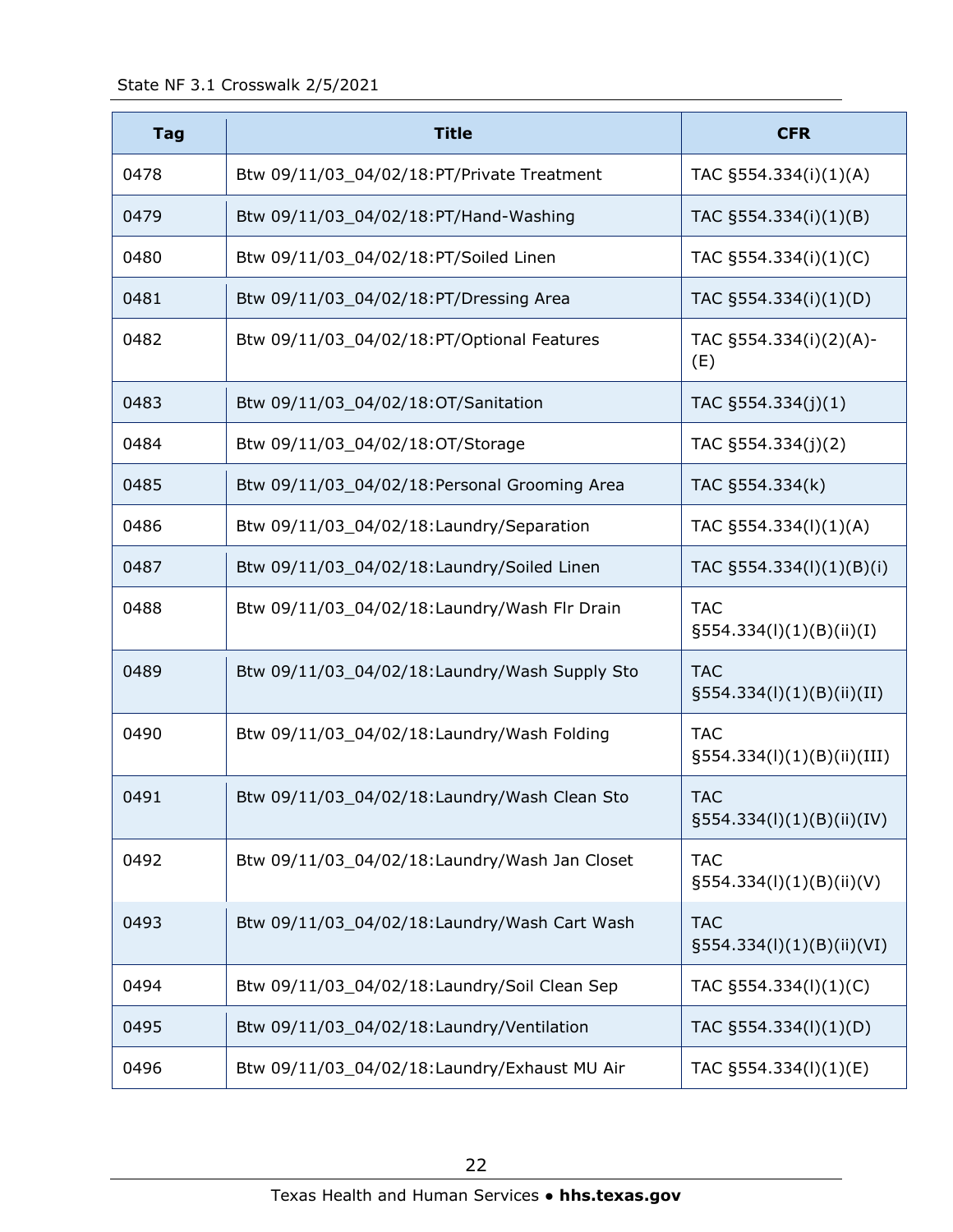| <b>Tag</b> | <b>Title</b>                                   | <b>CFR</b>            |
|------------|------------------------------------------------|-----------------------|
| 0497       | Btw 09/11/03_04/02/18:Laundry/Offsite Holding  | TAC §554.334(I)(2)(A) |
| 0498       | Btw 09/11/03_04/02/18:Laundry/Offsite Receive  | TAC §554.334(I)(2)(B) |
| 0499       | Btw 09/11/03_04/02/18:Laundry/Offsite Carts    | TAC §554.334(I)(2)(C) |
| 0500       | Btw 09/11/03_04/02/18:Laundry/Resident-Use     | TAC §554.334(I)(3)    |
| 0501       | Btw 09/11/03_04/02/18:Sto/General Storage      | TAC $\S554.334(m)(1)$ |
| 0502       | Btw 09/11/03_04/02/18:Sto/Resident Property    | TAC §554.334(m)(2)    |
| 0503       | Btw 09/11/03_04/02/18:Janitor's Closet         | TAC §554.334(n)       |
| 0504       | Btw 09/11/03_04/02/18: Maint/Equip_Supply Sto  | TAC §554.334(o)(1)    |
| 0505       | Btw 09/11/03_04/02/18: Maint/Haz Chems         | TAC §554.334(o)(2)    |
| 0506       | Btw 09/11/03_04/02/18: Maint/Shop Min Area     | TAC §554.334(o)(3)    |
| 0507       | Btw 09/11/03_04/02/18:Maint/Office             | TAC §554.334(o)(4)    |
| 0508       | Btw 09/11/03_04/02/18:Oxygen                   | TAC §554.334(p)       |
| 0509       | Btw 09/11/03_04/02/18:Exits/NFPA 101           | TAC §554.335          |
| 0510       | Btw 09/11/03_04/02/18: Exits/Bedfast Residents | TAC §554.335(1)       |
| 0511       | Btw 09/11/03_04/02/18: Exits/Large Spaces      | TAC §554.335(2)       |
| 0512       | Btw 09/11/03_04/02/18: Exits/Maintained        | TAC §554.335(3)       |
| 0513       | Btw 09/11/03_04/02/18: Exits/Ramps             | TAC §554.335(4)       |
| 0514       | Btw 09/11/03_04/02/18:Exits/Doors Not Locked   | TAC §554.335(5)(A)    |
| 0515       | Btw 09/11/03_04/02/18:Exits/Doors Obv Action   | TAC §554.335(5)(B)    |
| 0516       | Btw 09/11/03_04/02/18:Exits/Doors Storm Drs    | TAC §554.335(5)(C)    |
| 0517       | Btw 09/11/03_04/02/18:Exits/Doors Alarms       | TAC §554.335(5)(D)    |
| 0518       | Btw 09/11/03_04/02/18:Exits/Doors Inactive     | TAC §554.335(5)(E)    |
| 0519       | Btw 09/11/03_04/02/18: Exits/Doors Privacy Lck | TAC §554.335(5)(F)    |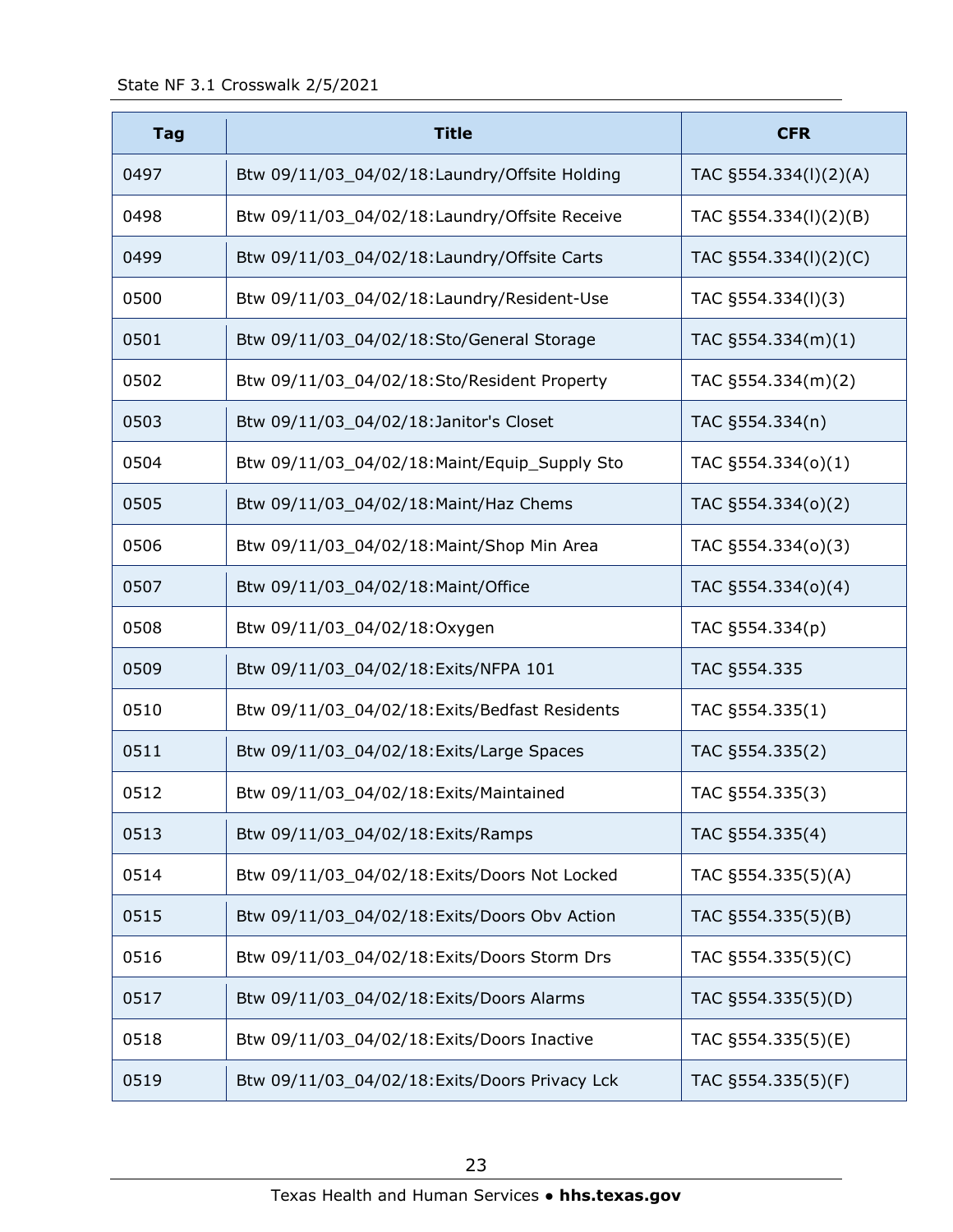| <b>Tag</b> | <b>Title</b>                                | <b>CFR</b>             |
|------------|---------------------------------------------|------------------------|
| 0520       | Btw 09/11/03_04/02/18:Exits/Doors Sliding   | TAC §554.335(5)(G)     |
| 0521       | Btw 09/11/03_04/02/18:Exits/Horizontal      | TAC §554.335(6)        |
| 0522       | Btw 09/11/03_04/02/18:Exits/Discharge       | TAC §554.335(7)(A)     |
| 0523       | Btw 09/11/03_04/02/18: Exits/Ext Landing    | TAC §554.335(7)(B)     |
| 0524       | Btw 09/11/03_04/02/18:Exits/Ext Egress Ltg  | TAC §554.335(7)(C)     |
| 0525       | Btw 09/11/03_04/02/18:Exits/Emer Lighting   | TAC §554.335(8)        |
| 0526       | Btw 09/11/03_04/02/18:Sm Comp               | TAC §554.336(a)        |
| 0527       | Btw 09/11/03_04/02/18:Sm Comp/Exit Signs    | TAC §554.336(b)        |
| 0528       | Btw 09/11/03_04/02/18:Sm Comp/Vision Panels | TAC §554.336(c)        |
| 0529       | Btw 09/11/03_04/02/18:Sm Comp/Marking       | TAC §554.336(d)        |
| 0530       | Btw 09/11/03_04/02/18:Sm Comp/Access        | TAC §554.336(e)        |
| 0531       | Btw 09/11/03_04/02/18:Sm Comp/Ducts         | TAC §554.336(f)        |
| 0532       | Btw 09/11/03_04/02/18:FA/Meet NFPA 101      | TAC §554.337(a)        |
| 0533       | Btw 09/11/03_04/02/18:FA/Meet NFPA Stds     | TAC §554.337(b)        |
| 0534       | Btw 09/11/03 04/02/18:FA/Other Systems      | TAC §554.337(c)        |
| 0535       | Btw 09/11/03 04/02/18:FA/Partial SS         | TAC §554.337(d)        |
| 0536       | Btw 09/11/03_04/02/18:FA/Licensed Company   | TAC §554.337(e)        |
| 0537       | Btw 09/11/03 04/02/18:FA/Doors Close        | TAC $\S$ 554.337(f)(1) |
| 0538       | Btw 09/11/03 04/02/18:FA/AHU Shutdown       | TAC §554.337(f)(2)     |
| 0539       | Btw 09/11/03_04/02/18:FA/Dampers Close      | TAC §554.337(f)(3)     |
| 0540       | Btw 09/11/03_04/02/18:FA/Location Ind       | TAC §554.337(f)(4)     |
| 0541       | Btw 09/11/03_04/02/18:FA/Horns and Strobes  | TAC §554.337(g)        |
| 0542       | Btw 09/11/03_04/02/18:FA/Main Control Panel | TAC §554.337(h)        |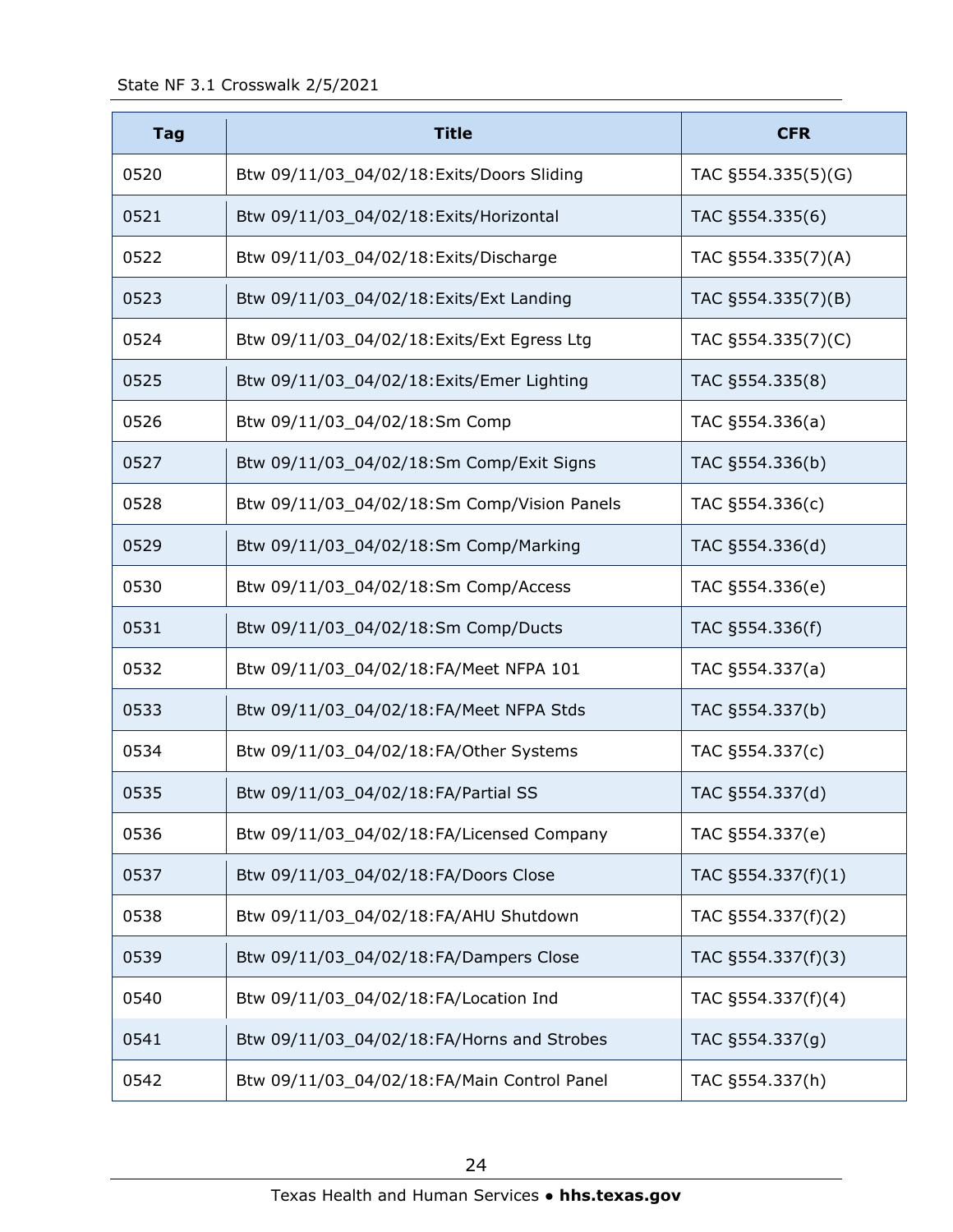| <b>Tag</b> | <b>Title</b>                                  | <b>CFR</b>            |
|------------|-----------------------------------------------|-----------------------|
| 0543       | Btw 09/11/03_04/02/18:FA/Remote Ann Panel     | TAC §554.337(i)       |
| 0544       | Btw 09/11/03_04/02/18:FA/Manual Pull Stations | TAC §554.337(j)       |
| 0545       | Btw 09/11/03_04/02/18:FA/SS Supervised        | TAC §554.337(k)       |
| 0546       | Btw 09/11/03_04/02/18:FA/Range Hood Conn      | TAC §554.337(I)       |
| 0547       | Btw 09/11/03_04/02/18:PFE/NFPA 10             | TAC §554.337(m)       |
| 0548       | Btw 09/11/03_04/02/18:PFE/75 Ft Trav in Corr  | TAC §554.337(m)(1)    |
| 0549       | Btw 09/11/03_04/02/18:PFE/Hanger Bracket_Cab  | TAC §554.337(m)(2)    |
| 0550       | Btw 09/11/03_04/02/18:PFE/Protect from Damage | TAC §554.337(m)(3)    |
| 0551       | Btw 09/11/03_04/02/18:PFE/Mounting Height     | TAC §554.337(m)(4)    |
| 0552       | Btw 09/11/03_04/02/18:PFE/Hazardous Room      | TAC §554.337(m)(5)    |
| 0553       | Btw 09/11/03_04/02/18:Haz                     | TAC §554.338(a)       |
| 0554       | Btw 09/11/03_04/02/18: Haz/Gas Attic One Hour | TAC $\S554.338(a)(1)$ |
| 0555       | Btw 09/11/03_04/02/18:Haz/Gas Attic SS        | TAC §554.338(a)(2)    |
| 0556       | Btw 09/11/03_04/02/18: Haz/Gas Attic Vent     | TAC §554.338(a)(3)    |
| 0557       | Btw 09/11/03_04/02/18:Haz/Labs                | TAC §554.338(b)       |
| 0558       | Btw 09/11/03_04/02/18:Haz/Cooking Equipment   | TAC §554.338(c)       |
| 0559       | Btw 09/11/03_04/02/18:Haz/Doors               | TAC §554.338(d)       |
| 0560       | Btw 09/11/03_04/02/18:Strl/Structural Loads   | TAC §554.339(a)       |
| 0561       | Btw 09/11/03_04/02/18:Strl/Natural Hazards    | TAC §554.339(b)       |
| 0562       | Btw 09/11/03_04/02/18:Strl/Qualified Designer | TAC §554.339(c)       |
| 0563       | Btw 09/11/03_04/02/18:Strl/Prof Engineer      | TAC §554.339(d)       |
| 0564       | Btw 09/11/03_04/02/18:Strl/Documents Sealed   | TAC §554.339(e)       |
| 0565       | Btw 09/11/03_04/02/18:Strl/Criteria           | TAC §554.339(f)       |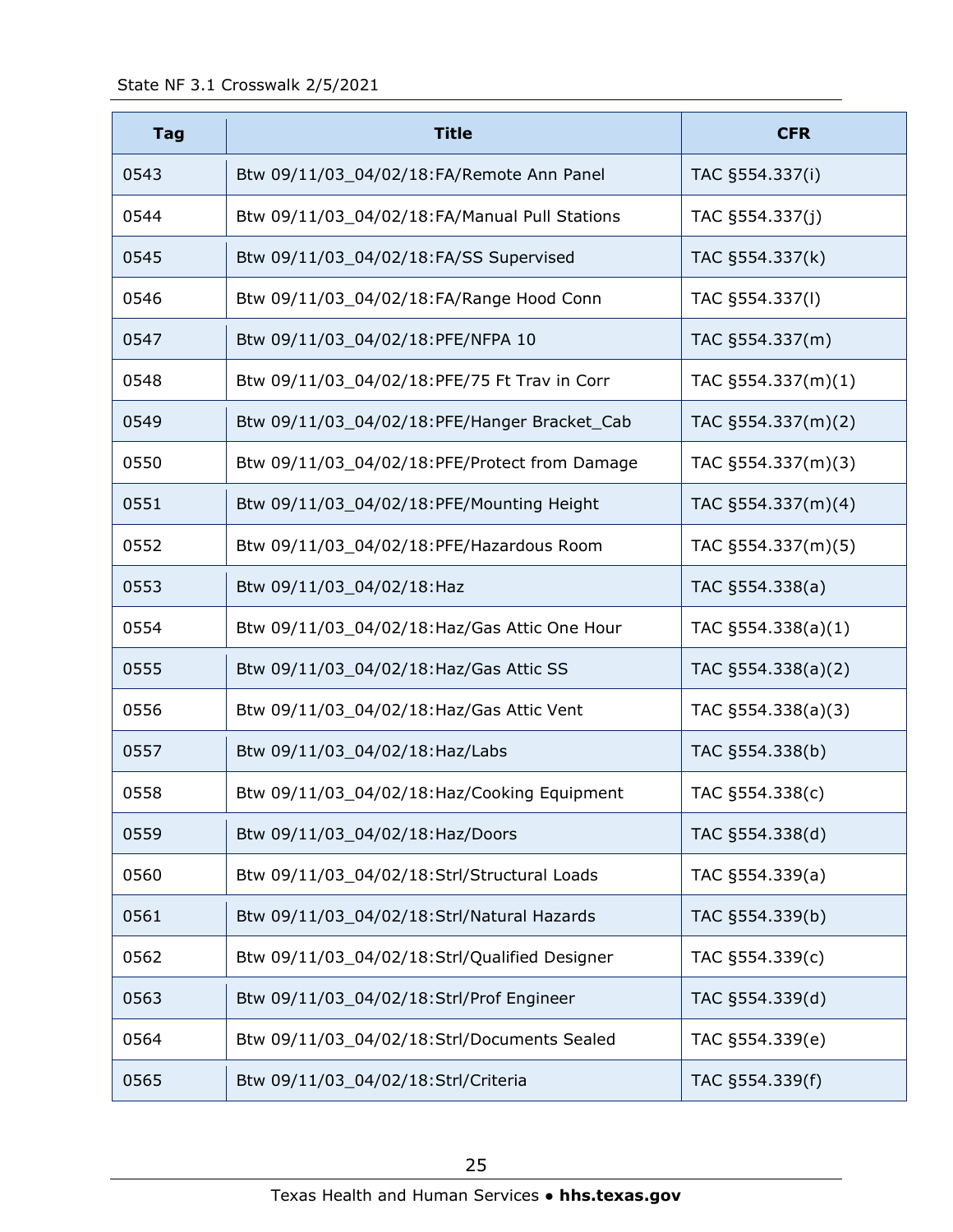| <b>Tag</b> | <b>Title</b>                                  | <b>CFR</b>         |
|------------|-----------------------------------------------|--------------------|
| 0566       | Btw 09/11/03_04/02/18:Strl/Codes              | TAC §554.339(g)    |
| 0567       | Btw 09/11/03_04/02/18:Strl/Construction Type  | TAC §554.339(h)    |
| 0568       | Btw 09/11/03_04/02/18:Strl/Vertical Openings  | TAC §554.339(i)    |
| 0569       | Btw 09/11/03_04/02/18:Strl/Limited_Noncombust | TAC §554.339(j)    |
| 0570       | Btw 09/11/03_04/02/18:Strl/Insul Mat'ls Fl Sp | TAC §554.339(k)    |
| 0571       | Btw 09/11/03_04/02/18:Mech/PE                 | TAC §554.340       |
| 0572       | Btw 09/11/03 04/02/18:Mech/Plmb Codes         | TAC §554.340(1)(A) |
| 0573       | Btw 09/11/03_04/02/18:Mech/Plmb Hot_Cold H2O  | TAC §554.340(1)(B) |
| 0574       | Btw 09/11/03_04/02/18: Mech/Plmb H2O Supply   | TAC §554.340(1)(C) |
| 0575       | Btw 09/11/03_04/02/18:Mech/Plmb Sewage Sys    | TAC §554.340(1)(D) |
| 0576       | Btw 09/11/03_04/02/18:Mech/Plmb Fixture Mins  | TAC §554.340(1)(E) |
| 0577       | Btw 09/11/03_04/02/18:Mech/Plmb H2O Temps     | TAC §554.340(1)(F) |
| 0578       | Btw 09/11/03_04/02/18:Mech/Plmb WC Seat Ht    | TAC §554.340(1)(G) |
| 0579       | Btw 09/11/03_04/02/18:Mech/Plmb Showers_Tubs  | TAC §554.340(1)(H) |
| 0580       | Btw 09/11/03_04/02/18:Mech/Plmb Water Fount   | TAC §554.340(1)(I) |
| 0581       | Btw 09/11/03_04/02/18:Mech/Plmb Controls      | TAC §554.340(1)(J) |
| 0582       | Btw 09/11/03_04/02/18:Mech/Plmb Materials     | TAC §554.340(1)(K) |
| 0583       | Btw 09/11/03_04/02/18:Mech/Plmb Handwashing   | TAC §554.340(1)(L) |
| 0584       | Btw 09/11/03_04/02/18:Mech/Plmb Flushing Rim  | TAC §554.340(1)(M) |
| 0585       | Btw 09/11/03_04/02/18:Mech/Plmb Backflow      | TAC §554.340(1)(N) |
| 0586       | Btw 09/11/03_04/02/18:Mech/Plmb Cleanouts     | TAC §554.340(1)(O) |
| 0587       | Btw 09/11/03_04/02/18:Mech/Plmb Boilers       | TAC §554.340(1)(P) |
| 0588       | Btw 09/11/03_04/02/18:Mech/HVAC ASHRAE        | TAC §554.340(2)(A) |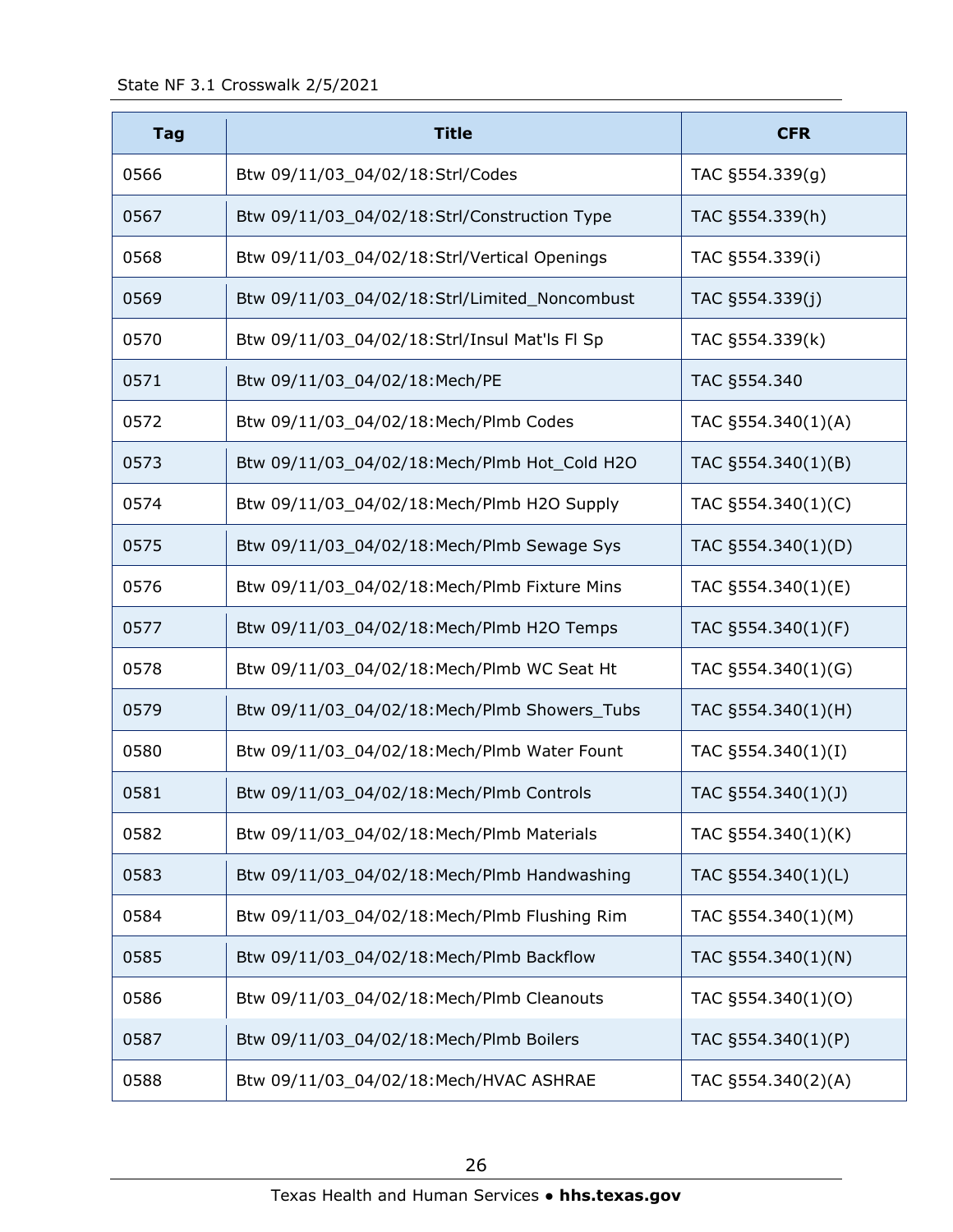| <b>Tag</b> | <b>Title</b>                                  | <b>CFR</b>              |
|------------|-----------------------------------------------|-------------------------|
| 0589       | Btw 09/11/03_04/02/18:Mech/HVAC NFPA 90A      | TAC §554.340(2)(B)      |
| 0590       | Btw 09/11/03_04/02/18:Mech/HVAC Propane       | TAC §554.340(2)(C)      |
| 0591       | Btw 09/11/03_04/02/18:Mech/HVAC Air Temps     | TAC §554.340(2)(D)      |
| 0592       | Btw 09/11/03_04/02/18:Mech/HVAC Outside Air   | TAC §554.340(2)(E)      |
| 0593       | Btw 09/11/03_04/02/18:Mech/HVAC No Portable   | TAC §554.340(2)(F)      |
| 0594       | Btw 09/11/03_04/02/18:Mech/HVAC NFPA 54       | TAC §554.340(2)(G)      |
| 0595       | Btw 09/11/03_04/02/18:Mech/HVAC No Drafts     | TAC §554.340(2)(H)      |
| 0596       | Btw 09/11/03_04/02/18:Mech/HVAC Clean to Soil | TAC §554.340(2)(I)      |
| 0597       | Btw 09/11/03_04/02/18:Mech/HVAC Exhaust Req'd | TAC §554.340(2)(J)      |
| 0598       | Btw 09/11/03_04/02/18:Mech/HVAC Fresh Air     | TAC §554.340(2)(K)      |
| 0599       | Btw 09/11/03_04/02/18:Mech/HVAC Dampers       | TAC §554.340(2)(L)      |
| 0600       | Btw 09/11/03_04/02/18:Mech/HVAC Inspect Pnls  | TAC §554.340(2)(M)      |
| 0601       | Btw 09/11/03_04/02/18:Mech/HVAC No Fus Link   | TAC §554.340(2)(N)      |
| 0602       | Btw 09/11/03_04/02/18:Mech/HVAC AHU Shutdown  | TAC §554.340(2)(O)      |
| 0603       | Btw 09/11/03_04/02/18:Mech/HVAC No Comb Ducts | TAC §554.340(2)(P)      |
| 0604       | Btw 09/11/03_04/02/18:Mech/Vent Per Subsect 2 | TAC §554.340(3)(A)      |
| 0605       | Btw 09/11/03_04/02/18:Mech/Vent Inset Screens | TAC §554.340(3)(B)      |
| 0606       | Btw 09/11/03_04/02/18:Mech/Vent Must Be Mech  | TAC §554.340(3)(C)      |
| 0607       | Btw 09/11/03_04/02/18:Mech/Vent Intake Loc    | TAC §554.340(3)(C)(i)   |
| 0608       | Btw 09/11/03_04/02/18:Mech/Vent Air Balance   | TAC §554.340(3)(C)(ii)  |
| 0609       | Btw 09/11/03_04/02/18:Mech/Vent Bot Openings  | TAC §554.340(3)(C)(iii) |
| 0610       | Btw 09/11/03_04/02/18:Mech/Vent No Dr Grilles | TAC §554.340(3)(C)(iv)  |
| 0611       | Btw 09/11/03_04/02/18:Mech/Vent Exh to Ext    | TAC §554.340(3)(C)(v)   |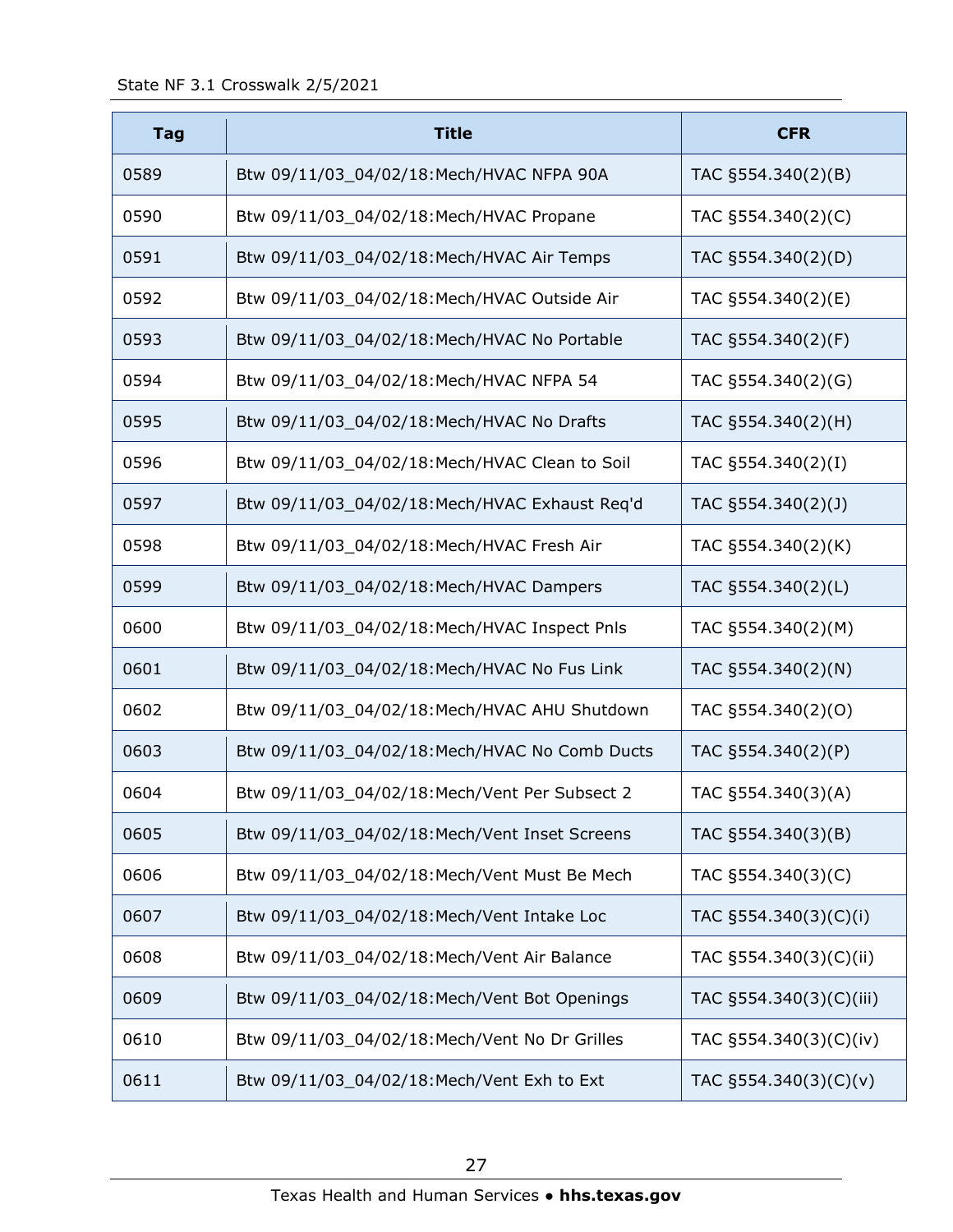| <b>Tag</b> | <b>Title</b>                                   | <b>CFR</b>                                 |
|------------|------------------------------------------------|--------------------------------------------|
| 0612       | Btw 09/11/03_04/02/18:Mech/Vent Filters        | TAC §554.340(3)(C)(vi)                     |
| 0613       | Btw 09/11/03_04/02/18:Mech/Vent Static Press   | TAC §554.340(3)(C)(vii)                    |
| 0614       | Btw 09/11/03_04/02/18:Mech/Vent Humidity Ctrl  | TAC §554.340(3)(C)(viii)                   |
| 0615       | Btw 09/11/03 04/02/18: Mech/Vent Kitch NFPA 96 | TAC §554.340(3)(C)(ix)                     |
| 0616       | Btw 09/11/03_04/02/18:Mech/Vent Exhaust Humid  | TAC §554.340(3)(C)(x)                      |
| 0617       | Btw 09/11/03_04/02/18:Mech/Vent ACH Temp Flow  | TAC §554.340(3)(C)(xi)                     |
| 0618       | Btw 09/11/03_04/02/18:Mech/Vent Positive Flow  | TAC §554.340(3)(C)(xii)                    |
| 0619       | Btw 09/11/03_04/02/18:Mech/SS Per NFPA 13      | TAC §554.340(4)(A)                         |
| 0620       | Btw 09/11/03_04/02/18:Mech/SS PE               | TAC §554.340(4)(B)(i)                      |
| 0621       | Btw 09/11/03_04/02/18:Mech/SS SCR and RME      | TAC §554.340(4)(B)(ii)                     |
| 0622       | Btw 09/11/03_04/02/18:Mech/SS Submit Plans     | TAC §554.340(4)(C)                         |
| 0623       | Btw 09/11/03_04/02/18:Mech/SS Freeze Protect   | TAC §554.340(4)(D)                         |
| 0624       | Btw 09/11/03_04/02/18:Elec/PE                  | TAC §554.341(a)                            |
| 0625       | Btw 09/11/03_04/02/18:Elec/FF Per §554.337     | TAC §554.341(b)                            |
| 0626       | Btw 09/11/03_04/02/18:Elec/Meet NFPA 70        | TAC §554.341(c)                            |
| 0627       | Btw 09/11/03_04/02/18:Elec/Bdrm Meet §554.334  | TAC §554.341(d)                            |
| 0628       | Btw 09/11/03_04/02/18:Elec/EES Meet NFPA 99    | TAC §554.341(d)(1)(A)                      |
| 0629       | Btw 09/11/03_04/02/18:Elec/EES Distribution    | TAC §554.341(d)(1)(B)                      |
| 0630       | Btw 09/11/03_04/02/18:Elec/EES Auto Illumin    | <b>TAC</b><br>$\S554.341(d)(1)(B)(i)(I)$   |
| 0631       | Btw 09/11/03_04/02/18:Elec/EES Auto Exit Sign  | <b>TAC</b><br>$\S554.341(d)(1)(B)(i)(II)$  |
| 0632       | Btw 09/11/03_04/02/18:Elec/EES Auto Alarm Sys  | <b>TAC</b><br>$\S554.341(d)(1)(B)(i)(III)$ |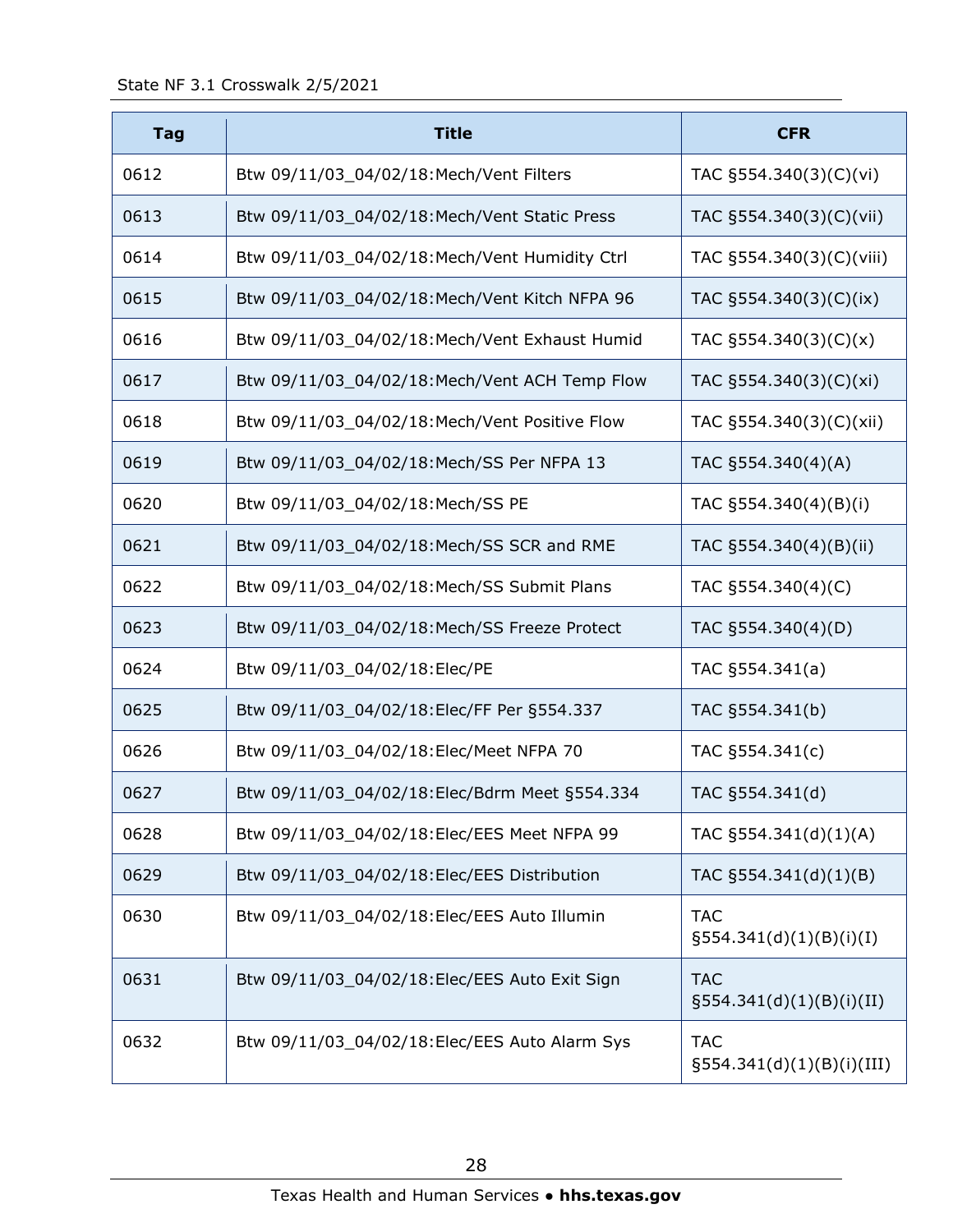State NF 3.1 Crosswalk 2/5/2021

| <b>Tag</b> | <b>Title</b>                                  | <b>CFR</b>                                          |
|------------|-----------------------------------------------|-----------------------------------------------------|
| 0633       | Btw 09/11/03_04/02/18:Elec/EES Auto Gen Loc   | <b>TAC</b><br>§554.341(d)(1)(B)(i)(IV)              |
| 0634       | Btw 09/11/03_04/02/18:Elec/EES Auto Elec Boil | <b>TAC</b><br>$\S554.341(d)(1)(B)(i)(IX)$           |
| 0635       | Btw 09/11/03_04/02/18:Elec/EES Auto Elevator  | <b>TAC</b><br>$\S554.341(d)(1)(B)(i)(V)$            |
| 0636       | Btw 09/11/03_04/02/18:Elec/EES Auto Recepts   | <b>TAC</b><br>$\S554.341(d)(1)(B)(i)(VI)$           |
| 0637       | Btw 09/11/03_04/02/18:Elec/EES Auto Nurse     | <b>TAC</b><br>$\S 554.341(d)(1)(B)(i)(VII)$         |
| 0638       | Btw 09/11/03_04/02/18:Elec/EES Auto Nite Lite | <b>TAC</b><br>§554.341(d)(1)(B)(i)(VIII             |
| 0639       | Btw 09/11/03_04/02/18:Elec/EES Auto Telephone | <b>TAC</b><br>$\S554.341(d)(1)(B)(i)(X)$            |
| 0640       | Btw 09/11/03_04/02/18:Elec/EES Auto Spkr Sys  | <b>TAC</b><br>$\S554.341(d)(1)(B)(i)(XI)$           |
| 0641       | Btw 09/11/03_04/02/18:Elec/EES Heating        | <b>TAC</b><br>§554.341(d)(1)(B)(ii)(I)(<br>$a)-(c)$ |
| 0642       | Btw 09/11/03_04/02/18:Elec/EES Throw-over     | <b>TAC</b><br>$\S554.341(d)(1)(B)(ii)(II)$          |
| 0643       | Btw 09/11/03_04/02/18:Elec/EES E-light 10 sec | TAC §554.341(d)(1)(C)                               |
| 0644       | Btw 09/11/03_04/02/18:Elec/EES Red Faceplates | TAC §554.341(d)(1)(D)                               |
| 0645       | Btw 09/11/03_04/02/18:Elec/EES Gens Meet NFPA | TAC §554.341(d)(1)(E)                               |
| 0646       | Btw 09/11/03_04/02/18:Elec/EES Gen Location   | TAC §554.341(d)(1)(E)(i)                            |
| 0647       | Btw 09/11/03_04/02/18:Elec/EES Gen Protection | <b>TAC</b><br>$\S554.341(d)(1)(E)(ii)$              |
| 0648       | Btw 09/11/03_04/02/18:Elec/EES Gen Nat Gas    | <b>TAC</b><br>$\S554.341(d)(1)(E)(iii)$             |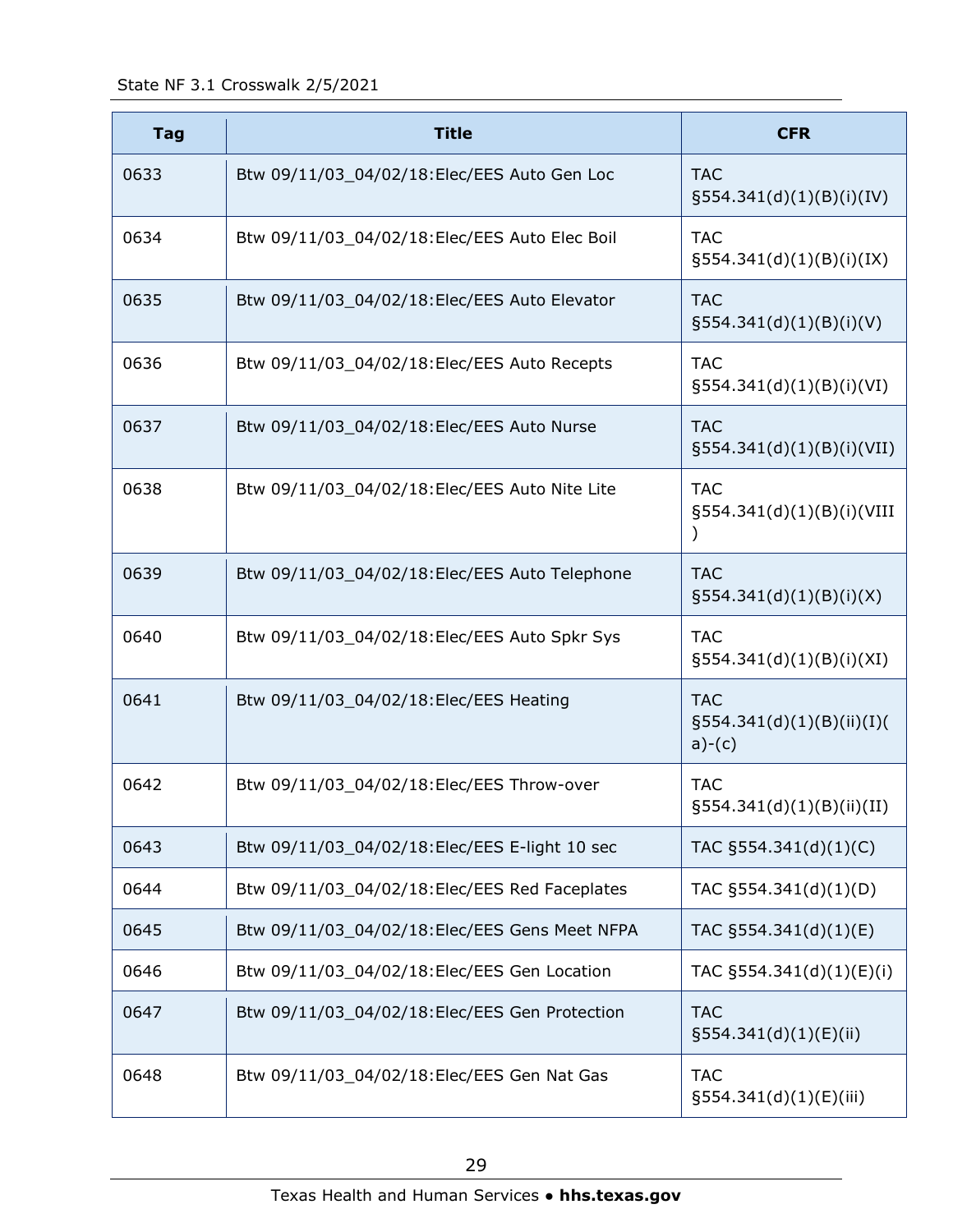| <b>Tag</b> | <b>Title</b>                                  | <b>CFR</b>                          |
|------------|-----------------------------------------------|-------------------------------------|
| 0649       | Btw 09/11/03_04/02/18:Elec/EES Gen Fuel Cap   | <b>TAC</b><br>§554.341(d)(1)(E)(iv) |
| 0650       | Btw 09/11/03_04/02/18:Elec/EES Emer Separate  | TAC $\S554.341(d)(1)(F)$            |
| 0651       | Btw 09/11/03_04/02/18:Elec/Lites All Spaces   | TAC §554.341(d)(2)(A)               |
| 0652       | Btw 09/11/03_04/02/18: Elec/Lites Adeq Approp | TAC $\S554.341(d)(2)(B)$            |
| 0653       | Btw 09/11/03_04/02/18:Elec/Lites Min Illum    | TAC §554.341(d)(2)(C)               |
| 0654       | Btw 09/11/03_04/02/18:Elec/Lites Corridors    | TAC $\S554.341(d)(2)(D)$            |
| 0655       | Btw 09/11/03_04/02/18:Elec/Lites Prot Exposed | TAC $\S554.341(d)(2)(E)$            |
| 0656       | Btw 09/11/03_04/02/18:Elec/Lites No Exposed   | TAC §554.341(d)(2)(F)               |
| 0657       | Btw 09/11/03_04/02/18:Elec/Recepts Bdrms      | TAC §554.341(d)(3)(A)               |
| 0658       | Btw 09/11/03_04/02/18:Elec/Recepts Corridros  | TAC §554.341(d)(3)(B)               |
| 0659       | Btw 09/11/03_04/02/18:Elec/Recepts Meds Cat 1 | TAC §554.341(d)(3)(C)               |
| 0660       | Btw 09/11/03_04/02/18:Elec/Recepts Sufficient | TAC §554.341(d)(3)(D)               |
| 0661       | Btw 09/11/03_04/02/18:Elec/Recepts Placement  | TAC §554.341(d)(3)(E)               |
| 0662       | Btw 09/11/03_04/02/18:Elec/Recepts Exterior   | TAC §554.341(d)(3)(F)               |
| 0663       | Btw 09/11/03_04/02/18:Elec/Recepts GFCI       | TAC §554.341(d)(3)(G)               |
| 0664       | Btw 09/11/03_04/02/18:Elec/Nurse Call         | TAC §554.341(d)(4)(A)               |
| 0665       | Btw 09/11/03_04/02/18:Elec/Nurse Call Bedrms  | TAC §554.341(d)(4)(B)               |
| 0666       | Btw 09/11/03_04/02/18:Elec/Nurse Call Voice   | TAC §554.341(d)(4)(C)               |
| 0667       | Btw 09/11/03_04/02/18:Elec/Nurse Call BathTlt | TAC §554.341(d)(4)(D)               |
| 0668       | Btw 09/11/03_04/02/18:Safety Dtls             | TAC §554.342(a)                     |
| 0669       | Btw 09/11/03_04/02/18:Safety Dtls/Hazards     | TAC $\S554.342(a)(1)$               |
| 0670       | Btw 09/11/03_04/02/18:Safety Dtls/Projections | TAC §554.342(a)(2)                  |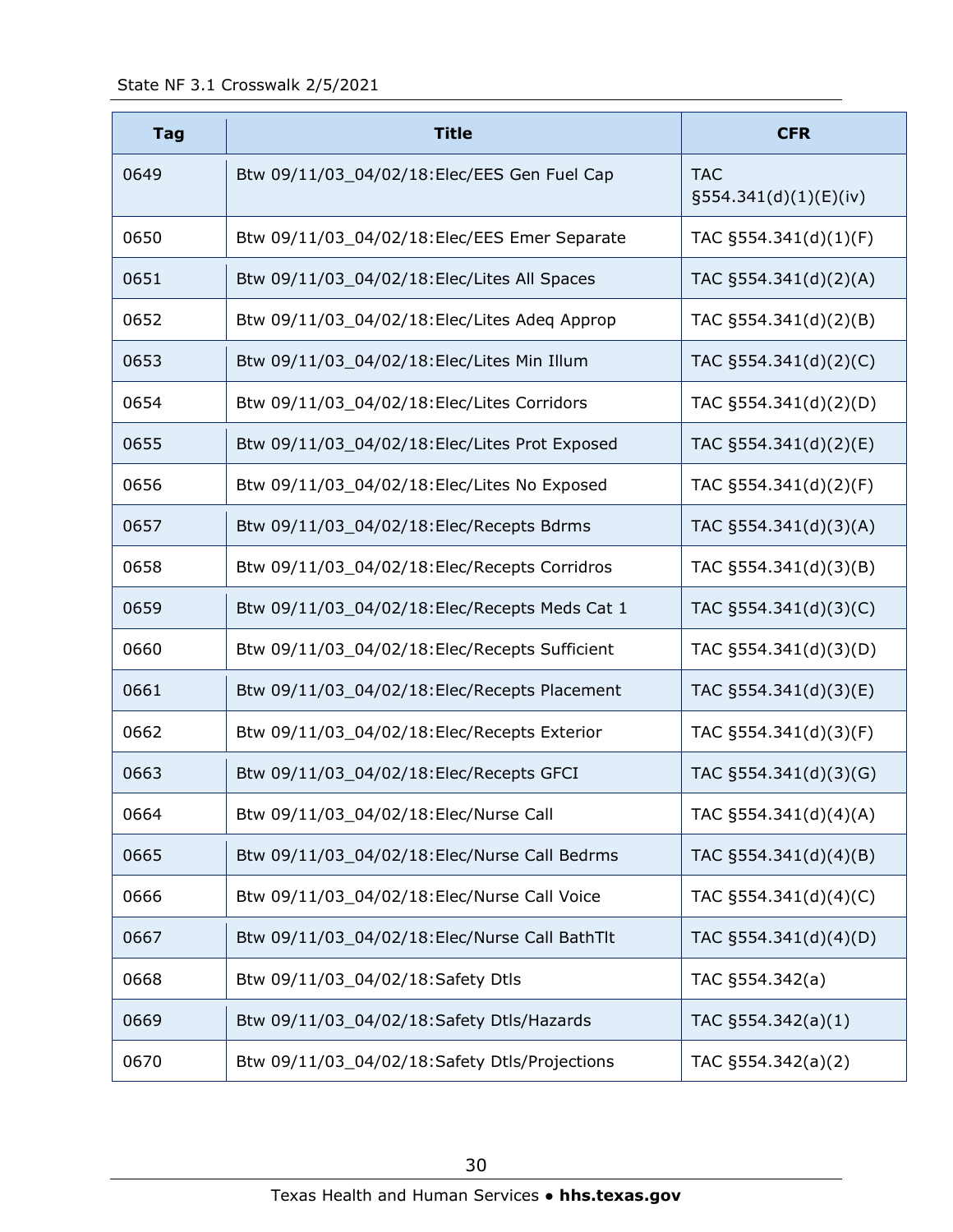| <b>Tag</b> | <b>Title</b>                                  | <b>CFR</b>            |
|------------|-----------------------------------------------|-----------------------|
| 0671       | Btw 09/11/03_04/02/18:Safety Dtls/Windows     | TAC $\S554.342(a)(3)$ |
| 0672       | Btw 09/11/03_04/02/18:Safety Dtls/Door Swings | TAC §554.342(a)(4)    |
| 0673       | Btw 09/11/03_04/02/18:Safety Dtls/Safe Glass  | TAC §554.342(a)(5)    |
| 0674       | Btw 09/11/03_04/02/18:Safety Dtls/Flr Joints  | TAC §554.342(a)(6)    |
| 0675       | Btw 09/11/03_04/02/18:Safety Dtls/Grab Bars   | TAC §554.342(a)(7)    |
| 0676       | Btw 09/11/03_04/02/18:Safety Dtls/Handrails   | TAC §554.342(a)(8)    |
| 0677       | Btw 09/11/03_04/02/18:Safety Dtls/Hndrl Ends  | TAC §554.342(a)(9)    |
| 0678       | Btw 09/11/03_04/02/18:Safety Dtls/Clng Fans   | TAC §554.342(a)(10)   |
| 0679       | Btw 09/11/03_04/02/18:Gen Dtls/No Bare Conc   | TAC §554.342(b)(1)    |
| 0680       | Btw 09/11/03_04/02/18:Gen Dtls/STC            | TAC §554.342(b)(2)    |
| 0681       | Btw 09/11/03_04/02/18:Gen Dtls/Attic Lights   | TAC §554.342(b)(3)    |
| 0682       | Btw 09/11/03_04/02/18:Gen Dtls/Attic Access   | TAC §554.342(b)(4)    |
| 0683       | Btw 09/11/03_04/02/18:Elevs/ANSI A17.1        | TAC §554.343          |
| 0684       | Btw 09/11/03_04/02/18:Elevs/One to 60 Res     | TAC §554.343(1)(A)    |
| 0685       | Btw 09/11/03_04/02/18:Elevs/61 to 200 Res     | TAC §554.343(1)(B)    |
| 0686       | Btw 09/11/03_04/02/18:Elevs/201 to 350 Res    | TAC §554.343(1)(C)    |
| 0687       | Btw 09/11/03_04/02/18:Elevs/Over 350 Res      | TAC §554.343(1)(D)    |
| 0688       | Btw 09/11/03_04/02/18:Elevs/Cars Platforms    | TAC §554.343(2)       |
| 0689       | Btw 09/11/03_04/02/18:Elevs/Leveling          | TAC §554.343(3)       |
| 0690       | Btw 09/11/03_04/02/18:Elevs/Operation         | TAC §554.343(4)       |
| 0691       | Btw 09/11/03_04/02/18:Elevs/Accessibility     | TAC §554.343(5)       |
| 0692       | Btw 09/11/03_04/02/18:Elevs/Prot From Fire    | TAC §554.343(6)       |
| 0693       | Btw 09/11/03_04/02/18:Elevs/Inspect Test      | TAC §554.343(7)       |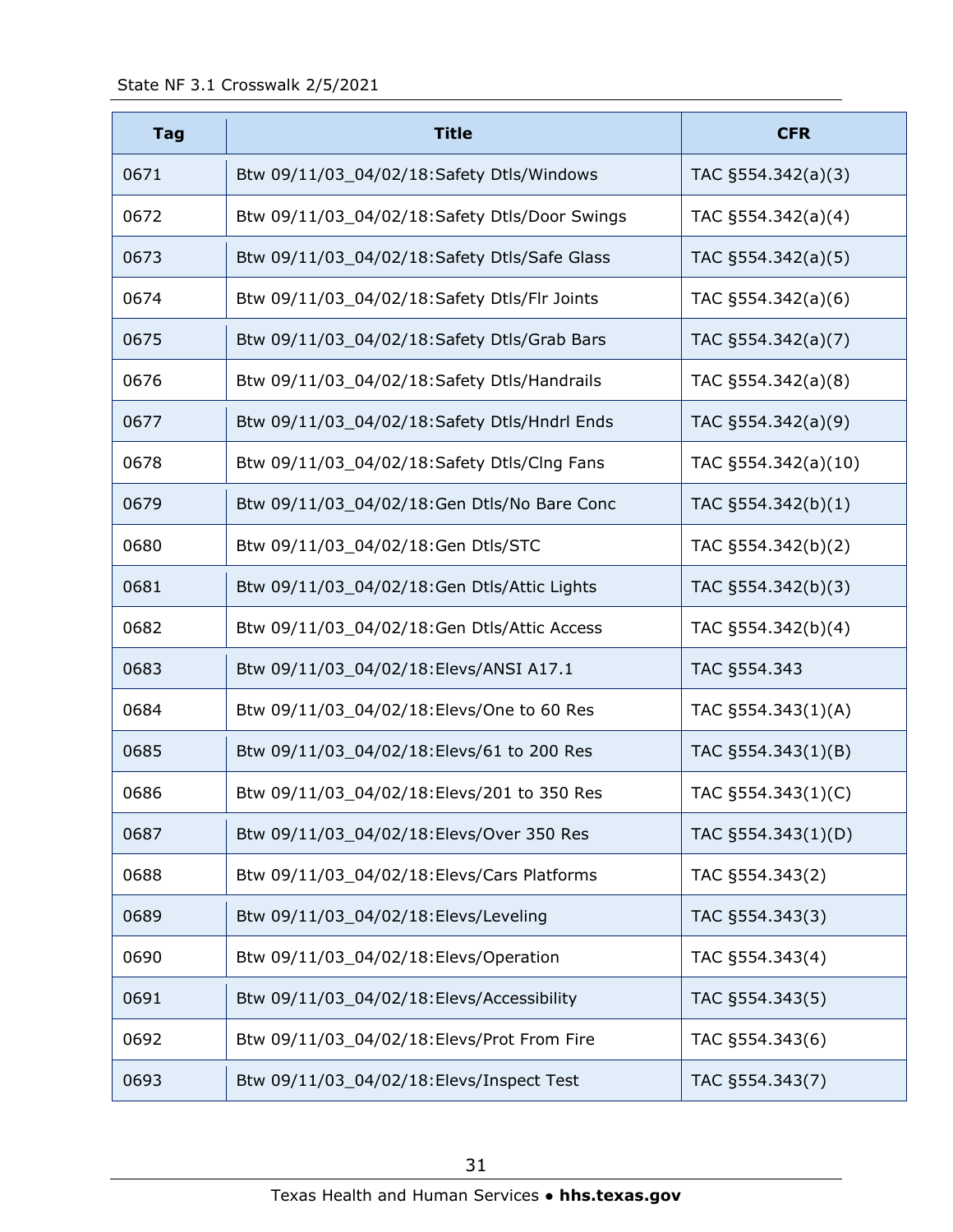| <b>Tag</b> | <b>Title</b>                                 | <b>CFR</b>                                  |
|------------|----------------------------------------------|---------------------------------------------|
| 0694       | <b>Plan Review</b>                           | TAC §554.344                                |
| 0695       | Plan Review: Submittal of Plans              | TAC §554.344(1)                             |
| 0696       | Plan Review: Contract Documents              | TAC §554.344(2)                             |
| 0697       | Small House and Household Facilities/(SH/HF) | TAC §554.345(a)                             |
| 0698       | SH/HF: Waiver of Construction Requirements   | TAC §554.345(b)                             |
| 0699       | SH/HF: Procedure to Request Waiver           | TAC §554.345(c)                             |
| 0700       | SH/HF: Provide Homelike Environment          | TAC §554.345(d)                             |
| 0701       | SH/HF:16 Bedrooms Max                        | TAC §554.345(e)(1)                          |
| 0702       | SH/HF: Other Areas Exclusive to House        | TAC §554.345(e)(2)                          |
| 0703       | SH/HF:Kitchen/Food Service Area Req'mt       | TAC §554.345(e)(3)                          |
| 0704       | SH/HF: Definition of Single House Model      | TAC $\S$ 554.345(f)(1)                      |
| 0705       | SH/HF: Definition of Multiple Small House    | TAC §554.345(f)(2)                          |
| 0706       | SH/HF:Def of Multiple Households Single Lic  | TAC §554.345(f)(3)                          |
| 0707       | SH/HF: Outdoor Activity, Rec and Sitting     | TAC $\S554.345(g)(1)$                       |
| 0708       | SH/HF: Bedroom Occupancy                     | <b>TAC</b><br>$\S554.345(g)(2)(A)(i)-(ii)$  |
| 0709       | SH/HF:Bathrooms                              | TAC §554.345(g)(2)(B)                       |
| 0710       | SH/HF: Night Lighting Requirements           | TAC §554.345(g)(2)(C)                       |
| 0711       | SH/HF: Electrical Receptacle Requirements    | TAC §554.345(g)(2)(D)                       |
| 0712       | SH/HF: Nursing Staff Lounge Not Req'd        | TAC §554.345(g)(3)(A)                       |
| 0713       | SH/HF: Staff Toilet May Be Shared            | <b>TAC</b><br>$\S554.345(g)(3)(B)(i)-(iii)$ |
| 0714       | SH/HF: Nourishment Station May Be Shared     | TAC §554.345(g)(3)(C)                       |
| 0715       | SH/HF:Res Bathrm Door Swinging               | TAC $\S554.345(g)(4)(A)$                    |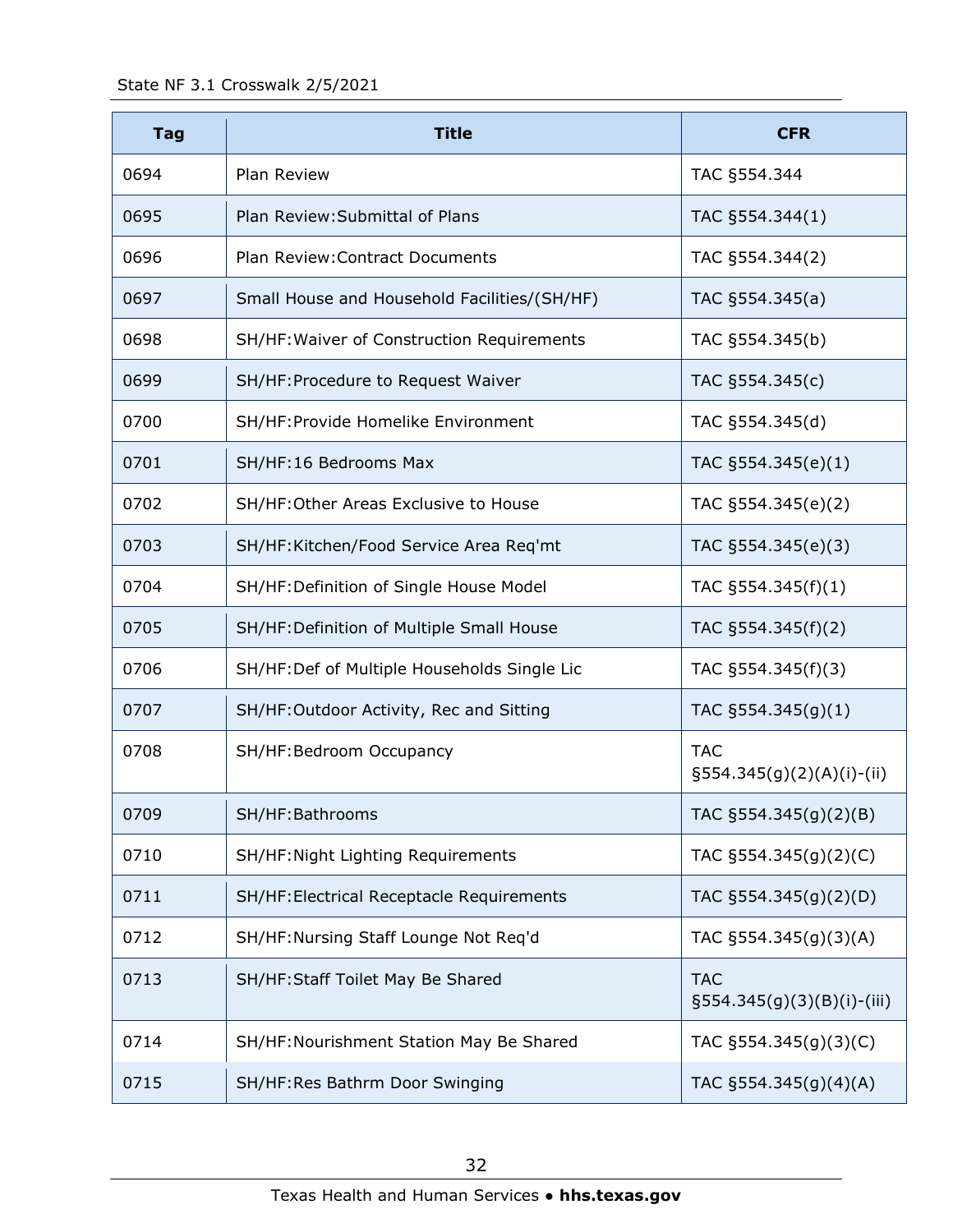| <b>Tag</b> | <b>Title</b>                               | <b>CFR</b>                |
|------------|--------------------------------------------|---------------------------|
| 0716       | SH/HF:Res Bathrm Door Sliding              | TAC §554.345(g)(4)(B)     |
| 0717       | SH/HF: Res Bathrm Door Hardware            | TAC §554.345(g)(4)(C)     |
| 0718       | SH/HF: Res Bathrm Door No Track            | TAC $\S554.345(g)(4)(D)$  |
| 0719       | SH/HF:Res Bathrm Door Swing Not Interfere  | TAC §554.345(g)(4)(E)     |
| 0720       | SH/HF: Window Sill Height                  | TAC $§554.345(g)(5)$      |
| 0721       | SH/HF: Kitchen/Open to Facility            | TAC §554.345(g)(6)(A)     |
| 0722       | SH/HF: Kitchen/Meet Food Service Needs     | TAC $\S554.345(g)(6)(B)$  |
| 0723       | SH/HF:Kitchen/Storage and Food Prep        | TAC $\S554.345(g)(6)(C)$  |
| 0724       | SH/HF: Kitchen/Sink Requirements           | TAC §554.345(g)(6)(D)     |
| 0725       | SH/HF: Kitchen/Hot Water Supply            | TAC $\S554.345(g)(6)(E)$  |
| 0726       | SH/HF:Kitchen/ Cold Water Supply           | TAC §554.345(g)(6)(F)     |
| 0727       | SH/HF: Kitchen/ Janitorial Facilities      | TAC $\S554.345(g)(6)(G)$  |
| 0728       | SH/HF:Kitchen/Floors, Walls, Ceilings      | TAC §554.345(g)(6)(H)     |
| 0729       | SH/HF:Kitchen/Counter and Cabinet Surfaces | TAC $\S554.345(g)(6)(I)$  |
| 0730       | SH/HF: Kitchen/ Toilet Facilities          | TAC $\S554.345(g)(6)(J)$  |
| 0731       | SH/HF: Exits Meet NFPA 101                 | TAC §554.345(g)(7)        |
| 0732       | Bldg Rehab: Classified as Rehabilitation   | TAC §554.350(a)-(b)(1)    |
| 0733       | Bldg Rehab: Classified as Renovation       | TAC §554.350(b)(2)        |
| 0734       | Bldg Rehab: Classified as Modification     | TAC §554.350(b)(3)        |
| 0735       | Bldg Rehab: Classified as Reconstruction   | TAC §554.350(b)(4)        |
| 0736       | Bldg Rehab: Classified as Change of Use    | TAC $\S554.350(b)(5)-(6)$ |
| 0737       | Bldg Rehab: Classified as an Addition      | TAC §554.350(b)(7)        |
| 0738       | Bldg Rehab: Change in Capacity Re-Evaluate | TAC §554.350(c)           |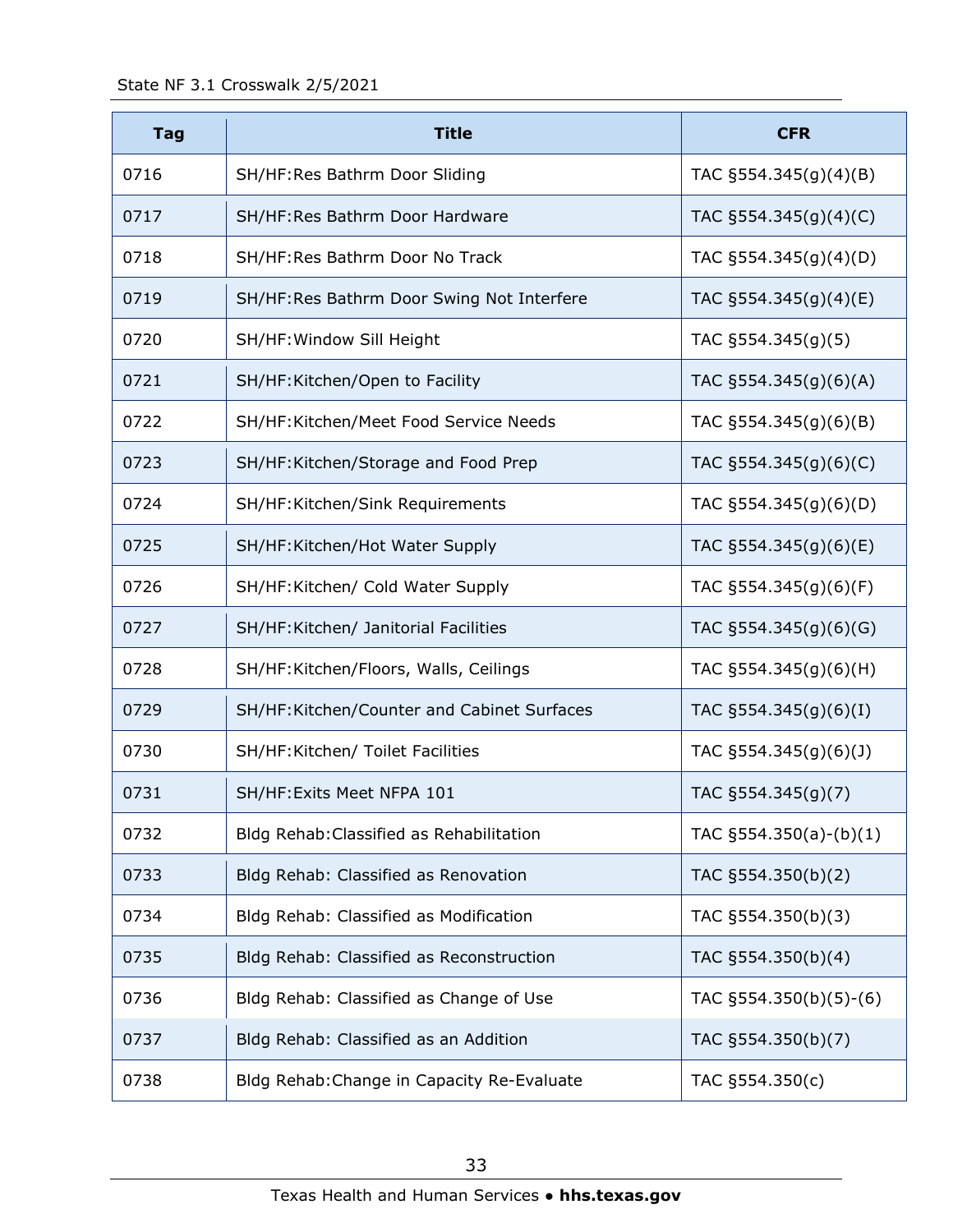| <b>Tag</b> | <b>Title</b>                                  | <b>CFR</b>            |
|------------|-----------------------------------------------|-----------------------|
| 0739       | Bldg Rehab: Must Not Compromise Exits         | TAC §554.350(d)       |
| 0740       | On or After 04/02/18: Const Std/Applicable Ch | TAC $§554.351(a)(1)$  |
| 0741       | On or After 04/02/18: Const Std/Other Stds    | TAC $\S554.351(a)(2)$ |
| 0742       | On or After 04/02/18: Const Std/Other AHJs    | TAC §554.351(b)       |
| 0743       | On or After 04/02/18: Const Std/Lic PE Req'd  | TAC §554.351(c)       |
| 0744       | On or After 04/02/18: Const Std/Exceed Mins   | TAC §554.351(d)       |
| 0745       | On or After 04/02/18: Site/Safety             | TAC §554.352(a)       |
| 0746       | On or After 04/02/18: Site/Positive Drainage  | TAC §554.352(b)       |
| 0747       | On or After 04/02/18:Site/Set Back            | TAC §554.352(c)       |
| 0748       | On or After 04/02/18:Site/Vehicular Traffic   | TAC §554.352(d)       |
| 0749       | On or After 04/02/18:Site/Walks Req'd         | TAC §554.352(e)       |
| 0750       | On or After 04/02/18: Site/Outdoor Space      | TAC §554.352(f)       |
| 0751       | On or After 04/02/18: Site/Adequate Parking   | TAC §554.352(g)       |
| 0752       | On or After 04/02/18: Site/Resident Safety    | TAC §554.352(h)       |
| 0753       | On or After 04/02/18:Site/Courts Betw Wings   | TAC §554.352(i)       |
| 0754       | On or After 04/02/18: Site/Aux Bldgs          | TAC §554.352(j)       |
| 0755       | On or After 04/02/18:Site/Other Bldgs         | TAC §554.352(k)       |
| 0756       | On or After 04/02/18: Fire Svc Acc/FD         | TAC §554.352(l)(1)    |
| 0757       | On or After 04/02/18: Fire Svc Acc/H2O        | TAC §554.352(I)(2)    |
| 0758       | On or After 04/02/18: Fire Svc Acc/Hydrant    | TAC §554.352(I)(3)    |
| 0759       | On or After 04/02/18: Fire Svc Acc/Fire Ln    | TAC §554.352(I)(4)    |
| 0760       | On or After 04/02/18: Encl Ext Spaces         | TAC §554.352(m)       |
| 0761       | On or After 04/02/18:Gen/Services             | TAC §554.353(a)       |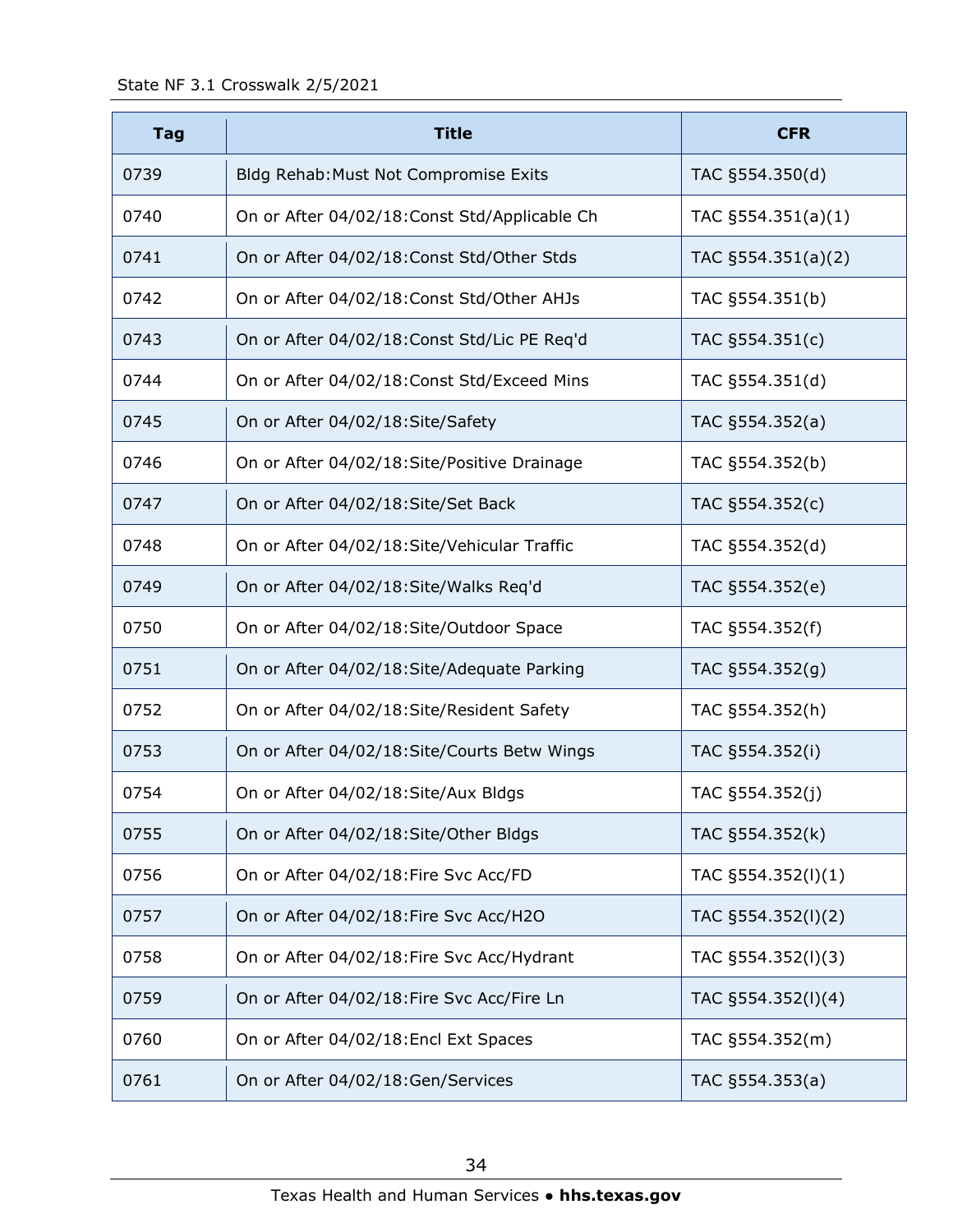| <b>Tag</b> | <b>Title</b>                                  | <b>CFR</b>               |
|------------|-----------------------------------------------|--------------------------|
| 0762       | On or After 04/02/18:Gen/Sizes                | TAC §554.353(b)          |
| 0763       | On or After 04/02/18:Gen/Shared Services      | TAC §554.353(c)          |
| 0764       | On or After 04/02/18:Gen/Exterior Finishes    | TAC §554.353(d)          |
| 0765       | On or After 04/02/18:Gen/Accessibility        | TAC §554.353(e)          |
| 0766       | On or After 04/02/18:Res Rooms/Max Cap        | TAC $\S554.354(a)(1)$    |
| 0767       | On or After 04/02/18:Res Rooms/Min Area       | TAC §554.354(a)(2)       |
| 0768       | On or After 04/02/18:Res Rooms/Min Dims       | TAC $\S554.354(a)(3)$    |
| 0769       | On or After 04/02/18:Res Rooms/Oper Wdw       | TAC §554.354(a)(4)       |
| 0770       | On or After 04/02/18:Res Rooms/Lighting       | TAC §554.354(a)(5)       |
| 0771       | On or After 04/02/18:Res Rooms/Rec Hosp Gr    | TAC $§554.354(a)(6)(A)$  |
| 0772       | On or After 04/02/18:Res Rooms/Rec Head WI    | TAC $\S554.354(a)(6)(B)$ |
| 0773       | On or After 04/02/18:Res Rooms/Rec Min 8      | TAC $\S554.354(a)(6)(C)$ |
| 0774       | On or After 04/02/18:Res Rooms/Rec Cat_1 14   | TAC §554.354(a)(6)(D)    |
| 0775       | On or After 04/02/18:Res Rooms/Rec Additional | TAC $\S554.354(a)(6)(E)$ |
| 0776       | On or After 04/02/18:Res Rooms/Toilet         | TAC §554.354(a)(7)       |
| 0777       | On or After 04/02/18:Res Rooms/Furniture      | TAC §554.354(a)(8)       |
| 0778       | On or After 04/02/18:Res Rooms/Access         | TAC §554.354(a)(9)       |
| 0779       | On or After 04/02/18:Res Rooms/Privacy        | TAC §554.354(a)(10)      |
| 0780       | On or After 04/02/18:Res Rooms/Trash Can      | TAC §554.354(a)(11)      |
| 0781       | On or After 04/02/18:Res Rooms/Nurse Call     | TAC §554.354(a)(12)      |
| 0782       | On or After 04/02/18:Res Rooms/D with No      | TAC §554.354(a)(13)      |
| 0783       | On or After 04/02/18:Res Rooms/Locks on Drs   | TAC §554.354(a)(14)      |
| 0784       | On or After 04/02/18:Res Rooms/Vacant Bdrm    | TAC §554.354(a)(15)      |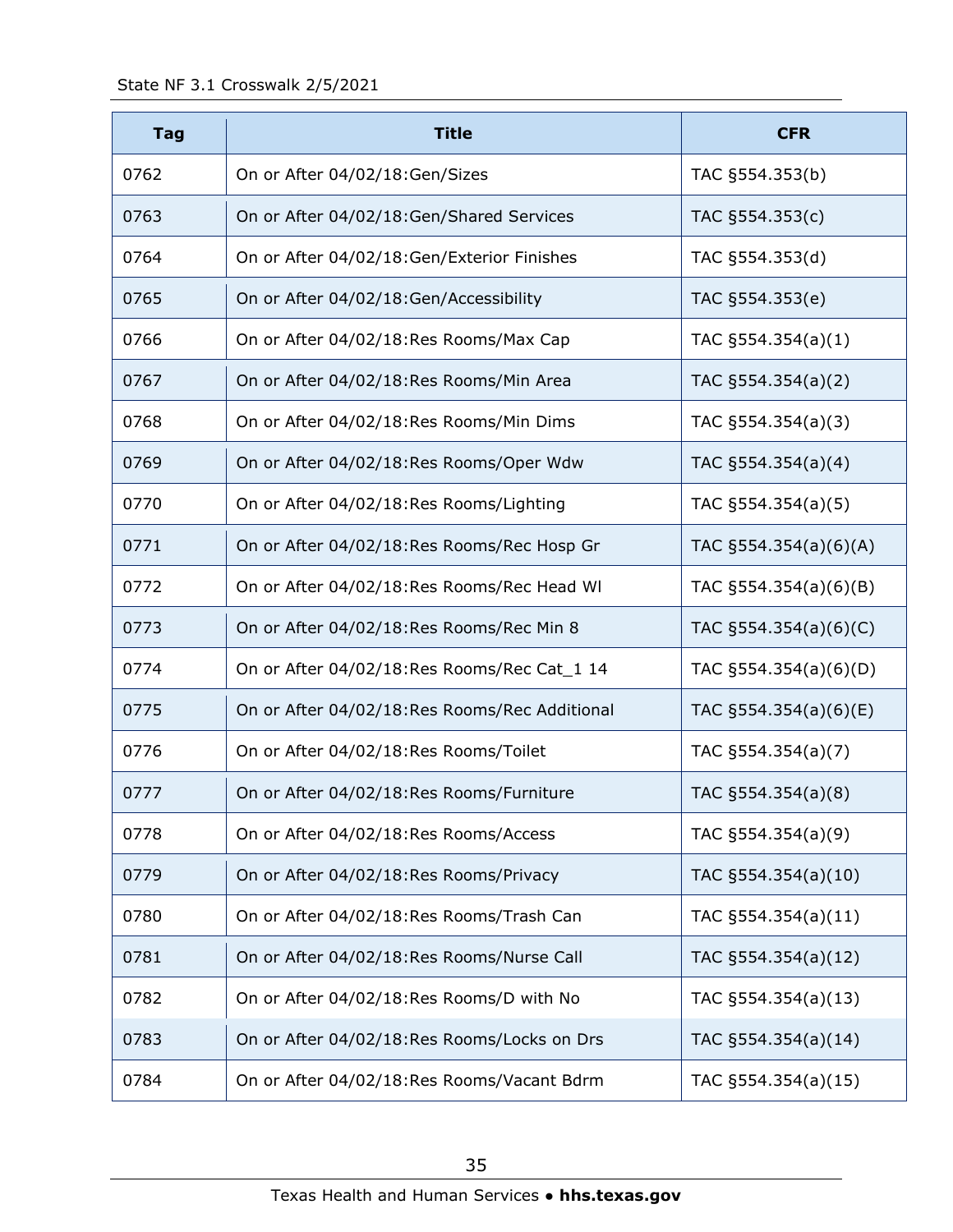| <b>Tag</b> | <b>Title</b>                                   | <b>CFR</b>            |
|------------|------------------------------------------------|-----------------------|
| 0785       | On or After 04/02/18: Nurses' Stat: Max Dist   | TAC §554.354(b)       |
| 0786       | On or After 04/02/18:Nurses' Stat:Direct Vw    | TAC §554.354(b)(1)    |
| 0787       | On or After 04/02/18:Nurses' Stat:Aux Stat     | TAC §554.354(b)(1)(A) |
| 0788       | On or After 04/02/18:Nurses' Stat:Flash Req    | TAC §554.354(b)(1)(B) |
| 0789       | On or After 04/02/18:Nurses' Stat:Tlt_Lounge   | TAC §554.354(b)(2)    |
| 0790       | On or After 04/02/18:Nurses' Stat:Lockers      | TAC §554.354(b)(3)    |
| 0791       | On or After 04/02/18:Nurses' Stat:Clean Util   | TAC §554.354(b)(4)    |
| 0792       | On or After 04/02/18: Nurses' Stat: Soil Util  | TAC §554.354(b)(5)    |
| 0793       | On or After 04/02/18:Nurses' Stat:Med Room     | TAC §554.354(b)(6)    |
| 0794       | On or After 04/02/18:Nurses' Stat:Cln Linen    | TAC §554.354(b)(7)    |
| 0795       | On or After 04/02/18:Nurses' Stat:Soiled Lin   | TAC §554.354(b)(8)    |
| 0796       | On or After 04/02/18:Nurses' Stat:Nourish      | TAC §554.354(b)(9)    |
| 0797       | On or After 04/02/18:Nurses' Stat: Equip Sto   | TAC §554.354(b)(10)   |
| 0798       | On or After 04/02/18: Nurses' Stat: Wheelchair | TAC §554.354(b)(11)   |
| 0799       | On or After 04/02/18: Toilet Facs/Min Ratio    | TAC $\S554.354(c)(1)$ |
| 0800       | On or After 04/02/18: Toilet Facs/Accessible   | TAC §554.354(c)(2)    |
| 0801       | On or After 04/02/18: Toilet Facs/Access       | TAC §554.354(c)(3)    |
| 0802       | On or After 04/02/18: Toilet Facs/Safe Heat    | TAC $\S554.354(c)(4)$ |
| 0803       | On or After 04/02/18: Toilet Facs/Slip-Proof   | TAC §554.354(c)(5)    |
| 0804       | On or After 04/02/18: Toilet Facs/Fixts Anch   | TAC §554.354(c)(6)    |
| 0805       | On or After 04/02/18: Toilet Facs/Towels       | TAC §554.354(c)(7)    |
| 0806       | On or After 04/02/18: Toilet Facs/Mirrors      | TAC §554.354(c)(8)    |
| 0807       | On or After 04/02/18: Toilet Facs/Exhaust      | TAC §554.354(c)(9)    |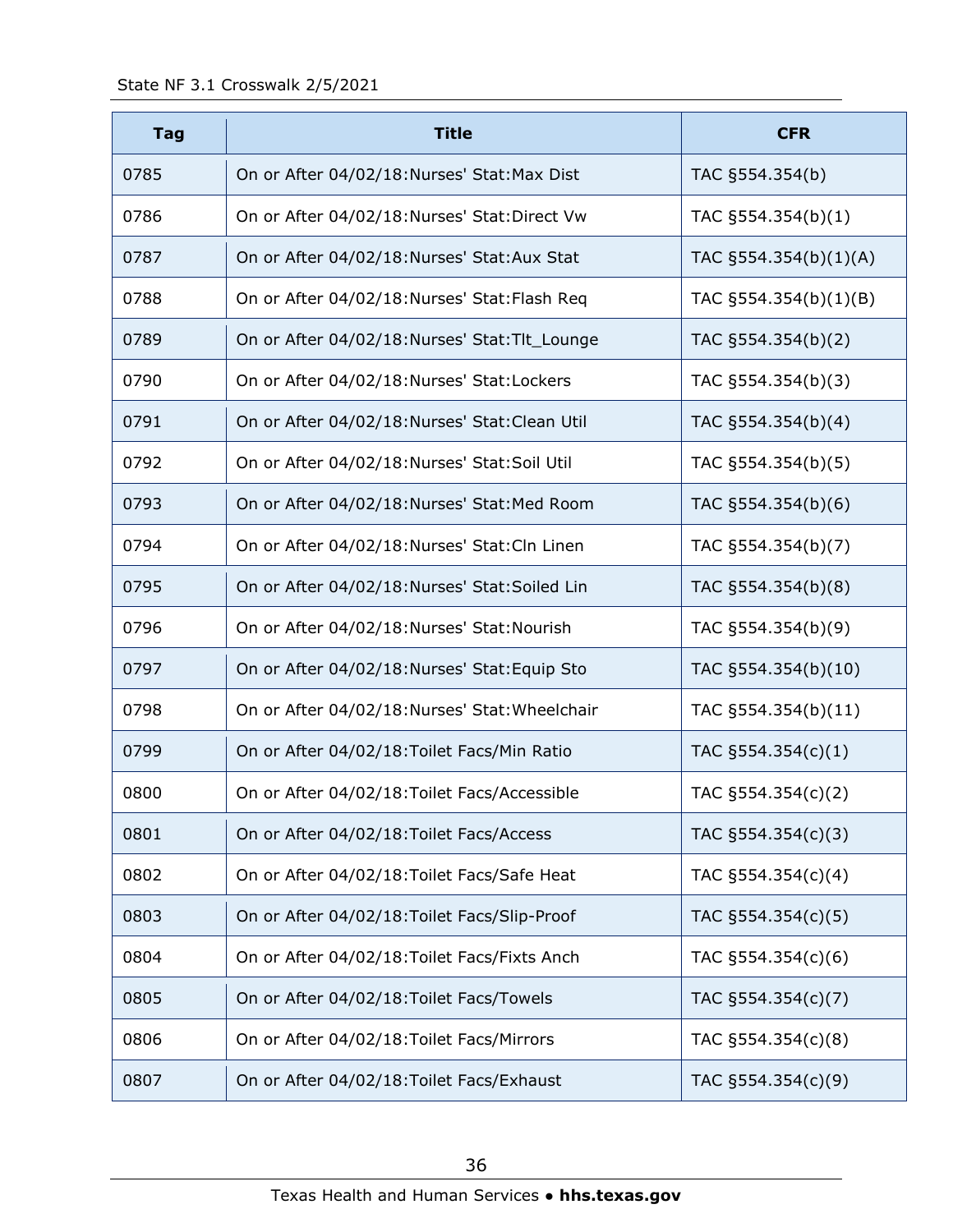| <b>Tag</b> | <b>Title</b>                                  | <b>CFR</b>                |
|------------|-----------------------------------------------|---------------------------|
| 0808       | On or After 04/02/18: Toilet Facs/Nonabsorb   | TAC §554.354(c)(10)       |
| 0809       | On or After 04/02/18: Disposal Facilities     | TAC §554.354(d)           |
| 0810       | On or After 04/02/18: Living/Social-Diversion | TAC §554.354(e)(1)        |
| 0811       | On or After 04/02/18: Living/Pathway Thru     | TAC §554.354(e)(2)        |
| 0812       | On or After 04/02/18: Living/Windows          | TAC §554.354(e)(3)        |
| 0813       | On or After 04/02/18: Living/Nurse Station    | TAC §554.354(e)(4)        |
| 0814       | On or After 04/02/18: Dining Space            | TAC §554.354(f)           |
| 0815       | On or After 04/02/18: Kitchen/Evaluation      | TAC §554.354(g)(1)(A)     |
| 0816       | On or After 04/02/18: Kitchen/Temperature     | TAC §554.354(g)(1)(B)     |
| 0817       | On or After 04/02/18: Kitchen/Equipment       | TAC $\S554.354(g)(1)(C)$  |
| 0818       | On or After 04/02/18: Kitchen/Sanitizing      | TAC §554.354(g)(1)(D)     |
| 0819       | On or After 04/02/18: Kitchen/Prep Sink       | TAC $\S554.354(g)(1)(E)$  |
| 0820       | On or After 04/02/18: Kitchen/Hot_Cold H2O    | TAC §554.354(g)(1)(F)     |
| 0821       | On or After 04/02/18: Kitchen/Hand-Washing    | TAC $\S554.354(g)(1)(G)$  |
| 0822       | On or After 04/02/18: Kitchen/Staff Restrm    | TAC §554.354(g)(1)(H)     |
| 0823       | On or After 04/02/18: Kitchen/Janitor Clos    | TAC $\S 554.354(g)(1)(I)$ |
| 0824       | On or After 04/02/18: Kitchen/Nonabsorb Fin   | TAC §554.354(g)(1)(J)     |
| 0825       | On or After 04/02/18: Kitchen/Insect Screen   | TAC §554.354(g)(1)(K)     |
| 0826       | On or After 04/02/18: Kitchen/Vision Panel    | TAC §554.354(g)(1)(L)     |
| 0827       | On or After 04/02/18: Kitchen/Cart Wash       | TAC §554.354(g)(1)(M)     |
| 0828       | On or After 04/02/18: Kitchen/Floor Drain     | TAC §554.354(g)(1)(N)     |
| 0829       | On or After 04/02/18: Kitchen/Vapor Removal   | TAC §554.354(g)(1)(O)     |
| 0830       | On or After 04/02/18: Kitchen/Grease Trap     | TAC §554.354(g)(1)(P)     |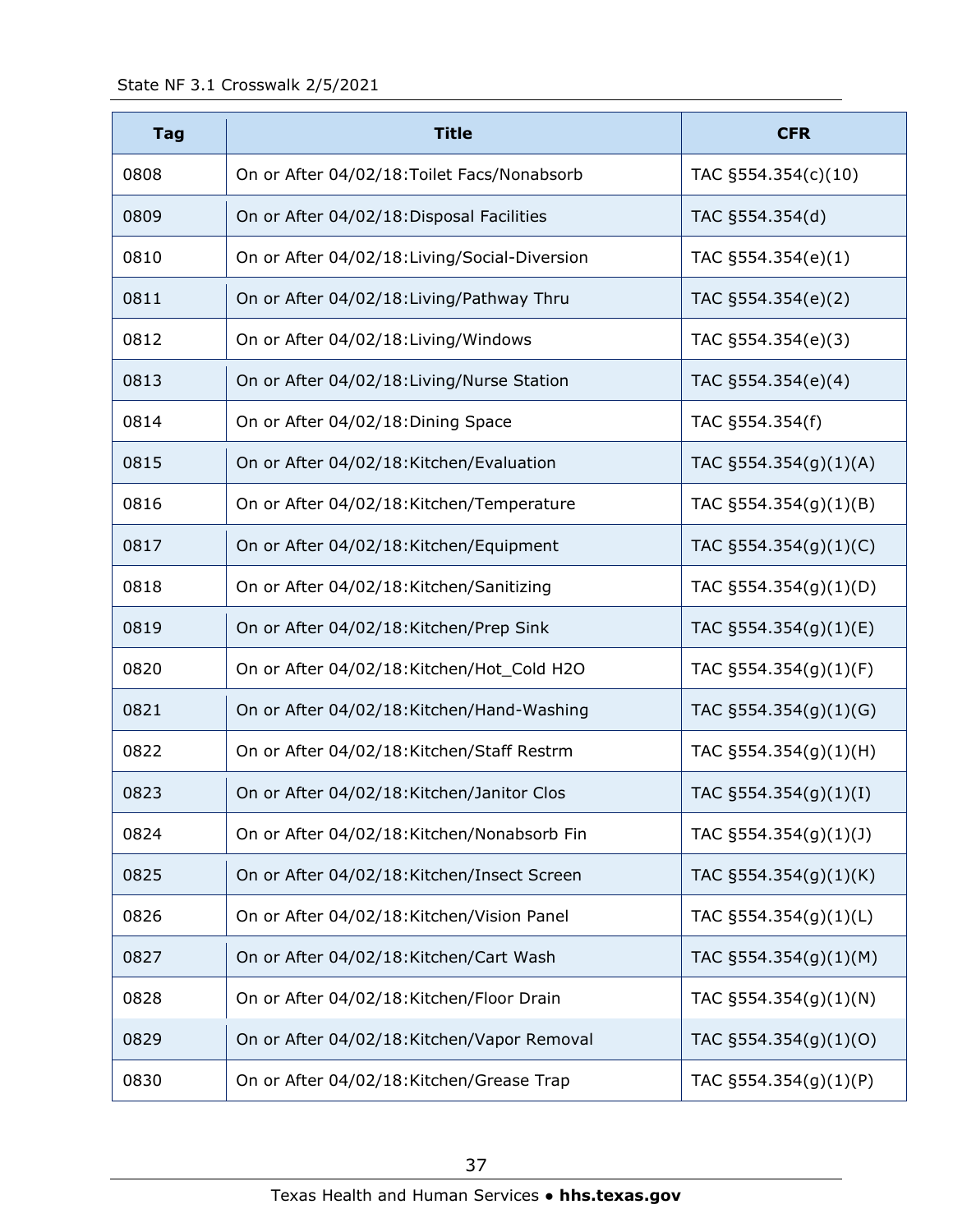| <b>Tag</b> | <b>Title</b>                                   | <b>CFR</b>                             |
|------------|------------------------------------------------|----------------------------------------|
| 0831       | On or After 04/02/18: Food Sto/On Hand         | TAC $\S554.354(g)(2)(A)$               |
| 0832       | On or After 04/02/18: Food Sto/Shelves         | TAC $\S554.354(g)(2)(B)$               |
| 0833       | On or After 04/02/18: Food Sto/Ventilation     | TAC $\S554.354(g)(2)(C)$               |
| 0834       | On or After 04/02/18: Food Sto/Temps           | TAC §554.354(g)(2)(D)                  |
| 0835       | On or After 04/02/18: Food Sto/Not Food Prep   | TAC $\S554.354(g)(2)(E)$               |
| 0836       | On or After 04/02/18:Aux Srv/Food Temps        | TAC §554.354(g)(3)(A)                  |
| 0837       | On or After 04/02/18:Aux Srv/ Hand-Wash        | TAC $\S554.354(g)(3)(B)$               |
| 0838       | On or After 04/02/18:Aux Srv/Nonabs Fin        | TAC §554.354(g)(3)(C)                  |
| 0839       | On or After 04/02/18: Publ\ic/Covered Drive    | TAC §554.354(h)(1)(A)                  |
| 0840       | On or After 04/02/18: Public/Wheelchair Sto    | TAC §554.354(h)(1)(B)(i)               |
| 0841       | On or After 04/02/18: Public/Reception Area    | <b>TAC</b><br>$\S554.354(h)(1)(B)(ii)$ |
| 0842       | On or After 04/02/18: Public/Waiting Area      | <b>TAC</b><br>§554.354(h)(1)(B)(iii)   |
| 0843       | On or After 04/02/18: Public/Accessible Toilet | <b>TAC</b><br>$\S554.354(h)(1)(B(iv))$ |
| 0844       | On or After 04/02/18: Public/Public Telephone  | <b>TAC</b><br>$\S554.354(h)(1)(B)(v)$  |
| 0845       | On or After 04/02/18: Public/Drinking Fountain | <b>TAC</b><br>§554.354(h)(1)(B)(vi)    |
| 0846       | On or After 04/02/18:Admin/Offices             | TAC §554.354(h)(2)(A)                  |
| 0847       | On or After 04/02/18:Admin/Multi-Purpose Room  | TAC §554.354(h)(2)(B)                  |
| 0848       | On or After 04/02/18:Admin/Sto_Work Area       | TAC §554.354(h)(2)(C)                  |
| 0849       | On or After 04/02/18: Accessible Toilets       | TAC §554.354(h)(3)                     |
| 0850       | On or After 04/02/18:PT/Individual Treatment   | TAC §554.354(i)(1)(A)                  |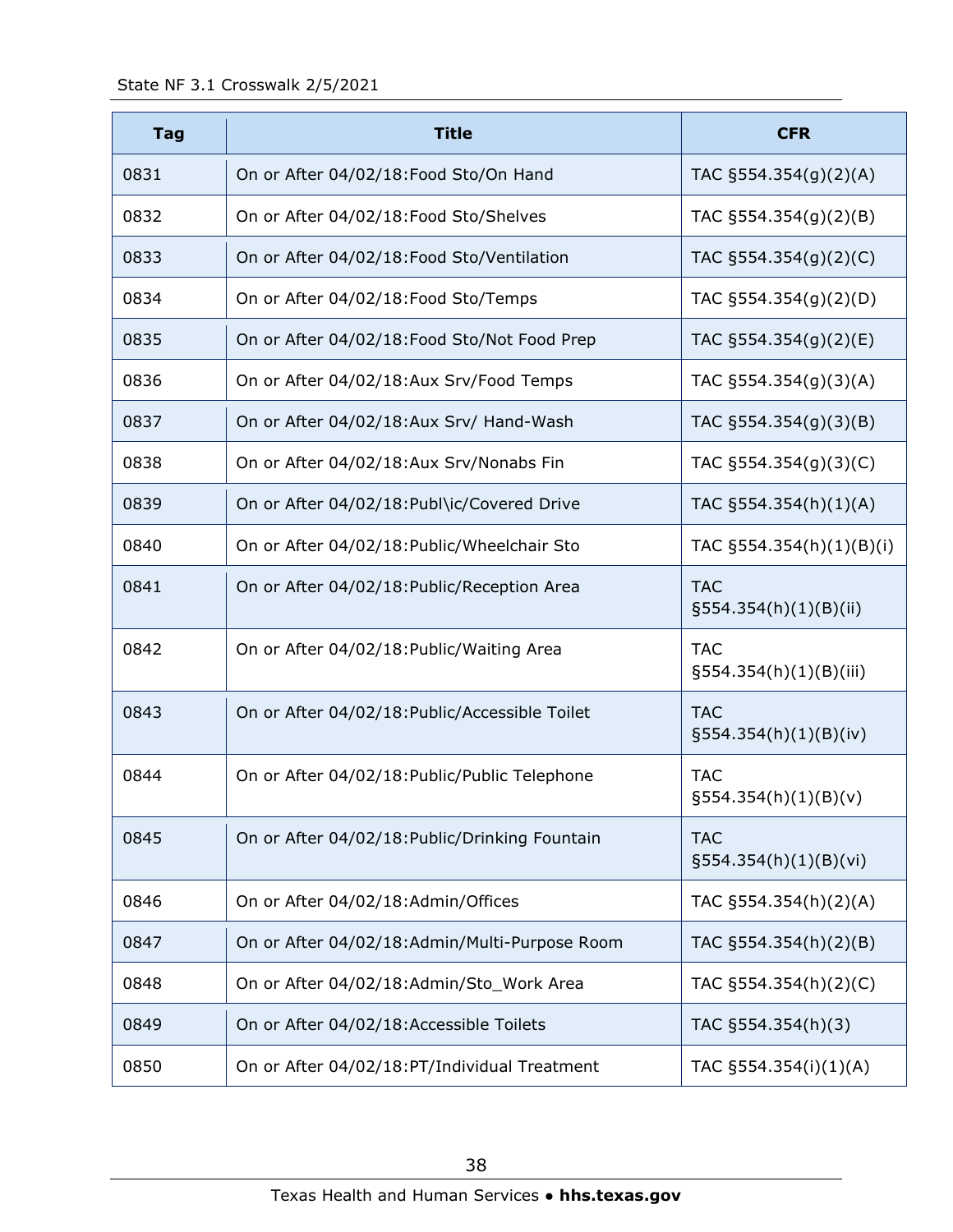State NF 3.1 Crosswalk 2/5/2021

| <b>Tag</b> | <b>Title</b>                                  | <b>CFR</b>                                 |
|------------|-----------------------------------------------|--------------------------------------------|
| 0851       | On or After 04/02/18:PT/Dressing Area         | TAC §554.354(i)(1)(B)                      |
| 0852       | On or After 04/02/18:PT/Optional Features     | TAC §554.354(i)(2)(A)-<br>(E)              |
| 0853       | On or After 04/02/18:OT/Sanitation            | TAC §554.354(j)(1)                         |
| 0854       | On or After 04/02/18:OT/Storage               | TAC §554.354(j)(2)                         |
| 0855       | On or After 04/02/18: Personal Grooming Area  | TAC §554.354(k)                            |
| 0856       | On or After 04/02/18: Laundry/Separation      | TAC §554.354(I)(1)(A)                      |
| 0857       | On or After 04/02/18: Laundry/Soiled Linen    | TAC §554.354(l)(1)(B)(i)                   |
| 0858       | On or After 04/02/18: Laundry/Processing      | TAC §554.354(l)(1)(B)(ii)                  |
| 0859       | On or After 04/02/18: Laundry/Wash Flr Drain  | <b>TAC</b><br>$\S554.354(I)(1)(B)(ii)(I)$  |
| 0860       | On or After 04/02/18: Laundry/Wash Supply Sto | <b>TAC</b><br>$\S554.354(l)(1)(B)(ii)(II)$ |
| 0861       | On or After 04/02/18: Laundry/Wash Folding    | <b>TAC</b><br>§554.354(l)(1)(B)(ii)(III)   |
| 0862       | On or After 04/02/18: Laundry/Wash Clean Sto  | <b>TAC</b><br>$\S554.354(I)(1)(B)(ii)(IV)$ |
| 0863       | On or After 04/02/18: Laundry/Wash Jan Closet | <b>TAC</b><br>$\S554.354(I)(1)(B)(ii)(V)$  |
| 0864       | On or After 04/02/18: Laundry/Wash Cart Wash  | <b>TAC</b><br>§554.354(l)(1)(B)(ii)(VI)    |
| 0865       | On or After 04/02/18: Laundry/Soil Clean Sep  | TAC §554.354(l)(1)(C)                      |
| 0866       | On or After 04/02/18: Laundry/Ventilation     | TAC §554.354(l)(1)(D)                      |
| 0867       | On or After 04/02/18: Laundry/Exhaust MU Air  | TAC §554.354(I)(1)(E)                      |
| 0868       | On or After 04/02/18: Laundry/Offsite Holding | TAC §554.354(I)(2)(A)                      |
| 0869       | On or After 04/02/18: Laundry/Offsite Receive | TAC §554.354(I)(2)(B)                      |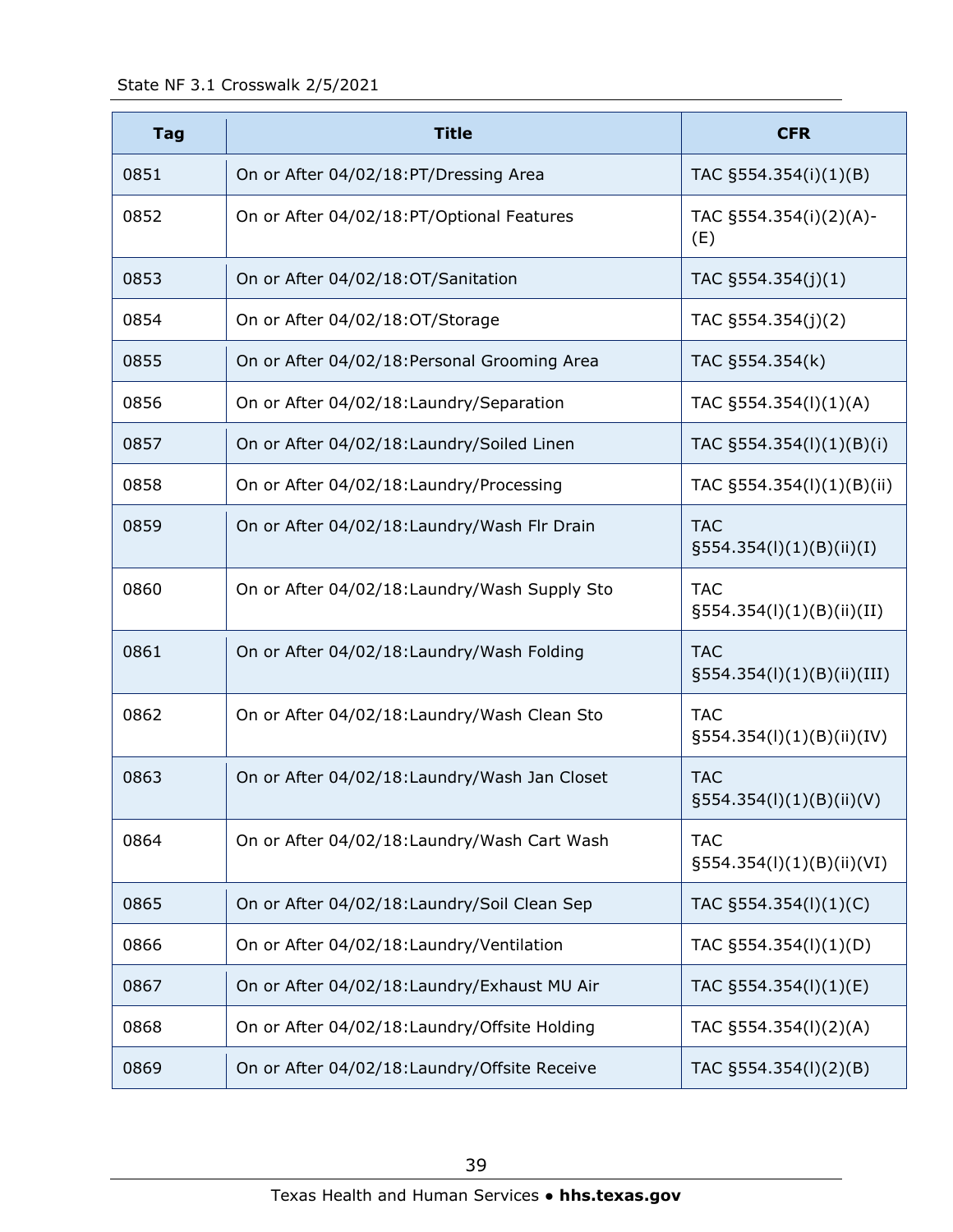| <b>Tag</b> | <b>Title</b>                                  | <b>CFR</b>            |
|------------|-----------------------------------------------|-----------------------|
| 0870       | On or After 04/02/18: Laundry/Offsite Carts   | TAC §554.354(I)(2)(C) |
| 0871       | On or After 04/02/18: Laundry/Resident-Use    | TAC §554.354(I)(3)    |
| 0872       | On or After 04/02/18:Sto/General Storage      | TAC $\S554.354(m)(1)$ |
| 0873       | On or After 04/02/18:Sto/Resident Property    | TAC $\S554.354(m)(2)$ |
| 0874       | On or After 04/02/18: Janitor's Closet        | TAC §554.354(n)       |
| 0875       | On or After 04/02/18: Maint/Equip_Supply Sto  | TAC §554.354(o)(1)    |
| 0876       | On or After 04/02/18: Maint/Haz Chems         | TAC §554.354(o)(2)    |
| 0877       | On or After 04/02/18: Maint/Shop Min Area     | TAC §554.354(o)(3)    |
| 0878       | On or After 04/02/18: Maint/Office            | TAC §554.354(o)(4)    |
| 0879       | On or After 04/02/18:Oxygen                   | TAC §554.354(p)       |
| 0880       | On or After 04/02/18: Exits/NFPA 101          | TAC §554.355(1)       |
| 0881       | On or After 04/02/18: Exits/Bedfast Residents | TAC §554.355(2)       |
| 0882       | On or After 04/02/18: Exits/Large Spaces      | TAC §554.355(3)       |
| 0883       | On or After 04/02/18: Exits/Maintained        | TAC §554.355(4)       |
| 0884       | On or After 04/02/18: Exits/Doors Not Locked  | TAC §554.355(5)(A)    |
| 0885       | On or After 04/02/18: Exits/Doors Obv Action  | TAC §554.355(5)(B)    |
| 0886       | On or After 04/02/18: Exits/Doors Storm Drs   | TAC §554.355(5)(C)    |
| 0887       | On or After 04/02/18: Exits/Doors Alarms      | TAC §554.355(5)(D)    |
| 0888       | On or After 04/02/18: Exits/Doors Inactive    | TAC §554.355(5)(E)    |
| 0889       | On or After 04/02/18: Exits/Doors Privacy Lck | TAC §554.355(5)(F)    |
| 0890       | On or After 04/02/18: Exits/Doors Sliding     | TAC §554.355(5)(G)    |
| 0891       | On or After 04/02/18: Exits/Horizontal        | TAC §554.355(6)       |
| 0892       | On or After 04/02/18: Exits/Discharge         | TAC §554.355(7)(A)    |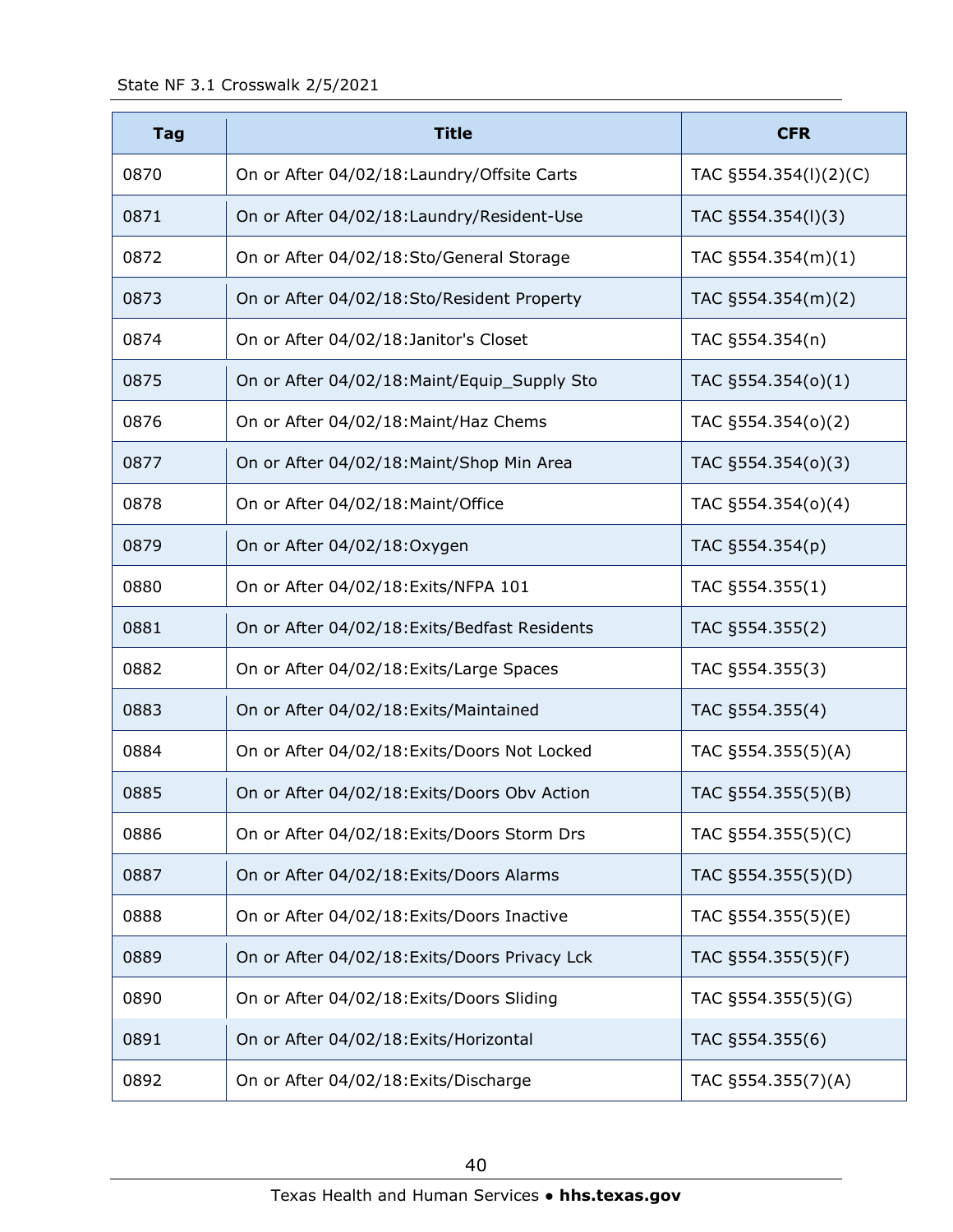| <b>Tag</b> | <b>Title</b>                                 | <b>CFR</b>         |
|------------|----------------------------------------------|--------------------|
| 0893       | On or After 04/02/18: Exits/Ext Landing      | TAC §554.355(7)(B) |
| 0894       | On or After 04/02/18: Exits/Ext Egress Ltg   | TAC §554.355(7)(C) |
| 0895       | On or After 04/02/18: Exits/Emer Lighting    | TAC §554.355(8)    |
| 0896       | On or After 04/02/18:Sm Comp                 | TAC §554.356(a)    |
| 0897       | On or After 04/02/18:Sm Comp/Exit Signs      | TAC §554.356(b)    |
| 0898       | On or After 04/02/18:Sm Comp/Vision Panels   | TAC §554.356(c)    |
| 0899       | On or After 04/02/18:Sm Comp/Marking         | TAC §554.356(d)    |
| 0900       | On or After 04/02/18:Sm Comp/Access          | TAC §554.356(e)    |
| 0901       | On or After 04/02/18:Sm Comp/Ducts           | TAC §554.356(f)    |
| 0902       | On or After 04/02/18:FA/Meet NFPA 101        | TAC §554.357(a)    |
| 0903       | On or After 04/02/18:FA/Meet NFPA Stds       | TAC §554.357(b)    |
| 0904       | On or After 04/02/18:FA/Emer Elect Systems   | TAC §554.357(c)    |
| 0905       | On or After 04/02/18:FA/Licensed Company     | TAC §554.357(d)    |
| 0906       | On or After 04/02/18:FA/Doors Close          | TAC §554.357(e)(1) |
| 0907       | On or After 04/02/18:FA/AHU Shutdown         | TAC §554.357(e)(2) |
| 0908       | On or After 04/02/18:FA/Dampers Close        | TAC §554.357(e)(3) |
| 0909       | On or After 04/02/18:FA/Location Ind         | TAC §554.357(e)(4) |
| 0910       | On or After 04/02/18:FA/Horns and Strobes    | TAC §554.357(f)    |
| 0911       | On or After 04/02/18:FA/Main Control Panel   | TAC §554.357(g)    |
| 0912       | On or After 04/02/18:FA/Remote Ann Panel     | TAC §554.357(h)    |
| 0913       | On or After 04/02/18:FA/Manual Pull Stations | TAC §554.357(i)    |
| 0914       | On or After 04/02/18:FA/SS Supervised        | TAC §554.357(j)    |
| 0915       | On or After 04/02/18:FA/Range Hood Conn      | TAC §554.357(k)    |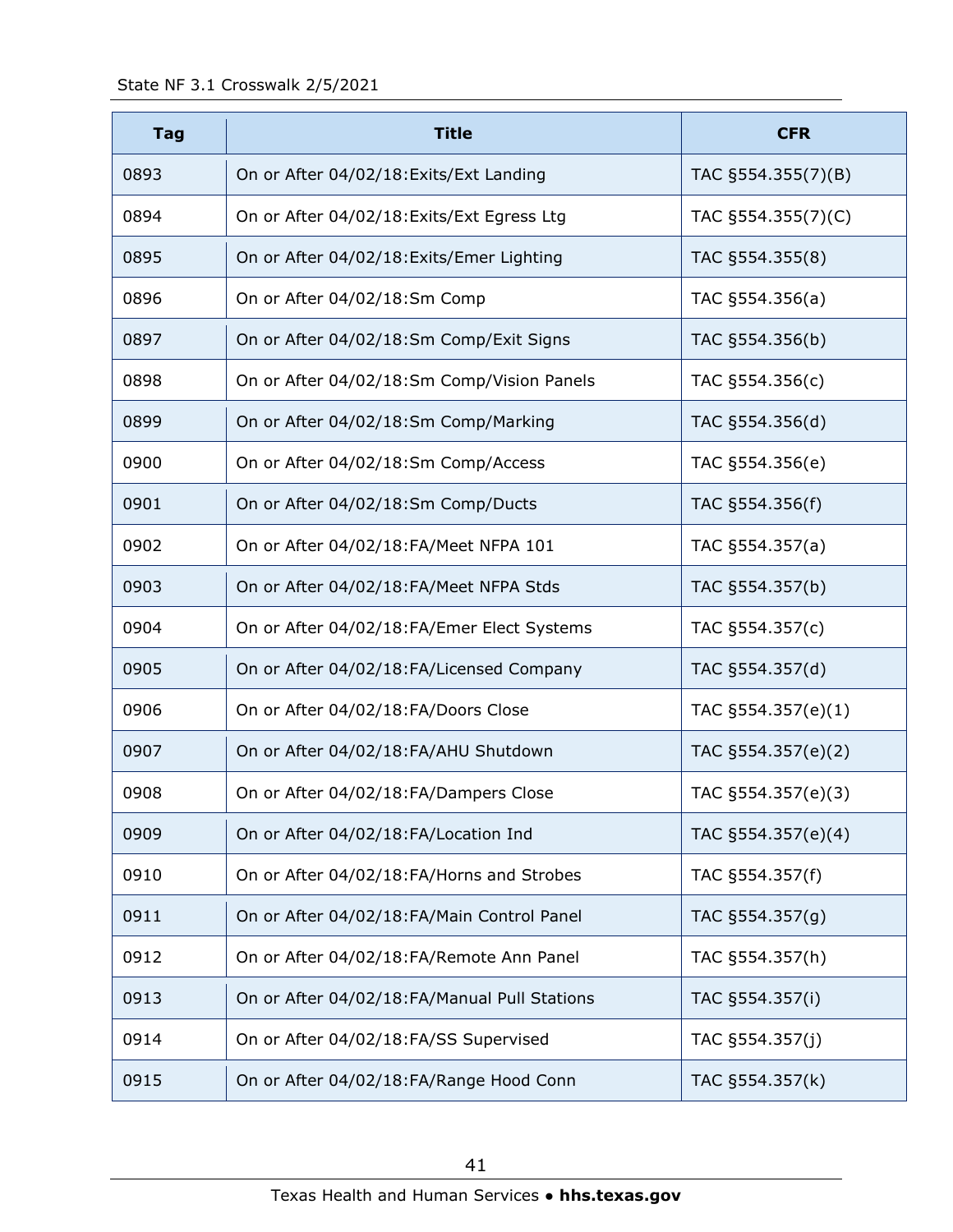| <b>Tag</b> | <b>Title</b>                                   | <b>CFR</b>             |
|------------|------------------------------------------------|------------------------|
| 0916       | On or After 04/02/18:PFE/NFPA 10               | TAC §554.357(I)        |
| 0917       | On or After 04/02/18:PFE/75 Ft Trav in Corr    | TAC $\S$ 554.357(I)(1) |
| 0918       | On or After 04/02/18:PFE/Hanger Bracket_Cab    | TAC §554.357(I)(2)     |
| 0919       | On or After 04/02/18:PFE/Protect from Damage   | TAC §554.357(I)(3)     |
| 0920       | On or After 04/02/18:PFE/Mounting Height       | TAC §554.357(I)(4)     |
| 0921       | On or After 04/02/18:PFE/Hazardous Room        | TAC §554.357(I)(5)     |
| 0922       | On or After 04/02/18: Haz/Protect Per NFPA 101 | TAC §554.358(a)        |
| 0923       | On or After 04/02/18: Haz/Gas Attic One Hour   | TAC $\S554.358(a)(1)$  |
| 0924       | On or After 04/02/18: Haz/Gas Attic SS         | TAC §554.358(a)(2)     |
| 0925       | On or After 04/02/18: Haz/Gas Attic Vent       | TAC §554.358(a)(3)     |
| 0926       | On or After 04/02/18: Haz/Labs                 | TAC §554.358(b)        |
| 0927       | On or After 04/02/18: Haz/Cooking Equipment    | TAC §554.358(c)        |
| 0928       | On or After 04/02/18: Haz/Doors                | TAC §554.358(d)        |
| 0929       | On or After 04/02/18:Strl/Structural Loads     | TAC §554.359(a)        |
| 0930       | On or After 04/02/18:Strl/Natural Hazards      | TAC §554.359(b)        |
| 0931       | On or After 04/02/18:Strl/Qualified Designer   | TAC §554.359(c)        |
| 0932       | On or After 04/02/18:Strl/Prof Engineer        | TAC §554.359(d)        |
| 0933       | On or After 04/02/18:Strl/Documents Sealed     | TAC §554.359(e)        |
| 0934       | On or After 04/02/18:Strl/Criteria             | TAC §554.359(f)        |
| 0935       | On or After 04/02/18:Strl/Codes                | TAC §554.359(g)        |
| 0936       | On or After 04/02/18:Strl/Construction Type    | TAC §554.359(h)        |
| 0937       | On or After 04/02/18:Strl/Vertical Openings    | TAC §554.359(i)        |
| 0938       | On or After 04/02/18:Strl/Limited_Noncombust   | TAC §554.359(j)        |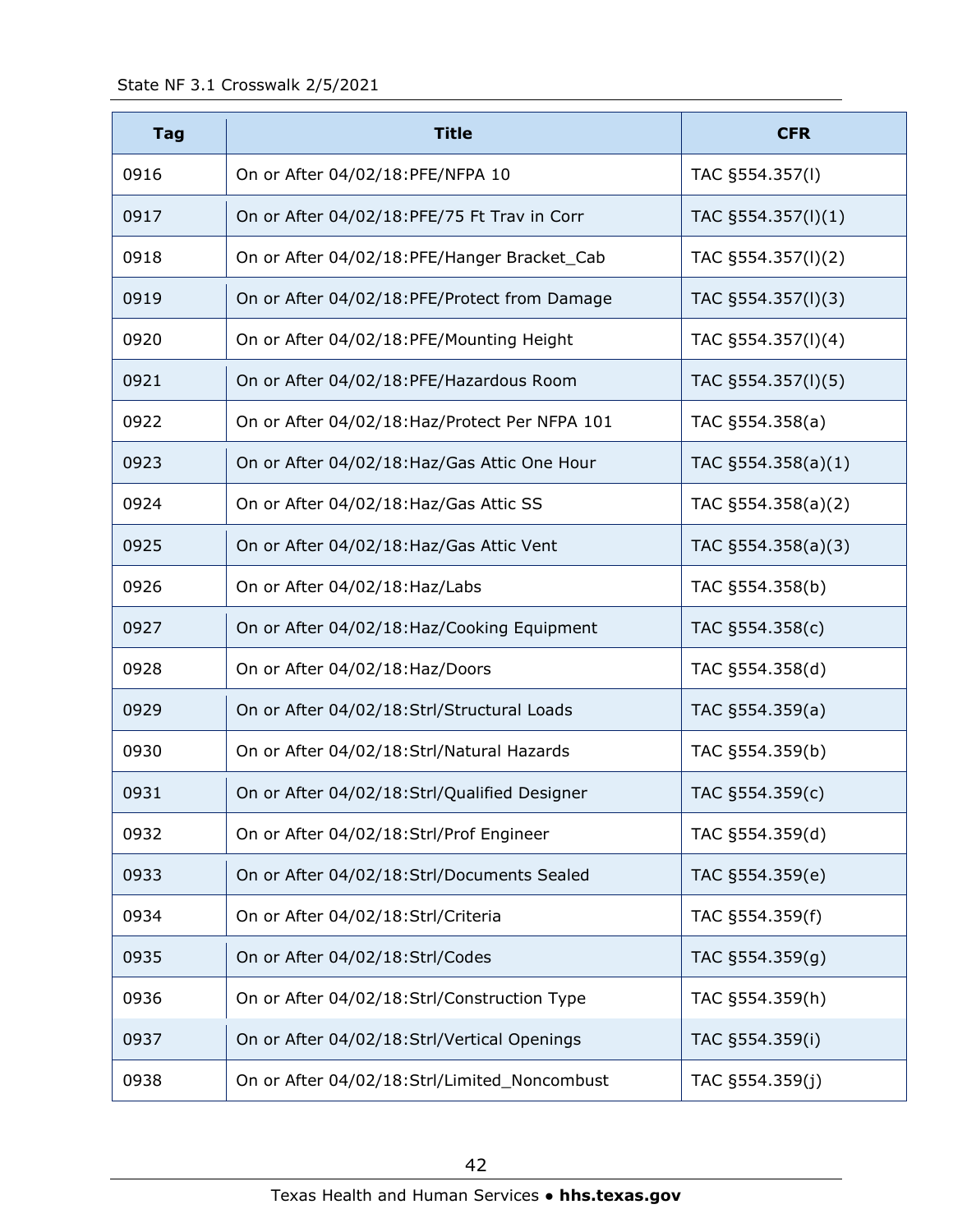| <b>Tag</b> | <b>Title</b>                                  | <b>CFR</b>            |
|------------|-----------------------------------------------|-----------------------|
| 0939       | On or After 04/02/18:Strl/Insul Mat'ls Fl Sp  | TAC §554.359(k)       |
| 0940       | On or After 04/02/18: Mech/PE                 | TAC §554.360(a)       |
| 0941       | On or After 04/02/18: Mech/Bldg Svcs NFPA 101 | TAC $\S554.360(a)(1)$ |
| 0942       | On or After 04/02/18: Mech/Plmb Fixtures      | TAC $\S554.360(a)(2)$ |
| 0943       | On or After 04/02/18: Mech/Plmb Meets Codes   | TAC §554.360(b)(1)    |
| 0944       | On or After 04/02/18: Mech/Plmb Hot_Cold H2O  | TAC §554.360(b)(2)    |
| 0945       | On or After 04/02/18: Mech/Plmb H2O Supply    | TAC §554.360(b)(3)    |
| 0946       | On or After 04/02/18: Mech/Plmb Sewage Sys    | TAC §554.360(b)(4)    |
| 0947       | On or After 04/02/18: Mech/Plmb Fixture Mins  | TAC §554.360(b)(5)    |
| 0948       | On or After 04/02/18: Mech/Plmb H2O Temps     | TAC §554.360(b)(6)    |
| 0949       | On or After 04/02/18: Mech/Plmb WC Seat Ht    | TAC §554.360(b)(7)    |
| 0950       | On or After 04/02/18: Mech/Plmb Showers_Tubs  | TAC §554.360(b)(8)    |
| 0951       | On or After 04/02/18: Mech/Plmb Water Fount   | TAC §554.360(b)(9)    |
| 0952       | On or After 04/02/18: Mech/Plmb Controls      | TAC §554.360(b)(10)   |
| 0953       | On or After 04/02/18: Mech/Plmb Materials     | TAC §554.360(b)(11)   |
| 0954       | On or After 04/02/18: Mech/Plmb Handwashing   | TAC §554.360(b)(12)   |
| 0955       | On or After 04/02/18: Mech/Plmb Flushing Rim  | TAC §554.360(b)(13)   |
| 0956       | On or After 04/02/18: Mech/Plmb Backflow      | TAC §554.360(b)(14)   |
| 0957       | On or After 04/02/18: Mech/Plmb Cleanouts     | TAC §554.360(b)(15)   |
| 0958       | On or After 04/02/18: Mech/Plmb Boilers       | TAC §554.360(b)(16)   |
| 0959       | On or After 04/02/18: Mech/HVAC ASHRAE        | TAC §554.360(c)(1)(A) |
| 0960       | On or After 04/02/18: Mech/HVAC Commissioning | TAC §554.360(c)(1)(B) |
| 0961       | On or After 04/02/18: Mech/HVAC NFPA 90A/99   | TAC §554.360(c)(1)(C) |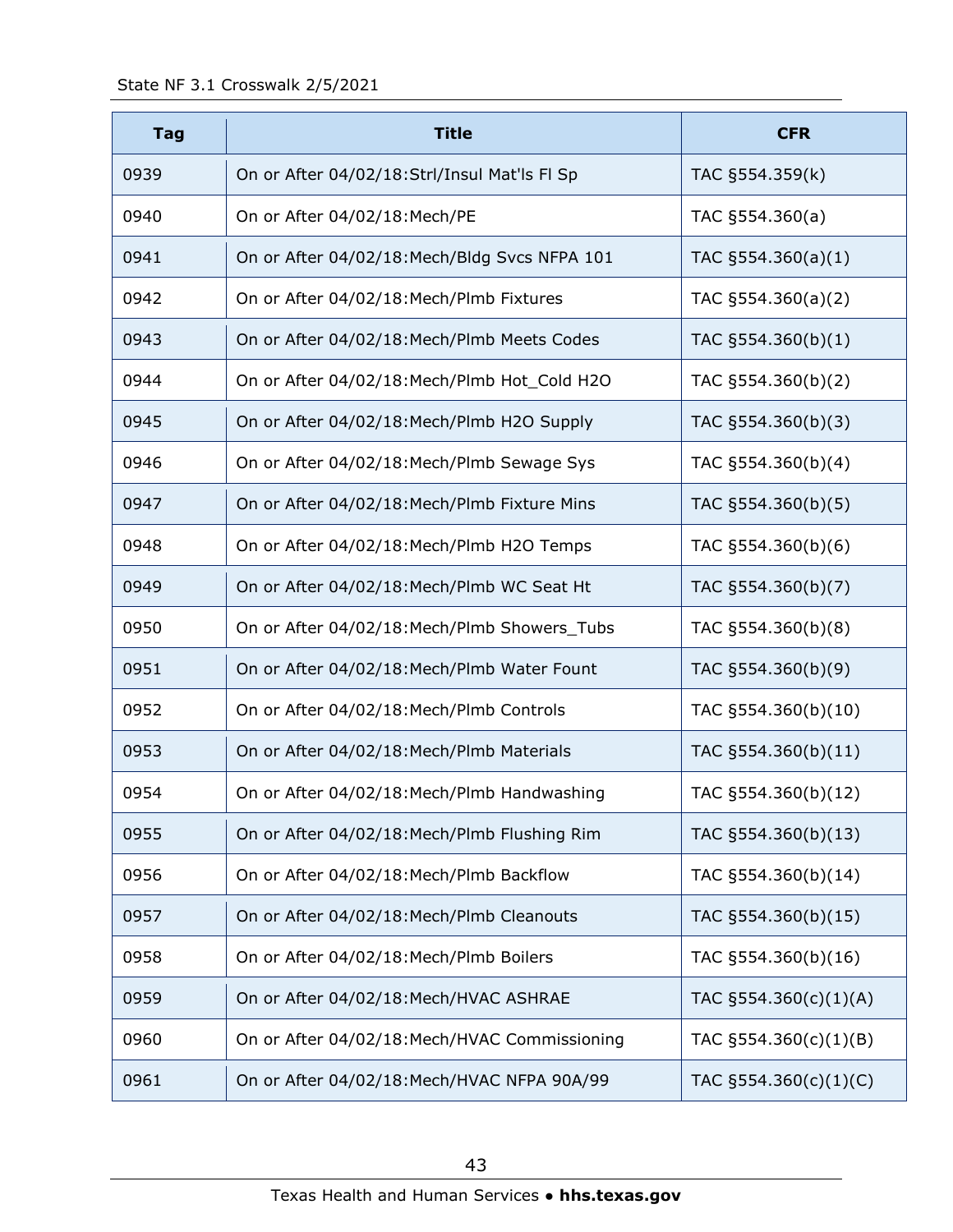| <b>Tag</b> | <b>Title</b>                                   | <b>CFR</b>                              |
|------------|------------------------------------------------|-----------------------------------------|
| 0962       | On or After 04/02/18: Mech/HVAC Statement      | TAC $\S554.360(c)(1)(D)$                |
| 0963       | On or After 04/02/18: Mech/HVAC Mechanical Exh | TAC $\S554.360(c)(1)(E)$                |
| 0964       | On or After 04/02/18: Mech/HVAC Noncomb Ducts  | TAC §554.360(c)(1)(F)                   |
| 0965       | On or After 04/02/18: Mech/HVAC Stat Pressure  | TAC $\S 554.360(c)(1)(G)$               |
| 0966       | On or After 04/02/18: Mech/HVAC No Wdw Units   | TAC $\S554.360(c)(2)(A)$                |
| 0967       | On or After 04/02/18: Mech/HVAC Temps NFPA 99  | TAC $\S554.360(c)(2)(B)$                |
| 0968       | On or After 04/02/18: Mech/HVAC Temps Min Low  | TAC §554.360(c)(2)(C)                   |
| 0969       | On or After 04/02/18: Mech/HVAC Temps Max High | TAC §554.360(c)(2)(D)                   |
| 0970       | On or After 04/02/18: Mech/HVAC Hot Rooms      | TAC §554.360(c)(2)(E)                   |
| 0971       | On or After 04/02/18: Mech/HVAC No Drafts      | TAC §554.360(c)(2)(F)                   |
| 0972       | On or After 04/02/18: Mech/HVAC Humidity       | TAC $\S554.360(c)(2)(G)$                |
| 0973       | On or After 04/02/18: Mech/HVAC No Portable    | TAC $\S554.360(c)(2)(H)$                |
| 0974       | On or After 04/02/18: Mech/Gas Propane NFPA 54 | TAC §554.360(c)(2)(I)(i)                |
| 0975       | On or After 04/02/18: Mech/Gas Combustion Air  | TAC §554.360(c)(2)(I)(ii)               |
| 0976       | On or After 04/02/18: Mech/Gas Vent to Outside | <b>TAC</b><br>$\S554.360(c)(2)(I)(iii)$ |
| 0977       | On or After 04/02/18: Mech/Vent 10 pct Outside | TAC §554.360(c)(3)(A)                   |
| 0978       | On or After 04/02/18: Mech/Vent Intake Loc     | TAC §554.360(c)(3)(B)                   |
| 0979       | On or After 04/02/18: Mech/Vent Intake Screen  | TAC §554.360(c)(3)(C)                   |
| 0980       | On or After 04/02/18: Mech/Vent Natural        | TAC §554.360(c)(3)(D)                   |
| 0981       | On or After 04/02/18: Mech/Vent Clean to Soil  | TAC §554.360(c)(3)(E)                   |
| 0982       | On or After 04/02/18: Mech/Vent No Recirc      | TAC §554.360(c)(3)(F)                   |
| 0983       | On or After 04/02/18: Mech/Vent Rates \NFPA 99 | TAC §554.360(c)(3)(G)                   |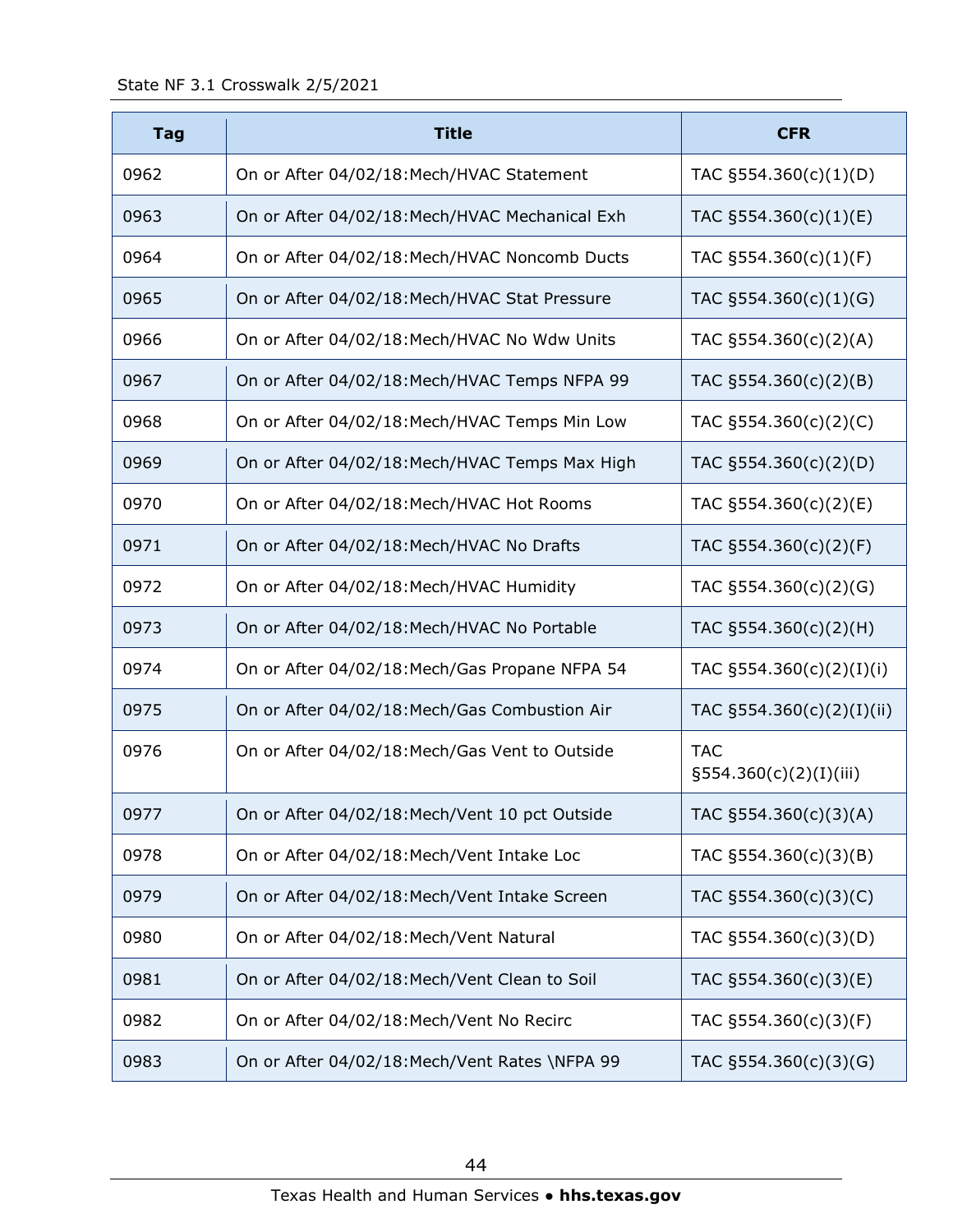| <b>Tag</b> | <b>Title</b>                                   | <b>CFR</b>                             |
|------------|------------------------------------------------|----------------------------------------|
| 0984       | On or After 04/02/18: Mech/Vent Bot Openings   | TAC §554.360(c)(3)(H)                  |
| 0985       | On or After 04/02/18: Mech/Vent No Grilles Drs | TAC $\S554.360(c)(3)(I)$               |
| 0986       | On or After 04/02/18: Mech/Exh Per NFPA 99     | TAC §554.360(c)(4)(A)                  |
| 0987       | On or After 04/02/18: Mech/Exh to Outside      | TAC §554.360(c)(4)(A)(i)               |
| 0988       | On or After 04/02/18: Mech/Exh Required        | <b>TAC</b><br>$\S554.360(c)(4)(A)(ii)$ |
| 0989       | On or After 04/02/18: Mech/Exh Ducted          | TAC $\S554.360(c)(4)(B)$               |
| 0990       | On or After 04/02/18: Mech/Exh Kitch NFPA 101  | TAC $\S554.360(c)(4)(C)$               |
| 0991       | On or After 04/02/18: Int/Sm Compartments      | TAC §554.360(c)(5)(A)                  |
| 0992       | On or After 04/02/18: Int/Avoid Duct Thru Barr | TAC $\S554.360(c)(5)(B)$               |
| 0993       | On or After 04/02/18: Int/Dampers              | TAC §554.360(c)(5)(C)                  |
| 0994       | On or After 04/02/18: Int/Inspection Panels    | TAC $\S554.360(c)(5)(D)$               |
| 0995       | On or After 04/02/18: Int/AHU Shutdown         | TAC §554.360(c)(5)(E)                  |
| 0996       | On or After 04/02/18: Filters per NFPA 99      | TAC §554.360(c)(6)                     |
| 0997       | On or After 04/02/18:SS/NFPA 13                | TAC §554.360(d)(1)                     |
| 0998       | On or After 04/02/18:SS/Meet All Laws          | TAC §554.360(d)(2)                     |
| 0999       | On or After 04/02/18:SS/RME or PE              | TAC §554.360(d)(2)(A)                  |
| 1000       | On or After 04/02/18:SS/Licensed Co            | TAC §554.360(d)(2)(B)                  |
| 1001       | On or After 04/02/18:SS/Prot Against Freezing  | TAC §554.360(d)(3)                     |
| 1002       | On or After 04/02/18: Piped Med Gas and Vacuum | TAC §554.360(e)                        |
| 1003       | On or After 04/02/18: Elec/PE                  | TAC §554.361(a)                        |
| 1004       | On or After 04/02/18: Elec/Utilities NFPA 101  | TAC $\S554.361(a)(1)$                  |
| 1005       | On or After 04/02/18: Elec/FA Per §554.357     | TAC §554.361(a)(2)                     |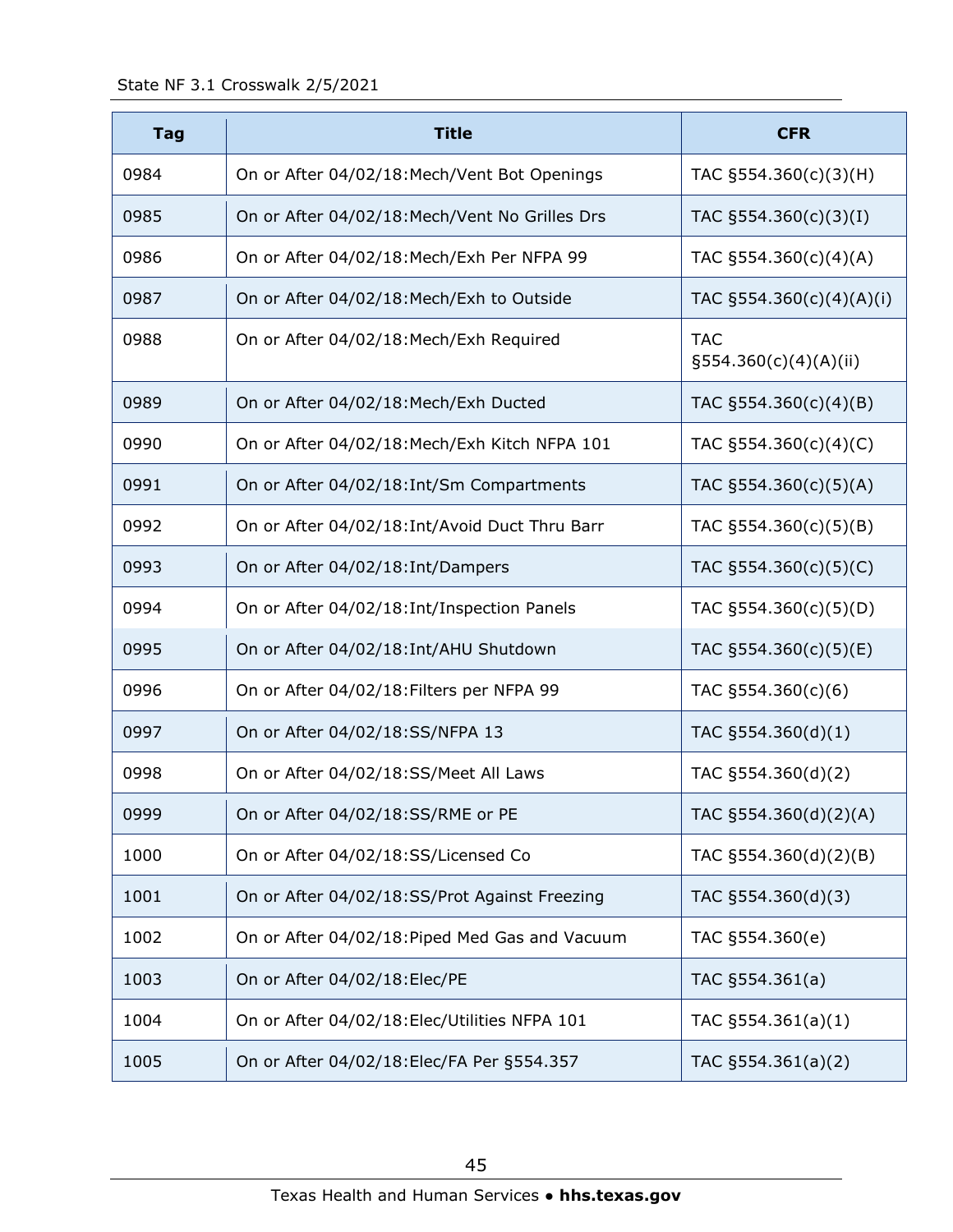| <b>Tag</b> | <b>Title</b>                                   | <b>CFR</b>                                 |
|------------|------------------------------------------------|--------------------------------------------|
| 1006       | On or After 04/02/18: Elec/Bedrms Per §554.354 | TAC $\S554.361(a)(3)$                      |
| 1007       | On or After 04/02/18: Elec/Install Per NFPA 70 | TAC §554.361(b)(1)                         |
| 1008       | On or After 04/02/18: Elec/Perform Per NFPA 99 | TAC §554.361(b)(2)                         |
| 1009       | On or After 04/02/18: Elec/Distribute Per 99   | TAC §554.361(b)(3)                         |
| 1010       | On or After 04/02/18: Elec/EES Per NFPA 99     | TAC §554.361(b)(4)(A)                      |
| 1011       | On or After 04/02/18: Elec/Cat 2 Type II EES   | TAC §554.361(b)(4)(A)(i)                   |
| 1012       | On or After 04/02/18: Elec/Cat 1 Type I EES    | <b>TAC</b><br>$\S554.361(b)(4)(A)(ii)$     |
| 1013       | On or After 04/02/18: Elec/Shared EES          | <b>TAC</b><br>$\S554.361(b)(4)(A)(iii)$    |
| 1014       | On or After 04/02/18: Elec/EES Distrib Per 99  | <b>TAC</b><br>$\S554.361(b)(4)(A)(iv)$     |
| 1015       | On or After 04/02/18: Elec/EES Ill Egress      | <b>TAC</b><br>$\S554.361(b)(4)(B)(i)(I)$   |
| 1016       | On or After 04/02/18: Elec/EES Ill Nurse St    | <b>TAC</b><br>$\S554.361(b)(4)(B)(i)(II)$  |
| 1017       | On or After 04/02/18: Elec/EES Ill Med Rm      | <b>TAC</b><br>$\S554.361(b)(4)(B)(i)(III)$ |
| 1018       | On or After 04/02/18: Elec/EES Ill Soc_Div Rms | <b>TAC</b><br>$\S554.361(b)(4)(B)(i)(IV)$  |
| 1019       | On or After 04/02/18: Elec/EES Ill Bath Rms    | <b>TAC</b><br>$\S554.361(b)(4)(B)(i)(V)$   |
| 1020       | On or After 04/02/18: Elec/EES Exit Sign       | <b>TAC</b><br>$\S554.361(b)(4)(B)(ii)$     |
| 1021       | On or After 04/02/18: Elec/EES Alarm Sys       | <b>TAC</b><br>§554.361(b)(4)(B)(iii)       |
| 1022       | On or After 04/02/18: Elec/EES Gen Loc         | <b>TAC</b><br>$\S554.361(b)(4)(B)(iv)$     |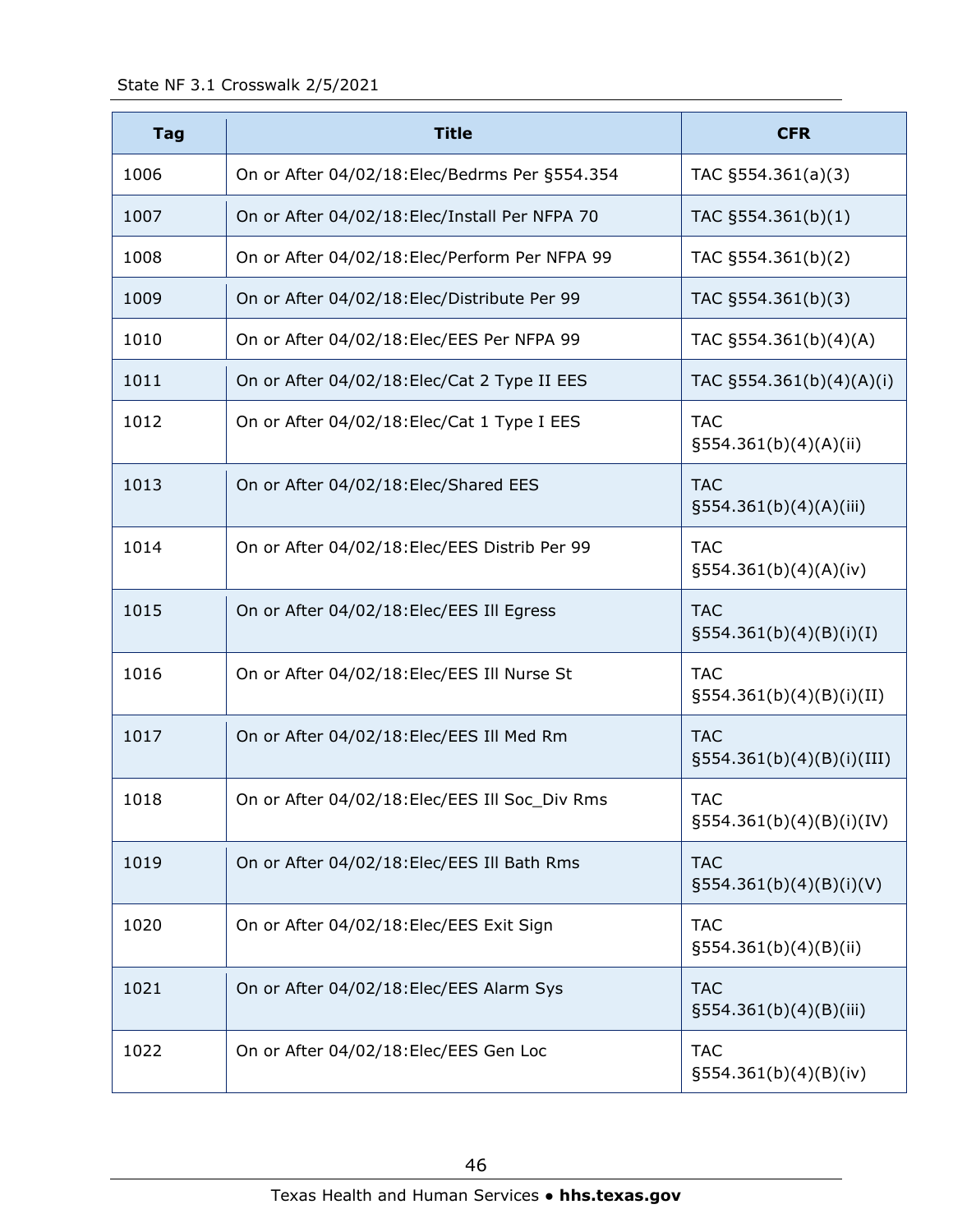State NF 3.1 Crosswalk 2/5/2021

| <b>Tag</b> | <b>Title</b>                                   | <b>CFR</b>                                              |
|------------|------------------------------------------------|---------------------------------------------------------|
| 1023       | On or After 04/02/18: Elec/EES Recepts         | <b>TAC</b><br>§554.361(b)(4)(B)(v)                      |
| 1024       | On or After 04/02/18: Elec/EES Nurse Call      | <b>TAC</b><br>$\S554.361(b)(4)(B)(vi)$                  |
| 1025       | On or After 04/02/18: Elec/EES Night Lights    | <b>TAC</b><br>$\S554.361(b)(4)(B)(Vii)$                 |
| 1026       | On or After 04/02/18: Elec/EES Elec_Boiler Rms | <b>TAC</b><br>$\S554.361(b)(4)(B)(Viii)$                |
| 1027       | On or After 04/02/18: Elec/EES Elevator        | <b>TAC</b><br>$\S554.361(b)(4)(B)(ix)$                  |
| 1028       | On or After 04/02/18: Elec/EES Telephone       | <b>TAC</b><br>$\S554.361(b)(4)(B)(x)$                   |
| 1029       | On or After 04/02/18: Elec/EES Speaker Sys     | <b>TAC</b><br>$\S554.361(b)(4)(B)(xi)$                  |
| 1030       | On or After 04/02/18: Elec/EES Heating         | <b>TAC</b><br>$\S554.361(b)(4)(B)(xii)(I)$<br>$-IIII$ ) |
| 1031       | On or After 04/02/18: Elec/EES Throw-Over Fac  | <b>TAC</b><br>$\S554.361(b)(4)(B)(xiii)$                |
| 1032       | On or After 04/02/18: Elec/EES E-light 10 sec  | TAC §554.361(b)(4)(C)                                   |
| 1033       | On or After 04/02/18: Elec/EES Red Faceplates  | TAC §554.361(b)(4)(D)                                   |
| 1034       | On or After 04/02/18: Elec/Gen Meets NFPA      | TAC §554.361(b)(4)(E)                                   |
| 1035       | On or After 04/02/18: Elec/Gen Shared          | TAC §554.361(b)(4)(E)(i)                                |
| 1036       | On or After 04/02/18: Elec/Gen Location        | <b>TAC</b><br>$\S554.361(b)(4)(E)(ii)$                  |
| 1037       | On or After 04/02/18: Elec/Gen Protection      | <b>TAC</b><br>$\S554.361(b)(4)(E)(iii)$                 |
| 1038       | On or After 04/02/18: Elec/Gen Fuel Cap        | <b>TAC</b><br>$\S554.361(b)(4)(E)(iv)$                  |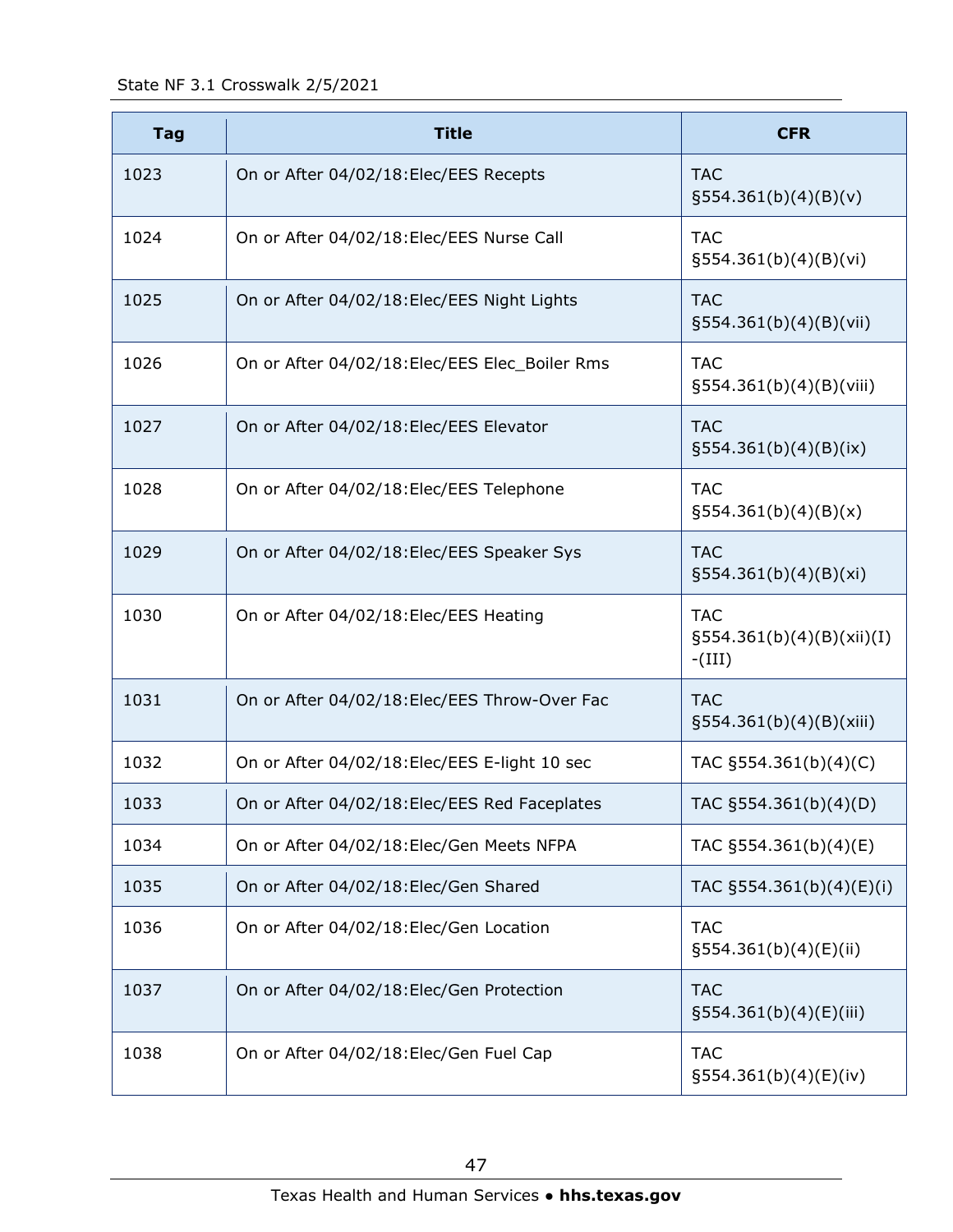State NF 3.1 Crosswalk 2/5/2021

| <b>Tag</b> | <b>Title</b>                                   | <b>CFR</b>                             |
|------------|------------------------------------------------|----------------------------------------|
| 1039       | On or After 04/02/18: Elec/Gen Natural Gas     | <b>TAC</b><br>$\S554.361(b)(4)(E)(v)$  |
| 1040       | On or After 04/02/18: Elec/EES Separated       | TAC §554.361(b)(4)(F)                  |
| 1041       | On or After 04/02/18: Elec/EES Administration  | TAC §554.361(b)(4)(G)                  |
| 1042       | On or After 04/02/18: Elec/Lites All Spaces    | TAC §554.361(b)(5)(A)                  |
| 1043       | On or After 04/02/18: Elec/Lites Adeq Approp   | TAC §554.361(b)(5)(B)                  |
| 1044       | On or After 04/02/18: Elec/Lites 20 fc Min     | TAC §554.361(b)(5)(C)(i)               |
| 1045       | On or After 04/02/18: Elec/Lites 50 fc Min     | <b>TAC</b><br>$\S554.361(b)(5)(C)(ii)$ |
| 1046       | On or After 04/02/18: Elec/Lites Corridors     | TAC §554.361(b)(5)(D)                  |
| 1047       | On or After 04/02/18: Elec/Lites Prot Exposed  | TAC §554.361(b)(5)(E)                  |
| 1048       | On or After 04/02/18: Elec/Lites No Exposed    | TAC §554.361(b)(5)(F)                  |
| 1049       | On or After 04/02/18: Elec/Recepts Bdrms       | TAC §554.361(b)(6)(A)                  |
| 1050       | On or After 04/02/18: Elec/Recepts Corridor    | TAC §554.361(b)(6)(B)                  |
| 1051       | On or After 04/02/18: Elec/Recepts Meds Cat 1  | TAC §554.361(b)(6)(C)                  |
| 1052       | On or After 04/02/18: Elec/Recepts Sufficient  | TAC §554.361(b)(6)(D)                  |
| 1053       | On or After 04/02/18: Elec/Recepts Placement   | TAC §554.361(b)(6)(E)                  |
| 1054       | On or After 04/02/18: Elec/Recepts Exterior    | TAC §554.361(b)(6)(F)                  |
| 1055       | On or After 04/02/18: Elec/Recepts GFCI        | TAC §554.361(b)(6)(G)                  |
| 1056       | On or After 04/02/18: Elec/Nurse Call          | TAC $\S554.361(c)(1)$                  |
| 1057       | On or After 04/02/18: Elec/Nurse Call Bedrooms | TAC §554.361(c)(2)                     |
| 1058       | On or After 04/02/18: Elec/Nurse Call Voice    | TAC §554.361(c)(3)                     |
| 1059       | On or After 04/02/18: Elec/Nurse Call BathTlt  | TAC §554.361(c)(4)                     |
| 1060       | On or After 04/02/18: Elec/Nurse Call UL 1069  | TAC §554.361(c)(5)                     |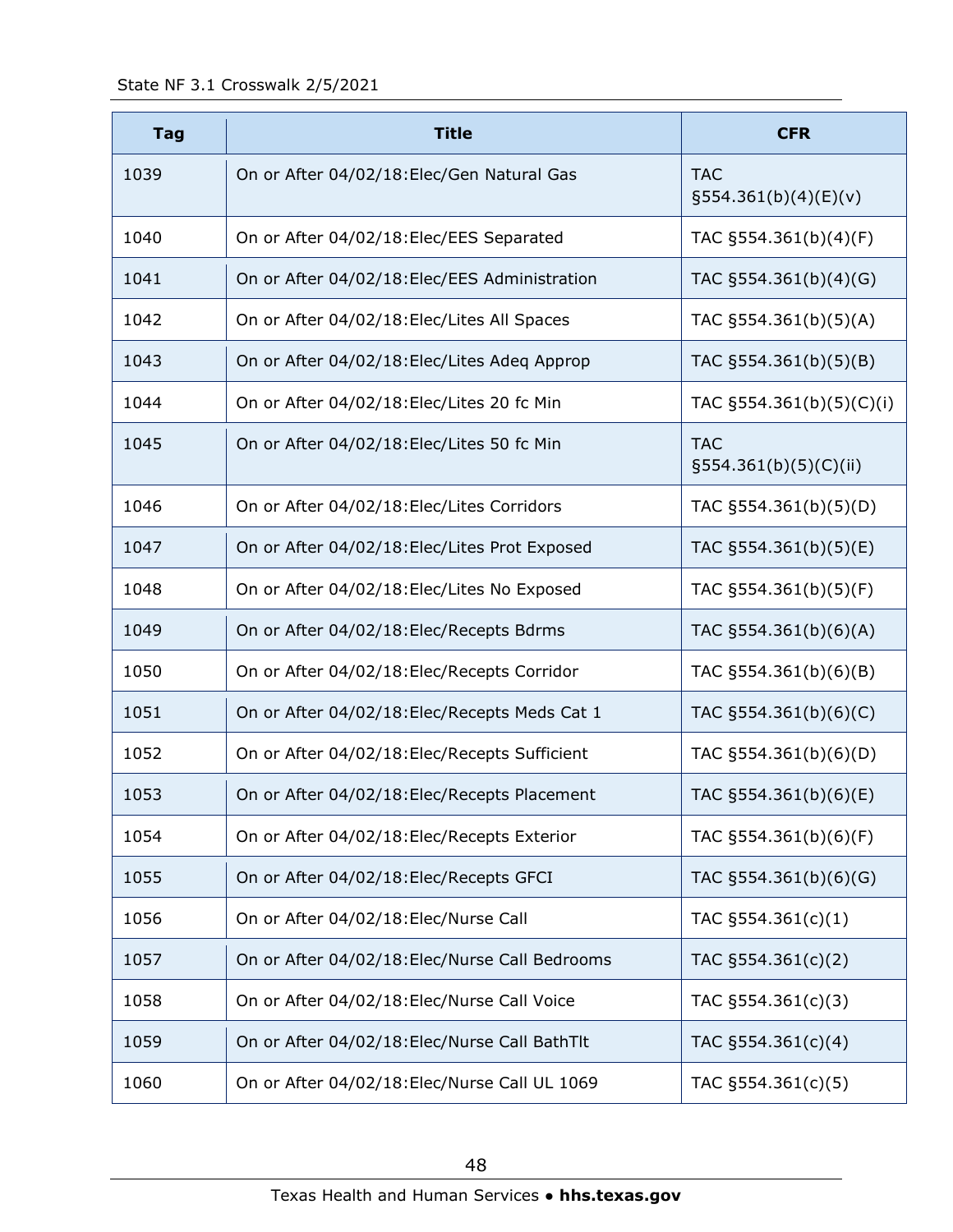| <b>Tag</b> | <b>Title</b>                                   | <b>CFR</b>               |
|------------|------------------------------------------------|--------------------------|
| 1061       | On or After 04/02/18: Elec/Nurse Call Supp Dev | TAC $\S554.361(c)(6)$    |
| 1062       | On or After 04/02/18: Safety Dtls              | TAC §554.362(a)          |
| 1063       | On or After 04/02/18: Safety Dtls/Hazards      | TAC $\S554.362(a)(1)$    |
| 1064       | On or After 04/02/18: Safety Dtls/Projections  | TAC §554.362(a)(2)       |
| 1065       | On or After 04/02/18:Safety Dtls/Windows       | TAC §554.362(a)(3)       |
| 1066       | On or After 04/02/18: Safety Dtls/Door Swings  | TAC §554.362(a)(4)       |
| 1067       | On or After 04/02/18: Safety Dtls/Safe Glass   | TAC §554.362(a)(5)       |
| 1068       | On or After 04/02/18:Safety Dtls/Flr Joints    | TAC §554.362(a)(6)       |
| 1069       | On or After 04/02/18: Safety Dtls/Grab Bars    | TAC §554.362(a)(7)       |
| 1070       | On or After 04/02/18: Safety Dtls/Handrails    | TAC §554.362(a)(8)       |
| 1071       | On or After 04/02/18: Safety Dtls/Hndrl Clear  | TAC §554.362(a)(8)(A)    |
| 1072       | On or After 04/02/18: Safety Dtls/Hndrl Secure | TAC §554.362(a)(8)(B)    |
| 1073       | On or After 04/02/18: Safety Dtls/Hndrl WI Seg | TAC §554.362(a)(8)(C)    |
| 1074       | On or After 04/02/18:Safety Dtls/Hndrl Window  | TAC §554.362(a)(8)(D)    |
| 1075       | On or After 04/02/18: Safety Dtls/Hndrl Height | TAC $\S554.362(a)(8)(E)$ |
| 1076       | On or After 04/02/18:Safety Dtls/Hndrl Furn    | TAC §554.362(a)(8)(F)    |
| 1077       | On or After 04/02/18: Safety Dtls/Hndrl Ends   | TAC §554.362(a)(9)       |
| 1078       | On or After 04/02/18:Safety Dtls/Clng Fans     | TAC §554.362(a)(10)      |
| 1079       | On or After 04/02/18: Safety Dtls/No Bare Conc | TAC §554.362(b)(1)       |
| 1080       | On or After 04/02/18:Safety Dtls/STC           | TAC §554.362(b)(2)       |
| 1081       | On or After 04/02/18: Safety Dtls/Attic Lights | TAC §554.362(b)(3)       |
| 1082       | On or After 04/02/18:Safety Dtls/Attic Access  | TAC §554.362(b)(4)       |
| 1083       | On or After 04/02/18: Elevs/ANSI A17.1         | TAC §554.363             |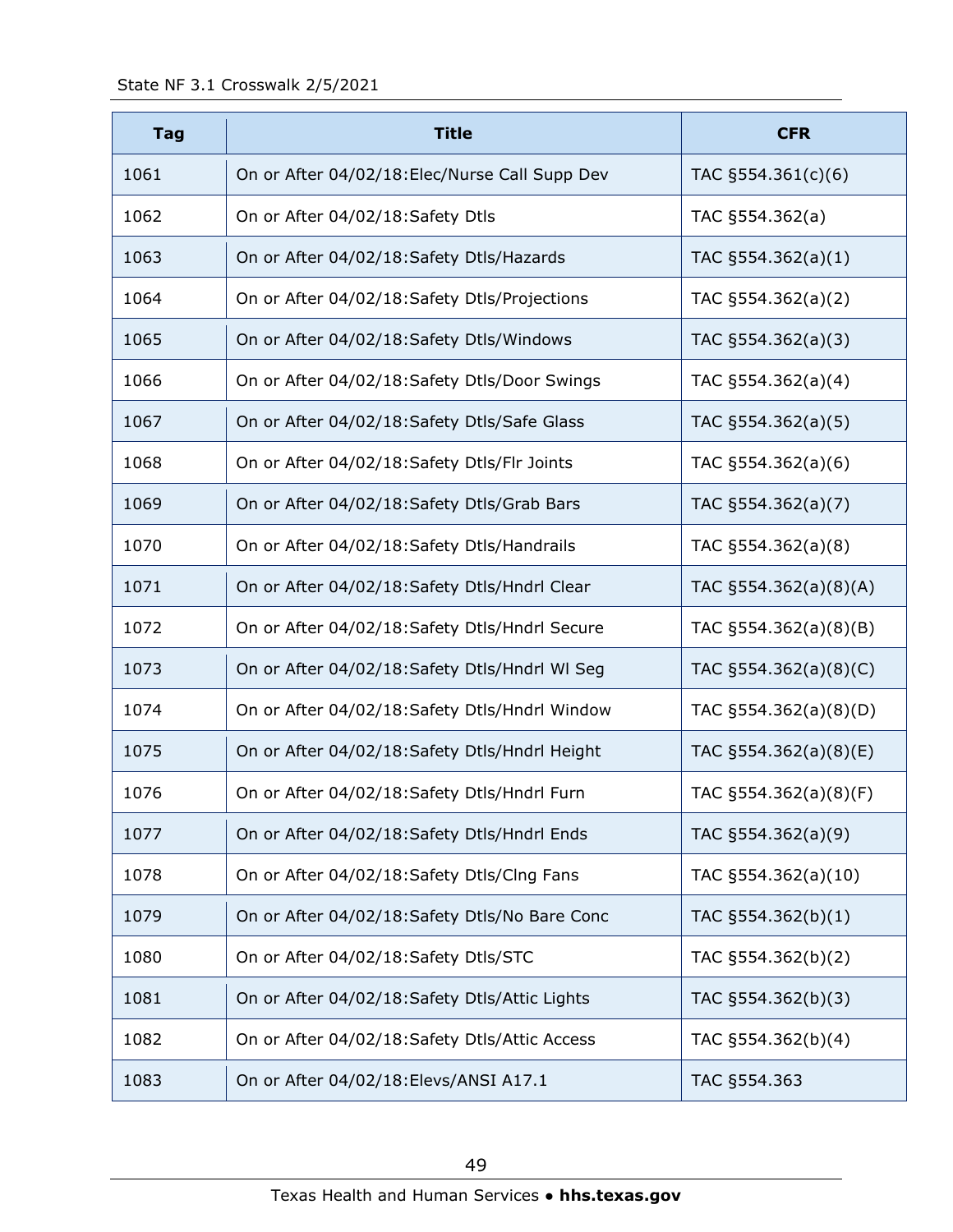| <b>Tag</b> | <b>Title</b>                                 | <b>CFR</b>         |
|------------|----------------------------------------------|--------------------|
| 1084       | On or After 04/02/18: Elevs/One to 60 Res    | TAC §554.363(1)(A) |
| 1085       | On or After 04/02/18: Elevs/61 to 200 Res    | TAC §554.363(1)(B) |
| 1086       | On or After 04/02/18: Elevs/201 to 350 Res   | TAC §554.363(1)(C) |
| 1087       | On or After 04/02/18: Elevs/Over 350 Res     | TAC §554.363(1)(D) |
| 1088       | On or After 04/02/18: Elevs/Partial Services | TAC §554.363(1)(E) |
| 1089       | On or After 04/02/18: Elevs/Cars Platforms   | TAC §554.363(2)    |
| 1090       | On or After 04/02/18: Elevs/Leveling         | TAC §554.363(3)    |
| 1091       | On or After 04/02/18: Elevs/Operation        | TAC §554.363(4)    |
| 1092       | On or After 04/02/18: Elevs/Accessibility    | TAC §554.363(5)    |
| 1093       | On or After 04/02/18: Elevs/Prot From Fire   | TAC §554.363(6)    |
| 1094       | On or After 04/02/18: Elevs/Inspect Test     | TAC §554.363(7)    |
| 1095       | Resident's Right for Dignified Existence     | TAC §554.401(a)    |
| 1096       | Adoption of CMS Resident Rights              | TAC §554.401(b)    |
| 1097       | Statement of Resident's Rights               | TAC §554.401(c)    |
| 1098       | Resident's Right for Dignified Existence     | TAC §554.401(d)    |
| 1099       | Resident's Right for Dignified Existence     | TAC §554.401(e)    |
| 1100       | <b>Exercise of Rights</b>                    | TAC §554.402(a)    |
| 1101       | <b>Exercise of Rights</b>                    | TAC §554.402(b)    |
| 1102       | Exercise of Rights Adjudged Incompetent      | TAC §554.402(c)    |
| 1103       | Exercise of Rights/ Human Resources Code     | TAC §554.402(d)    |
| 1104       | Exercise of Rights/ Religious Beliefs        | TAC §554.402(e)    |
| 1105       | Exercise of Rights/ Dir. or Durable Powers   | TAC §554.402(f)    |
| 1106       | Exercise of Rights/ Not Adjudged Incompetent | TAC §554.402(g)    |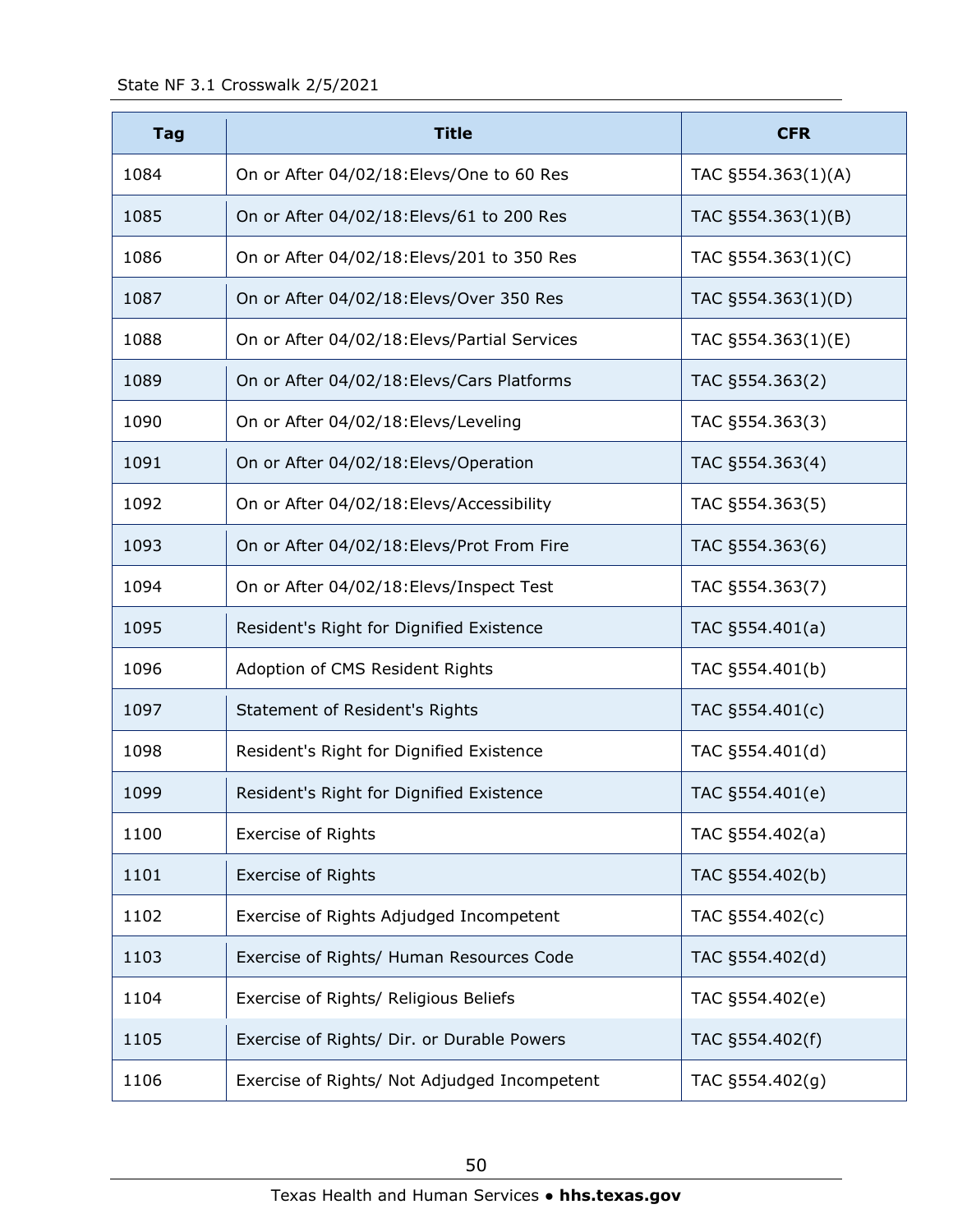| <b>Tag</b> | <b>Title</b>                          | <b>CFR</b>            |
|------------|---------------------------------------|-----------------------|
| 1107       | Notice of Rights and Services         | TAC §554.403(a)       |
| 1108       | Notice of Rights and Services         | TAC §554.403(b)(1)    |
| 1109       | Notice of Rights and Services         | TAC §554.403(b)(2)    |
| 1110       | Notice of Rights and Services         | TAC §554.403(b)(3)    |
| 1111       | Notice of Rights and Services         | TAC §554.403(b)(4)    |
| 1112       | Notice of Rights and Services         | TAC §554.403(b)(5)    |
| 1113       | Notice of Rights and Services         | TAC §554.403(b)(6)    |
| 1114       | Notice of Rights and Services         | TAC $\S554.403(c)(1)$ |
| 1115       | Notice of Rights and Services         | TAC $\S554.403(c)(2)$ |
| 1116       | Notice of Rights and Services         | TAC §554.403(d)       |
| 1117       | Notice of Rights and Services         | TAC §554.403(e)       |
| 1118       | <b>Access of Records</b>              | TAC $\S554.403(f)(1)$ |
| 1119       | <b>Access of Records</b>              | TAC §554.403(f)(2)    |
| 1120       | Fully Informed in Understood Language | TAC §554.403(g)       |
| 1121       | Right to RefuseTreatment              | TAC §554.403(h)       |
| 1122       | Right to RefuseTreatment              | TAC §554.403(h)(1)    |
| 1123       | Right to RefuseTreatment              | TAC §554.403(h)(2)    |
| 1124       | Right to RefuseTreatment              | TAC §554.403(h)(3)    |
| 1125       | NR&S/ Changes in Service              | TAC §554.403(i)       |
| 1126       | NR&S/ Legal Rights                    | TAC $\S554.403(j)(1)$ |
| 1127       | NR&S/ Legal Rights                    | TAC §554.403(j)(2)    |
| 1128       | NR&S/ Legal Rights                    | TAC §554.403(j)(3)    |
| 1129       | NR&S/ Contacting Physician            | TAC §554.403(k)       |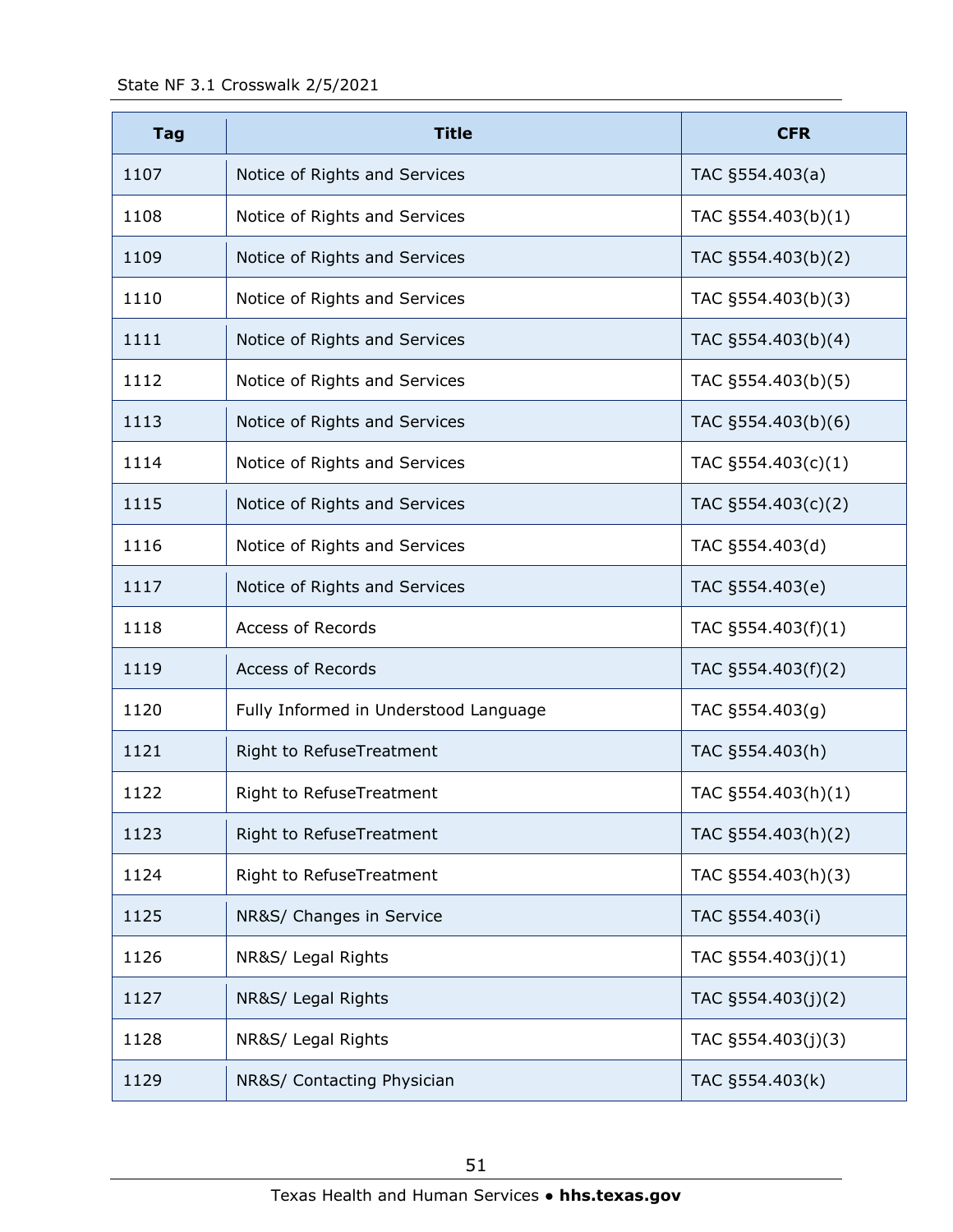State NF 3.1 Crosswalk 2/5/2021

| <b>Tag</b> | <b>Title</b>                              | <b>CFR</b>                            |
|------------|-------------------------------------------|---------------------------------------|
| 1130       | Notification of Changes                   | TAC §554.403(l)(1)(A)                 |
| 1131       | Notification of Changes                   | TAC §554.403(l)(1)(B)                 |
| 1132       | Notification of Changes                   | TAC §554.403(l)(1)(C)                 |
| 1133       | Notification of Changes                   | TAC §554.403(l)(1)(D)                 |
| 1134       | Notification of Changes                   | TAC §554.403(I)(2)(A)                 |
| 1135       | Notification of Changes                   | TAC §554.403(l)(2)(B)                 |
| 1136       | Notification of Changes                   | TAC §554.403(I)(3)                    |
| 1137       | NR &S/ Medicaid Certified Facilities      | TAC §554.403(m)(1)                    |
| 1138       | NR &S/ Medicaid Certified Facilities      | <b>TAC</b><br>$\S554.403(m)(2)(A)(B)$ |
| 1139       | NR &S/ Medicaid Certified Facilities      | TAC §554.403(m)(3)                    |
| 1140       | NR &S/ Medicaid Certified Facilities      | <b>TAC</b><br>$\S554.403(m)(4)(A)(B)$ |
| 1141       | NR &S/ Medicaid Certified Facilities      | TAC §554.403(m)(5)                    |
| 1142       | Protection of Resident's Funds            | TAC §554.404(a)                       |
| 1143       | Personal Funds/ Licensed Only             | TAC §554.404(b)(1)                    |
| 1144       | Personal Funds/ Medicaid Certified        | TAC §554.404(b)(2)                    |
| 1145       | NR&S/ Resident Right and Responsibilities | TAC §554.404(c)                       |
| 1146       | NR&S/ Resident Right and Responsibilities | TAC §554.405(a)(1)-(5)                |
| 1147       | Personal Funds/ Additional Requirements   | TAC §554.405(b)                       |
| 1148       | Personal Funds/ Additional Requirements   | TAC §554.405(c)                       |
| 1149       | Personal Funds/ Additional Requirements   | TAC §554.405(d)(1)-(5)                |
| 1150       | Personal Funds/ Additional Requirements   | TAC §554.405(e)(1)                    |
| 1151       | Personal Funds/ Additional Requirements   | TAC §554.405(e)(2)                    |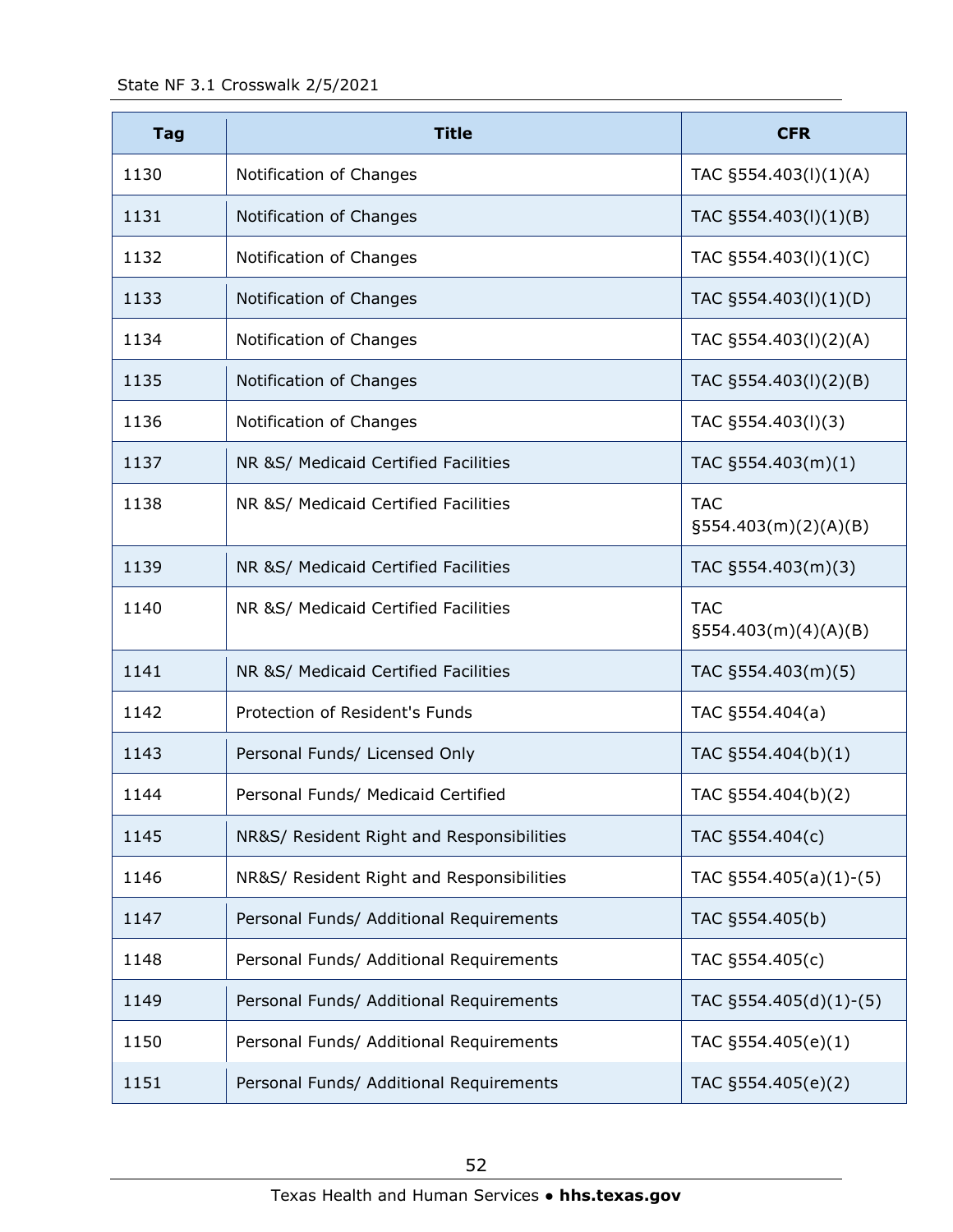| <b>Tag</b> | <b>Title</b>                                | <b>CFR</b>                 |
|------------|---------------------------------------------|----------------------------|
| 1152       | Personal Funds/ Conveyance Upon Death       | TAC §554.405(f)(1)         |
| 1153       | Personal Funds/ Conveyance Upon Death       | TAC §554.405(f)(2)         |
| 1154       | Personal Funds/ Conveyance Upon Death       | TAC §554.405(f)(3)         |
| 1155       | Personal Funds/ Assurance of Financial Sec. | TAC $\S$ 554.405(g)(1)-(3) |
| 1156       | Limitation on Charges to Personal Funds     | TAC §554.405(h)(1)         |
| 1157       | Limitation on Charges to Personal Funds     | TAC §554.405(h)(2)         |
| 1158       | Limitation on Charges to Personal Funds     | TAC §554.405(h)(3)         |
| 1159       | Limitation on Charges to Personal Funds     | TAC §554.405(i)            |
| 1160       | Limitation on Charges to Personal Funds     | TAC §554.405(j)            |
| 1161       | <b>Access to Financial Records</b>          | TAC §554.405(k)            |
| 1162       | Personal Funds/ Quarterly Statement         | TAC §554.405(I)(1)-(3)     |
| 1163       | <b>Banking Charges</b>                      | TAC §554.405(m)            |
| 1164       | Access to Funds                             | TAC §554.405(n)(1)         |
| 1165       | <b>Access to Funds</b>                      | TAC §554.405(n)(2)         |
| 1166       | Access to Funds                             | TAC §554.405(n)(3)         |
| 1167       | Handling of Monthly Benefits                | TAC §554.405(0)            |
| 1168       | Change of Ownership                         | TAC §554.405(p)            |
| 1169       | Alternate Forms of Documentation            | TAC §554.405(q)            |
| 1170       | Limitation on Certain Charges               | TAC §554.405(r)            |
| 1171       | Trust fund monitoring and audits            | TAC §554.405(s)(1)-(8)     |
| 1172       | Informal review                             | TAC §554.405(t)(1)-(2)     |
| 1173       | Formal hearing                              | TAC $\S554.405(u)(1)-(4)$  |
| 1174       | Free Choice/ Personal Physician             | TAC $\S 554.406(a)(1)$     |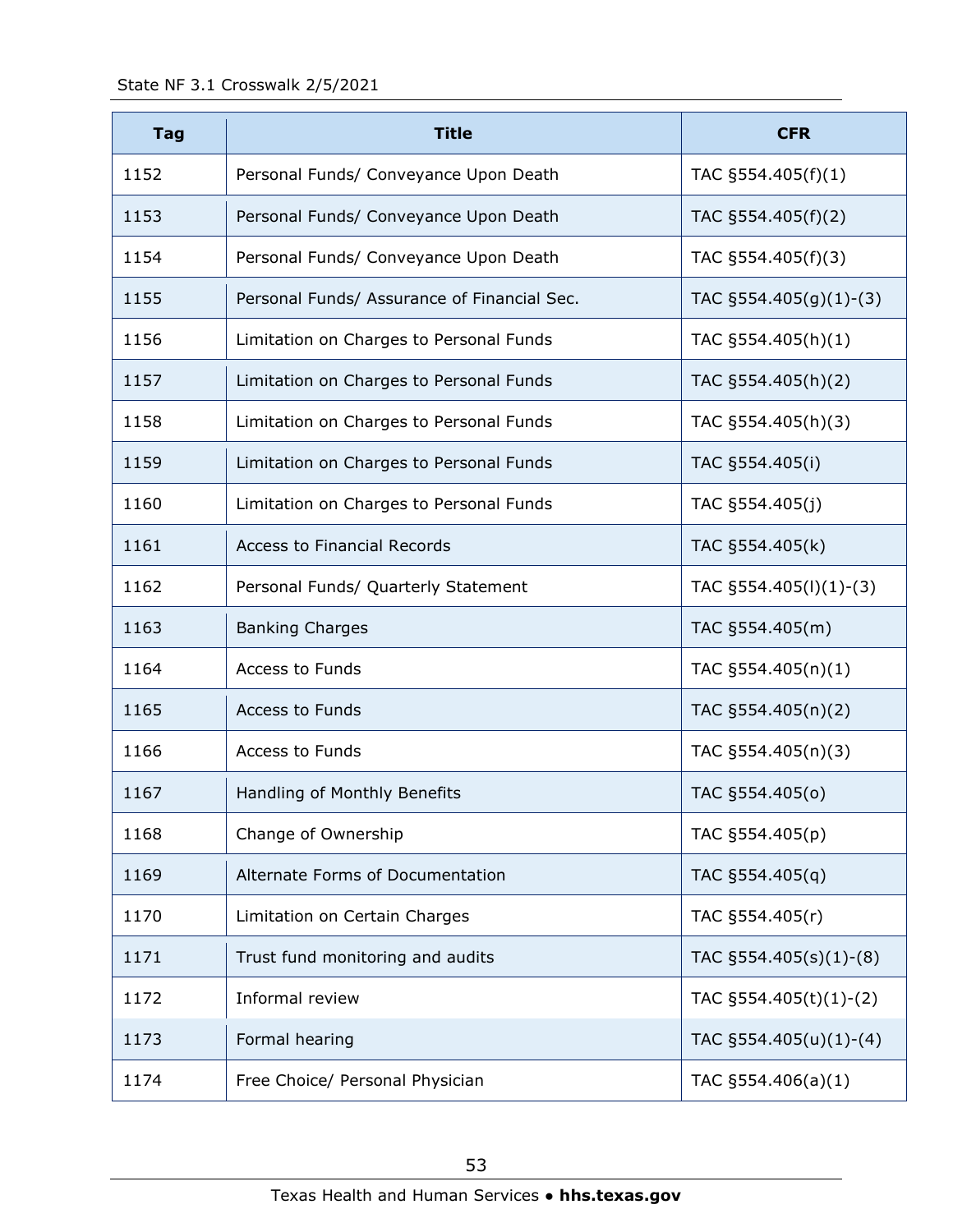| <b>Tag</b> | <b>Title</b>                              | <b>CFR</b>                            |
|------------|-------------------------------------------|---------------------------------------|
| 1175       | Fully Informed of Care and Treatment      | TAC $\S554.406(a)(2)$                 |
| 1176       | Part. in Care Plans/ Care and Treatment   | TAC $\S554.406(a)(3)$                 |
| 1177       | Free Choice/ Licensed-Only                | TAC §554.406(b)                       |
| 1178       | Free Choice/ Additional Requirements      | TAC §554.406(c)                       |
| 1179       | Free Choice/ Additional Requirements      | TAC $\S554.406(c)(1)$                 |
| 1180       | Free Choice/ Additional Requirements      | TAC $\S554.406(c)(2)$                 |
| 1181       | Privacy and Confidentiality               | TAC §554.407                          |
| 1182       | Privacy and Confidentiality               | TAC §554.407(1)                       |
| 1183       | Privacy and Confidentiality               | TAC §554.407(2)                       |
| 1184       | Privacy and Confidentiality               | <b>TAC</b><br>$\S554.407(3)(A)(B)(C)$ |
| 1185       | Privacy and Confidentiality               | TAC §554.407(4)-(5)                   |
| 1186       | Deletion of Personal Identifying Info.    | TAC §554.407(6)                       |
| 1187       | Grievances/ Voice without Discrimination  | TAC $\S554.408(a)(1)$                 |
| 1188       | Grievances/ Prompt Efforts to Resolve     | TAC §554.408(a)(2)                    |
| 1189       | Grievances/ Notify State Agency           | TAC §554.408(a)(3)                    |
| 1190       | Grievances/ Retaliation or Discrimination | <b>TAC</b><br>§554.408(b)(1)(2)(3)    |
| 1191       | Grievances/ Retaliation or Discrimination | TAC §554.408(c)                       |
| 1192       | <b>Examination of Survey Results</b>      | TAC §554.409(a)(1)                    |
| 1193       | Receive Information from Advocates        | TAC §554.409(a)(2)                    |
| 1194       | Availability of Survey Results            | TAC §554.409(b)                       |
| 1195       | Refunds in Medicaid-Certified Facilities  | TAC §554.410(a)(1)(2)                 |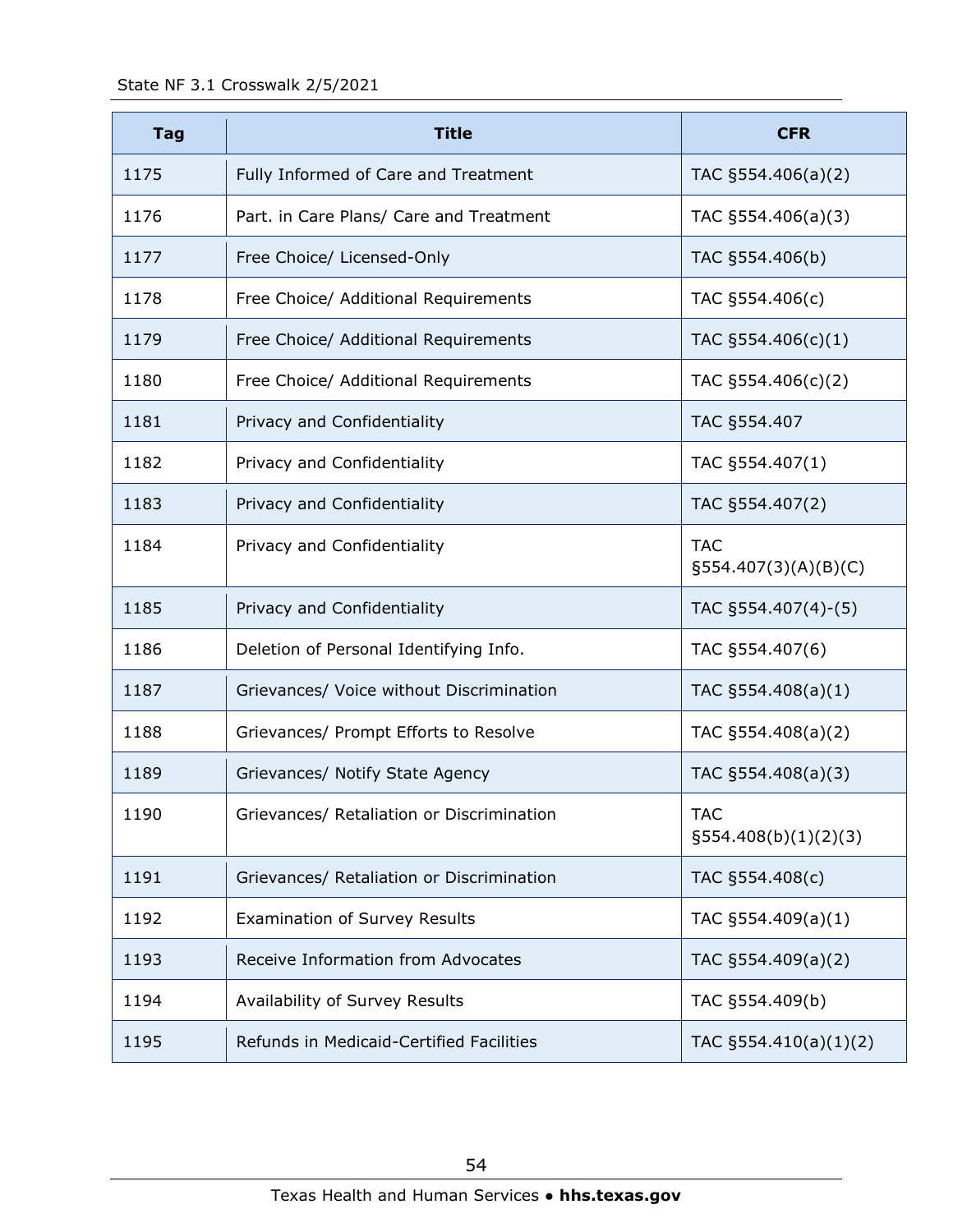State NF 3.1 Crosswalk 2/5/2021

| <b>Tag</b> | <b>Title</b>                             | <b>CFR</b>                            |
|------------|------------------------------------------|---------------------------------------|
| 1196       | Refunds in Medicaid-Certified Facilities | <b>TAC</b><br>$\S554.410(b)(1)(2)(3)$ |
| 1197       | Refunds in Medicaid-Certified Facilities | TAC §554.410(c)                       |
| 1198       | Work                                     | TAC §554.411(1)                       |
| 1199       | Work                                     | TAC §554.411(2)                       |
| 1200       | Mail/ Send and Receive                   | TAC §554.412(1)                       |
| 1201       | Mail/ Assistance                         | TAC §554.412(2)                       |
| 1202       | Access and Visitation Rights             | TAC §554.412(3)                       |
| 1203       | Access and Visitation Rights             | TAC $\S554.413(a)(1)$                 |
| 1204       | Access and Visitation Rights             | TAC $\S554.413(a)(2)$                 |
| 1205       | Access and Visitation Rights             | TAC §554.413(a)(3)                    |
| 1206       | Access and Visitation Rights             | TAC §554.413(a)(4)                    |
| 1207       | Access and Visitation Rights             | TAC §554.413(a)(5)                    |
| 1208       | Access and Visitation Rights             | TAC $\S554.413(a)(6)$                 |
| 1209       | Abuse, Neglect, and Exploitation         | TAC §554.413(a)(7)                    |
| 1210       | Access and Visitation Rights             | TAC §554.413(a)(8)                    |
| 1211       | Access and Visitation Rights             | TAC §554.413(a)(9)                    |
| 1212       | Access and Visitation Rights             | TAC §554.413(a)(10)                   |
| 1213       | Access and Visitation Rights             | TAC §554.413(b)                       |
| 1214       | Access and Visitation Rights             | TAC §554.413(c)(1)(A)                 |
| 1215       | Access and Visitation Rights             | TAC $\S554.413(c)(1)(B)$              |
| 1216       | Access and Visitation Rights             | TAC $\S554.413(c)(1)(C)$              |
| 1217       | Access and Visitation Rights             | TAC §554.413(c)(2)                    |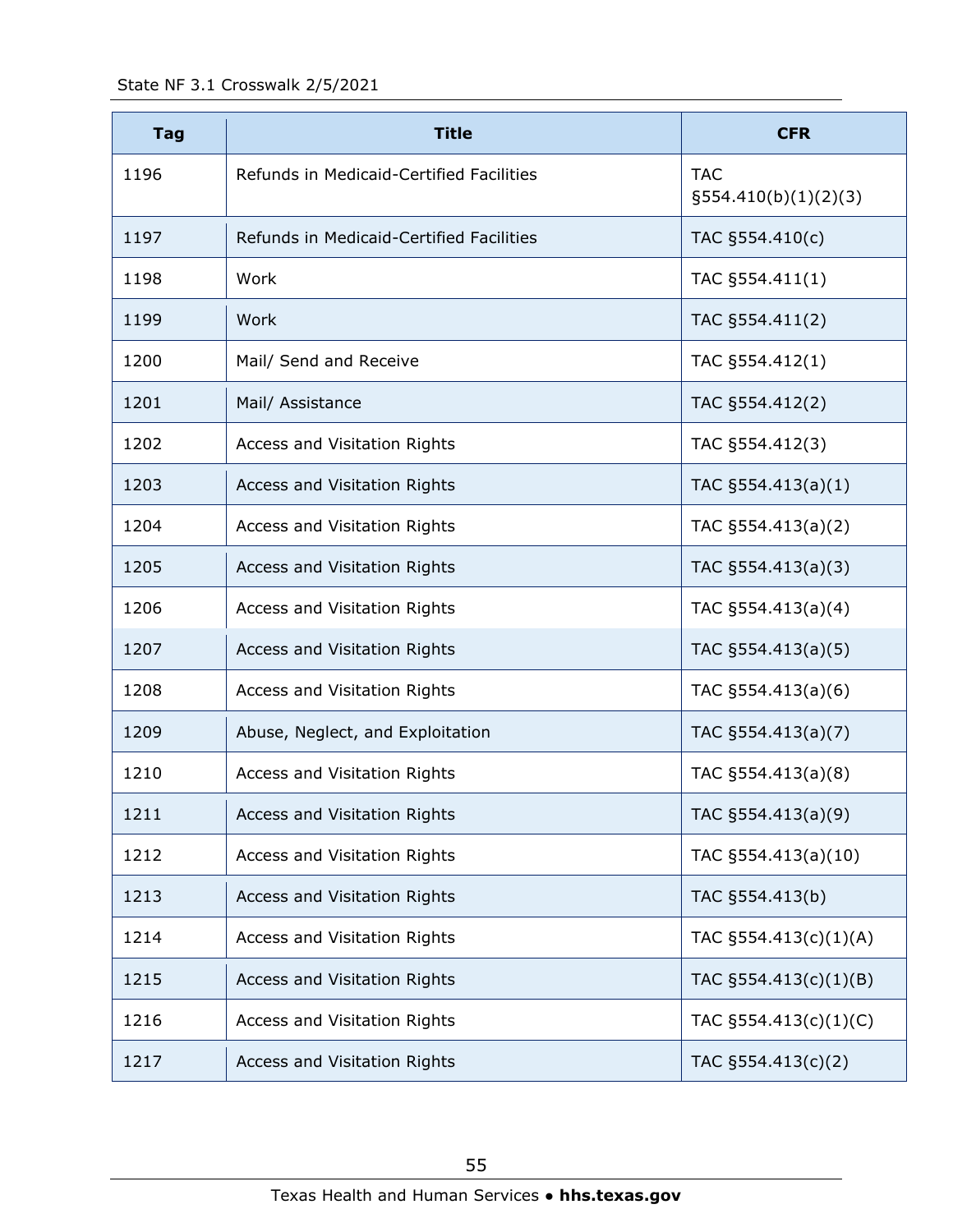State NF 3.1 Crosswalk 2/5/2021

| <b>Tag</b> | <b>Title</b>                              | <b>CFR</b>                                  |
|------------|-------------------------------------------|---------------------------------------------|
| 1218       | Access and Visitation Rights              | TAC $\S554.413(d)(1)(A)$                    |
| 1219       | Access and Visitation Rights              | TAC §554.413(d)(1)(B)                       |
| 1220       | Access and Visitation Rights              | <b>TAC</b><br>$\S554.413(d)(1)(C)(i)-(iii)$ |
| 1221       | Access and Visitation Rights              | TAC §554.413(d)(2)                          |
| 1222       | Access and Visitation Rights              | TAC §554.413(e)                             |
| 1223       | Telephone                                 | TAC §554.414(a)                             |
| 1224       | Telephone/ Private                        | TAC §554.414(b)                             |
| 1225       | Postmortem Procedures                     | TAC §554.415                                |
| 1226       | Environment/ Personal Property            | TAC §554.416                                |
| 1227       | Environment/ Personal Property            | TAC §554.416(1)                             |
| 1228       | Environment/ Personal Property            | TAC §554.416(2)                             |
| 1229       | Environment/ Personal Property            | TAC §554.416(3)                             |
| 1230       | <b>Married Couples</b>                    | TAC §554.417                                |
| 1231       | Directives and Medical Powers of Attorney | TAC §554.419(a)                             |
| 1232       | Directives and Medical Powers of Attorney | TAC §554.419(b)(1)                          |
| 1233       | Directives and Medical Powers of Attorney | TAC §554.419(b)(2)                          |
| 1234       | Directives and Medical Powers of Attorney | TAC §554.419(b)(3)                          |
| 1235       | Directives and Medical Powers of Attorney | TAC §554.419(b)(4)                          |
| 1236       | Directives and Medical Powers of Attorney | TAC §554.419(b)(5)                          |
| 1237       | Directives and Medical Powers of Attorney | TAC §554.419(b)(6)                          |
| 1238       | Directives and Medical Powers of Attorney | TAC §554.419(b)(7)                          |
| 1239       | Directives and Medical Powers of Attorney | TAC §554.419(b)(8)                          |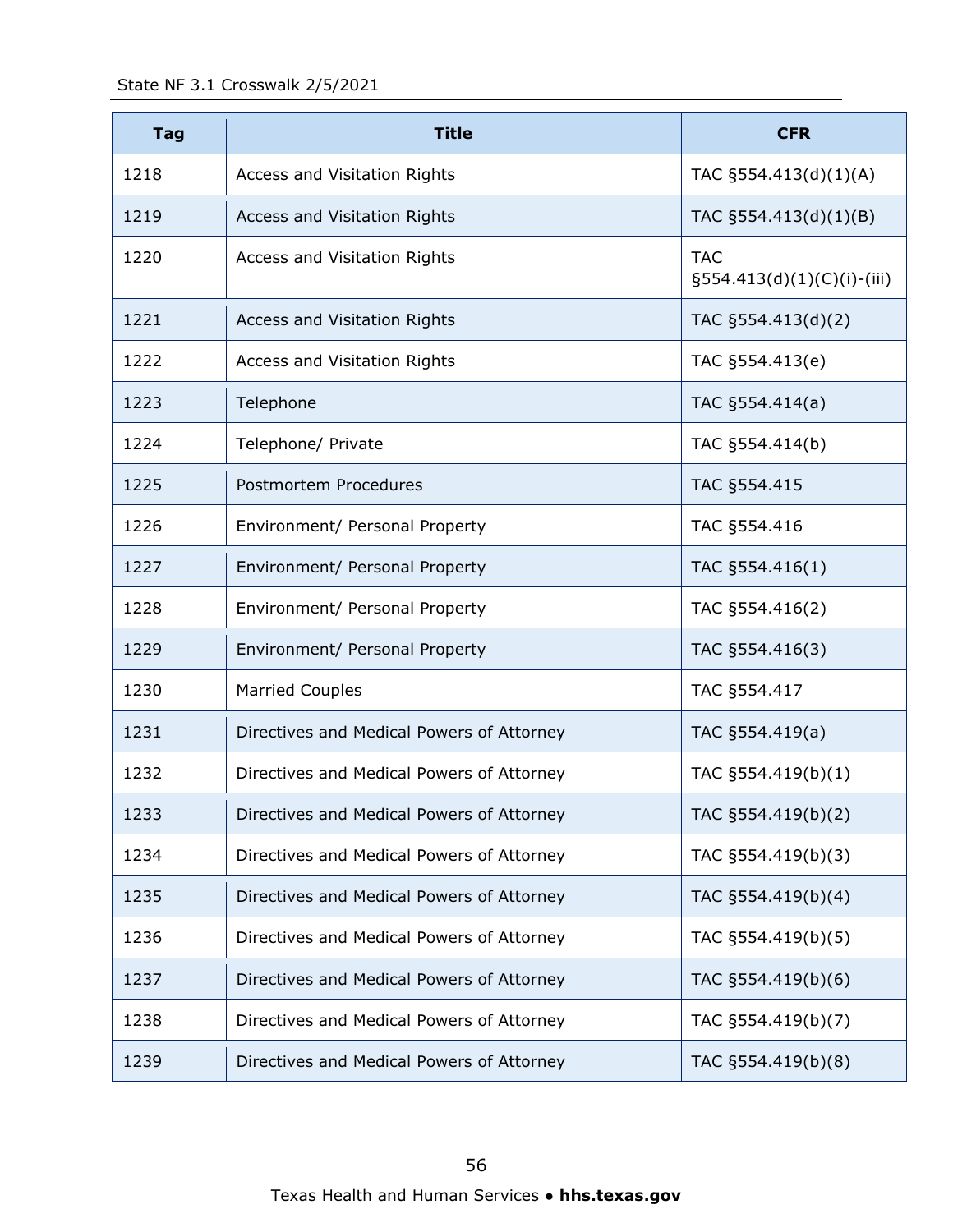State NF 3.1 Crosswalk 2/5/2021

| <b>Tag</b> | <b>Title</b>                                | <b>CFR</b>                               |
|------------|---------------------------------------------|------------------------------------------|
| 1240       | Directives and Medical Powers of Attorney   | <b>TAC</b><br>$\S554.419(b)(9)(10)(11)$  |
| 1241       | Directives and Medical Powers of Attorney   | TAC §554.419(c)                          |
| 1242       | Directives/ Children                        | TAC §554.419(d)(1)(2)                    |
| 1243       | Doc. for the Delegation of LTC Res. Rights  | <b>TAC</b><br>$\S554.420(a)(1)(2)(3)$    |
| 1244       | Doc. for the Delegation of LTC Res. Rights  | TAC §554.420(b)                          |
| 1245       | Doc. for the Delegation of LTC Res. Rights  | <b>TAC</b><br>$\S554.420(c)(1)(2)(3)(4)$ |
| 1246       | Doc. for the Delegation of LTC Res. Rights  | <b>TAC</b><br>$\S554.420(d)(1)(2)(3)(4)$ |
| 1247       | Refusal of Transfers in Medicaid Cert. Fac. | TAC §554.421(a)(1)(2)                    |
| 1248       | Refusal of Transfers in Medicaid Cert. Fac. | TAC §554.421(b)                          |
| 1249       | Authorized Electronic Monitoring            | TAC §554.422(a)                          |
| 1250       | Authorized Electronic Monitoring            | TAC §554.422(b)                          |
| 1251       | Authorized Electronic Monitoring            | TAC §554.422(c)                          |
| 1252       | Authorized Electronic Monitoring            | TAC §554.422(d)                          |
| 1253       | Authorized Electronic Monitoring            | TAC §554.422(e)                          |
| 1254       | Authorized Electronic Monitoring            | TAC §554.422(f)                          |
| 1255       | Authorized Electronic Monitoring            | TAC §554.422(g)                          |
| 1256       | Authorized Electronic Monitoring            | TAC §554.422(h)                          |
| 1257       | Authorized Electronic Monitoring            | TAC §554.422(i)                          |
| 1258       | Authorized Electronic Monitoring            | TAC §554.422(j)                          |
| 1259       | Authorized Electronic Monitoring            | TAC §554.422(k)                          |
| 1260       | Wheelchair Self-Release Seat Belts          | TAC §554.424(a)                          |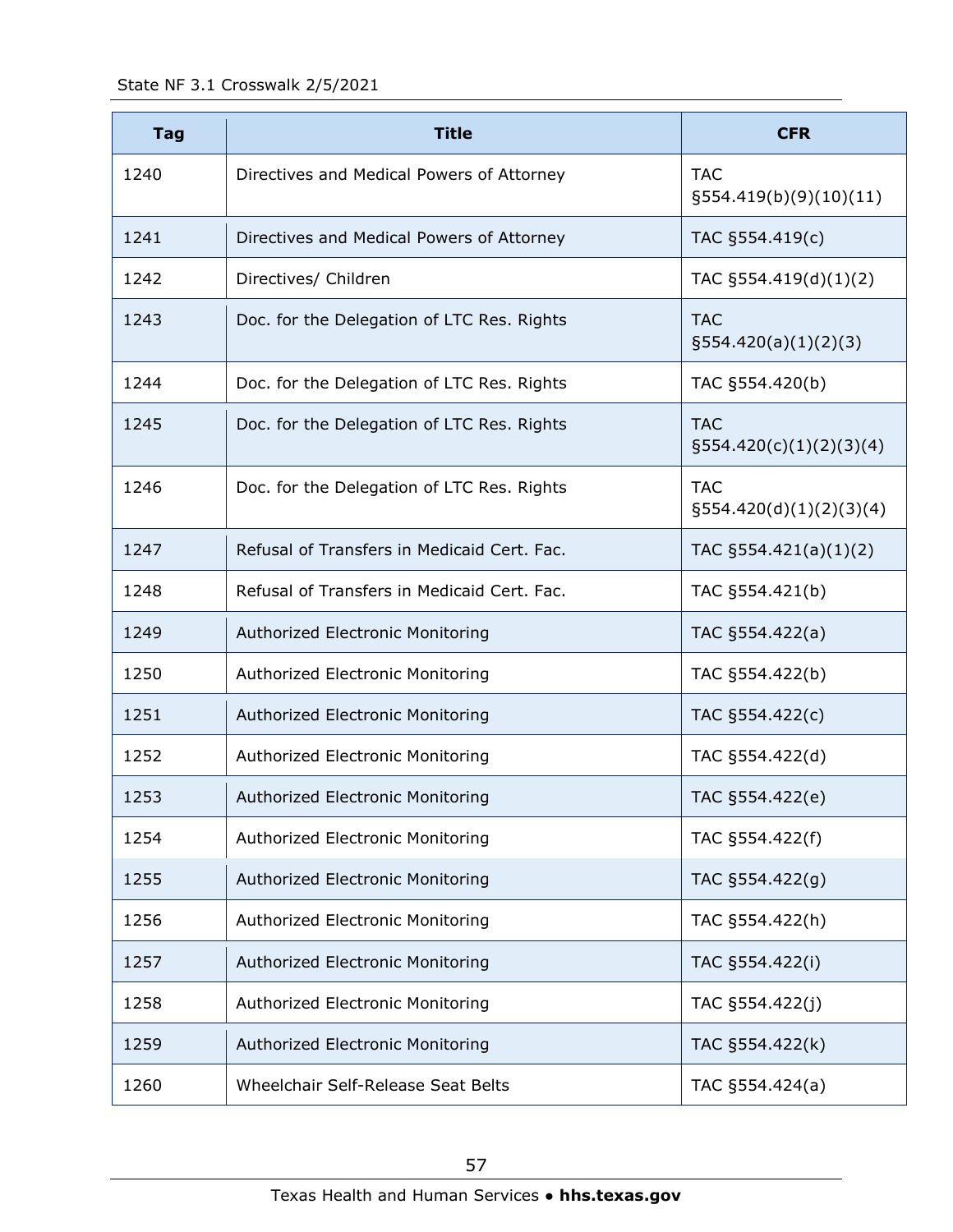| <b>Tag</b> | <b>Title</b>                                  | <b>CFR</b>                         |
|------------|-----------------------------------------------|------------------------------------|
| 1261       | Wheelchair Self-Release Seat Belts            | TAC §554.424(b)                    |
| 1262       | Wheelchair Self-Release Seat Belts            | TAC §554.424(c)                    |
| 1263       | Wheelchair Self-Release Seat Belts            | TAC §554.424(d)                    |
| 1264       | Admissions Policy for Medicaid-Certified Fac. | TAC §554.501                       |
| 1265       | Admissions Policy for Medicaid-Certified Fac. | TAC §554.501(b)-(d)                |
| 1266       | Admissions Policy for Medicaid-Certified Fac. | TAC §554.501(e)                    |
| 1267       | Admissions Policy for Medicaid-Certified Fac. | TAC §554.501(f)                    |
| 1268       | Trans. and Discharge in Medicaid-Cert. Fac.   | TAC $\S 554.502(a)(b)(1)$ -<br>(6) |
| 1269       | Transfer and Discharge-Medicaid Facility      | TAC §554.502(b)(7)                 |
| 1270       | Transfer and Discharge/ Documentation         | TAC §554.502(c)                    |
| 1271       | Trans. and Dis./ Notice- Timing and Contents  | TAC $\S554.502(d)(e)(f)$           |
| 1272       | Orientation for Transfer or Discharge         | TAC §554.502(g)                    |
| 1273       | Orientation for Transfer or Discharge         | TAC §554.502(h)                    |
| 1274       | Notice of Relocation to Another Room          | TAC §554.502(i)                    |
| 1275       | Fair Hearings                                 | TAC §554.502(j)                    |
| 1276       | Discharge of Married Residents                | TAC §554.502(k)                    |
| 1277       | Bed Hold Policy                               | TAC $§554.503(a)(b)$               |
| 1278       | Permitting Resident to Return to Facility     | TAC §554.503(c)                    |
| 1279       | Permitting Resident to Return to Facility     | TAC §554.503(d)                    |
| 1280       | <b>Bed-Hold Charges</b>                       | TAC §554.503(e)                    |
| 1281       | Equal Access to Quality Care in Med. Fac.     | TAC $§554.504(a)-(d)$              |
| 1282       | Discharge Planning in Medicaid-Cert. Fac.     | TAC §554.505                       |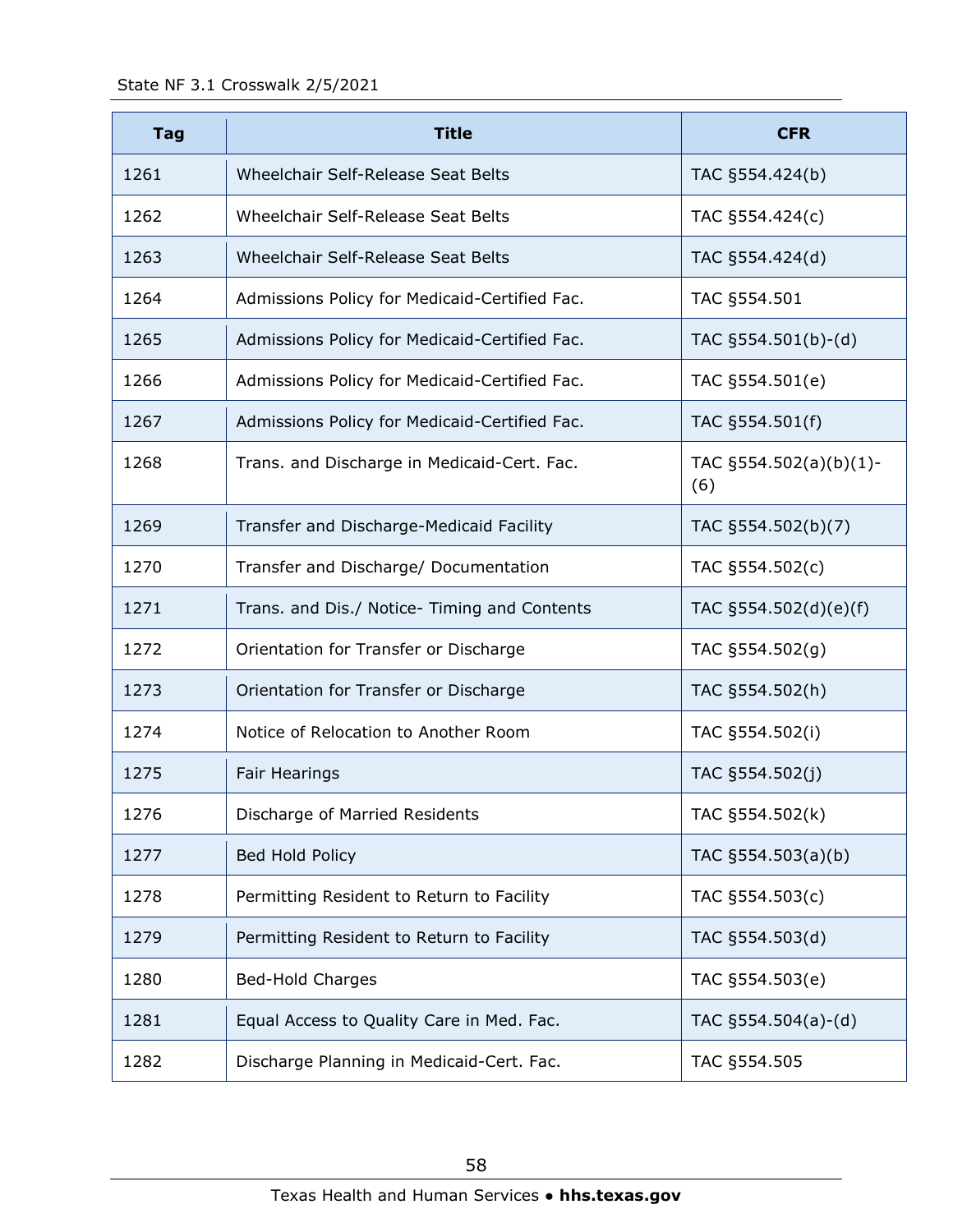| <b>Tag</b> | <b>Title</b>                                | <b>CFR</b>                              |
|------------|---------------------------------------------|-----------------------------------------|
| 1283       | Abuse, Neglect, and Exploitation            | TAC §554.601(a)                         |
| 1284       | Abuse                                       | TAC §554.601(b)                         |
| 1285       | <b>Staff Treatment of Residents</b>         | TAC §554.601(c)                         |
| 1286       | <b>Staff Treatment of Residents</b>         | TAC $\S554.601(c)(1)(A)$                |
| 1287       | <b>Staff Treatment of Residents</b>         | TAC §554.601(c)(1)(B)(i)                |
| 1288       | <b>Staff Treatment of Residents</b>         | <b>TAC</b><br>$\S554.601(c)(1)(B)(ii)$  |
| 1289       | <b>Staff Treatment of Residents</b>         | <b>TAC</b><br>$\S554.601(c)(1)(B)(iii)$ |
| 1290       | <b>Staff Treatment of Residents</b>         | <b>TAC</b><br>$\S554.601(c)(1)(B)(iv)$  |
| 1291       | <b>Staff Treatment of Residents</b>         | TAC §554.601(c)(1)(C)                   |
| 1292       | <b>Staff Treatment of Residents</b>         | TAC §554.601(c)(2)(A)                   |
| 1293       | <b>Staff Training Policies</b>              | TAC §554.601(c)(2)(B)                   |
| 1294       | <b>Staff Treatment of Residents</b>         | TAC $\S554.601(c)(3)$                   |
| 1295       | Physical Restraints/ Physical and Chemical  | TAC §554.601(d)                         |
| 1296       | Restraints/ Release-Reposition and Document | TAC $\S554.601(d)(1)$                   |
| 1297       | Restraints/ Restrictions for Use            | TAC §554.601(d)(2)                      |
| 1298       | Restraints/ Behavioral Emergency            | TAC §554.601(d)(3)                      |
| 1299       | Restraints/ Acceptable Restraint Hold       | TAC §554.601(d)(4)                      |
| 1300       | Restraints/ Duration of Restraint Hold      | TAC §554.601(d)(5)                      |
| 1301       | Restraints/ Policies for Use                | TAC §554.601(d)(6)                      |
| 1302       | Restraints/ Documentation of Use            | TAC §554.601(d)(7)                      |
| 1303       | Reportable Incidents of Abuse and Neglect   | TAC $\S554.602(a)(1)(A)$                |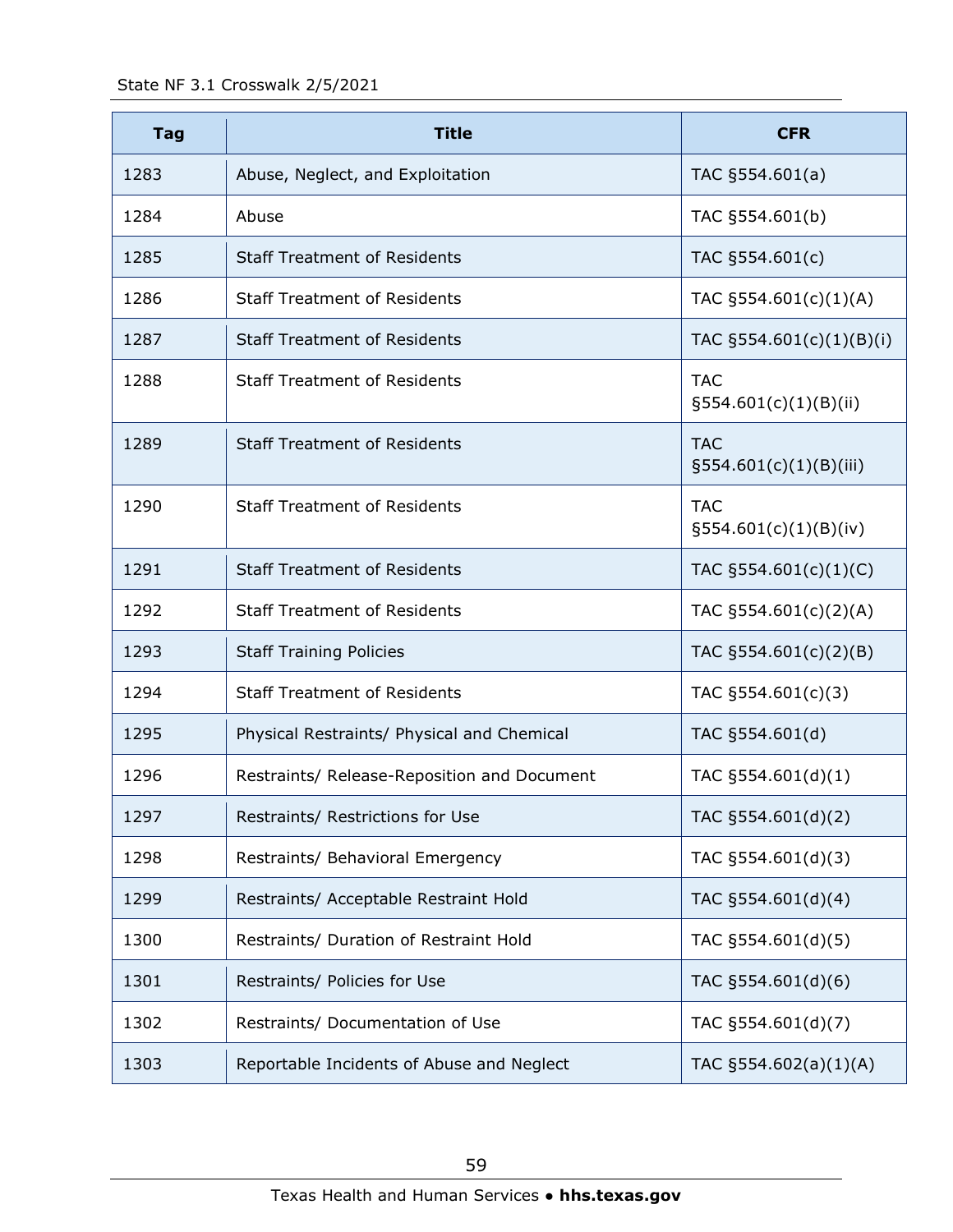| <b>Tag</b> | <b>Title</b>                              | <b>CFR</b>            |
|------------|-------------------------------------------|-----------------------|
| 1304       | Reportable Incidents of Abuse and Neglect | TAC §554.602(a)(1)(B) |
| 1305       | Reportable Incidents of Abuse and Neglect | TAC §554.602(a)(2)    |
| 1306       | Reportable Incidents of Abuse and Neglect | TAC $\S554.602(a)(3)$ |
| 1307       | Reportable Incidents of Abuse and Neglect | TAC §554.602(a)(4)    |
| 1308       | Reportable Incidents of Abuse and Neglect | TAC §554.602(b)       |
| 1309       | Reportable Incidents of Abuse and Neglect | TAC §554.602(c)       |
| 1310       | Reportable Incidents of Abuse and Neglect | TAC §554.602(d)       |
| 1311       | Reportable Incidents of Abuse and Neglect | TAC §554.602(e)(1)    |
| 1312       | Reportable Incidents of Abuse and Neglect | TAC §554.602(e)(2)(A) |
| 1313       | Reportable Incidents of Abuse and Neglect | TAC §554.602(e)(2)(B) |
| 1314       | Reportable Incidents of Abuse and Neglect | TAC §554.602(f)       |
| 1315       | Reportable Incidents of Abuse and Neglect | TAC §554.602(g)       |
| 1316       | Complaint Investigation                   | TAC §554.604          |
| 1317       | Reporting of Resident Death Information   | TAC §554.606(a)       |
| 1318       | Reporting of Resident Death Information   | TAC §554.606(b)       |
| 1319       | Reporting of Resident Death Information   | TAC §554.606(c)       |
| 1320       | Reporting of Resident Death Information   | TAC §554.606(d)       |
| 1321       | Quality of Life                           | TAC §554.701(a)       |
| 1322       | Quality of Life                           | TAC §554.701(b)       |
| 1323       | Quality of Life/Child care                | TAC §554.701(c)       |
| 1324       | Pediatric Roommate                        | TAC §554.701(d)       |
| 1325       | Activities/ Qualifications                | TAC §554.702(a)       |
| 1326       | Activities/ Qualifications                | TAC §554.702(b)(1)    |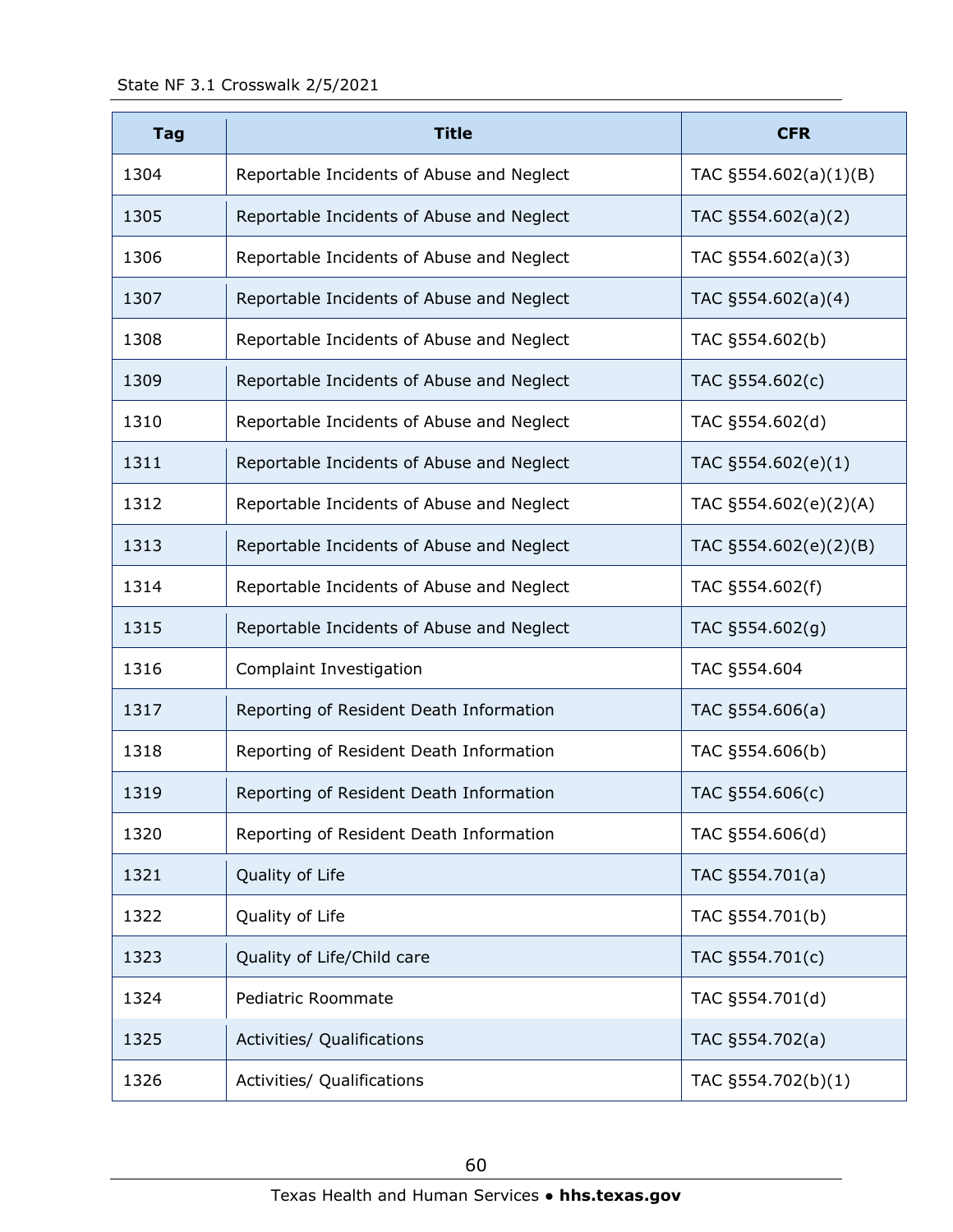| <b>Tag</b> | <b>Title</b>                                | <b>CFR</b>                            |
|------------|---------------------------------------------|---------------------------------------|
| 1327       | Activities/ Qualifications                  | <b>TAC</b><br>$\S554.702(b)(2)(3)(4)$ |
| 1328       | Activities                                  | TAC §554.702(c)                       |
| 1329       | Activities                                  | TAC §554.702(d)                       |
| 1330       | Recreational Equip. for Pediatric Residents | TAC §554.702(e)                       |
| 1331       | Social Services General Requirements        | TAC §554.703(a)                       |
| 1332       | Social Services General Requirements        | TAC $\S554.703(a)(1)$                 |
| 1333       | Social Services General Requirements        | TAC §554.703(a)(2)                    |
| 1334       | Social Services General Requirements        | TAC §554.703(b)(1)(2)                 |
| 1335       | Psychosocial Assessment                     | TAC §554.704(a)                       |
| 1336       | Psychosocial Assessment                     | TAC §554.704(b)                       |
| 1337       | Environment                                 | TAC §554.705(1)                       |
| 1338       | Environment/ Housekeeping and Maint.        | TAC §554.705(2)                       |
| 1339       | Environment/ Bed and Bath Linen             | TAC §554.705(3)                       |
| 1340       | Environment/ Closet Space                   | TAC §554.705(4)                       |
| 1341       | Environment/ Lighting Levels                | TAC §554.705(5)                       |
| 1342       | Environment/ Temperature Levels             | TAC §554.705(6)                       |
| 1343       | Environment/ Comfortable Sound Levels       | TAC §554.705(7)                       |
| 1344       | Resident Group and Family Council           | TAC §554.706(a)                       |
| 1345       | Resident Group and Family Council           | TAC §554.706(b)                       |
| 1346       | Resident Group and Family Council           | TAC §554.706(c)                       |
| 1347       | Resident Group and Family Council           | TAC §554.706(d)(1)                    |
| 1348       | Resident Group and Family Council           | TAC §554.706(d)(2)                    |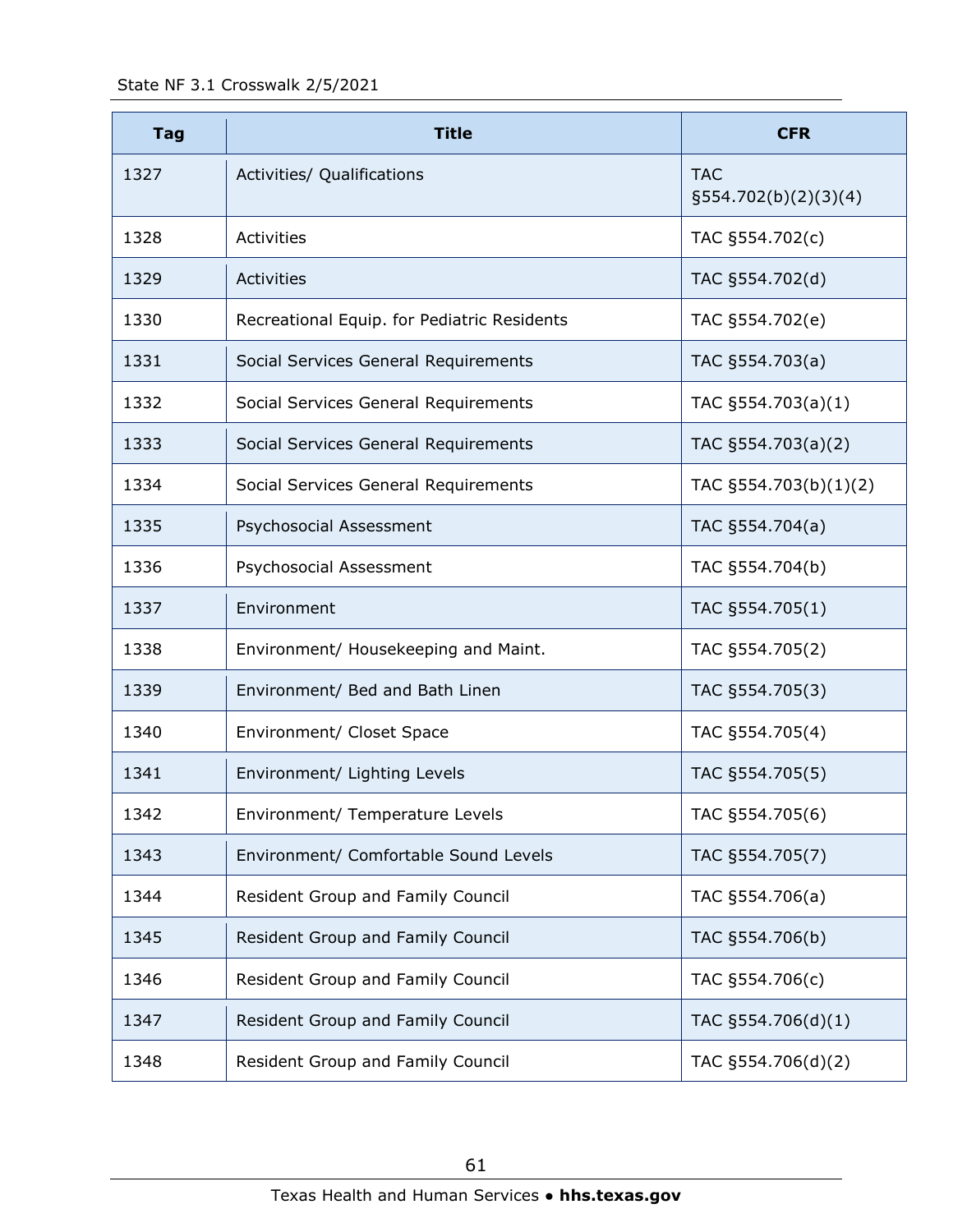| <b>Tag</b> | <b>Title</b>                             | <b>CFR</b>              |
|------------|------------------------------------------|-------------------------|
| 1349       | Resident Group and Family Council        | TAC §554.706(d)(3)      |
| 1350       | Resident Group and Family Council        | TAC §554.706(d)(4)      |
| 1351       | Resident Group and Family Council        | TAC §554.706(d)(5)      |
| 1352       | Resident Group and Family Council        | TAC §554.706(e)(1)      |
| 1353       | Resident Group and Family Council        | TAC §554.706(e)(2)      |
| 1354       | Resident Group and Family Council        | TAC §554.706(e)(3)      |
| 1355       | Resident Group and Family Council        | TAC §554.706(e)(4)      |
| 1356       | Resident Group and Family Council        | TAC §554.706(e)(5)      |
| 1357       | Resident Group and Family Council        | TAC §554.706(e)(6)      |
| 1358       | Resident Group and Family Council        | TAC §554.706(e)(7)      |
| 1359       | Resident Group and Family Council        | TAC §554.706(f)         |
| 1360       | Resident Group and Family Council        | TAC §554.706(g)         |
| 1361       | Resident Group and Family Council        | TAC §554.706(h)(1)      |
| 1362       | Resident Group and Family Council        | TAC §554.706(h)(2)      |
| 1363       | Resident Group and Family Council        | TAC §554.706(h)(3)      |
| 1364       | <b>Resident Assessment</b>               | TAC §554.801            |
| 1365       | <b>Resident Assessment</b>               | TAC §554.801(1)         |
| 1366       | <b>Resident Assessment</b>               | TAC §554.801(2)(A)      |
| 1367       | <b>Resident Assessment</b>               | TAC §554.801(2)(B)      |
| 1368       | Resident Assessment/ Frequency           | TAC §554.801(2)(C)(i)   |
| 1369       | Resident Assessment/ Significant Changes | TAC §554.801(2)(C)(ii)  |
| 1370       | Resident Assessment/ Annual              | TAC §554.801(2)(C)(iii) |
| 1371       | Resident Assessment/ Quarterly Review    | TAC §554.801(3)         |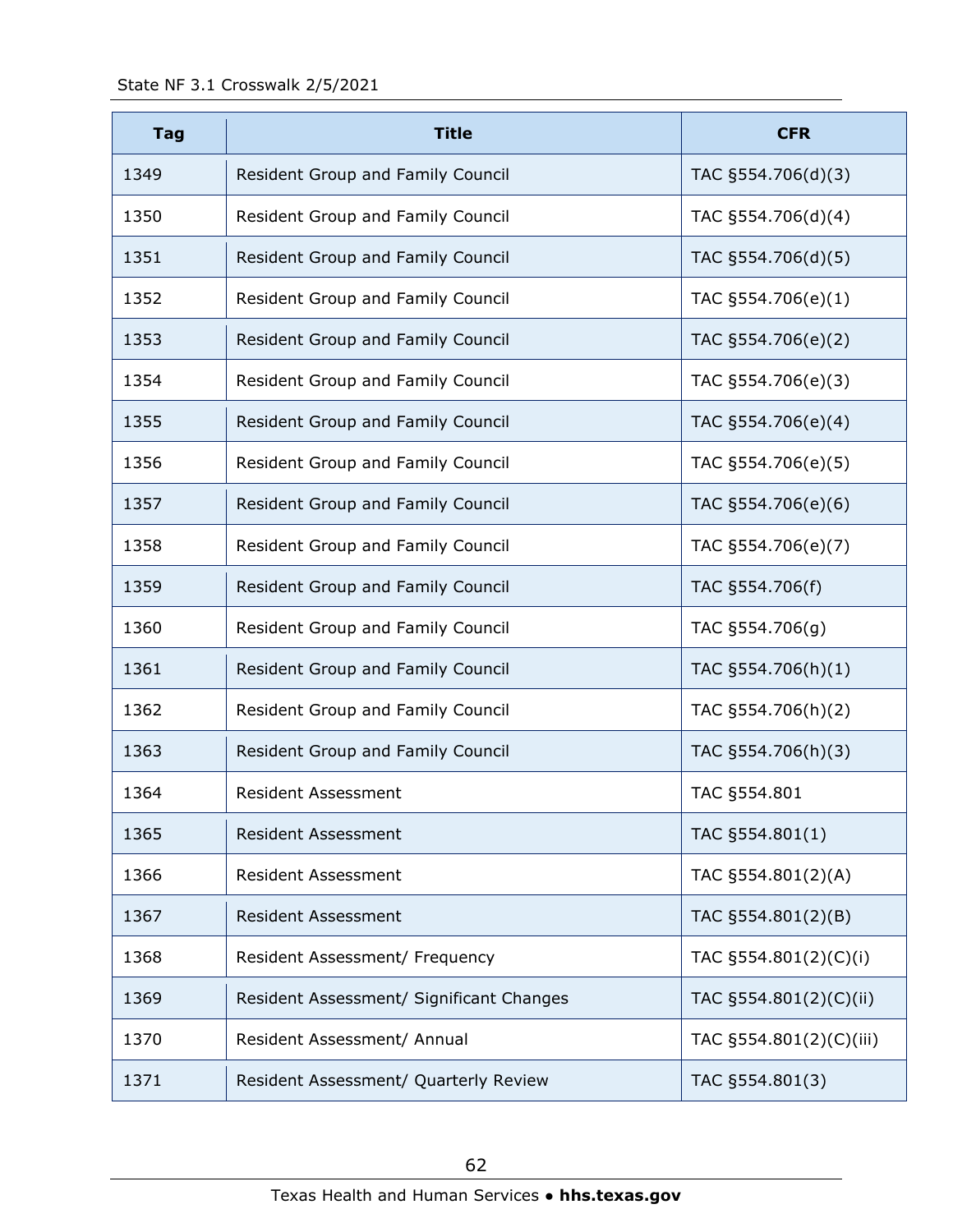State NF 3.1 Crosswalk 2/5/2021

| <b>Tag</b> | <b>Title</b>                                  | <b>CFR</b>                     |
|------------|-----------------------------------------------|--------------------------------|
| 1372       | Resident Assessment/Record Retention          | TAC §554.801(4)                |
| 1373       | Resident Assessment/PASRR                     | TAC §554.801(5)(A)             |
| 1374       | <b>Resident Assessment/PASRR</b>              | TAC §554.801(5)(B)             |
| 1375       | Automated Data-encoding                       | TAC §554.801(6)(A)             |
| 1376       | <b>Automated Data-Transmission</b>            | TAC §554.801(6)(B)             |
| 1377       | Automated Data--Format                        | TAC §554.801(6)(C)             |
| 1378       | <b>Automated Data-Confidentiality</b>         | TAC §554.801(6)(D)             |
| 1379       | Resident Assessment/ Accuracy                 | TAC §554.801(7)                |
| 1380       | Resident Assessment/ Coordination             | TAC §554.801(8)                |
| 1381       | Resident Assessment/ Certification            | TAC §554.801(9)(A)             |
| 1382       | Resident Assessment/ Certification            | TAC §554.801(9)(B)             |
| 1383       | Resident Assessment/Penalty for Falsification | TAC §554.801(10)(A)(i)         |
| 1384       | Resident Assessment/Penalty for Falsification | TAC §554.801(10)(A)(ii)        |
| 1385       | Resident Assessment/Penalty for Falsification | TAC §554.801(10)(B)            |
| 1386       | Resident Assessment/ Independent Assessors    | TAC §554.801(11)               |
| 1387       | Pediatric resident assessment                 | TAC §554.801(12)(A)(i-<br>iii) |
| 1388       | Pediatric assessment/Clinical Records         | TAC §554.801(12)(B)            |
| 1389       | Pediatric assessment/ Assessment Standards    | TAC §554.801(12)(C)            |
| 1390       | Pediatric assessment/ THSteps Guidelines      | TAC §554.801(12)(D)            |
| 1391       | Care Plans                                    | TAC $\S554.802(a)(1)-(2)$      |
| 1392       | Care Plans                                    | TAC §554.802(a)(3)             |
| 1393       | Care Plans                                    | TAC §554.802(b)                |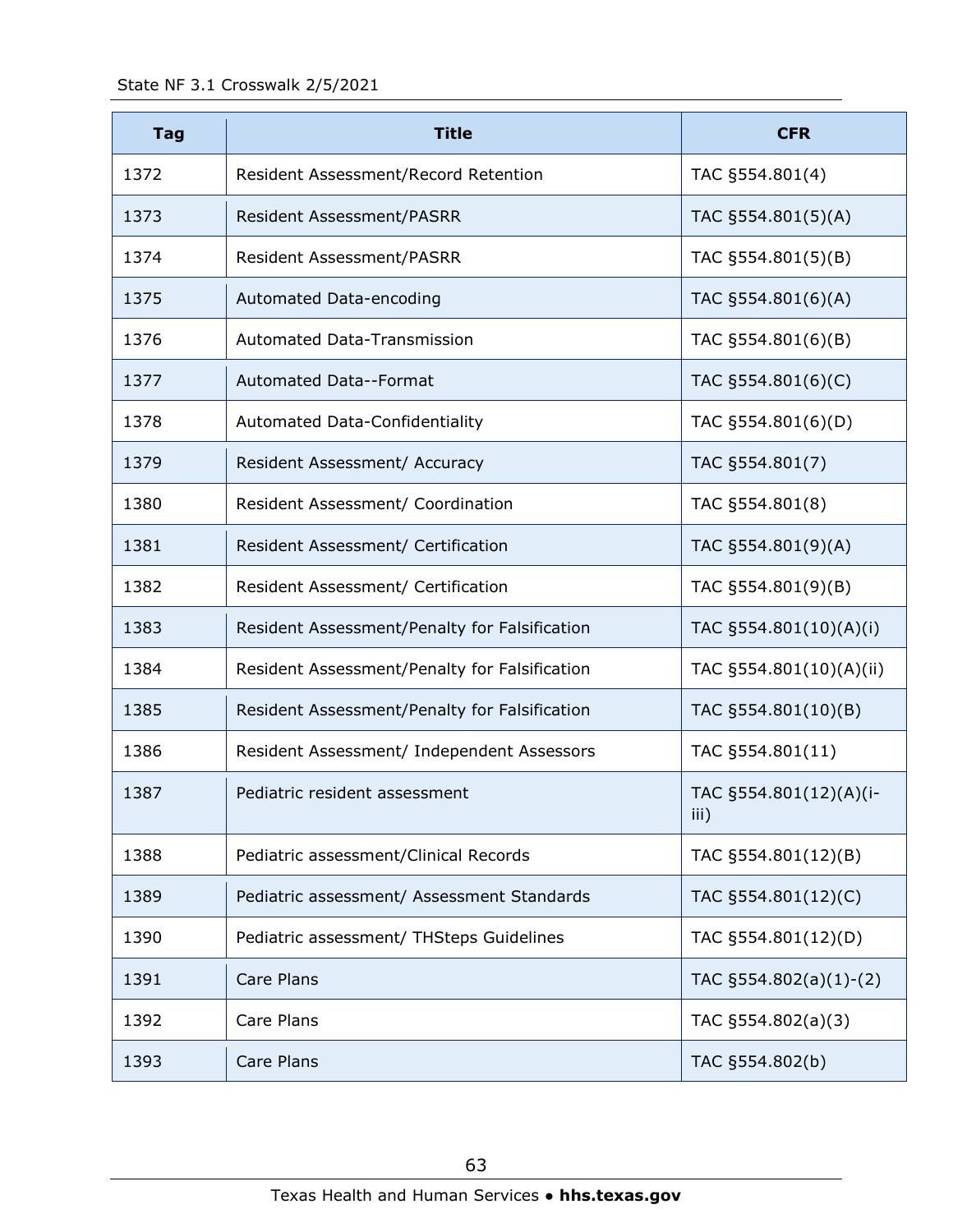State NF 3.1 Crosswalk 2/5/2021

| <b>Tag</b> | <b>Title</b>                                 | <b>CFR</b>                    |
|------------|----------------------------------------------|-------------------------------|
| 1394       | Care Plans                                   | TAC §554.802(b)(1)            |
| 1395       | Care Plans                                   | TAC §554.802(b)(2)            |
| 1396       | Care Plans                                   | TAC §554.802(b)(3)            |
| 1397       | Care Plans                                   | TAC §554.802(b)(4)(A)         |
| 1398       | Care Plans                                   | TAC §554.802(b)(4)(B)-<br>(C) |
| 1399       | Care Plan/ Development and Team              | TAC §554.802(c)(1)            |
| 1400       | Care Plan/ Development and Team              | TAC §554.802(c)(2)            |
| 1401       | Care Plan/ Development and Team              | TAC §554.802(c)(3)            |
| 1402       | Care Plan/ Development and Team              | TAC §554.802(c)(4)            |
| 1403       | Care Plan/ Development and Team              | TAC §554.802(d)               |
| 1404       | Care Plan/ Activities, Supports and Services | TAC §554.802(e)               |
| 1405       | Care Plan/ Palliative Plan of Care           | TAC §554.802(f)               |
| 1406       | Care Plan/ Notice to the LAR                 | TAC §554.802(g)               |
| 1407       | Care Plans/ Qualified Persons                | TAC §554.802(h)(1)            |
| 1408       | Care Plans/ Qualified Persons                | TAC §554.802(h)(2)            |
| 1409       | Care Plans/ Qualified Persons                | TAC §554.802(h)(3)            |
| 1410       | Care Plans/ Qualified Persons                | TAC §554.802(i)               |
| 1411       | Discharge Planning Process                   | TAC §554.803(a)               |
| 1412       | Discharge Planning Process                   | TAC §554.803(a)(1)(A)         |
| 1413       | Discharge Planning Process                   | TAC §554.803(a)(1)(B)         |
| 1414       | Discharge Planning Process                   | TAC $\S554.803(a)(1)(C)$      |
| 1415       | Discharge Planning Process                   | TAC §554.803(a)(1)(D)         |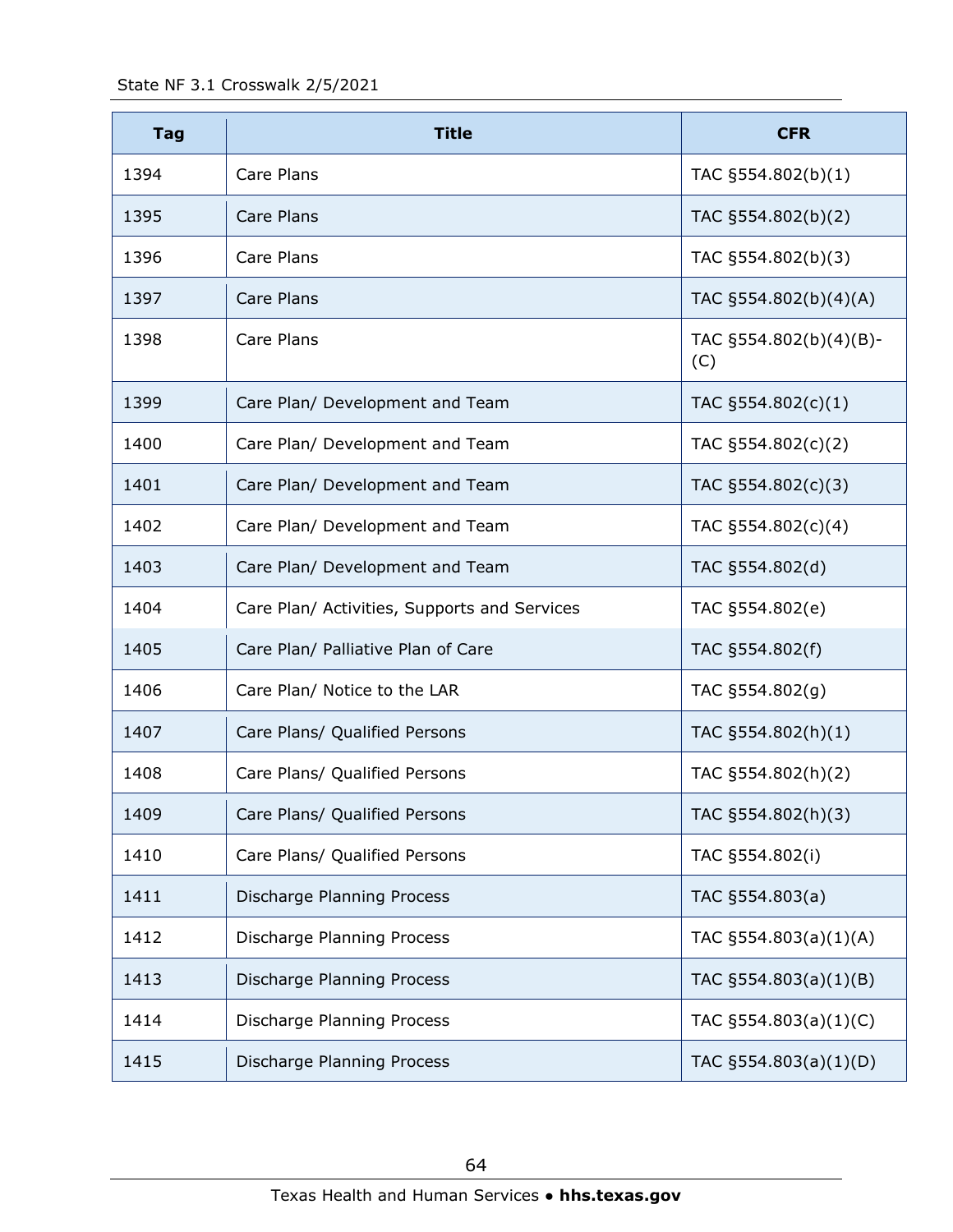State NF 3.1 Crosswalk 2/5/2021

| <b>Tag</b> | <b>Title</b>                                 | <b>CFR</b>                                 |
|------------|----------------------------------------------|--------------------------------------------|
| 1416       | Discharge Planning Process                   | TAC §554.803(a)(1)(E)-<br>(F)              |
| 1417       | Discharge Planning Process                   | <b>TAC</b><br>$\S554.803(a)(1)(G)(i)-(ii)$ |
| 1418       | Discharge Planning Process                   | <b>TAC</b><br>$\S554.803(a)(1)(G)(iii)$    |
| 1419       | Discharge Planning Process                   | TAC §554.803(a)(2)                         |
| 1420       | Discharge Planning Process                   | TAC §554.803(a)(3)                         |
| 1421       | Discharge Summary                            | TAC §554.803(b)(1)                         |
| 1422       | Discharge Summary                            | TAC §554.803(b)(2)                         |
| 1423       | <b>Discharge Summary</b>                     | TAC §554.803(b)(3)(A-C)                    |
| 1424       | Post-Discharge Plan of Care                  | TAC §554.803(b)(4)                         |
| 1425       | Discharge Summary/ Availability              | TAC §554.803(c)                            |
| 1426       | Capacity Assessment: self care and financial | TAC §554.804                               |
| 1427       | Permanency Planning Definitions              | TAC §554.805(a)                            |
| 1428       | Permanency Planning PASSAR                   | TAC §554.805(b)(1)                         |
| 1429       | Permanency Planning Notifications            | TAC §554.805(b)(2)                         |
| 1430       | Permanency Planning Documentation            | TAC §554.805(b)(3)                         |
| 1431       | Permanency Planning Fac. Reqs.               | TAC §554.805(b)(4)(A)                      |
| 1432       | Permanency Planning Fac. Reqs.               | TAC §554.805(b)(4)(B)                      |
| 1433       | Permanency Planning Fac. Reqs.               | TAC §554.805(b)(4)(C)                      |
| 1434       | Permanency Planning Fac. Reqs.               | TAC §554.805(b)(4)(D)                      |
| 1435       | Permanency Planning Fac. Reqs.               | TAC §554.805(b)(4)(E)                      |
| 1436       | Permanency Planning Fac. Reqs.               | TAC §554.805(b)(4)(F)                      |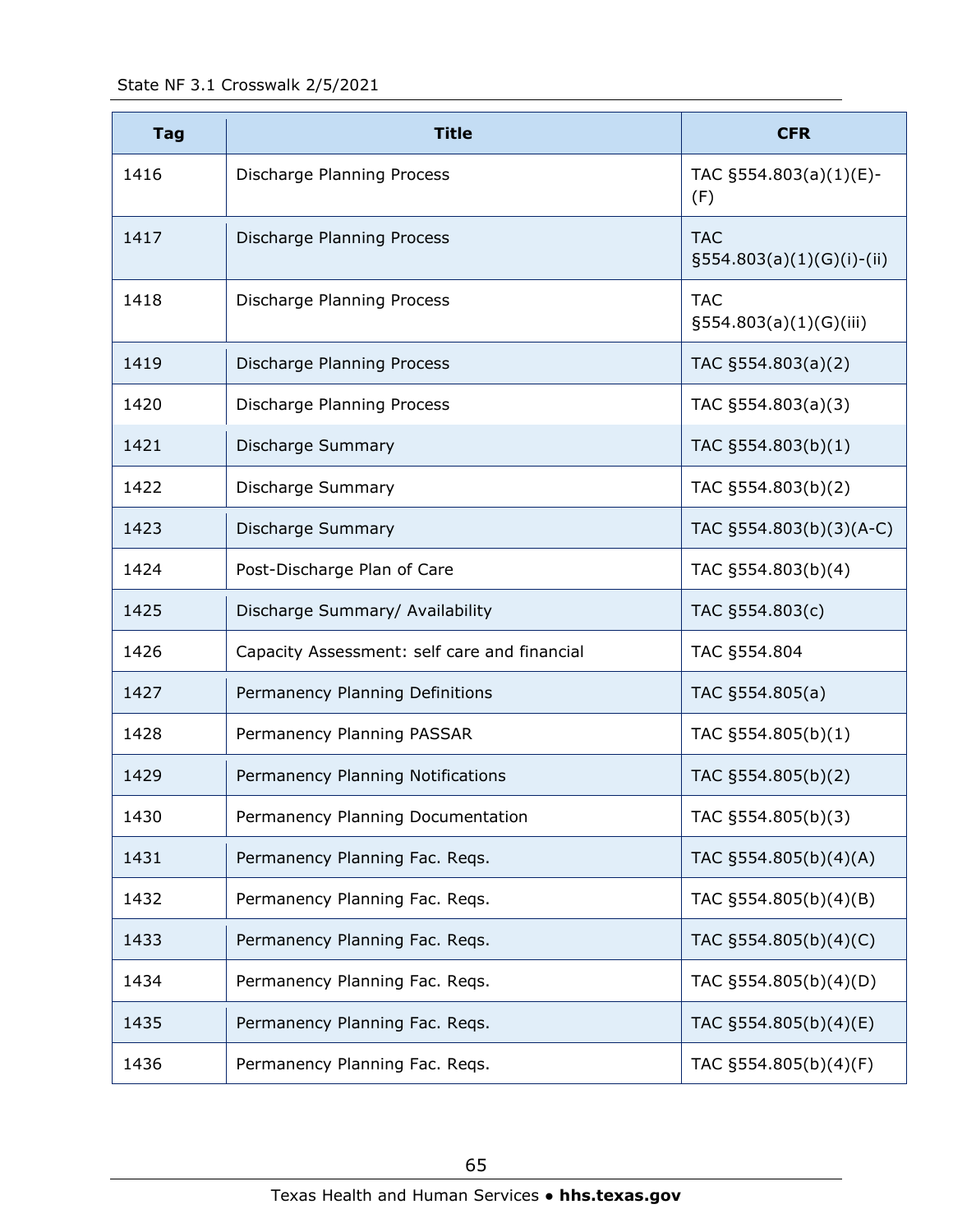| <b>Tag</b> | <b>Title</b>                                 | <b>CFR</b>              |
|------------|----------------------------------------------|-------------------------|
| 1437       | Permanency Planning Fac. Reqs.               | TAC §554.805(b)(4)(G)   |
| 1438       | Permanency Planning Fac. Regs.               | TAC §554.805(b)(4)(H)   |
| 1439       | Permanency Planning Fac. Reqs.               | TAC §554.805(b)(4)(I)   |
| 1440       | Permanency Planning Fac. Reqs.               | TAC §554.805(b)(4)(J)   |
| 1441       | Permanency Planning Fac. Reqs.               | TAC §554.805(b)(4)(K)   |
| 1442       | Permanency Planning Fac. Reqs.               | TAC §554.805(b)(4)(L)   |
| 1443       | Permanency Planning Fac. Team                | TAC §554.805(b)(5)      |
| 1444       | Permanency Planning Notification Time Frames | TAC §554.805(b)(6)      |
| 1445       | Permanency Planning Notification Time Frames | TAC §554.805(c)         |
| 1446       | Quality of Care                              | TAC §554.901            |
| 1447       | Vision and Hearing                           | TAC §554.901(1)(A)      |
| 1448       | Vision and Hearing                           | TAC §554.901(1)(B)      |
| 1449       | <b>Pressure Ulcers</b>                       | TAC §554.901(2)(A)(i)   |
| 1450       | Pressure Ulcers                              | TAC §554.901(2)(A)(ii)  |
| 1451       | <b>Foot Care</b>                             | TAC §554.901(2)(B)(i)   |
| 1452       | <b>Foot Care</b>                             | TAC §554.901(2)(B)(ii)  |
| 1453       | Incontinence                                 | TAC §554.901(3)(A)      |
| 1454       | Urinary Incontinence                         | TAC §554.901(3)(B)(i)   |
| 1455       | Urinary Incontinence                         | TAC §554.901(3)(B)(ii)  |
| 1456       | Urinary Tract Infection                      | TAC §554.901(3)(B)(iii) |
| 1457       | <b>Fecal Incontinence</b>                    | TAC §554.901(3)(C)      |
| 1458       | Colostomy, urostomy, or ileostomy            | TAC §554.901(4)         |
| 1459       | Range of Motion                              | TAC §554.901(5)(A)      |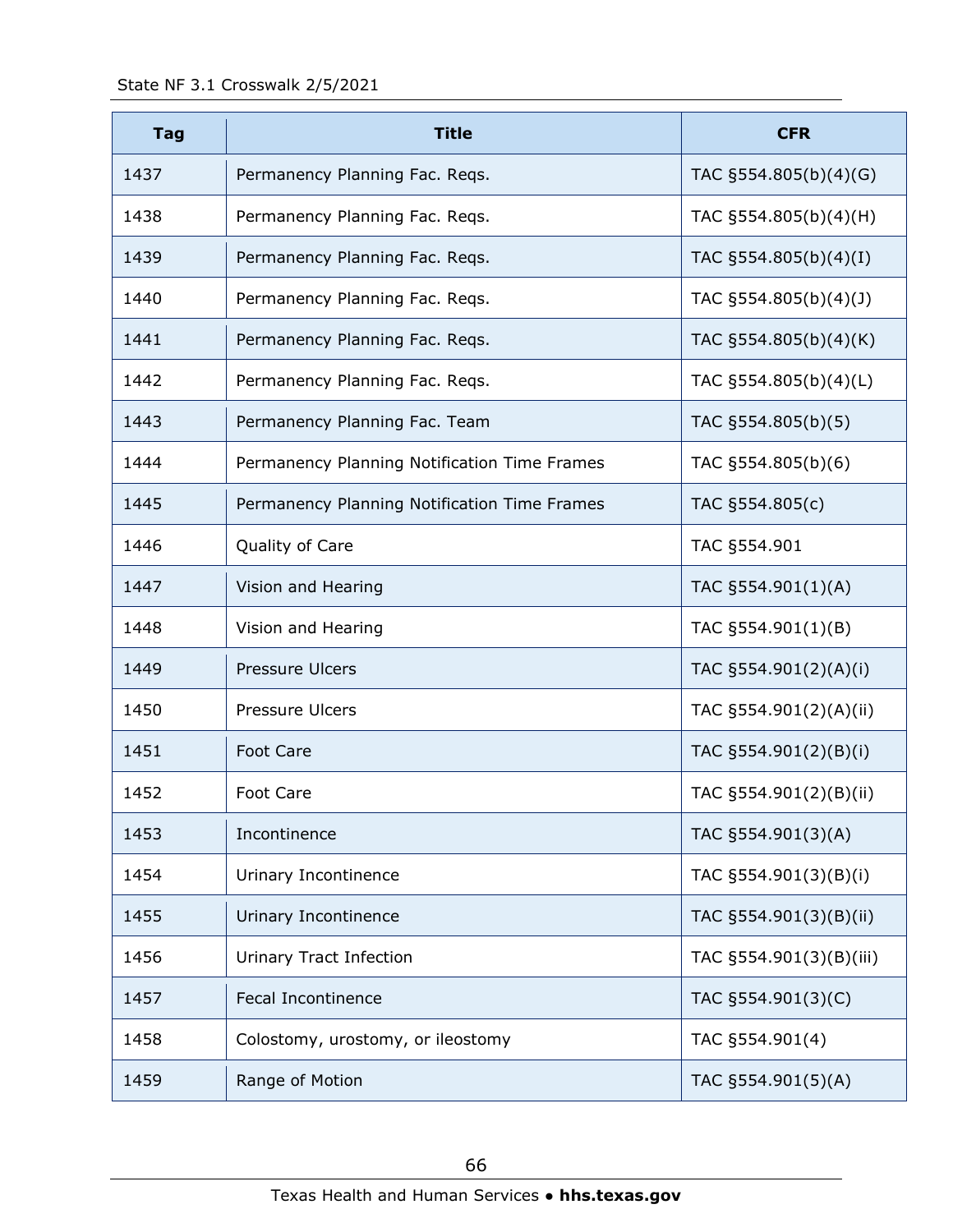State NF 3.1 Crosswalk 2/5/2021

| <b>Tag</b> | <b>Title</b>                                | <b>CFR</b>              |
|------------|---------------------------------------------|-------------------------|
| 1460       | Receives Range of Motion Services           | TAC §554.901(5)(B)      |
| 1461       | <b>Mobility Services</b>                    | TAC §554.901(5)(C)      |
| 1462       | Nutrition                                   | TAC §554.901(6)(A)      |
| 1463       | Hydration                                   | TAC §554.901(6)(B)      |
| 1464       | Receives a Therapeutic Diet                 | TAC §554.901(6)(C)      |
| 1465       | Naso-Gastric Tubes-Receive Appropriate Care | TAC §554.901(6)(D)      |
| 1466       | Naso-Gastric Tubes-Receive Appropriate Care | TAC §554.901(6)(E)      |
| 1467       | <b>Parenteral Fluids</b>                    | TAC §554.901(7)         |
| 1468       | <b>Respiratory Care</b>                     | TAC §554.901(8)         |
| 1469       | Prostheses                                  | TAC §554.901(9)         |
| 1470       | Pain Management                             | TAC §554.901(10)        |
| 1471       | <b>Dialysis</b>                             | TAC §554.901(11)        |
| 1472       | <b>Trauma-informed Care</b>                 | TAC §554.901(12)        |
| 1473       | <b>Bed Rails</b>                            | TAC §554.901(13)(A)     |
| 1474       | <b>Bed Rails</b>                            | TAC §554.901(13)(B)     |
| 1475       | <b>Bed Rails</b>                            | TAC §554.901(13)(C)-(D) |
| 1476       | Accidents                                   | TAC §554.901(14)(A)     |
| 1477       | Adequate Supervision and Assistive Devices  | TAC §554.901(14)(B)     |
| 1478       | Pediatric Care/ Nursing Staff               | TAC §554.901(15)(A)     |
| 1479       | Pediatric Care/ Few than Five Residents     | TAC §554.901(15)(B)     |
| 1480       | Respiratory Care of Children                | TAC §554.901(15)(C)     |
| 1481       | <b>Behavioral Health Services</b>           | TAC §554.904            |
| 1482       | <b>Behavioral Health Services</b>           | TAC §554.904(1)         |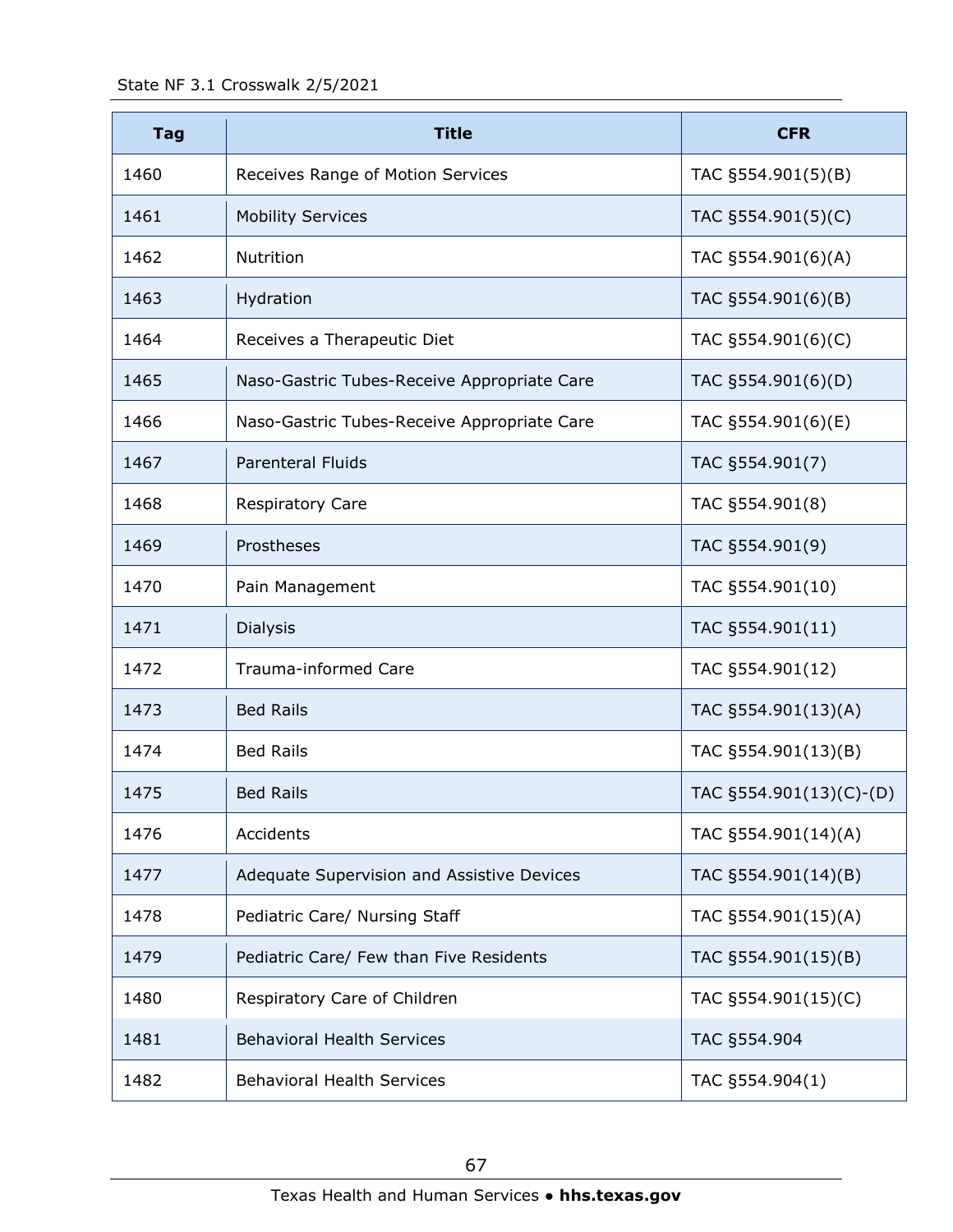| <b>Tag</b> | <b>Title</b>                                  | <b>CFR</b>                              |
|------------|-----------------------------------------------|-----------------------------------------|
| 1483       | Mental or Psychosocial Functioning            | TAC §554.904(2)(A)                      |
| 1484       | Preventing Mental or Psychosocial Functioning | TAC §554.904(2)(B)                      |
| 1485       | Dementia Services                             | TAC §554.904(2)(C)                      |
| 1486       | <b>Rehabilitative Services</b>                | TAC §554.904(3)                         |
| 1487       | <b>Social Services</b>                        | TAC §554.904(4)                         |
| 1488       | <b>Nursing Services</b>                       | TAC §554.1001(a)                        |
| 1489       | Nursing Services: Sufficient Staff            | <b>TAC</b><br>§554.1001(a)(1)(A)(i)     |
| 1490       | Nursing Services: Sufficient Staff            | <b>TAC</b><br>$\S554.1001(a)(1)(A)(ii)$ |
| 1491       | Nursing Services: Sufficient Staff            | TAC $\S 554.1001(a)(1)(B)$              |
| 1492       | Nursing Services: Sufficient Staff            | TAC $\S554.1001(a)(1)(C)$               |
| 1493       | Nursing Services: Sufficient Staff            | TAC §554.1001(a)(1)(D)                  |
| 1494       | <b>Registered Nurse</b>                       | TAC §554.1001(a)(2)(A)                  |
| 1495       | <b>Registered Nurse</b>                       | TAC §554.1001(a)(2)(B)                  |
| 1496       | <b>Registered Nurse</b>                       | TAC $\S 554.1001(a)(2)(C)$              |
| 1497       | <b>Nurse Aides</b>                            | TAC $\S554.1001(a)(3)$                  |
| 1498       | <b>Nurse Aides</b>                            | TAC §554.1001(a)(4)(A)                  |
| 1499       | <b>Temporary Nurse Aides</b>                  | TAC §554.1001(a)(4)(B)                  |
| 1500       | Nurse Aide Competency                         | TAC §554.1001(a)(4)(C)                  |
| 1501       | Nurse Aide Registry Verification              | TAC §554.1001(a)(4)(D)                  |
| 1502       | Nurse Aide Registry Verification              | TAC §554.1001(a)(4)(E)                  |
| 1503       | Nurse Aide Retraining                         | TAC §554.1001(a)(4)(F)                  |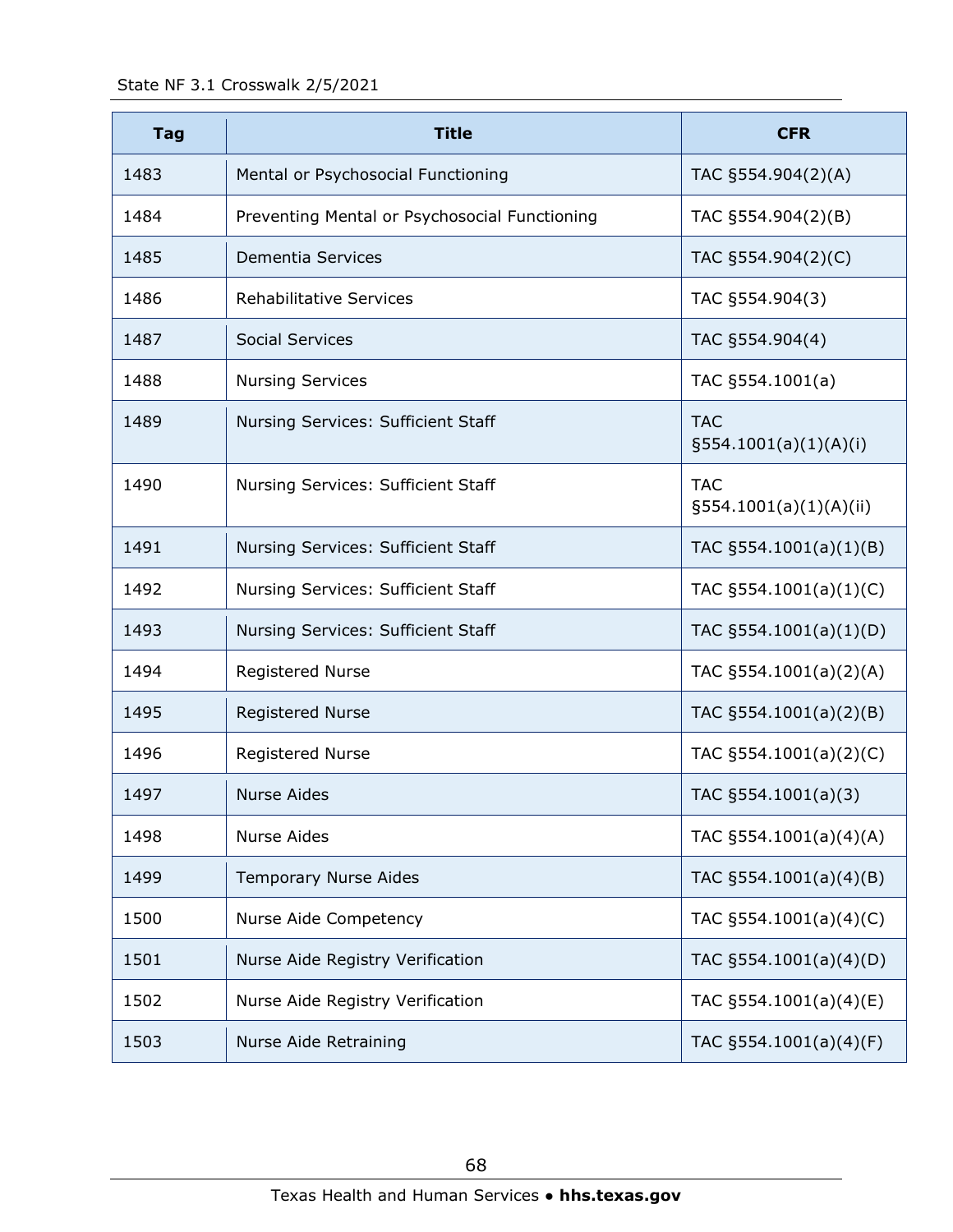| <b>Tag</b> | <b>Title</b>                                 | <b>CFR</b>                                        |
|------------|----------------------------------------------|---------------------------------------------------|
| 1504       | Nurse Aide Competency Review; Training       | <b>TAC</b><br>$\S 554.1001(a)(4)(G)(i)$ -<br>(ii) |
| 1505       | <b>Nurse Aide Training</b>                   | <b>TAC</b><br>§554.1001(a)(4)(G)(iii)             |
| 1506       | <b>Nurse Aide Training</b>                   | <b>TAC</b><br>$\S554.1001(a)(4)(G)(iv)$           |
| 1507       | Nurse Aide Training and Registry             | TAC §554.1001(a)(4)(H)                            |
| 1508       | Waiver to provide licensed nurse 24 hour     | <b>TAC</b><br>$\S554.1001(a)(5)(A)(i-iv)$         |
| 1509       | Waiver to provide licensed nurse 24 hour     | TAC $\S 554.1001(a)(5)(B)$                        |
| 1510       | Waiver to provide licensed nurse 24 hour     | TAC $\S 554.1001(a)(5)(C)$                        |
| 1511       | Waiver to provide licensed nurse 24 hour     | TAC §554.1001(a)(5)(D)                            |
| 1512       | Waiver to provide licensed nurse 24 hour     | TAC §554.1001(a)(5)(E)                            |
| 1513       | Waiver to provide licensed nurse 24 hour     | TAC $\S554.1001(a)(6)(A)$                         |
| 1514       | Waiver to provide licensed nurse 24 hour     | TAC $\S 554.1001(a)(6)(B)$                        |
| 1515       | Waiver to provide licensed nurse 24 hour     | TAC §554.1001(a)(6)(C)                            |
| 1516       | Waiver to provide licensed nurse 24 hour     | TAC §554.1001(a)(6)(D)                            |
| 1517       | Waiver/ Staffing Levels                      | TAC §554.1001(a)(7)-11)                           |
| 1518       | Nurse staffing information                   | TAC §554.1001(b)(1)(A)                            |
| 1519       | Staffing/licensed & unlicensed nursing staff | TAC §554.1001(b)(1)(B)                            |
| 1520       | Nurse staffing/posting requirements          | TAC §554.1001(b)(2)                               |
| 1521       | Nurse staffing/public access to posting      | TAC §554.1001(b)(3)                               |
| 1522       | Nurse staffing/data retention                | TAC §554.1001(b)(4)                               |
| 1523       | Nurses/ Ratio to Residents                   | TAC §554.1002(a)                                  |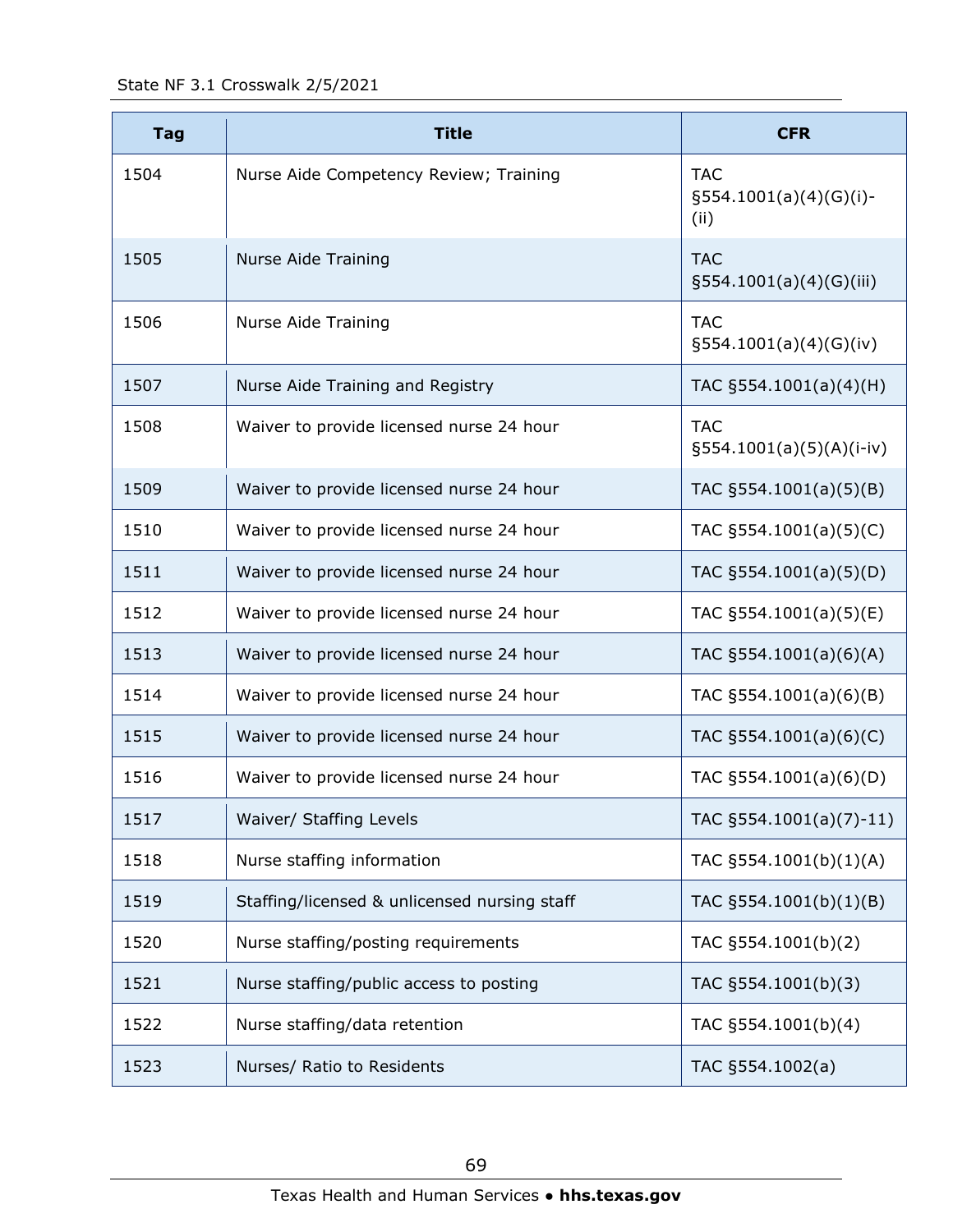| <b>Tag</b> | <b>Title</b>                                  | <b>CFR</b>              |
|------------|-----------------------------------------------|-------------------------|
| 1524       | Nurses/ Ratio to Residents                    | TAC $\S 554.1002(a)(1)$ |
| 1525       | Nurses/ Ratio to Residents                    | TAC §554.1002(a)(2)     |
| 1526       | Nurses/ Ratio to Residents                    | TAC §554.1002(a)(3)     |
| 1527       | Nurses/ Ratio to Residents                    | TAC §554.1002(a)(4)     |
| 1528       | Nurses/ Graduate Vocational Nurse             | TAC §554.1002(b)        |
| 1529       | Nurses/ Temporary Personnel                   | TAC §554.1002(c)        |
| 1530       | Nurses/ Consultative Pediatric                | TAC §554.1002(d)        |
| 1531       | Director of Nursing Services                  | TAC §554.1004           |
| 1532       | Director of Nursing Services                  | TAC §554.1004(1)        |
| 1533       | Director of Nursing Services                  | TAC §554.1004(2)        |
| 1534       | Nursing Facility Restorative Nursing Care     | TAC §554.1006           |
| 1535       | <b>Nursing Practices</b>                      | TAC §554.1010(a)        |
| 1536       | Nursing Practices/ Nurses' Notes              | TAC §554.1010(b)(1)     |
| 1537       | Nursing Practices/ Nurses' Notes              | TAC §554.1010(b)(2)     |
| 1538       | Nursing Practices/ Pronouncement of Death     | TAC §554.1010(c)        |
| 1539       | Nursing Practices/ Reporting of Death         | TAC §554.1010(c)(1)     |
| 1540       | Nursing Practices/ Removal of Corpse          | TAC §554.1010(c)(2)     |
| 1541       | Nursing Practices/ Reporting Suspicious Incid | TAC §554.1010(c)(3)     |
| 1542       | <b>Student Nurses</b>                         | TAC §554.1011(1)        |
| 1543       | <b>Student Nurses</b>                         | TAC §554.1011(2)        |
| 1544       | Special Nurses and Sitters                    | TAC §554.1012(a)        |
| 1545       | Special Nurses and Sitters                    | TAC §554.1012(b)        |
| 1546       | Special Nurses and Sitters                    | TAC §554.1012(c)(1)     |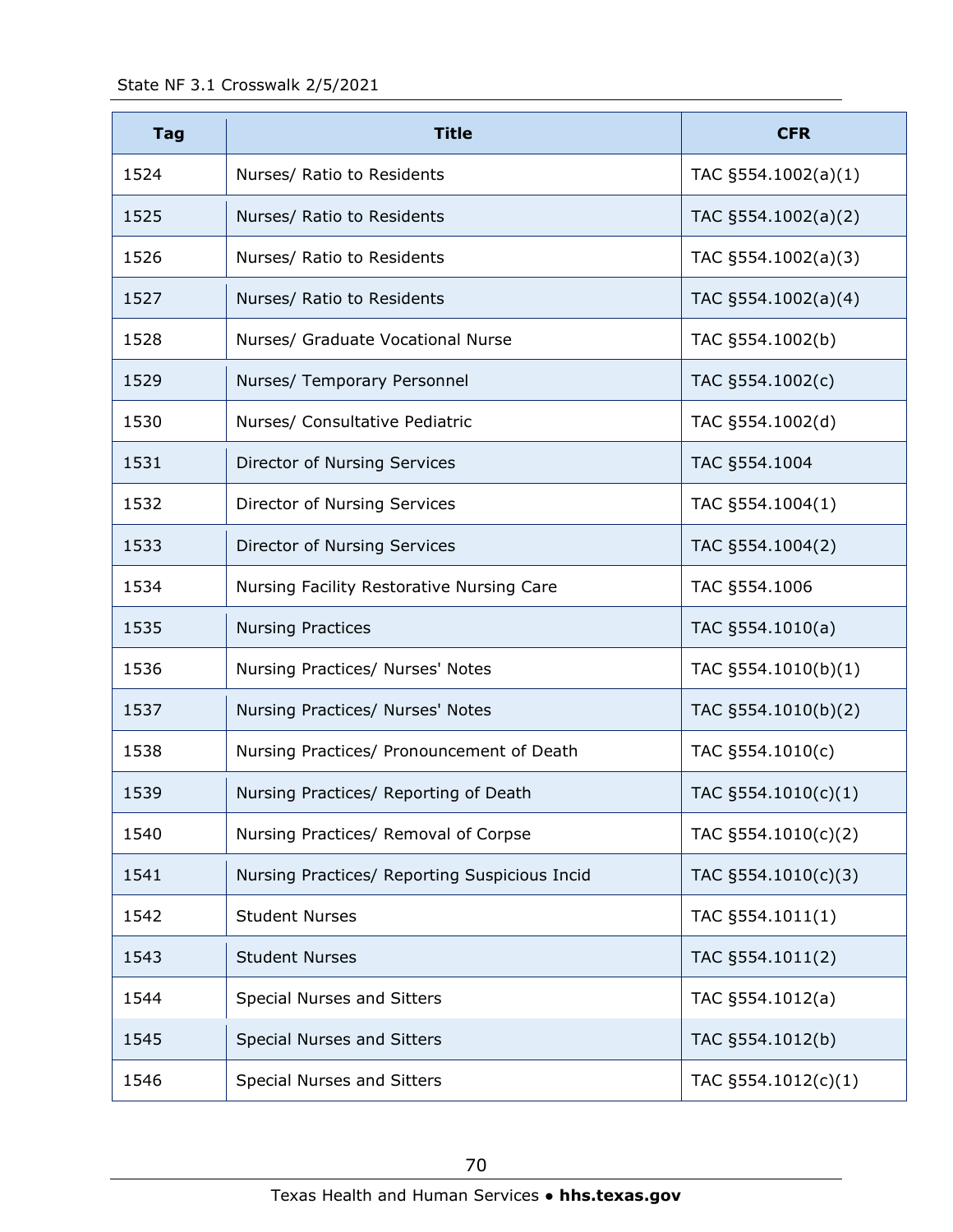| <b>Tag</b> | <b>Title</b>                        | <b>CFR</b>              |
|------------|-------------------------------------|-------------------------|
| 1547       | Special Nurses and Sitters          | TAC §554.1012(c)(2)     |
| 1548       | Special Nurses and Sitters          | TAC §554.1012(c)(3)     |
| 1549       | <b>Food and Nutrition Services</b>  | TAC §554.1101           |
| 1550       | Staffing/ Dietitian                 | TAC §554.1102           |
| 1551       | Staffing/ Dietitian                 | TAC §554.1102(1)-(2)    |
| 1552       | Staffing/ Dietitian                 | TAC §554.1102(3)-(4)    |
| 1553       | <b>Sufficient Staffing</b>          | TAC §554.1103(5)        |
| 1554       | Dietary Consultant Requirements     | TAC §554.1104(a)        |
| 1555       | Dietary Consultant Requirements     | TAC §554.1104(b)        |
| 1556       | Dietary Consultant Requirements     | TAC §554.1104(c)        |
| 1557       | Menus and Nutritional Adequacy      | TAC $\S 554.1107(a)(1)$ |
| 1558       | Menus and Nutritional Adequacy      | TAC §554.1107(a)(2)     |
| 1559       | Menus and Nutritional Adequacy      | TAC §554.1107(a)(3)     |
| 1560       | Menus and Nutritional Adequacy      | TAC §554.1107(a)(4)     |
| 1561       | Menus and Nutritional Adequacy      | TAC §554.1107(a)(5)     |
| 1562       | Menus and Nutritional Adequacy      | TAC §554.1107(a)(6)     |
| 1563       | Menus and Nutritional Adequacy      | TAC §554.1107(a)(7)     |
| 1564       | Menus and Nutritional Adequacy      | TAC §554.1107(a)(8)     |
| 1565       | Diet Orders and Changes             | TAC §554.1107(b)        |
| 1566       | Diet Manual                         | TAC §554.1107(c)        |
| 1567       | Records of Menus and Food Purchased | TAC §554.1107(d)        |
| 1568       | Post the Current Week's Menu        | TAC §554.1107(e)(1)     |
| 1569       | Post the Current Week's Menu        | TAC §554.1107(e)(2)     |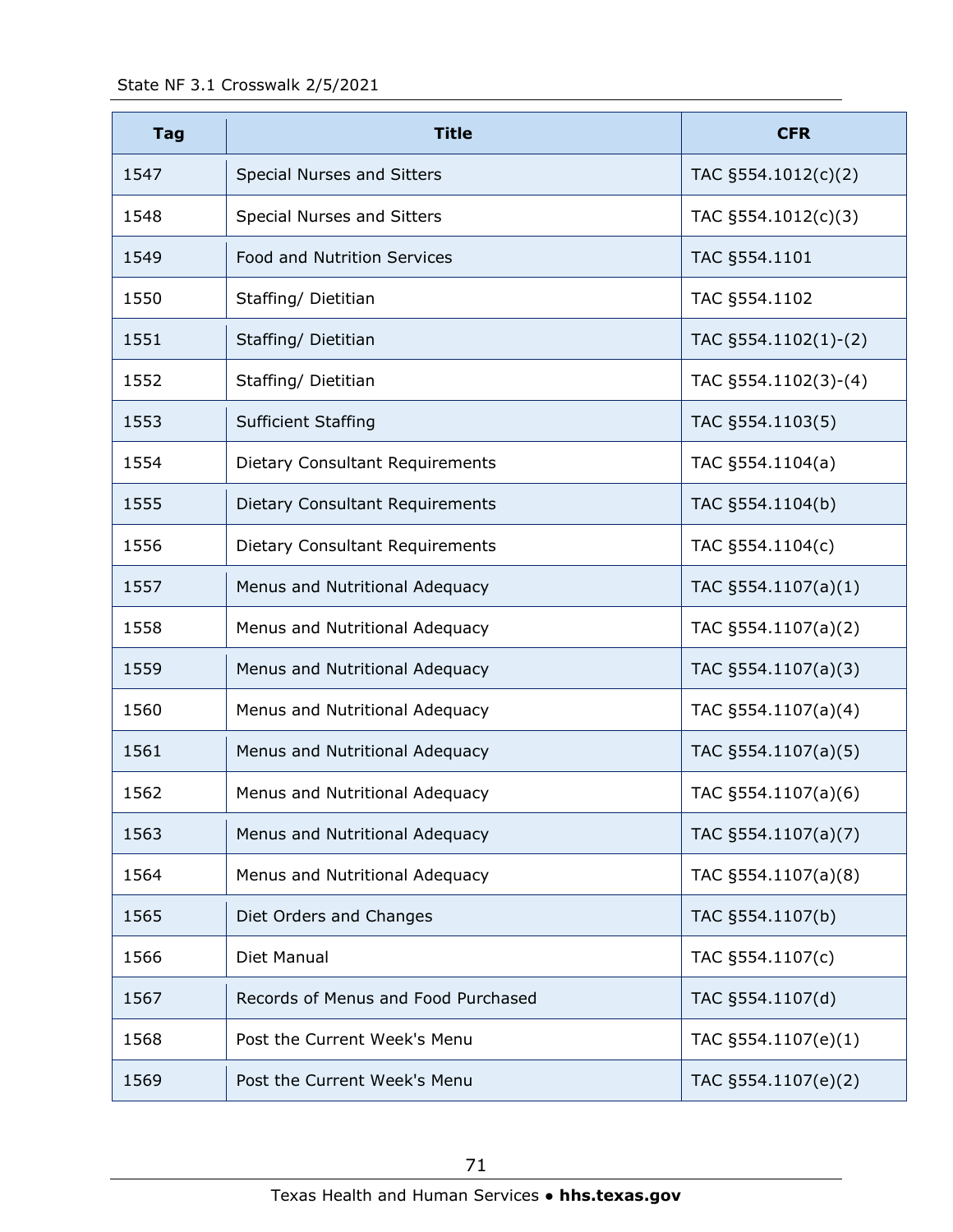State NF 3.1 Crosswalk 2/5/2021

| <b>Tag</b> | <b>Title</b>                                 | <b>CFR</b>             |
|------------|----------------------------------------------|------------------------|
| 1570       | Food Supply                                  | TAC §554.1107(f)       |
| 1571       | Dietary/ Accommodation of Resident Needs     | TAC $\S554.1107(g)(1)$ |
| 1572       | Dietary/ Accommodation of Resident Needs     | TAC §554.1107(g)(2)    |
| 1573       | Dietary/ Accommodation of Resident Needs     | TAC §554.1107(g)(3)    |
| 1574       | Dietary/ Accommodation of Resident Needs     | TAC §554.1107(g)(4)    |
| 1575       | Dietary/ Accommodation of Resident Needs     | TAC §554.1107(g)(5)    |
| 1576       | <b>Therapeutic Diets</b>                     | TAC §554.1107(h)       |
| 1577       | <b>Therapeutic Diets</b>                     | TAC §554.1107(i)       |
| 1578       | Food/ Flavor, Appearance, Proper Temperature | TAC §554.1108(1)       |
| 1579       | Food/ Flavor, Appearance, Proper Temperature | TAC §554.1108(2)       |
| 1580       | Food/ Proper Form                            | TAC §554.1108(3)       |
| 1581       | Food/ Substitutes                            | TAC §554.1108(4)       |
| 1582       | Food/ Served on Schedule                     | TAC §554.1108(5)       |
| 1583       | Food/ Allergies and Preferences              | TAC §554.1108(6)       |
| 1584       | Drinks/Hydration                             | TAC §554.1108(7)       |
| 1585       | Food Intake/ Deviations Recorded             | TAC §554.1109(1)       |
| 1586       | Food Intake/ Snacks and Supplements Doc.     | TAC §554.1109(2)       |
| 1587       | Frequency of Meals                           | TAC §554.1110(a)       |
| 1588       | Frequency of Meals                           | TAC §554.1110(b)       |
| 1589       | Frequency of Meals                           | TAC §554.1110(c)       |
| 1590       | <b>Sanitary Conditions</b>                   | TAC §554.1111(a)       |
| 1591       | Sanitary Cond./ Store, Prepare, Serve Food   | TAC §554.1111(b)       |
| 1592       | Sanitary Cond./ Garbage Disposal             | TAC §554.1111(c)       |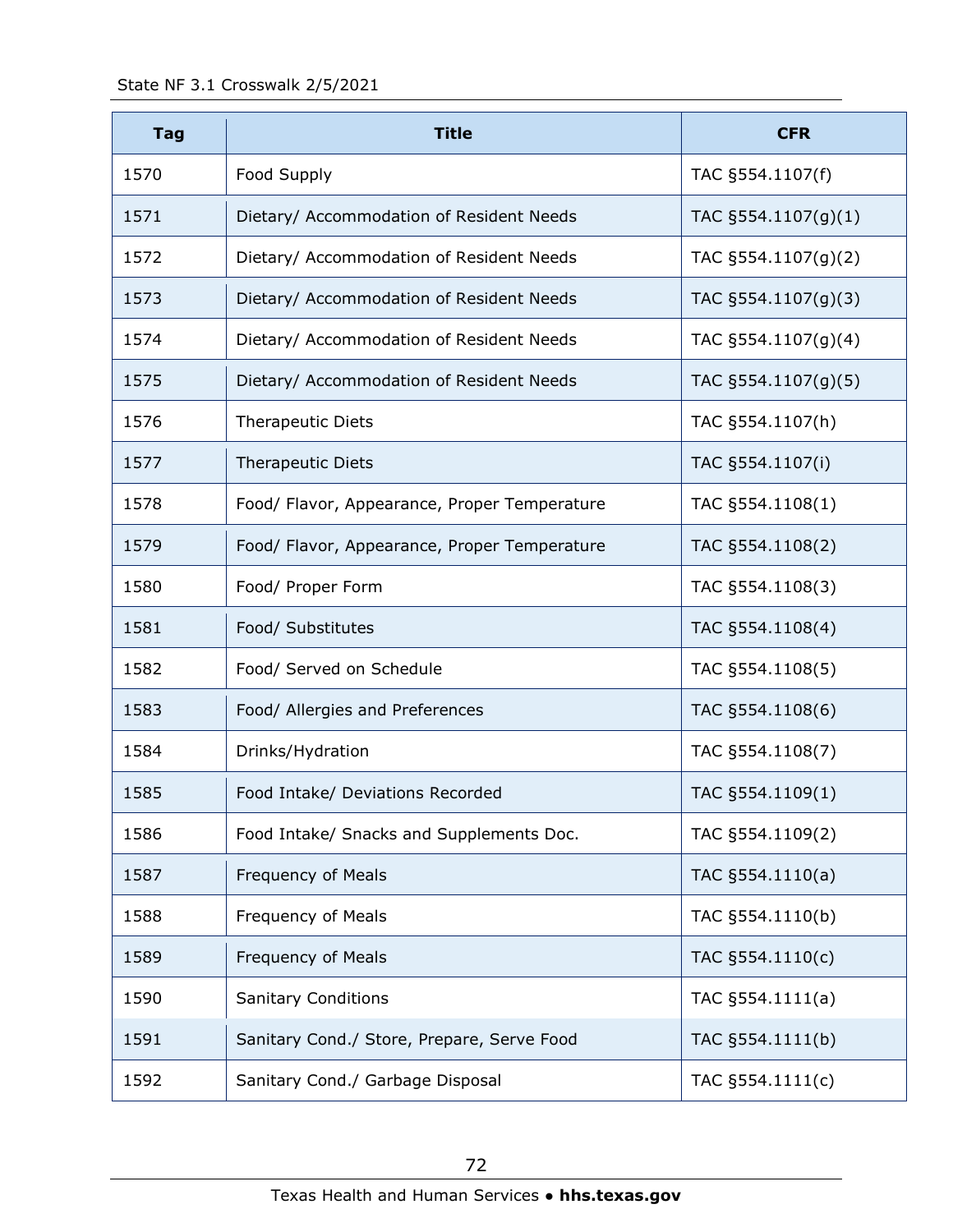| <b>Tag</b> | <b>Title</b>                                  | <b>CFR</b>          |
|------------|-----------------------------------------------|---------------------|
| 1593       | Sanitary Cond./ Garbage Disposal              | TAC §554.1111(d)    |
| 1594       | Sanitary Conditions/ Dietary Personnel        | TAC §554.1111(e)    |
| 1595       | Sanitary Conditions/ Dietary Personnel        | TAC §554.1111(f)    |
| 1596       | Sanitary Conditions/ Dietary Personnel        | TAC §554.1111(g)    |
| 1597       | Paid Feeding Assistants                       | TAC §554.1113(a)    |
| 1598       | Paid Feeding Assistants Supervision           | TAC §554.1113(b)    |
| 1599       | Paid Feeding Assistants Resident criteria     | TAC §554.1113(c)    |
| 1600       | Paid Feeding Assistants Minimum Training Reqs | TAC §554.1115(a)    |
| 1601       | Paid Feeding Assistants Training Records      | TAC §554.1115(b)    |
| 1602       | Paid Feeding Assistants Repeat Training       | TAC §554.1115(c)    |
| 1603       | <b>Therapeutic Diets</b>                      | TAC §554.1116       |
| 1604       | Physician Services                            | TAC §554.1201       |
| 1605       | Physician Services                            | TAC §554.1201(1)    |
| 1606       | Physician Services                            | TAC §554.1201(2)    |
| 1607       | <b>Physician Services</b>                     | TAC §554.1201(3)(A) |
| 1608       | Physician Services                            | TAC §554.1201(3)(B) |
| 1609       | Physician Services                            | TAC §554.1202(1)    |
| 1610       | Physician Services                            | TAC §554.1202(2)    |
| 1611       | Physician Services                            | TAC §554.1202(3)    |
| 1612       | Physician Services                            | TAC §554.1202(4)    |
| 1613       | Physician Services                            | TAC §554.1202(5)    |
| 1614       | Frequency of Physician Visits/ Licensed Only  | TAC §554.1203(1)    |
| 1615       | Frequency of Physician Visits/ Licensed Only  | TAC §554.1203(2)(A) |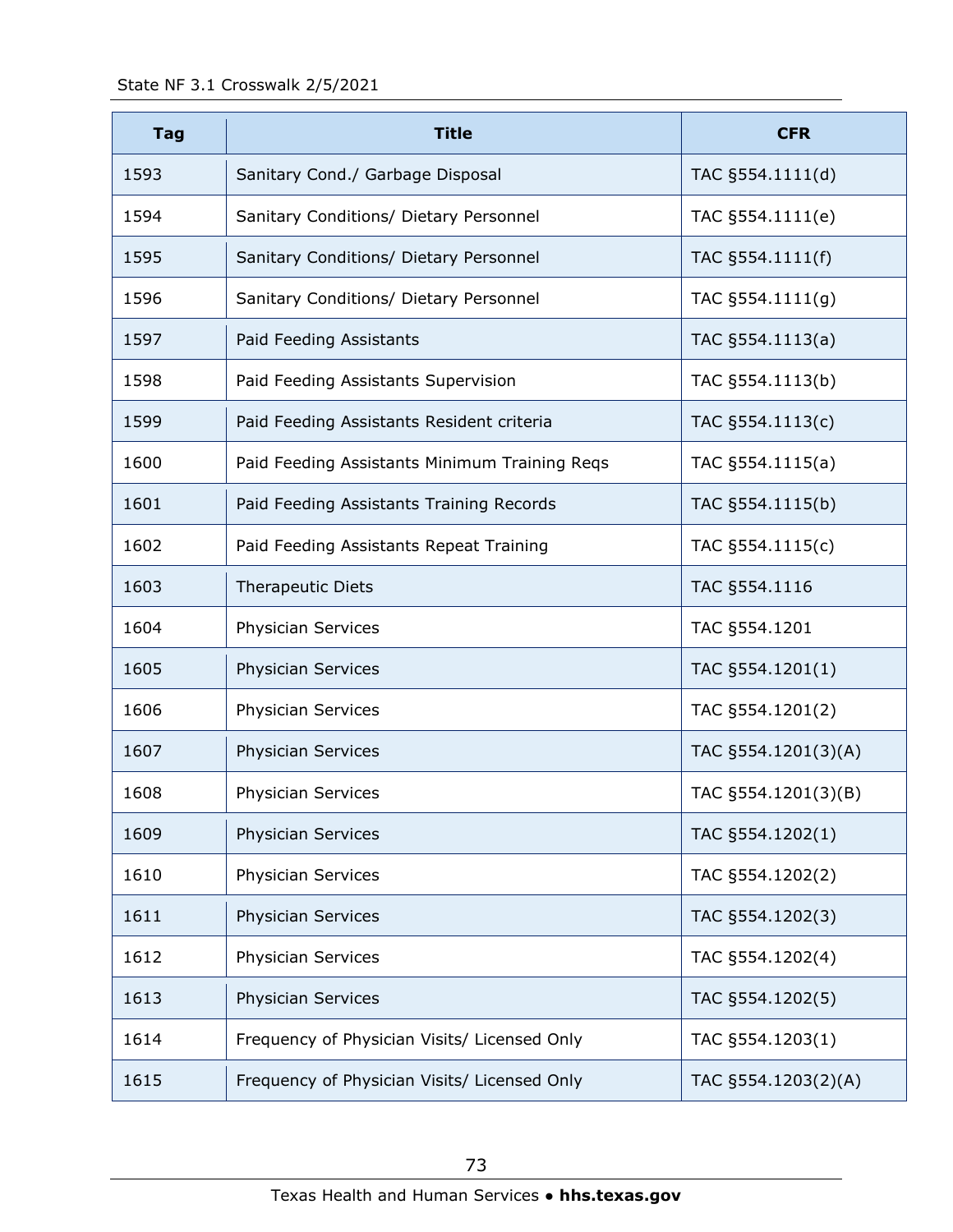| <b>Tag</b> | <b>Title</b>                                  | <b>CFR</b>          |
|------------|-----------------------------------------------|---------------------|
| 1616       | Freq. of Physician Visit/ Medicaid Cert. Fac. | TAC §554.1203(2)(B) |
| 1617       | Freq. of Physician Visit/ Medicaid Cert. Fac. | TAC §554.1203(2)(C) |
| 1618       | Freq. of Physician Visit/ Medicare Cert. Fac. | TAC §554.1203(3)    |
| 1619       | Availability of Physician for Emergency Care  | TAC §554.1204       |
| 1620       | Physician Delegation of Tasks                 | TAC §554.1205(a)    |
| 1621       | Physician Delegation of Tasks                 | TAC §554.1205(b)    |
| 1622       | Physician Delegation of Tasks                 | TAC §554.1205(c)    |
| 1623       | Physician Delegation of Tasks                 | TAC §554.1205(d)    |
| 1624       | Physician Delegation of Tasks                 | TAC §554.1205(e)    |
| 1625       | Physician Delegation of Tasks                 | TAC §554.1205(f)    |
| 1626       | Physician Signatures                          | TAC §554.1206       |
| 1627       | Prescription of Psychoactive Medication       | TAC §554.1207(a)    |
| 1628       | Prescription of Psychoactive Medication       | TAC §554.1207(b)    |
| 1629       | Prescription of Psychoactive Medication       | TAC §554.1207(c)(1) |
| 1630       | Prescription of Psychoactive Medication       | TAC §554.1207(c)(2) |
| 1631       | Prescription of Psychoactive Medication       | TAC §554.1207(c)(3) |
| 1632       | Prescription of Psychoactive Medication       | TAC §554.1207(c)(4) |
| 1633       | Prescription of Psychoactive Medication       | TAC §554.1207(d)    |
| 1634       | Prescription of Psychoactive Medication       | TAC §554.1207(e)    |
| 1635       | Prescription of Psychoactive Medication       | TAC §554.1207(f)    |
| 1636       | Prescription of Psychoactive Medication       | TAC §554.1207(g)    |
| 1637       | Physicians' Reporting Communicable Diseases   | TAC §554.1208       |
| 1638       | Cert. and Recert. Req. in Medicaid Cert. Fac. | TAC §554.1210(a)    |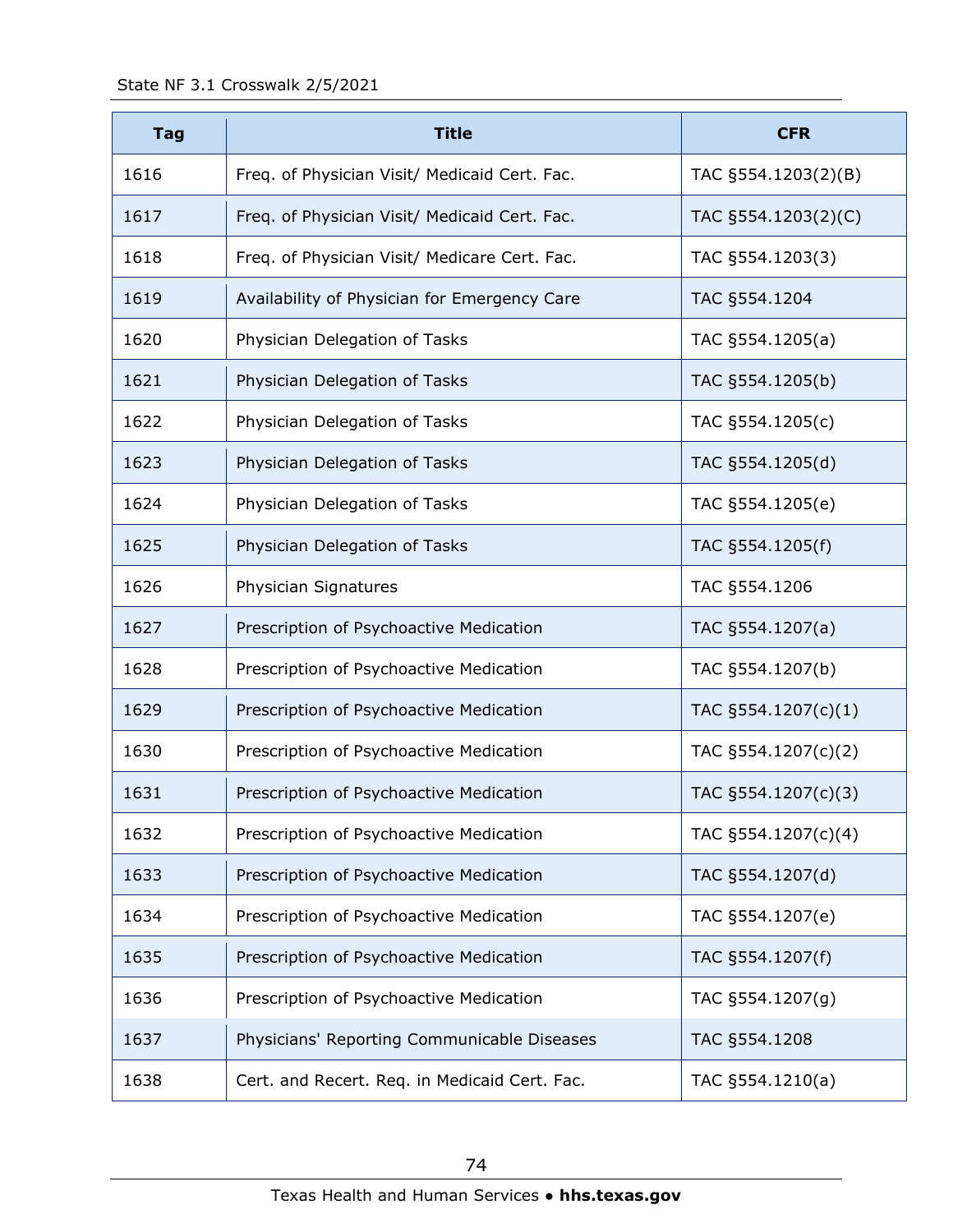| <b>Tag</b> | <b>Title</b>                                  | <b>CFR</b>                  |
|------------|-----------------------------------------------|-----------------------------|
| 1639       | Cert. and Recert. Req. in Medicaid Cert. Fac. | TAC §554.1210(b)            |
| 1640       | Cert. and Recert. Req. in Medicaid Cert. Fac. | TAC §554.1210(c)            |
| 1641       | Cert. and Recert. Req. in Medicaid Cert. Fac. | TAC §554.1210(d)            |
| 1642       | Phy. Charging a Fee to Complete Medicaid Form | TAC §554.1212               |
| 1643       | Purpose                                       | TAC §554.1300(a)-(b)        |
| 1644       | Provisions of Rehabilitative Services         | TAC $\S 554.1301(a)(1)$     |
| 1645       | Provisions of Rehabilitative Services         | TAC §554.1301(a)(2)         |
| 1646       | Provisions of Rehabilitative Services         | TAC §554.1301(b)(1)-(2)     |
| 1647       | Rehab Services/ Qualifications-Therapist      | TAC §554.1302(1)-(7)        |
| 1648       | Rehab. Services System in Medicaid-Cert. Fac. | TAC $§554.1304(a)-(b)$      |
| 1649       | Fee-for-Service Payment for Rehabilitative Se | TAC §554.1306(a)            |
| 1650       | Fee-for-Service Payment for Rehabilitative Se | TAC $\S554.1306(b)(1)-(2)$  |
| 1651       | Fee-for-Service Payment for Rehabilitative Se | TAC $\S 554.1306(c)(1)-(2)$ |
| 1652       | Fee-for-Service Payment for Rehabilitative Se | TAC §554.1306(d)            |
| 1653       | Fee-for-Service Payment for Rehabilitative Se | TAC §554.1306(e)            |
| 1654       | Dental Services/ Nursing Facilities           | TAC §554.1401               |
| 1655       | Med.-Cert. Fac. Emerg. Dental Services Systel | TAC §554.1402               |
| 1656       | <b>Pharmacy Services</b>                      | TAC §554.1501(1)            |
| 1657       | Pharmacy Services/ Procedures                 | TAC §554.1501(2)            |
| 1658       | Pharmacy Services/ Service Consultation       | TAC §554.1501(3)(A)         |
| 1659       | Pharmacy Services/ Service Consultation       | TAC §554.1501(3)(B)         |
| 1660       | Pharmacy Services/ Service Consultation       | TAC §554.1501(3)(C)         |
| 1661       | Pharmacy Services/ Service Consultation       | TAC §554.1501(3)(D)         |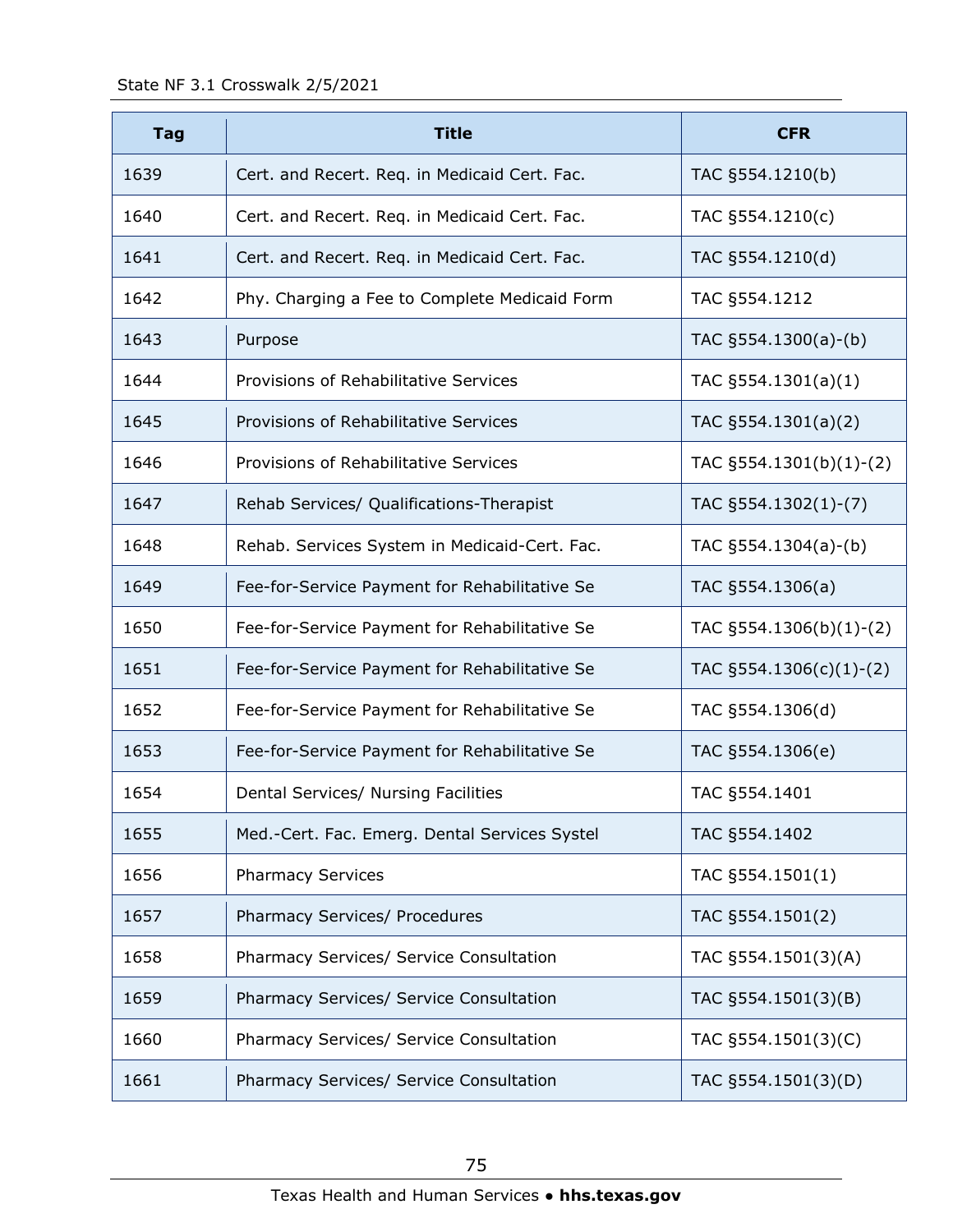| <b>Tag</b> | <b>Title</b>                                 | <b>CFR</b>              |
|------------|----------------------------------------------|-------------------------|
| 1662       | Pharmacy Services/ Drug Regimen Review       | TAC §554.1501(4)(A)     |
| 1663       | Psychotropic Drug                            | TAC §554.1501(4)(B)     |
| 1664       | Pharmacy Services/ Reports Acted Upon        | TAC §554.1501(4)(C)     |
| 1665       | Pharmacy Services/ Written Policy            | TAC §554.1501(4)(D)     |
| 1666       | Pharmacy Services/ Unnecessary Drugs         | TAC §554.1501(5)        |
| 1667       | Pharmacy Services/ Psychotropic Drugs        | TAC §554.1501(6)(A)     |
| 1668       | Pharmacy Services/ Psychotropic Drugs        | TAC §554.1501(6)(B)     |
| 1669       | Pharmacy Services/ Psychotropic Drugs        | TAC §554.1501(6)(C)     |
| 1670       | Pharmacy Services/ Psychotropic Drugs        | TAC §554.1501(6)(D)-(E) |
| 1671       | Pharmacy Services/ Medication Errors         | TAC §554.1501(7)        |
| 1672       | Phar Ser./ Labeling of Drugs and Biologicals | TAC §554.1501(8)        |
| 1673       | Phar Ser./ Labeling of Drugs and Biologicals | TAC §554.1501(9)(A)     |
| 1674       | Phar. Ser./ Storage of Drugs and Biologicals | TAC §554.1501(9)(B)     |
| 1675       | Choice of Pharmacy Provider                  | TAC §554.1502(a)        |
| 1676       | Choice of Pharmacy Provider                  | TAC §554.1502(b)        |
| 1677       | Choice of Pharmacy Provider                  | TAC §554.1502(c)        |
| 1678       | Consultant Pharmacist and D.O.N. Responsible | TAC §554.1503(a)        |
| 1679       | Consultant Phar. Monthly Documentation       | TAC §554.1503(b)        |
| 1680       | Consultant Pharmacist - Hours                | TAC §554.1503(c)        |
| 1681       | Consultant Pharmacist - Maintain Records     | TAC §554.1503(d)        |
| 1682       | Drug Security/ Storing and Disposing         | TAC §554.1504(a)        |
| 1683       | Drug Security/ Medication Cart               | TAC §554.1504(b)        |
| 1684       | Drug Security/ Labeling Containers           | TAC §554.1504(c)        |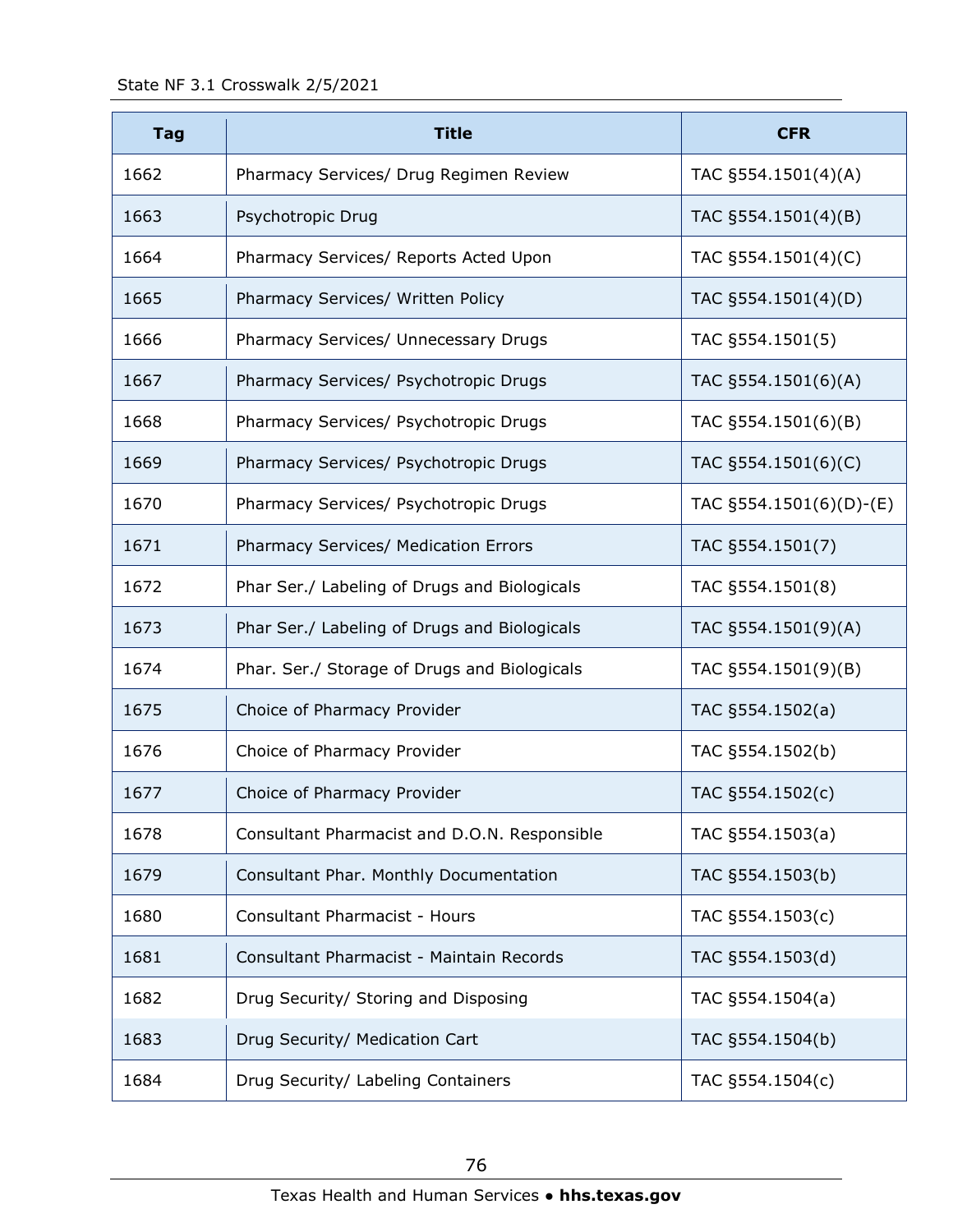| <b>Tag</b> | <b>Title</b>                                 | <b>CFR</b>          |
|------------|----------------------------------------------|---------------------|
| 1685       | Drug Security/Self-Admin Storage             | TAC §554.1504(d)    |
| 1686       | Drug Security/ Storage-Original Containers   | TAC §554.1504(e)    |
| 1687       | Drug Security/ Storage - Refrigeration       | TAC §554.1504(f)    |
| 1688       | Drug Security/ Med. of Deceased Residents    | TAC §554.1504(g)    |
| 1689       | Drug Security/ Change in Dir. for Admin.     | TAC §554.1504(h)    |
| 1690       | Drug Orders/ By Appropriate Person           | TAC §554.1506(a)    |
| 1691       | Drug Orders/ Verbal                          | TAC §554.1506(b)    |
| 1692       | Drug Orders/ Reorders                        | TAC §554.1506(c)    |
| 1693       | Drug Orders/ Policy and Procedures           | TAC §554.1506(d)    |
| 1694       | Drug Release/ by Physician                   | TAC §554.1507(a)    |
| 1695       | Drug Release/ Furlough                       | TAC §554.1507(b)    |
| 1696       | Drug Administration/ Procedures              | TAC §554.1508(a)(1) |
| 1697       | Drug Administration/ Procedures              | TAC §554.1508(a)(2) |
| 1698       | Drug Administration/ Procedures              | TAC §554.1508(a)(3) |
| 1699       | Drug Administration/ Procedures              | TAC §554.1508(a)(4) |
| 1700       | Drug Administration/ Procedures              | TAC §554.1508(a)(5) |
| 1701       | Drug Administration/ Errors and Adverse Rea. | TAC §554.1508(b)    |
| 1702       | Drug Administration/ Medication References   | TAC §554.1508(c)    |
| 1703       | Drug Administration/ Crushing Medications    | TAC §554.1508(d)    |
| 1704       | Drug Administration/ Crushing Medications    | TAC §554.1508(d)(1) |
| 1705       | Drug Administration/ Crushing Medications    | TAC §554.1508(d)(2) |
| 1706       | <b>Controlled Substances</b>                 | TAC §554.1509       |
| 1707       | <b>Controlled Substances</b>                 | TAC §554.1509(1)    |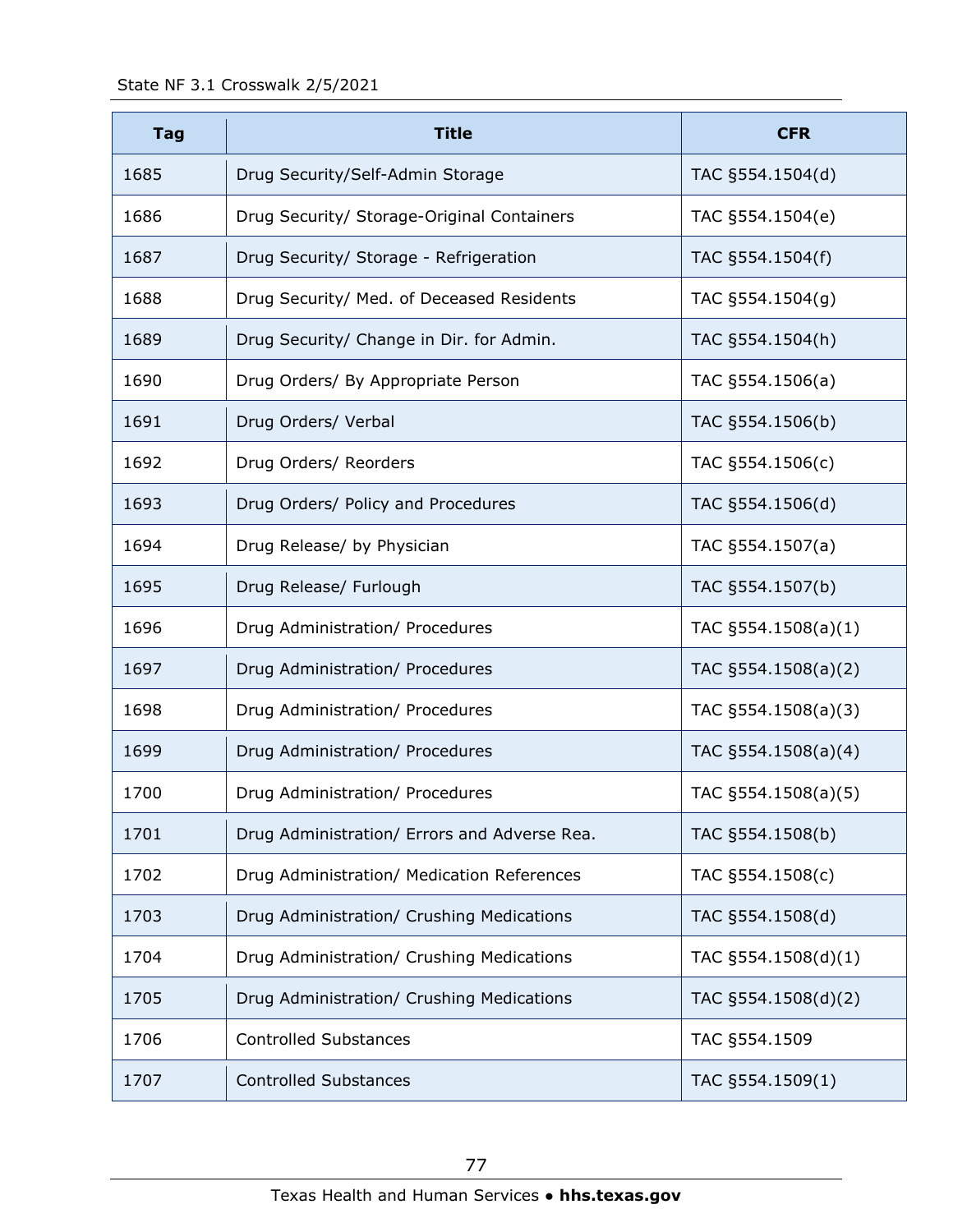| <b>Tag</b> | <b>Title</b>                 | <b>CFR</b>                           |
|------------|------------------------------|--------------------------------------|
| 1708       | <b>Controlled Substances</b> | TAC §554.1509(2)                     |
| 1709       | <b>Controlled Substances</b> | TAC §554.1509(3)                     |
| 1710       | <b>Emergency Drugs</b>       | TAC §554.1510                        |
| 1711       | <b>Emergency Drugs</b>       | TAC §554.1510(1)                     |
| 1712       | <b>Emergency Drugs</b>       | TAC §554.1510(2)                     |
| 1713       | <b>Infection Control</b>     | TAC §554.1601(a)                     |
| 1714       | <b>Infection Control</b>     | TAC §554.1601(b)                     |
| 1715       | <b>Infection Control</b>     | TAC §554.1601(b)(1)                  |
| 1716       | <b>Infection Control</b>     | TAC §554.1601(b)(2)                  |
| 1717       | <b>Infection Control</b>     | TAC §554.1601(b)(2)(A)               |
| 1718       | <b>Infection Control</b>     | TAC §554.1601(b)(2)(B)               |
| 1719       | <b>Infection Control</b>     | TAC §554.1601(b)(2)(C)               |
| 1720       | <b>Infection Control</b>     | TAC §554.1601(b)(2)(D)               |
| 1721       | <b>Infection Control</b>     | <b>TAC</b><br>§554.1601(b)(2)(D)(i)  |
| 1722       | <b>Infection Control</b>     | <b>TAC</b><br>§554.1601(b)(2)(D)(ii) |
| 1723       | <b>Infection Control</b>     | TAC §554.1601(b)(2)(E)               |
| 1724       | <b>Infection Control</b>     | TAC §554.1601(b)(2)(F)               |
| 1725       | <b>Infection Control</b>     | TAC §554.1601(b)(3)                  |
| 1726       | <b>Infection Control</b>     | TAC §554.1601(b)(4)                  |
| 1727       | <b>Infection Control</b>     | TAC §554.1601(b)(5)                  |
| 1728       | <b>Infection Control</b>     | TAC §554.1601(c)                     |
| 1729       | <b>Infection Control</b>     | TAC §554.1601(c)(1)                  |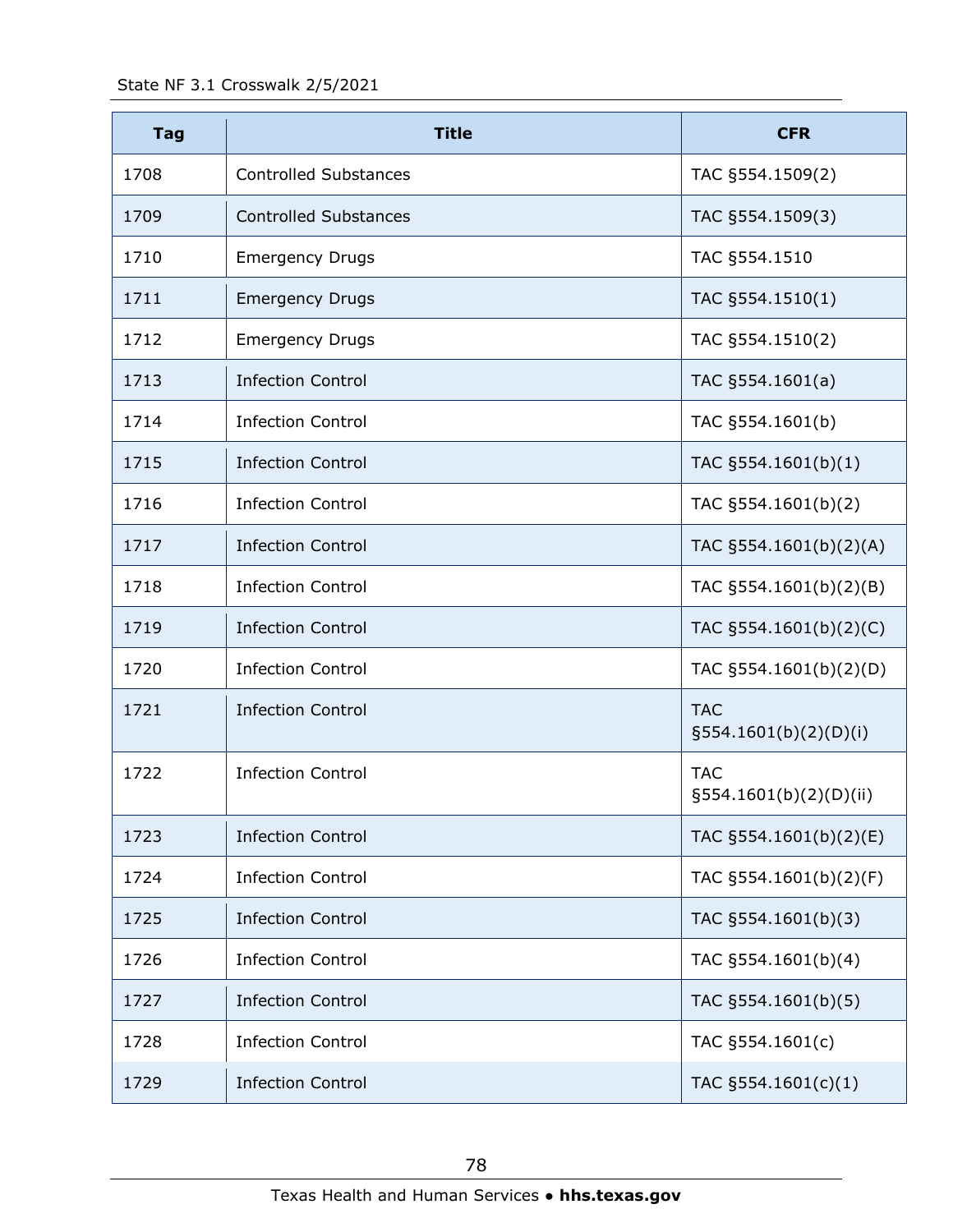| <b>Tag</b> | <b>Title</b>                 | <b>CFR</b>                               |
|------------|------------------------------|------------------------------------------|
| 1730       | <b>Infection Control</b>     | TAC §554.1601(c)(2)                      |
| 1731       | <b>Infection Control</b>     | TAC §554.1601(c)(3)                      |
| 1732       | <b>Infection Control</b>     | TAC §554.1601(c)(4)                      |
| 1733       | Communicable Diseases        | TAC §554.1601(d)(1)                      |
| 1734       | Communicable Diseases        | TAC §554.1601(d)(2)                      |
| 1735       | <b>Communicable Diseases</b> | TAC §554.1601(d)(3)(A)                   |
| 1736       | <b>Communicable Diseases</b> | TAC §554.1601(d)(3)(B)                   |
| 1737       | <b>Communicable Diseases</b> | TAC §554.1601(d)(3)(C)                   |
| 1738       | Communicable Diseases        | TAC §554.1601(d)(3)(D)                   |
| 1739       | <b>Communicable Diseases</b> | TAC §554.1601(d)(3)(E)                   |
| 1740       | Vaccinations                 | TAC §554.1601(e)(1)                      |
| 1741       | Vaccinations                 | <b>TAC</b><br>§554.1601(e)(1)(A)(i)      |
| 1742       | Vaccinations                 | <b>TAC</b><br>$\S554.1601(e)(1)(A)(ii)$  |
| 1743       | Vaccinations                 | <b>TAC</b><br>$\S554.1601(e)(1)(A)(iii)$ |
| 1744       | Vaccinations                 | <b>TAC</b><br>$\S554.1601(e)(1)(A)(iv)$  |
| 1745       | Vaccinations                 | <b>TAC</b><br>§554.1601(e)(1)(A)(v)      |
| 1746       | Vaccinations                 | <b>TAC</b><br>$\S554.1601(e)(1)(A)(vi)$  |
| 1747       | Vaccinations                 | <b>TAC</b><br>$\S554.1601(e)(1)(A)(Vii)$ |
| 1748       | Vaccinations                 | <b>TAC</b><br>§554.1601(e)(1)(A)(viii)   |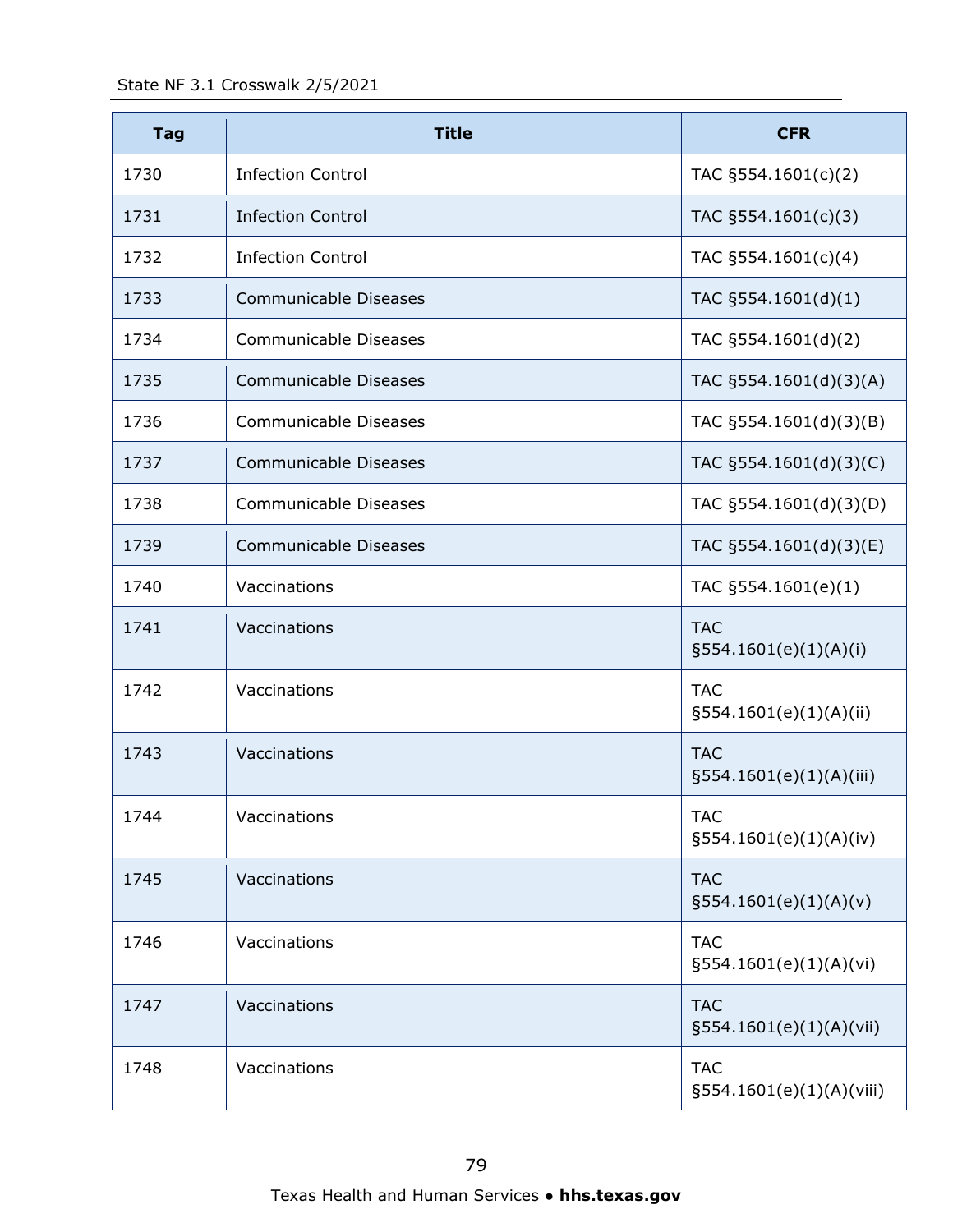| <b>Tag</b> | <b>Title</b> | <b>CFR</b>                                          |
|------------|--------------|-----------------------------------------------------|
| 1749       | Vaccinations | <b>TAC</b><br>§554.1601(e)(1)(B)(i)                 |
| 1750       | Vaccinations | <b>TAC</b><br>§554.1601(e)(1)(B)(ii)                |
| 1751       | Vaccinations | TAC §554.1601(e)(2)                                 |
| 1752       | Vaccinations | TAC §554.1601(e)(2)(A)                              |
| 1753       | Vaccinations | <b>TAC</b><br>$\S554.1601(e)(2)(A)(i)$              |
| 1754       | Vaccinations | <b>TAC</b><br>§554.1601(e)(2)(A)(ii)                |
| 1755       | Vaccinations | <b>TAC</b><br>§554.1601(e)(2)(A)(iii)               |
| 1756       | Vaccinations | <b>TAC</b><br>§554.1601(e)(2)(A)(iv)(I              |
| 1757       | Vaccinations | <b>TAC</b><br>§554.1601(e)(2)(A)(iv)(II             |
| 1758       | Vaccinations | <b>TAC</b><br>§554.1601(e)(2)(A)(iv)(II<br>I)       |
| 1759       | Vaccinations | <b>TAC</b><br>§554.1601(e)(2)(A)(v)                 |
| 1760       | Vaccinations | TAC §554.1601(e)(2)(B)                              |
| 1761       | Vaccinations | <b>TAC</b><br>§554.1601(e)(2)(B)(i)                 |
| 1762       | Vaccinations | <b>TAC</b><br>$\S 554.1601(e)(2)(B)(ii)(I)$         |
| 1763       | Vaccinations | <b>TAC</b><br>§554.1601(e)(2)(B)(ii)(II<br>$)(-a-)$ |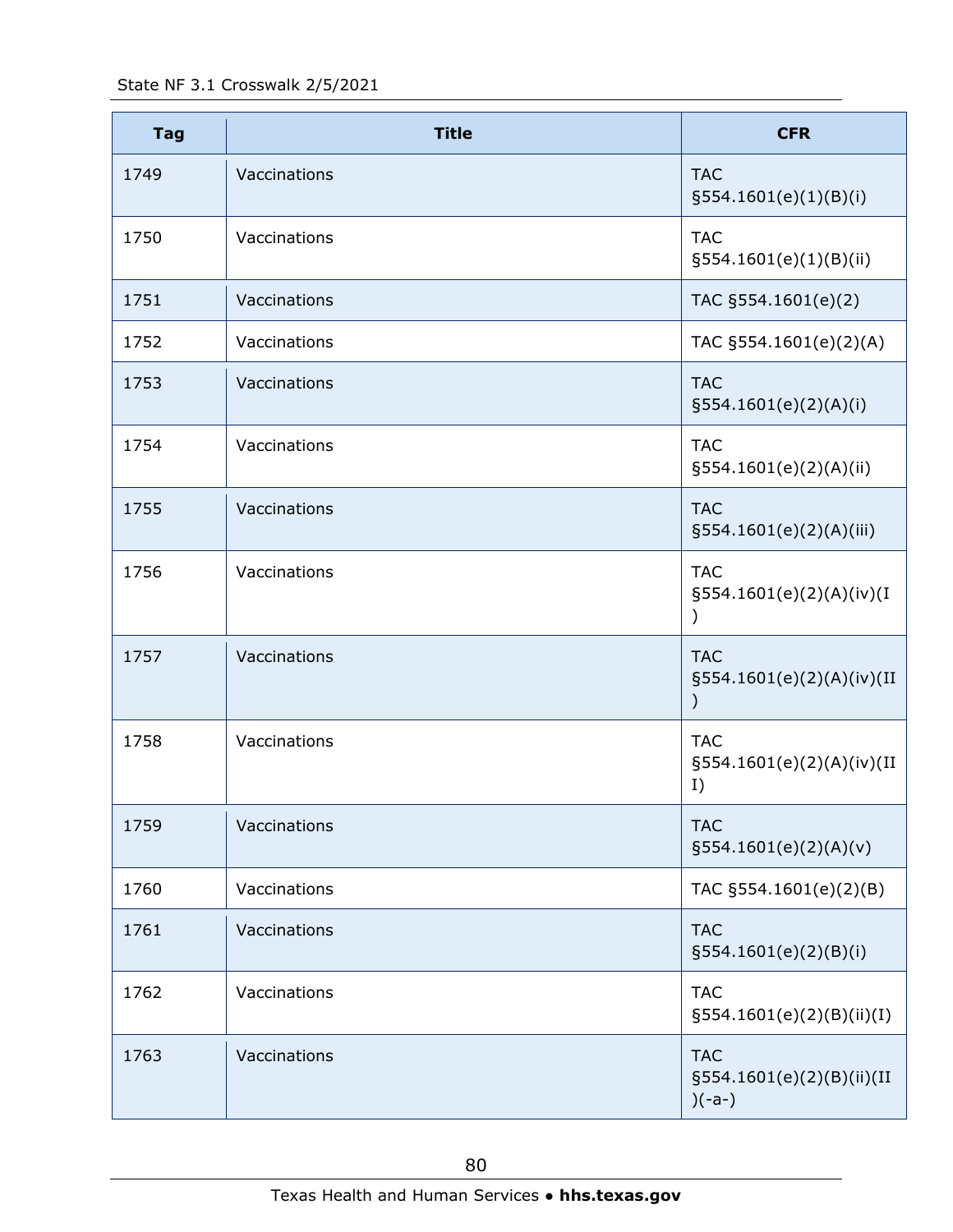| <b>Tag</b> | <b>Title</b>                                  | <b>CFR</b>                                             |
|------------|-----------------------------------------------|--------------------------------------------------------|
| 1764       | Vaccinations                                  | <b>TAC</b><br>§554.1601(e)(2)(B)(ii)(II<br>$)(-b-)$    |
| 1765       | Vaccinations                                  | <b>TAC</b><br>§554.1601(e)(2)(B)(ii)(II<br>$)(-C^{-})$ |
| 1766       | Vaccinations                                  | TAC §554.1601(e)(2)(C)                                 |
| 1767       | <b>Infection Control</b>                      | TAC §554.1601(f)                                       |
| 1768       | <b>Infection Control</b>                      | TAC §554.1601(g)                                       |
| 1769       | <b>Universal Precautions</b>                  | TAC §554.1602                                          |
| 1770       | Physical Environment                          | TAC §554.1701                                          |
| 1771       | Physical Environment/Life Safety-Fire         | TAC §554.1701(1)(A)                                    |
| 1772       | Physical Environment/ Life Safety-Fire Waiver | TAC §554.1701(1)(B)                                    |
| 1773       | Physical Environment/Emergency Power          | TAC §554.1701(2)(A)                                    |
| 1774       | Physical Environment/Emergency Power Maj Inj  | TAC §554.1701(2)(B)                                    |
| 1775       | Physical Environment/Space and Equipment      | TAC §554.1701(3)(A)                                    |
| 1776       | Physical Environment/Maintain Essential Equip | TAC §554.1701(3)(B)                                    |
| 1777       | Physical Environment/Inspect Beds             | TAC §554.1701(3)(C)                                    |
| 1778       | Physical Environment/ Resident Rooms          | TAC §554.1701(4)                                       |
| 1779       | Physical Environment/Bedrms/Accommodate Four  | TAC §554.1701(4)(A)(i)                                 |
| 1780       | Physical Environment/Bedrms/Accommodate Two   | TAC §554.1701(4)(A)(ii)                                |
| 1781       | Physical Environment/Bedrms/Measurements      | TAC §554.1701(4)(A)(iii)                               |
| 1782       | Physical Environment/Bedrms/Direct Access     | TAC §554.1701(4)(A)(iv)                                |
| 1783       | Physical Environment/Bedrms/Full Privacy      | TAC §554.1701(4)(A)(v)                                 |
| 1784       | Physical Environment/Bedrms/Privacy Curtains  | TAC §554.1701(4)(A)(vi)                                |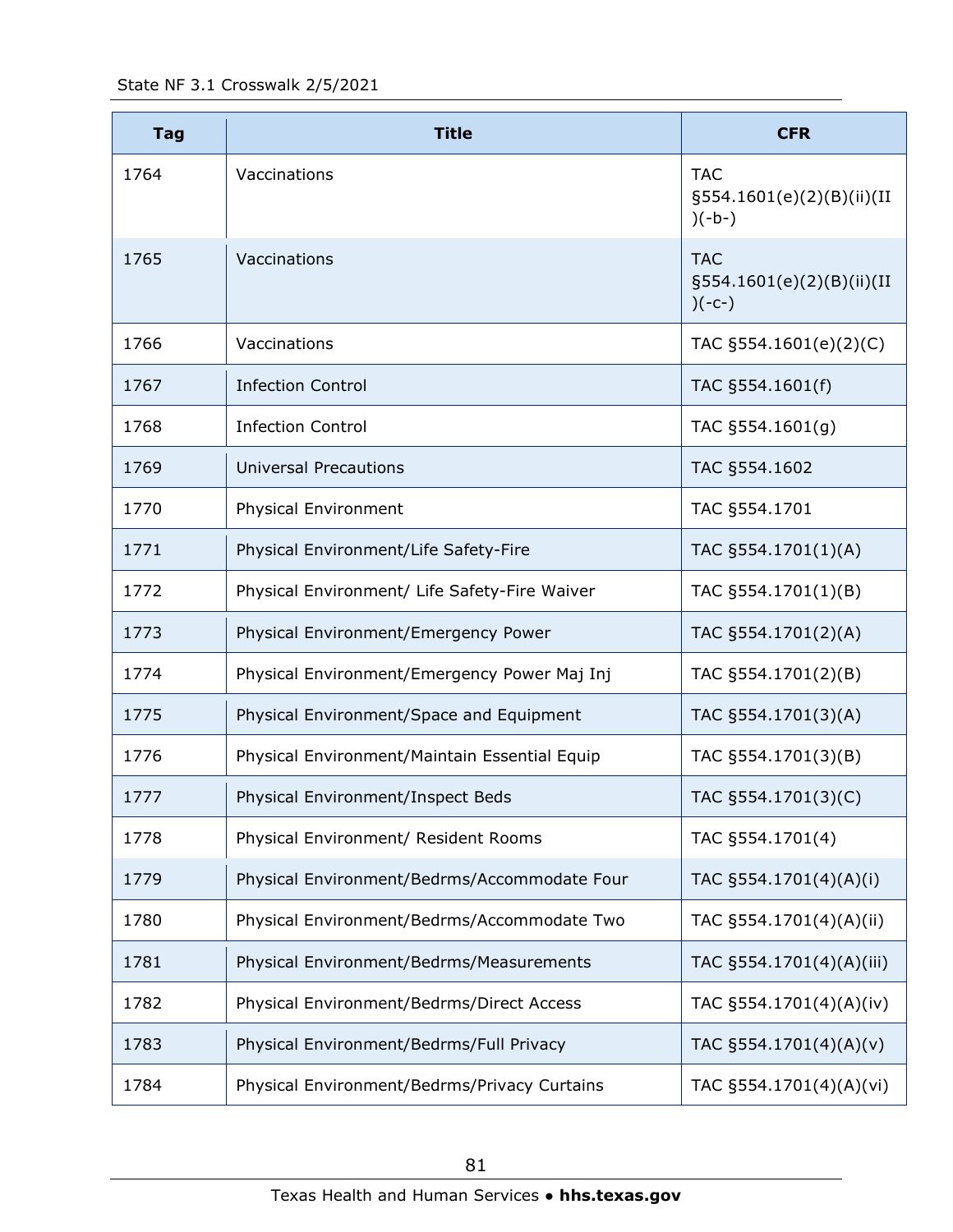| <b>Tag</b> | <b>Title</b>                                  | <b>CFR</b>               |
|------------|-----------------------------------------------|--------------------------|
| 1785       | Physical Environment/Bedrms/Window to Outside | TAC §554.1701(4)(A)(vii) |
| 1786       | Physical Environment/Bedrms/Furn Bed          | TAC §554.1701(4)(B)(i)   |
| 1787       | Privacy and Confidentiality/ Resident Record  | TAC §554.1910(d)         |
| 1788       | Physical Environment/Bedrms/Furn Mattress     | TAC §554.1701(4)(B)(ii)  |
| 1789       | Physical Environment/Bedrms/Furn Bedding      | TAC §554.1701(4)(B)(iii) |
| 1790       | Physical Environment/Bedrms/Furn and Closet   | TAC §554.1701(4)(B)(iv)  |
| 1791       | Physical Environment/Variations Permitted     | TAC §554.1701(4)(C)      |
| 1792       | Physical Environment/Bathrooms                | TAC §554.1701(5)         |
| 1793       | Physical Environment/Nurse Call Each Room     | TAC §554.1701(6)(A)      |
| 1794       | Physical Environment/Nurse Call Bathrooms     | TAC §554.1701(6)(B)      |
| 1795       | Physical Environment/Nurse Call Bathrooms     | TAC §554.1701(6)(C)      |
| 1796       | Physical Environment/Dining_Res Act Lighted   | TAC §554.1701(7)(A)      |
| 1797       | Physical Environment/Dining_Res Act Vented    | TAC §554.1701(7)(B)      |
| 1798       | Physical Environment/Dining_Res Act Furn      | TAC §554.1701(7)(C)      |
| 1799       | Physical Environment/Dining_Res Sufficient    | TAC §554.1701(7)(D)      |
| 1800       | Physical Environment/Other Conds              | TAC §554.1701(8)         |
| 1801       | Physical Environment/Other Conds Water        | TAC §554.1701(8)(A)      |
| 1802       | Physical Environment/Other Conds Ventilation  | TAC §554.1701(8)(B)      |
| 1803       | Physical Environment/Other Conds Handrails    | TAC §554.1701(8)(C)      |
| 1804       | Physical Environment/Other Conds Pest Contrl  | TAC §554.1701(8)(D)      |
| 1805       | Physical Environment/Other Conds Smoking      | TAC §554.1701(8)(E)      |
| 1806       | Vendor Hold                                   | TAC §554.1810            |
| 1807       | Case Mix Classification System                | TAC §554.1812            |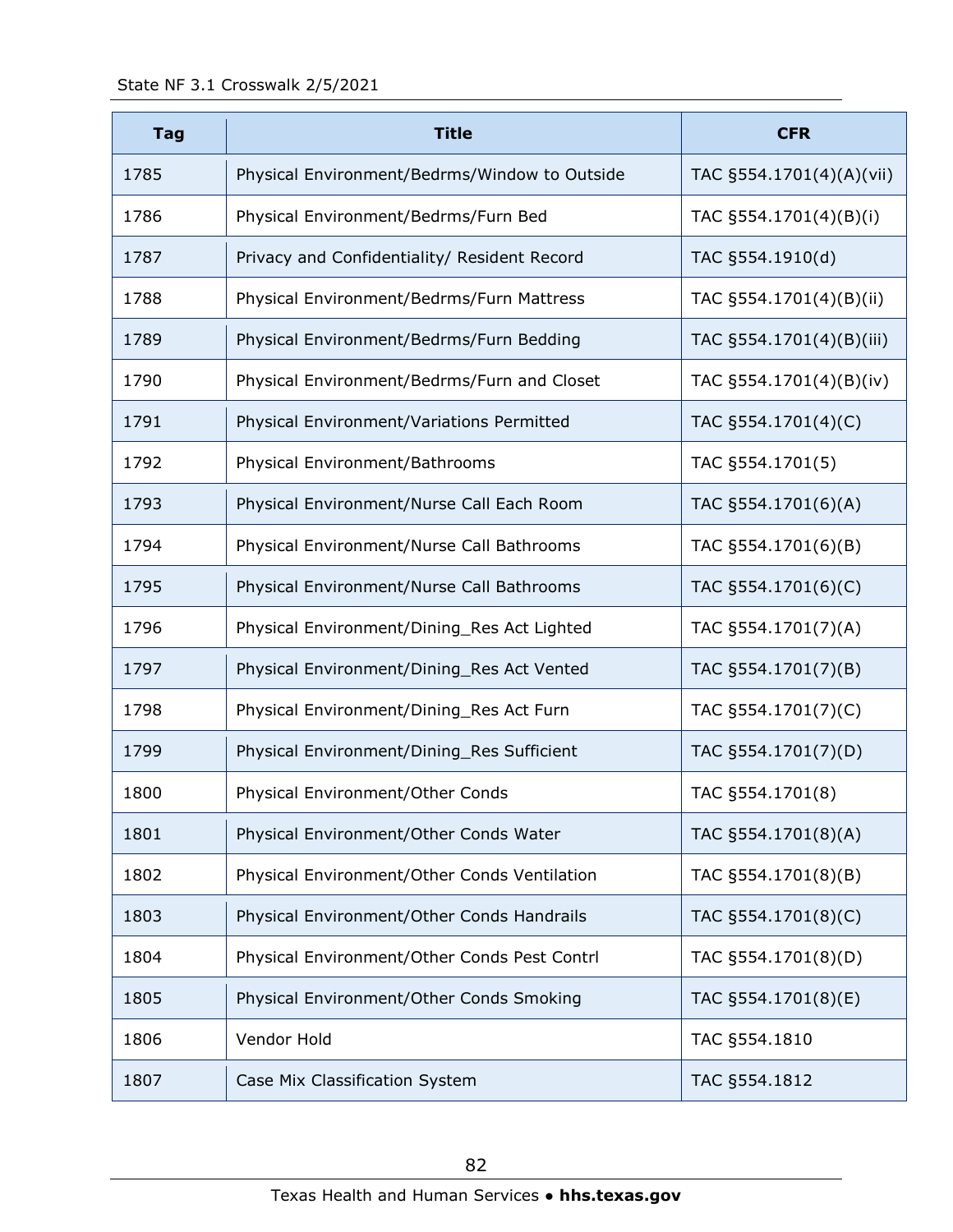| <b>Tag</b> | <b>Title</b>                                  | <b>CFR</b>             |
|------------|-----------------------------------------------|------------------------|
| 1808       | Administration                                | TAC §554.1901          |
| 1809       | Licensure                                     | TAC §554.1901(1)       |
| 1810       | Compliance w/ Fed., State and Local Laws etc. | TAC §554.1901(2)       |
| 1811       | Compliance w/ Fed., State and Local Laws etc. | TAC §554.1901(3)       |
| 1812       | Governing Body                                | TAC §554.1902(a)       |
| 1813       | Governing Body/ Acting Administrator          | TAC $\S554.1902(a)(1)$ |
| 1814       | Governing Body/ DHS Notified of No Admin.     | TAC §554.1902(a)(2)    |
| 1815       | Governing Body/ Admin.-Lic. and Responsible   | TAC §554.1902(b)       |
| 1816       | <b>Staff Qualifications</b>                   | TAC §554.1905(a)       |
| 1817       | <b>Staff Qualifications</b>                   | TAC §554.1905(b)       |
| 1818       | Use of Outside Resources                      | TAC §554.1906(a)       |
| 1819       | Use of Outside Resources                      | TAC §554.1906(b)       |
| 1820       | Outside Resources/ Orders to Provide          | TAC §554.1906(c)       |
| 1821       | <b>Medical Director</b>                       | TAC §554.1907(a)       |
| 1822       | <b>Medical Director</b>                       | TAC §554.1907(b)       |
| 1823       | Laboratory Services                           | TAC §554.1908(a)       |
| 1824       | Laboratory Services/ Approved                 | TAC §554.1908(a)(1)    |
| 1825       | Laboratory Services/ Approved                 | TAC §554.1908(a)(2)    |
| 1826       | Laboratory Services/ Approved                 | TAC §554.1908(a)(3)    |
| 1827       | Laboratory Services/ Approved                 | TAC §554.1908(a)(4)    |
| 1828       | Laboratory Services/ Physician Ordered        | TAC §554.1908(b)(1)    |
| 1829       | Laboratory Services/ Notify Phy. of Finding   | TAC §554.1908(b)(2)    |
| 1830       | Laboratory Services/ Assist Resident          | TAC §554.1908(b)(3)    |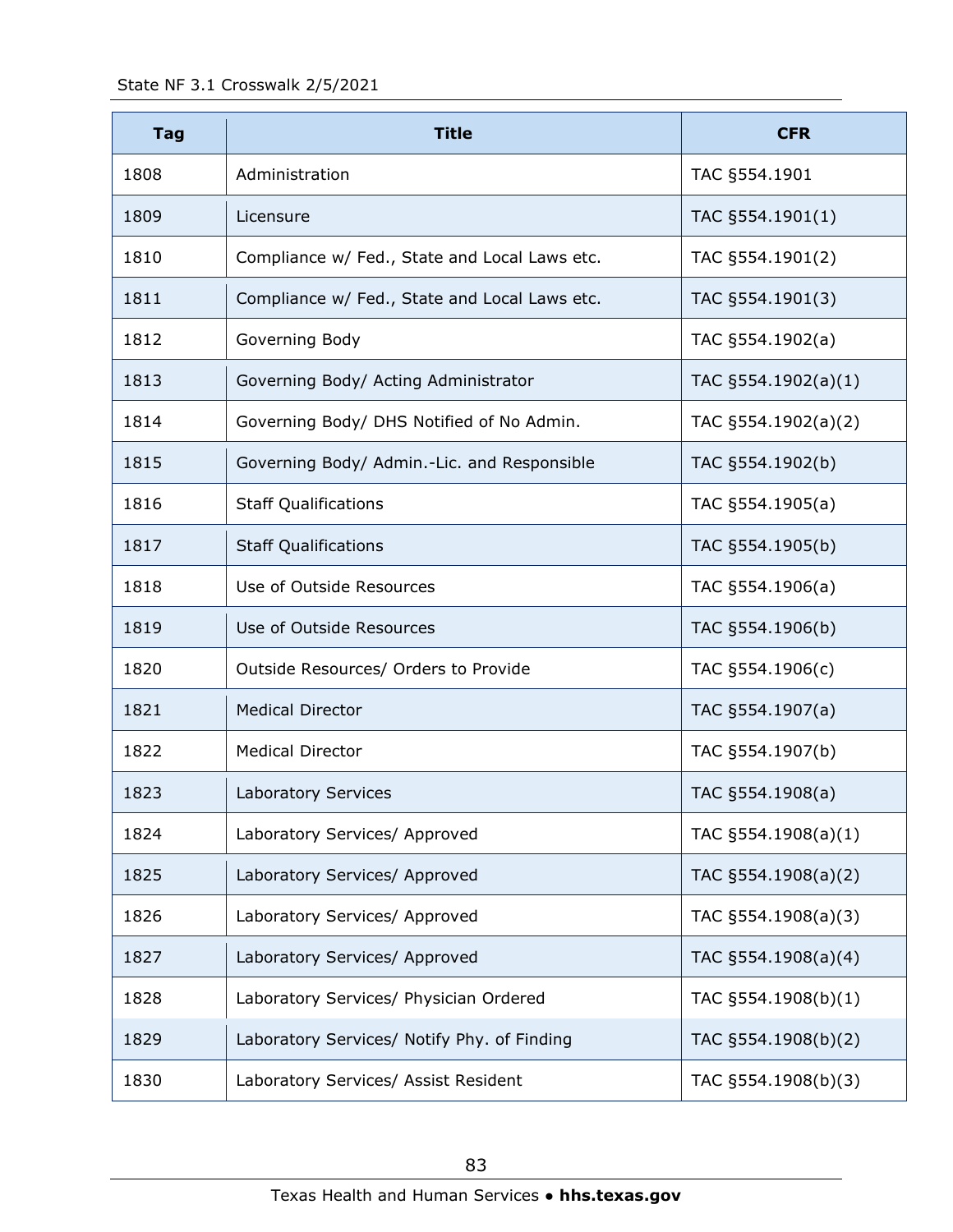| <b>Tag</b> | <b>Title</b>                                  | <b>CFR</b>           |
|------------|-----------------------------------------------|----------------------|
| 1831       | Laboratory Services/ File Lab Reports         | TAC §554.1908(b)(4)  |
| 1832       | Radiology and Other Diagnostic Services       | TAC §554.1909(a)     |
| 1833       | Rad. and Other Diag. Services/ Approved       | TAC §554.1909(a)(1)  |
| 1834       | Rad. and Other Diag. Services/ Approved       | TAC §554.1909(a)(2)  |
| 1835       | Rad. and Other Diag. Services/ Phy. Ordered   | TAC §554.1909(b)(1)  |
| 1836       | Rad. and Other Diag. Services/ Notify Phy.    | TAC §554.1909(b)(2)  |
| 1837       | Rad. and Other Diag. Services/ Assist Res.    | TAC §554.1909(b)(3)  |
| 1838       | Rad. and Other Diag. Services/ File Reports   | TAC §554.1909(b)(4)  |
| 1839       | <b>Clinical Records</b>                       | TAC §554.1910(a)     |
| 1840       | Clinical Records/ Retained                    | TAC §554.1910(b)     |
| 1841       | Safeguard Clinical Records                    | TAC §554.1910(c)     |
| 1842       | Privacy and Confidentiality/ Resident Record  | TAC §554.1910(d)     |
| 1843       | <b>Contents of Clinical Record</b>            | TAC §554.1911(a)     |
| 1844       | Contents of Clinical Record/ Face sheet       | TAC §554.1911(b)(1)  |
| 1845       | Contents of Clinical Record / Resident Inform | TAC §554.1911(b)(2)  |
| 1846       | Contents of Clinical Record/ MDS Record Reten | TAC §554.1911(b)(3)  |
| 1847       | Contents of Clinical Record/ Plan of Care     | TAC §554.1911(b)(4)  |
| 1848       | Contents of Clinical Record/Permanency Planni | TAC §554.1911(b)(5)  |
| 1849       | Contents of Clinical Record/ PASRR Screening  | TAC §554.1911(b)(6)  |
| 1850       | Contents of Clinical Record/ Clinical Documen | TAC §554.1911(b)(7)  |
| 1851       | Contents of Clinical Record/ Directives       | TAC §554.1911(b)(8)  |
| 1852       | Contents of Clinical Record/ Discharge Summar | TAC §554.1911(b)(9)  |
| 1853       | Contents of Clinical Record/ Admission Assess | TAC §554.1911(b)(10) |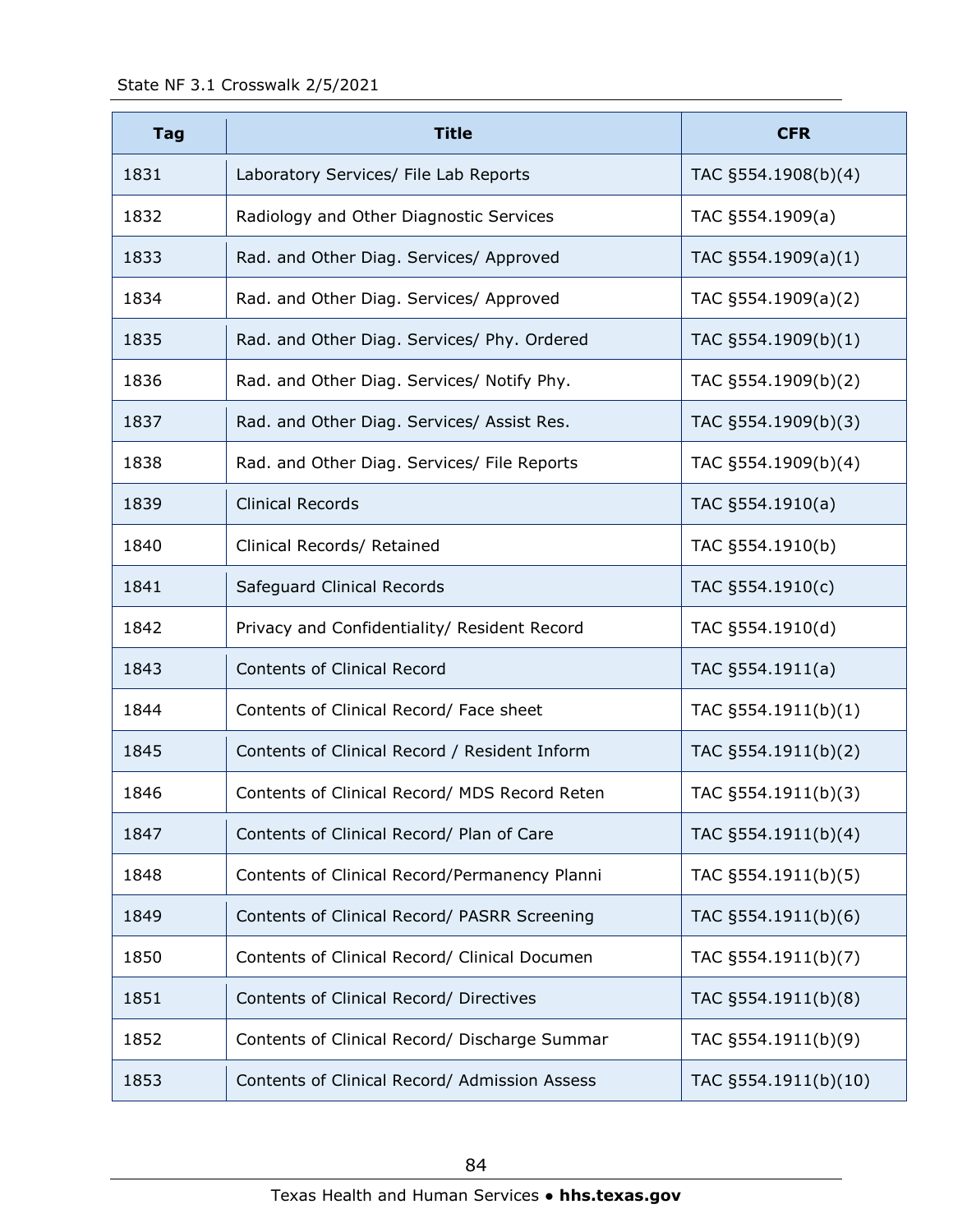| <b>Tag</b> | <b>Title</b>                                  | <b>CFR</b>              |
|------------|-----------------------------------------------|-------------------------|
| 1854       | Contents of Clinical Record/ Hospital Diagnos | TAC §554.1911(b)(11)    |
| 1855       | Contents of Clinical Record/ Physician Orders | TAC §554.1911(b)(12)    |
| 1856       | Contents of Clinical Record/ Emergency Care   | TAC §554.1911(b)(13)    |
| 1857       | Contents of Clinical Record/ Nurse Observatio | TAC §554.1911(b)(14)    |
| 1858       | Contents of Clinical Record/ MDS Assessment   | TAC §554.1911(b)(15)    |
| 1859       | Contents of Clinical Record / Treat & Documen | TAC §554.1911(b)(16)    |
| 1860       | Additional Clinical Record Service Req.       | TAC §554.1911(b)(17)    |
| 1861       | Additional Clinical Record Service Req.       | TAC §554.1912(a)        |
| 1862       | Additional Clinical Record Service Req.       | TAC §554.1912(b)        |
| 1863       | Additional Clinical Record Service Req.       | TAC §554.1912(c)        |
| 1864       | Additional Clinical Record Service Req.       | TAC §554.1912(d)        |
| 1865       | Additional Clinical Record Service Req.       | TAC §554.1912(e)        |
| 1866       | Additional Clinical Record Service Req.       | TAC §554.1912(f)        |
| 1867       | Additional Clinical Record Service Req.       | TAC §554.1912(g)        |
| 1868       | Additional Clinical Record Service Req.       | TAC §554.1912(h)        |
| 1869       | Clinical Records Service Supervisor           | TAC §554.1913           |
| 1870       | Disaster and Emerg. Preparedness/ Procedures  | TAC §554.1914           |
| 1871       | Emergency Preparedness & Response/ Admin      | TAC §554.1914(b)(1)     |
| 1872       | Emergency Preparedness & Response/ Admin      | TAC §554.1914(b)(2)     |
| 1873       | Emergency Preparedness & Response/ Admin      | TAC §554.1914(b)(3)     |
| 1874       | Emergency Preparedness & Response/ Admin      | TAC §554.1914(b)(4)     |
| 1875       | Emergency Preparedness & Response/ Admin      | TAC §554.1914(b)(5)     |
| 1876       | Emergency Preparedness & Response/ Plan       | TAC §554.1914(c)(1)-(5) |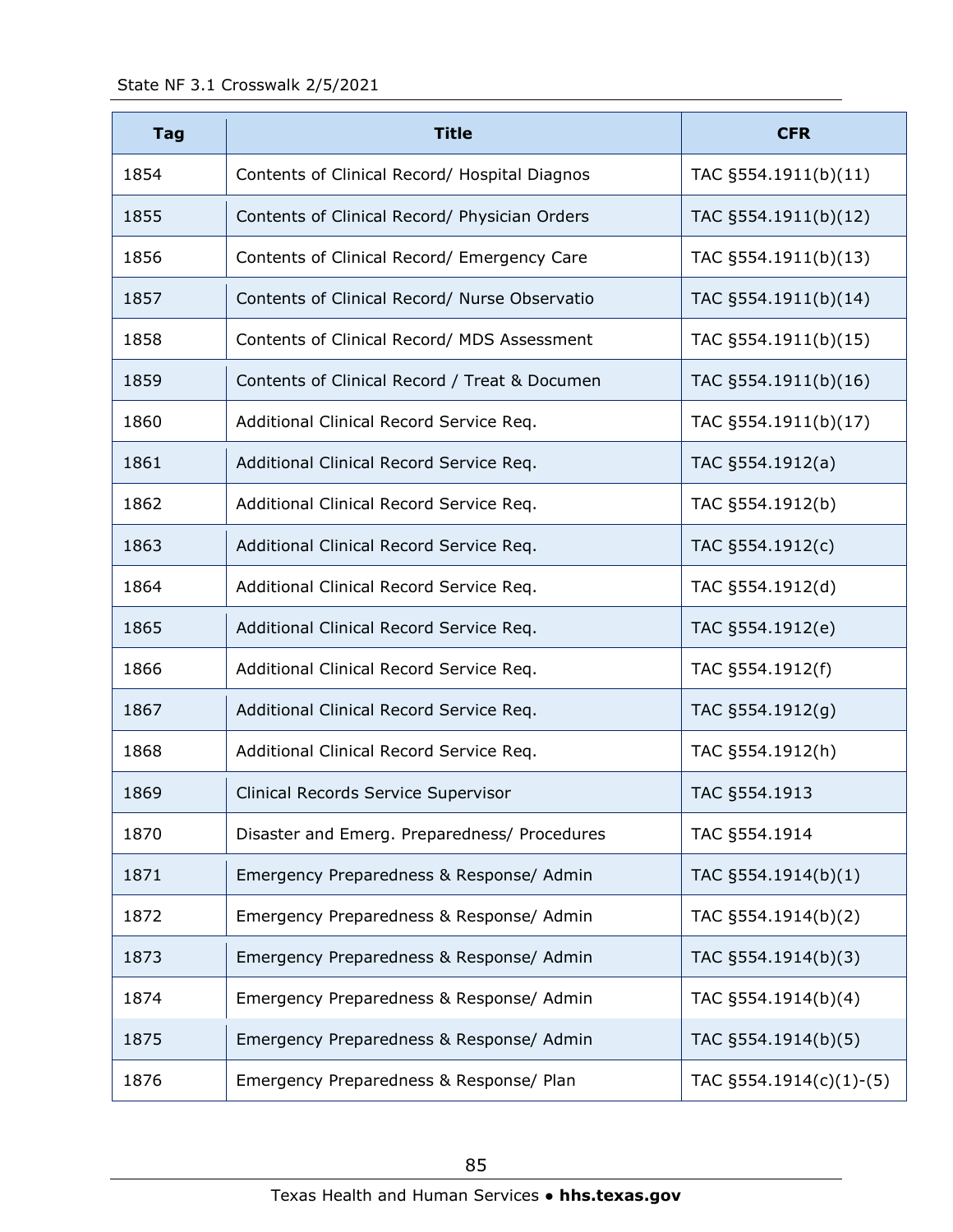State NF 3.1 Crosswalk 2/5/2021

| <b>Tag</b> | <b>Title</b>                                  | <b>CFR</b>                     |
|------------|-----------------------------------------------|--------------------------------|
| 1877       | Emergency Prepared&Response/Direction&Control | TAC §554.1914(d)(1)(A)-<br>(F) |
| 1878       | Emergency Preparedness & Response/ Warning    | TAC §554.1914(d)(2)(A)-<br>(C) |
| 1879       | Emergency Prepared & Response/ Communication  | TAC §554.1914(d)(3)(A)-<br>(I) |
| 1880       | Emerg Prepared & Response/ Sheltering Arrang  | TAC §554.1914(d)(4)(A)-<br>(C) |
| 1881       | Emergency Prepared & Response / Evacuation    | TAC §554.1914(d)(5)(A)-<br>(G) |
| 1882       | Emergency Prepared & Response/ Transportation | TAC §554.1914(d)(6)(A)-<br>(D) |
| 1883       | Emergency Prepared&Response/Hth&Medical Needs | TAC §554.1914(d)(7)(A)-<br>(B) |
| 1884       | Emergency Prepared & Response/ Resource Mgmnt | TAC §554.1914(d)(8)(A)-<br>(C) |
| 1885       | Emergency Preparedness & Response/ Training   | TAC §554.1914(e)(1)-(3)        |
| 1886       | Emerg Prepared&Response/Self-Report Incident  | TAC §554.1914(f)(1)-(2)        |
| 1887       | Transfer Agreement                            | TAC §554.1915(a)(1)            |
| 1888       | <b>Transfer Agreement</b>                     | TAC §554.1915(a)(2)            |
| 1889       | Transfer Agreement                            | TAC §554.1915(a)(3)            |
| 1890       | <b>Transfer Agreement</b>                     | TAC §554.1915(b)               |
| 1891       | Transfer Agreement                            | TAC §554.1915(c)               |
| 1892       | <b>Respite Care</b>                           | TAC §554.1916(1)               |
| 1893       | <b>Respite Care</b>                           | TAC §554.1916(2)               |
| 1894       | <b>Respite Care</b>                           | TAC §554.1916(3)               |
| 1895       | <b>Respite Care</b>                           | TAC §554.1916(4)               |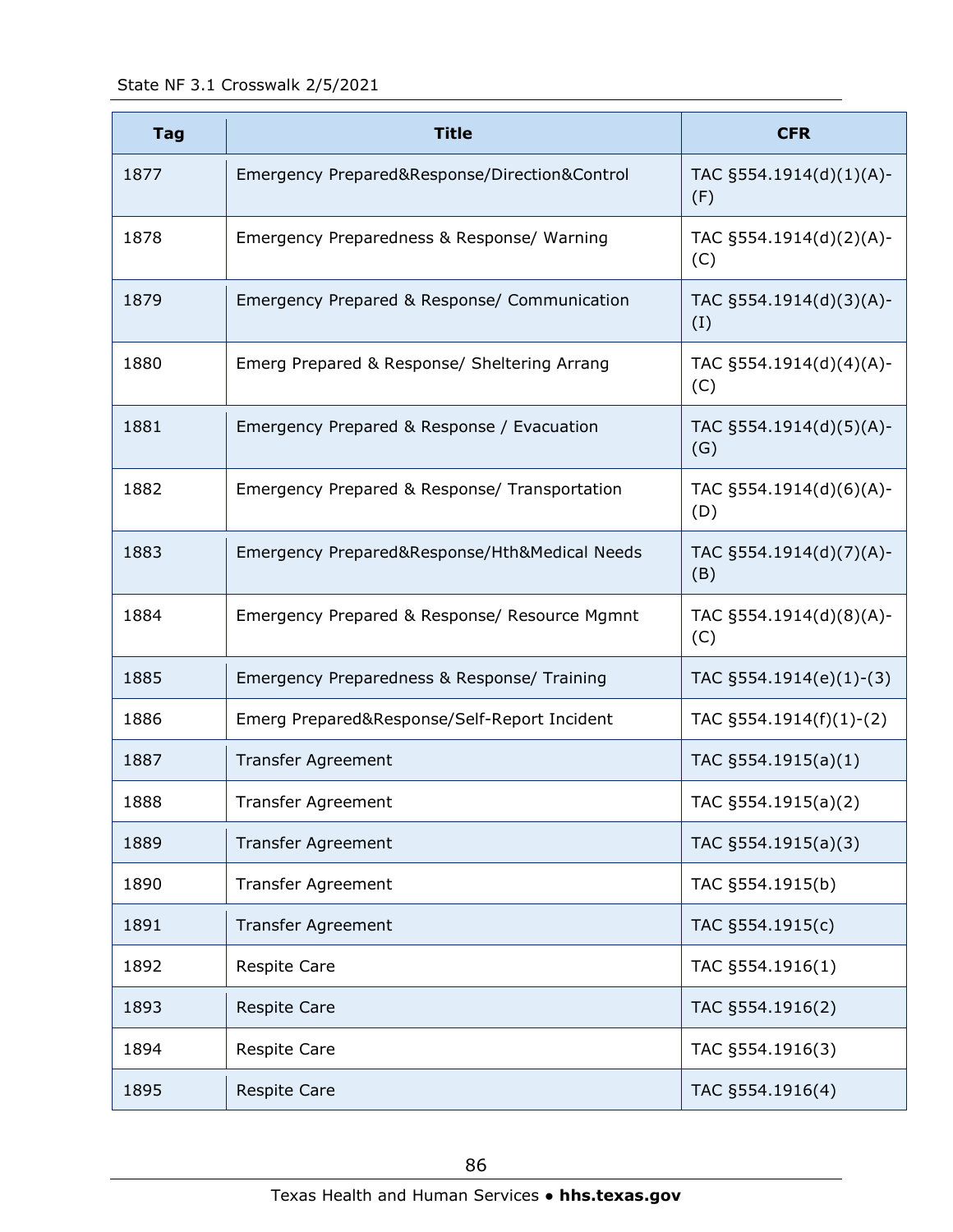State NF 3.1 Crosswalk 2/5/2021

| <b>Tag</b> | <b>Title</b>                       | <b>CFR</b>       |
|------------|------------------------------------|------------------|
| 1896       | <b>Respite Care</b>                | TAC §554.1916(5) |
| 1897       | <b>Respite Care</b>                | TAC §554.1916(6) |
| 1898       | Quality Assessment and Assurance   | TAC §554.1917(a) |
| 1899       | <b>Quality Assurance Committee</b> | TAC §554.1917(b) |
| 1900       | <b>Quality Assurance Committee</b> | TAC §554.1917(c) |
| 1901       | <b>Quality Assurance Committee</b> | TAC §554.1917(d) |
| 1902       | <b>Quality Assurance Committee</b> | TAC §554.1917(e) |
| 1903       | Disclosure of Ownership            | TAC §554.1918(a) |
| 1904       | Disclosure of Ownership            | TAC §554.1918(b) |
| 1905       | Disclosure of Ownership            | TAC §554.1918(c) |
| 1906       | Disclosure of Ownership            | TAC §554.1918(d) |
| 1907       | Right to Possession                | TAC §554.1919(a) |
| 1908       | Right to Possession                | TAC §554.1919(b) |
| 1909       | Operating Policies and Procedures  | TAC §554.1920(a) |
| 1910       | Operating Policies and Procedures  | TAC §554.1920(b) |
| 1911       | Operating Policies and Procedures  | TAC §554.1920(c) |
| 1912       | Operating Policies and Procedures  | TAC §554.1920(d) |
| 1913       | Operating Policies and Procedures  | TAC §554.1920(e) |
| 1914       | Operating Policies and Procedures  | TAC §554.1920(f) |
| 1915       | Gen. Req.: Admission               | TAC §554.1921(a) |
| 1916       | Gen. Req.: PASARR                  | TAC §554.1921(b) |
| 1917       | Gen. Req.: Hospital                | TAC §554.1921(c) |
| 1918       | Gen. Req.: Closure Notification    | TAC §554.1921(d) |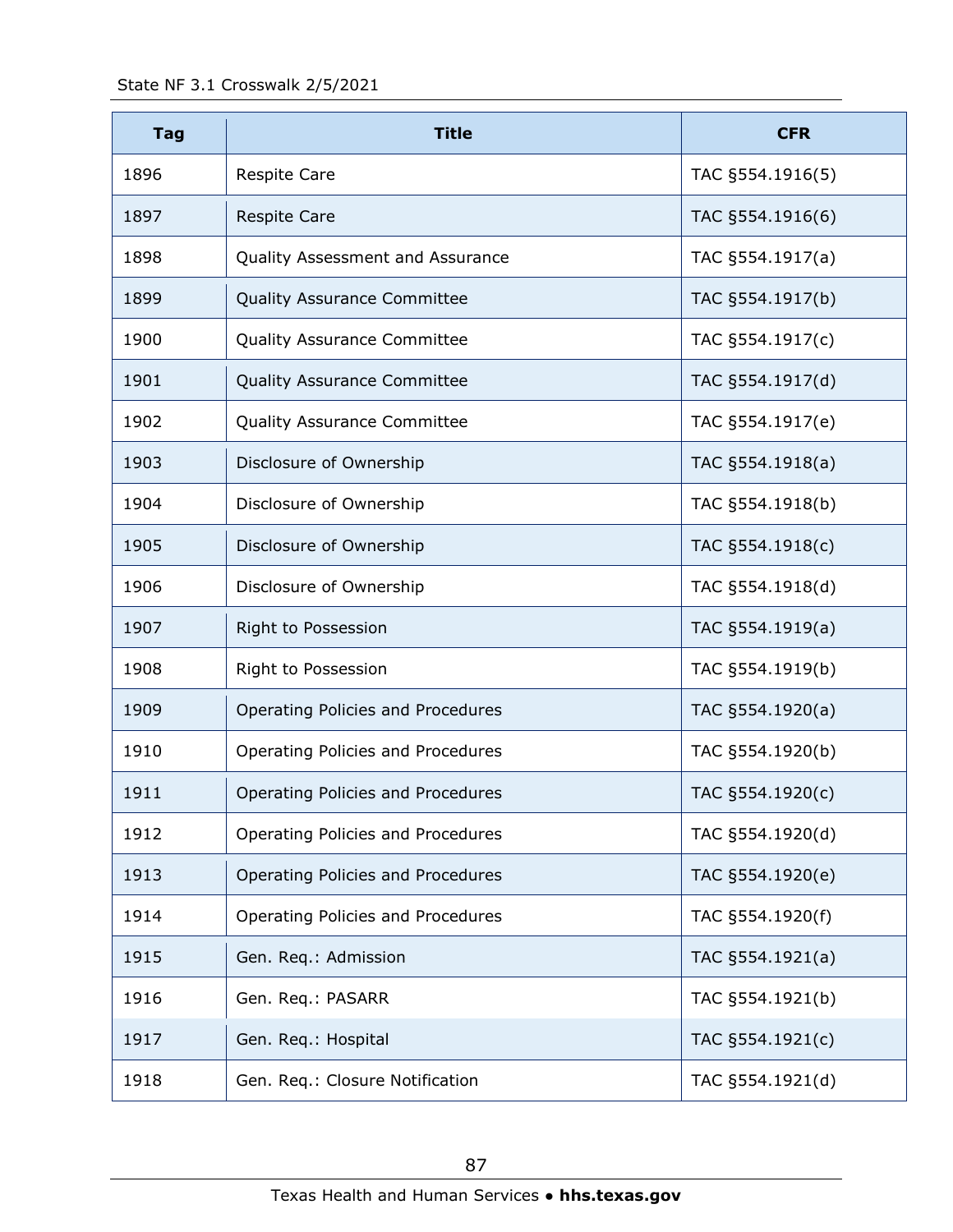| <b>Tag</b> | <b>Title</b>                                  | <b>CFR</b>            |
|------------|-----------------------------------------------|-----------------------|
| 1919       | Gen. Req.: Posting Requirements               | TAC §554.1921(e)      |
| 1920       | Gen. Req.: Posting Requirements               | TAC §554.1921(e)(1)   |
| 1921       | Gen. Req.: Posting Requirements               | TAC §554.1921(e)(2)   |
| 1922       | Gen. Req.: Posting Requirements               | TAC §554.1921(e)(3)   |
| 1923       | Gen. Req.: Posting Requirements               | TAC §554.1921(e)(4)   |
| 1924       | Gen. Req.: Posting Requirements               | TAC §554.1921(e)(5)   |
| 1925       | Gen. Req.: Posting Requirements               | TAC §554.1921(e)(6)   |
| 1926       | Gen. Req.: Posting Requirements               | TAC §554.1921(e)(7)   |
| 1927       | Gen. Req.: Posting Requirements               | TAC §554.1921(e)(8)   |
| 1928       | Gen. Req.: Posting Requirements               | TAC §554.1921(e)(9)   |
| 1929       | Gen. Req.: Posting Requirements               | TAC §554.1921(e)(10)  |
| 1930       | Gen. Req.: Posting Requirements               | TAC §554.1921(e)(11)  |
| 1931       | Gen. Req.: Posting Requirements               | TAC §554.1921(e)(12)  |
| 1932       | Gen.Req.: Posting Requirements                | TAC §554.1921(e)(13)  |
| 1933       | Gen. Req.: Alzheimer Services Disclosure      | TAC §554.1921(f)(1-2) |
| 1934       | Gen. Req.: Availability of Inspection Reports | TAC §554.1921(g)      |
| 1935       | Gen. Req.: Availability of Inspection Reports | TAC §554.1921(h)      |
| 1936       | Gen. Req.: Reporting                          | TAC §554.1921(i)      |
| 1937       | Gen. Req.: Availability of HSC Ch. 242 and 26 | TAC §554.1921(j)      |
| 1938       | Gen. Req.: Inventory of Resident Property     | TAC §554.1921(k)      |
| 1939       | Gen. Req.: Criminal History                   | TAC §554.1921(I)      |
| 1940       | Gen. Req.: Misconduct Registry Verification   | TAC §554.1921(m)      |
| 1941       | Gen. Req.: Misconduct Registry Verification   | TAC §554.1921(n)      |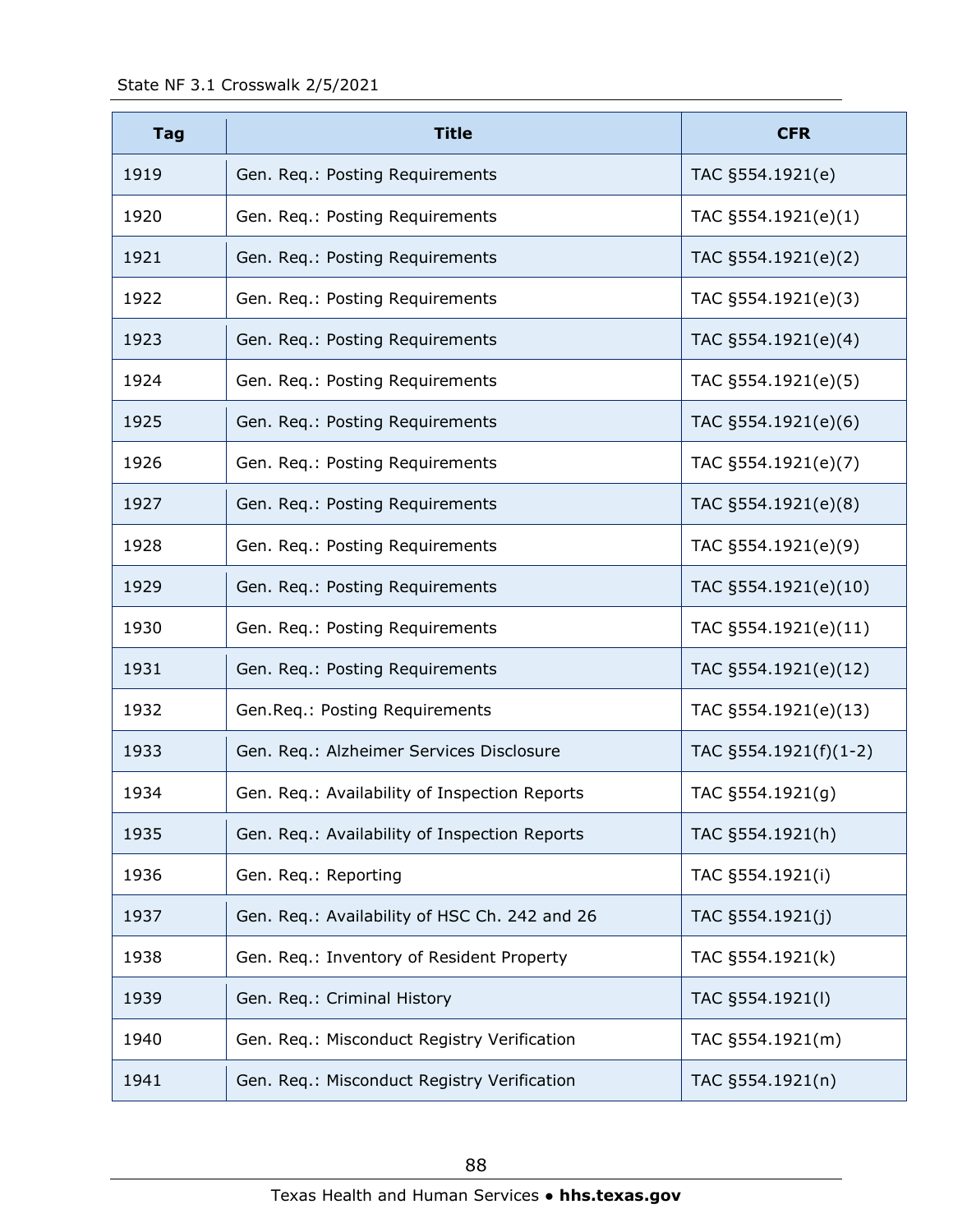| <b>Tag</b> | <b>Title</b>                                | <b>CFR</b>                 |
|------------|---------------------------------------------|----------------------------|
| 1942       | Gen. Req.: Misconduct Registry Verification | TAC §554.1921(0)           |
| 1943       | Gen. Req.: Misconduct Registry Verification | TAC §554.1921(p)           |
| 1944       | Gen. Req.: Posting to the DADS website      | TAC §554.1921(q)           |
| 1945       | <b>Resident Care Policies</b>               | TAC §554.1922(a)           |
| 1946       | <b>Resident Care Policies</b>               | TAC §554.1922(b)           |
| 1947       | Incident or Accident Reporting              | TAC §554.1923(a)           |
| 1948       | Incident or Accident Reporting              | TAC §554.1923(b)           |
| 1949       | Incident or Accident Reporting              | TAC §554.1923(b)(1)        |
| 1950       | Incident or Accident Reporting              | TAC §554.1923(b)(2)        |
| 1951       | Incident or Accident Reporting              | TAC $\S 554.1923(c)(1)(2)$ |
| 1952       | Incident or Accident Reporting              | TAC §554.1923(d)           |
| 1953       | Incident or Accident Reporting              | TAC §554.1923(e)           |
| 1954       | <b>Financial Records</b>                    | TAC §554.1924              |
| 1955       | <b>Financial Records</b>                    | TAC §554.1924(1)           |
| 1956       | <b>Financial Records</b>                    | TAC §554.1924(2)           |
| 1957       | <b>Financial Condition</b>                  | TAC §554.1925(a)           |
| 1958       | <b>Financial Condition</b>                  | TAC §554.1925(b)           |
| 1959       | <b>Financial Condition</b>                  | TAC §554.1925(c)           |
| 1960       | <b>Financial Condition</b>                  | TAC §554.1925(d)           |
| 1961       | <b>Financial Condition</b>                  | TAC §554.1925(e)           |
| 1962       | <b>Financial Condition</b>                  | TAC §554.1925(f)           |
| 1963       | Medicaid Hospice Services: Contract         | TAC §554.1926(a)(1)        |
| 1964       | Medicaid Hospice Services: NF requirements  | TAC §554.1926(a)(2)        |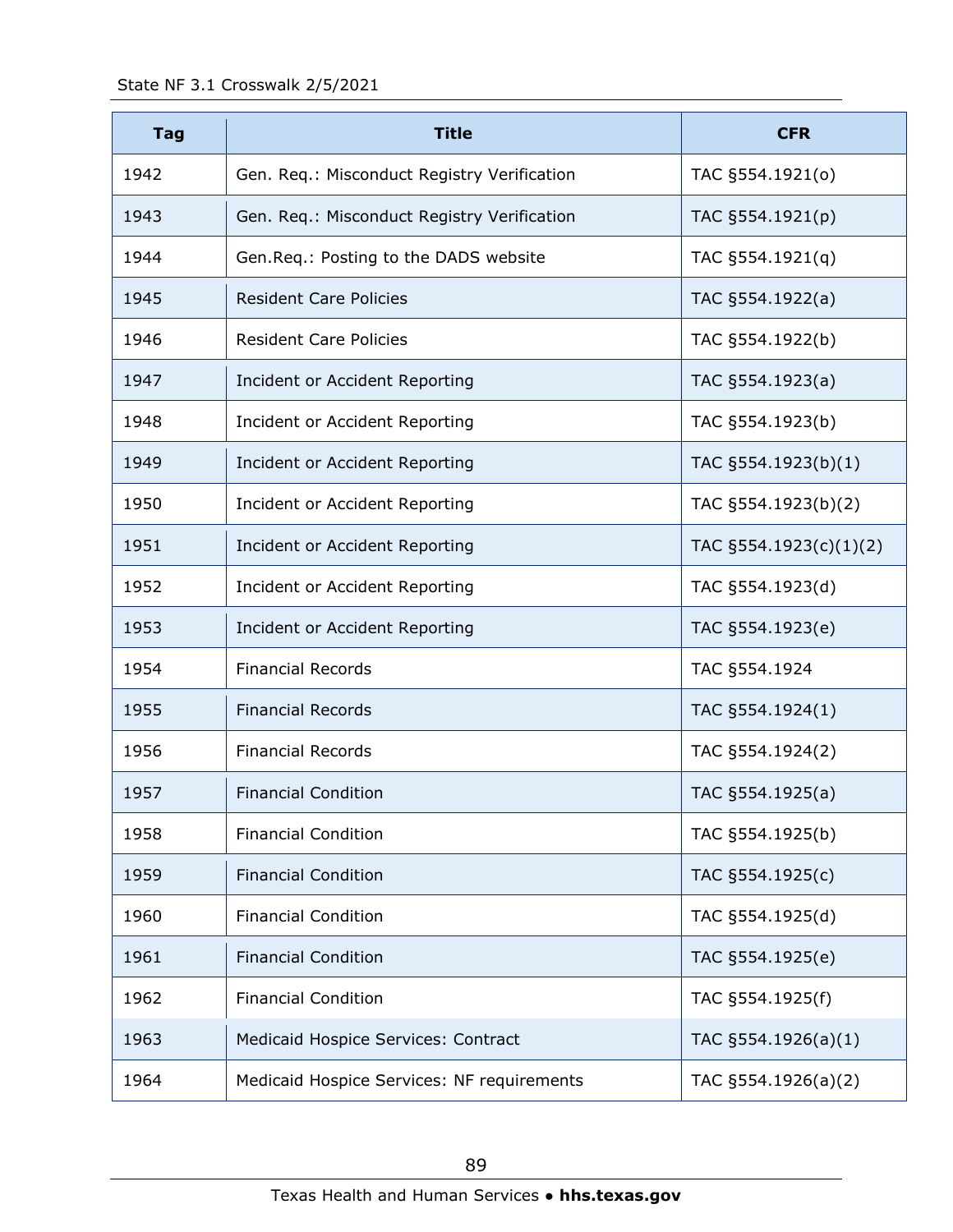| <b>Tag</b> | <b>Title</b>                                    | <b>CFR</b>                  |
|------------|-------------------------------------------------|-----------------------------|
| 1965       | Medicaid Hospice Services: Notify Sig. Change   | TAC §554.1926(a)(3)         |
| 1966       | Medicaid Hospice Services: Medication Orders    | TAC §554.1926(a)(4)         |
| 1967       | <b>Medicaid Hospice Services: Documentation</b> | TAC §554.1926(a)(5)         |
| 1968       | Medicaid Hospice Services: Plan of Care Coord   | TAC §554.1926(b)            |
| 1969       | Medicaid Hospice Services: Right to Refuse      | TAC §554.1926(c)            |
| 1970       | Medicaid Hospice Services: Hospice Requiremnt   | TAC §554.1926(d)(e)         |
| 1971       | Volunteer Program                               | TAC §554.1928               |
| 1972       | <b>Staff Development</b>                        | TAC §554.1929               |
| 1973       | <b>Staff Development</b>                        | TAC §554.1929(1)(A)         |
| 1974       | <b>Staff Development</b>                        | TAC $\S$ 554.1929(1)(B)-(E) |
| 1975       | <b>Staff Development</b>                        | TAC §554.1929(2)            |
| 1976       | <b>Staff Development</b>                        | TAC §554.1929(3)            |
| 1977       | <b>Staff Development</b>                        | TAC §554.1929(4)            |
| 1978       | <b>Staff Development</b>                        | TAC §554.1929(5)            |
| 1979       | <b>Staff Development</b>                        | TAC §554.1929(6)            |
| 1980       | <b>Staff Development</b>                        | TAC §554.1929(7)            |
| 1981       | <b>Blood and Blood Products</b>                 | TAC §554.1930               |
| 1982       | <b>Facility Assessment</b>                      | TAC §554.1931               |
| 1983       | <b>Facility Assessment</b>                      | TAC §554.1931(1)            |
| 1984       | <b>Facility Assessment</b>                      | TAC §554.1931(2)            |
| 1985       | <b>Facility Assessment</b>                      | TAC §554.1931(3)            |
| 1986       | Educational Req. for Persons Under Age 22       | TAC §554.1934(a)            |
| 1987       | Educational Req. for Persons Under Age 22       | TAC §554.1934(b)            |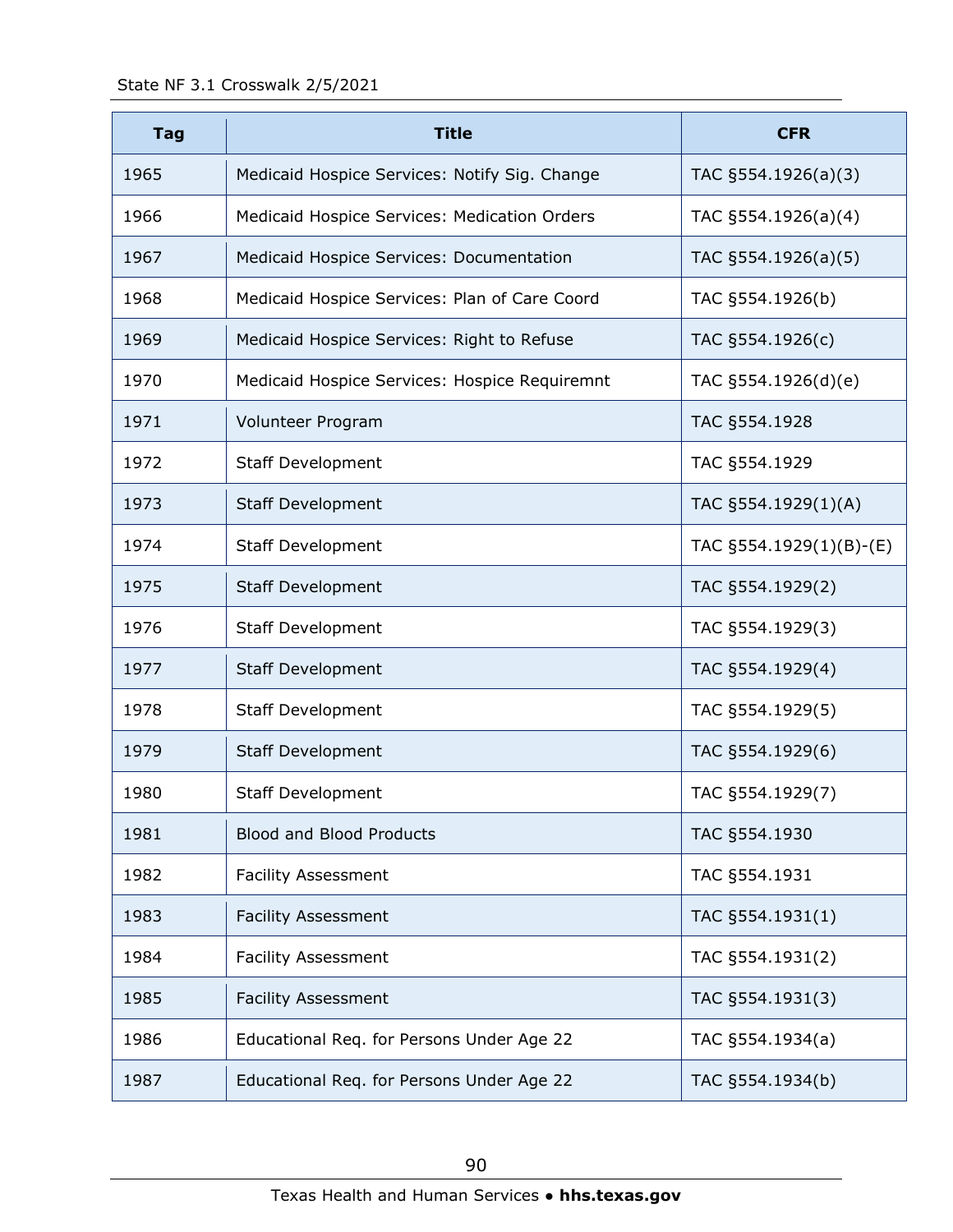| <b>Tag</b> | <b>Title</b>                                  | <b>CFR</b>             |
|------------|-----------------------------------------------|------------------------|
| 1988       | Educational Req. for Persons Under Age 22     | TAC §554.1934(c)       |
| 1989       | Automated External Defibrillator              | TAC §554.1935(a)       |
| 1990       | Automated External Defibrillator              | TAC §554.1935(b)       |
| 1991       | Automated External Defibrillator              | TAC §554.1935(c)       |
| 1992       | Automated External Defibrillator              | TAC §554.1935(d)       |
| 1993       | Automated External Defibrillator              | TAC §554.1935(e)       |
| 1994       | Automated External Defibrillator              | TAC §554.1935(f)       |
| 1995       | Automated External Defibrillator              | TAC §554.1935(g)       |
| 1996       | Automated External Defibrillator              | TAC §554.1935(h)       |
| 1997       | Automated External Defibrillator              | TAC §554.1935(i)       |
| 1998       | Guardianship Orders for a Nursing Facility Re | TAC §554.1936(a)       |
| 1999       | Guardianship Orders for a Nursing Facility Re | TAC §554.1936(b)(1-2)  |
| 2000       | Guardianship Orders for a Nursing Facility Re | TAC §554.1936(c)       |
| 2001       | Guardianship Orders for a Nursing Facility Re | TAC §554.1936(d)(1-2)  |
| 2002       | Guardianship Orders for a Nursing Facility Re | TAC §554.1936(e)(1-2)  |
| 2003       | Proc. Req. - Licensure Inspection and Surveys | TAC §554.2002          |
| 2004       | Determinations and Actions Pursuant to Inspec | TAC §554.2004(a)(b)(c) |
| 2005       | Determinations and Actions Pursuant to Inspec | TAC §554.2004(d)       |
| 2006       | Determinations and Actions Pursuant to Inspec | TAC §554.2004(e)       |
| 2007       | Reporting Incidents and Complaints            | TAC §554.2006          |
| 2008       | Investigations of Incidents and Complaints    | TAC §554.2008          |
| 2009       | Hearings on Complaints of Resident Neglect    | TAC §554.2009          |
| 2010       | <b>General Provisions</b>                     | TAC §554.2010          |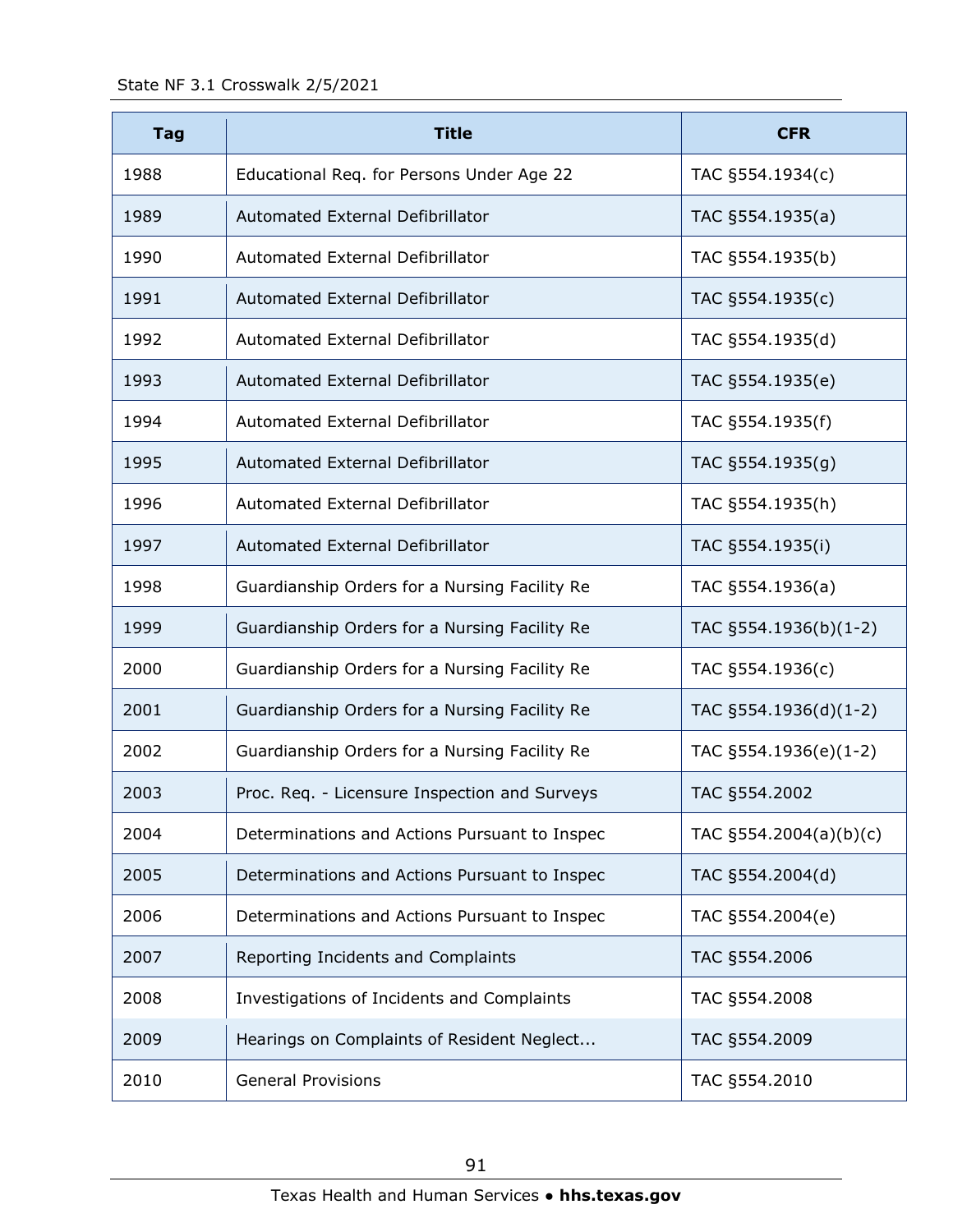| <b>Tag</b> | <b>Title</b>                                       | <b>CFR</b>       |
|------------|----------------------------------------------------|------------------|
| 2011       | Procedures for Inspection of Public Records        | TAC §554.2011    |
| 2012       | <b>Enforcement Generally</b>                       | TAC §554.2102    |
| 2013       | <b>Warning Letter</b>                              | TAC §554.2103    |
| 2014       | Suspension of a License                            | TAC §554.2104    |
| 2015       | Revocation of a License                            | TAC §554.2106    |
| 2016       | <b>Executive Commissioner's License Revocation</b> | TAC §554.2107    |
| 2017       | <b>Emergency Suspension and Closing Order</b>      | TAC §554.2108    |
| 2018       | Referral to the Attorney General                   | TAC §554.2110    |
| 2019       | Suspension of Admissions                           | TAC §554.2111    |
| 2020       | <b>Administrative Penalties</b>                    | TAC §554.2112    |
| 2021       | Criteria to Stay an EC License Revocation          | TAC §554.2113    |
| 2022       | Right to Correct                                   | TAC §554.2114(a) |
| 2023       | <b>Right to Correct</b>                            | TAC §554.2114(b) |
| 2024       | Right to Correct                                   | TAC §554.2114(c) |
| 2025       | Right to Correct                                   | TAC §554.2114(d) |
| 2026       | Right to Correct                                   | TAC §554.2114(e) |
| 2027       | Amelioration of Violation                          | TAC §554.2115    |
| 2028       | Involuntary Appointment of a Trustee               | TAC §554.2116    |
| 2029       | Appointment of a Trustee by Agreement              | TAC §554.2118    |
| 2030       | Open Hearing                                       | TAC §554.2119    |
| 2031       | Definitions Pertaining to Medicaid Remedies        | TAC §554.2120    |
| 2032       | <b>General Provisions</b>                          | TAC §554.2121    |
| 2033       | Interest on Civil Money Penalties                  | TAC §554.2129    |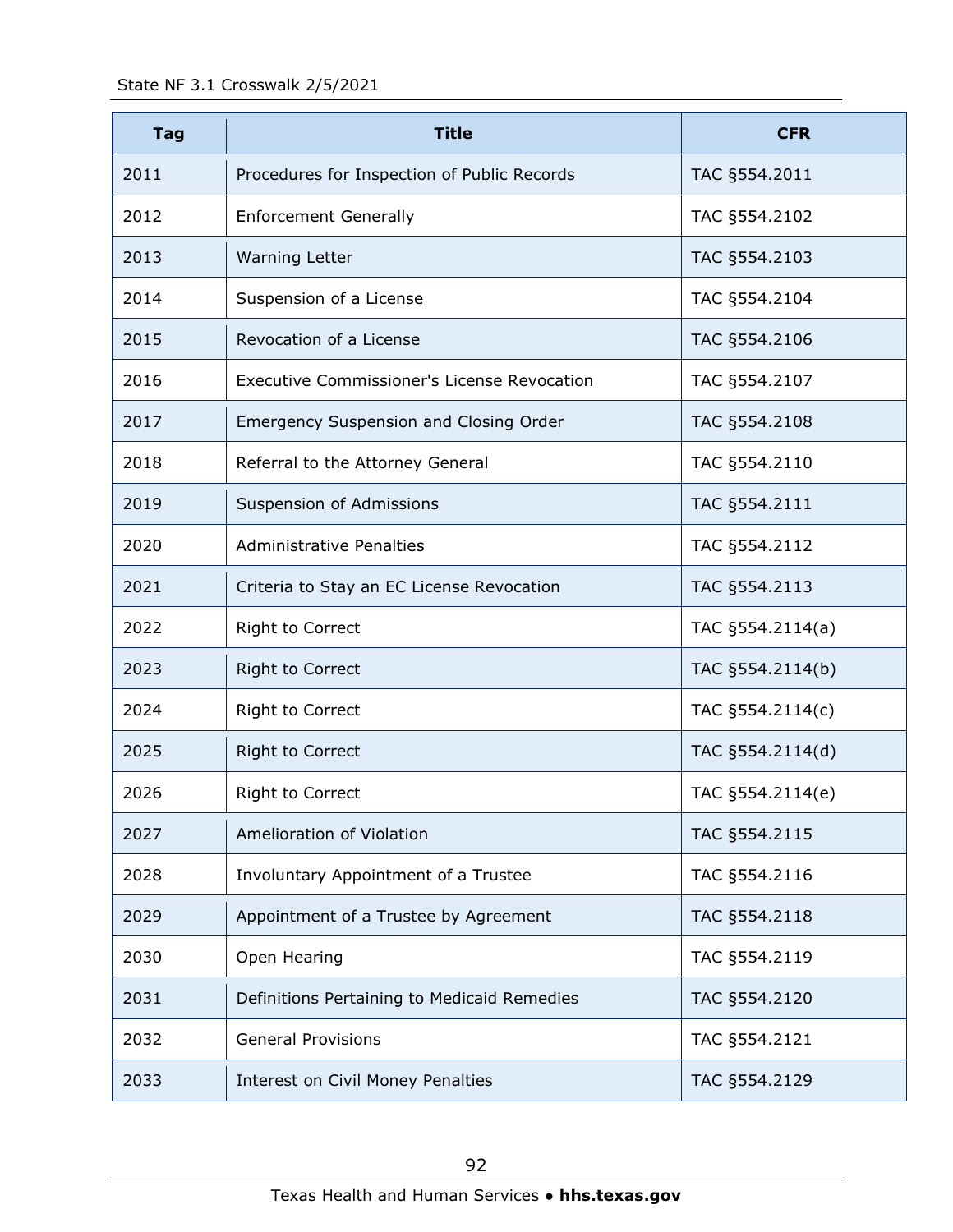| <b>Tag</b> | <b>Title</b>                                  | <b>CFR</b>                               |
|------------|-----------------------------------------------|------------------------------------------|
| 2034       | Proc. Following Term. of the Provider Agree.  | TAC §554.2144                            |
| 2035       | Termination of Provider Agreement on the      | TAC §554.2146                            |
| 2036       | <b>Informal Dispute Resolution</b>            | TAC §554.2147                            |
| 2037       | Arbitration                                   | TAC §554.2148                            |
| 2038       | Exclusions                                    | TAC §554.2149                            |
| 2039       | Fraud Referral                                | TAC §554.2150                            |
| 2040       | Construction                                  | TAC §554.2151                            |
| 2041       | Voluntary Cert. of Facilities/ Alz. Disease   | TAC §554.2204                            |
| 2042       | General Requirements for a Certified Facility | TAC §554.2206                            |
| 2043       | Alzheimer's/ Gen. Req.-Admission              | TAC $\S554.2208(a)(1)$                   |
| 2044       | Alzheimer's/ Gen. Req.-Safety Measures        | TAC §554.2208(a)(2)                      |
| 2045       | Alzheimer's/ Gen. Req.-Restraints or Barriers | TAC §554.2208(a)(3)                      |
| 2046       | Alzheimer's/ Gen. Req.-Activity Programs      | TAC §554.2208(a)(4)                      |
| 2047       | Alzheimer's/ Gen. Req.-Privacy in Treatment   | TAC §554.2208(a)(5)                      |
| 2048       | Alzheimer's/ Gen. Req.-Outdoor Area/ Fencing  | <b>TAC</b><br>§554.2208(a)(6)(A)(i)      |
| 2049       | Alzheimer's/ Gen. Req.-Fencing/ Windows       | <b>TAC</b><br>$\S554.2208(a)(6)(A)(ii)$  |
| 2050       | Alzheimer's/ Gen. Req.-Enclosure Min. Size    | TAC §554.2208(a)(6)(B)                   |
| 2051       | Alzheimer's/ Gen. Reg 1/2 Gates Enclosed Area | <b>TAC</b><br>$\S554.2208(a)(6)(C)(i)$   |
| 2052       | Alzheimer's/ Gen. Req.-Only One Gate Required | <b>TAC</b><br>$\S554.2208(a)(6)(C)(ii)$  |
| 2053       | Alzheimer's/ Gen. Req.-Gates Continuous Path  | <b>TAC</b><br>$\S554.2208(a)(6)(C)(iii)$ |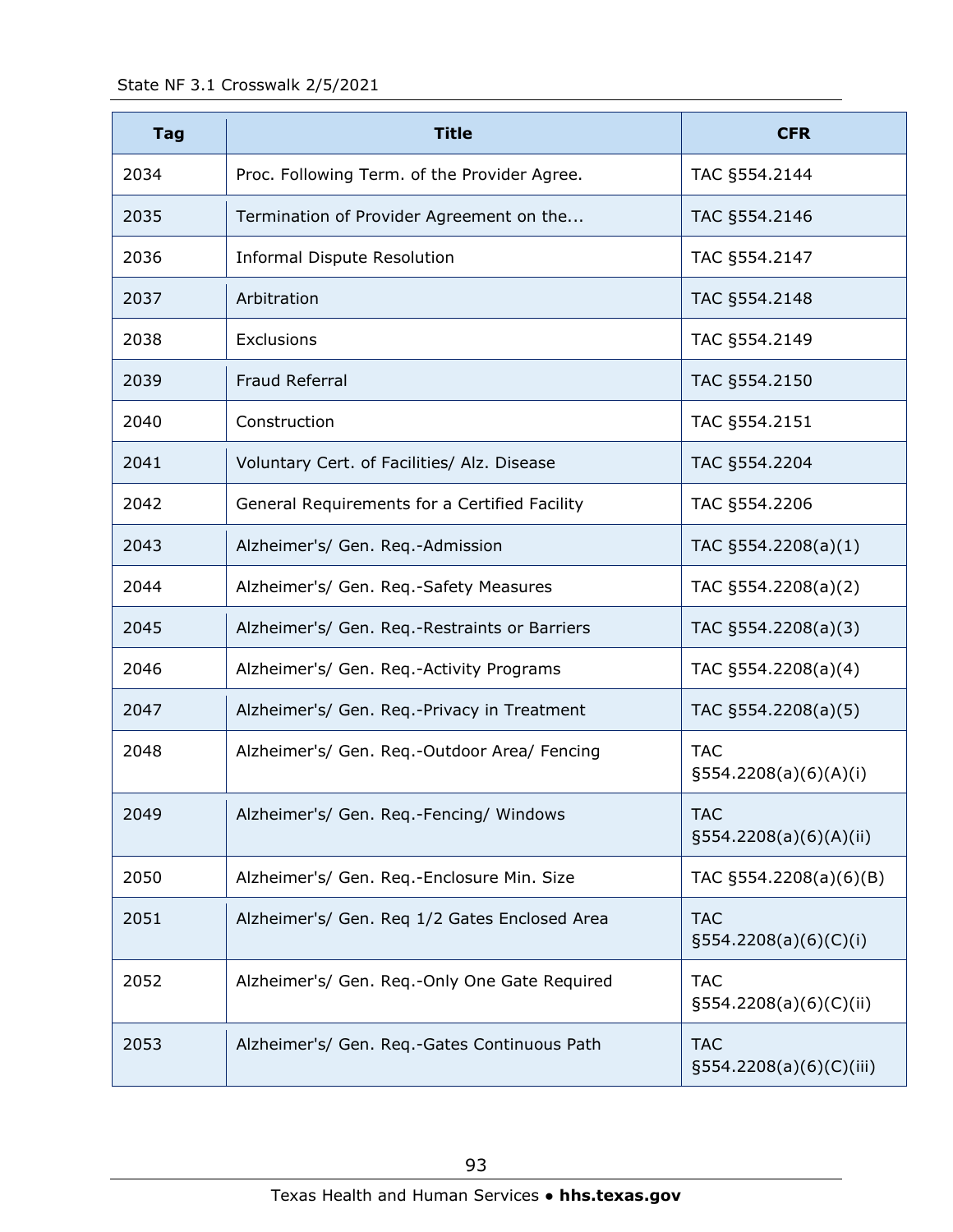| <b>Tag</b> | <b>Title</b>                                  | <b>CFR</b>                              |
|------------|-----------------------------------------------|-----------------------------------------|
| 2054       | Alzheimer's/ Gen. Req.-Electronic Gate Locks  | TAC §554.2208(a)(6)(D)                  |
| 2055       | Alzheimer's/ Gen. Req.-Fencing/ Wood          | <b>TAC</b><br>§554.2208(a)(6)(E)(i)     |
| 2056       | Alzheimer's/ Gen. Req.-Fencing/ Wire          | <b>TAC</b><br>$\S554.2208(a)(6)(E)(ii)$ |
| 2057       | Alzheimer's/ Gen. Req.-Security Measures      | TAC §554.2208(a)(7)                     |
| 2058       | Alzheimer's/ Gen. Req.-No Toxic Garden Plants | TAC §554.2208(a)(8)                     |
| 2059       | Alzheimer's/ Staff-Training/ Policies         | TAC §554.2208(b)(1)(A)                  |
| 2060       | Alzheimer's/ Staff-Continuing Education       | TAC §554.2208(b)(1)(B)                  |
| 2061       | Alzheimer's/ Staff-Social Worker/ Admission   | TAC §554.2208(b)(2)(A)                  |
| 2062       | Alzheimer's/ Staff-Social Worker/ Resources   | TAC §554.2208(b)(2)(B)                  |
| 2063       | Alzheimer's/ Staff-Social Worker/ Qt. Meeting | TAC §554.2208(b)(2)(C)                  |
| 2064       | Alzheimer's/ Staff-Social Worker/ Network     | TAC §554.2208(b)(2)(D)                  |
| 2065       | Alzheimer's/ Staff-Specially Trained          | TAC §554.2208(b)(3)                     |
| 2066       | Alzheimer's/ Staff-Ratios                     | TAC §554.2208(b)(4)                     |
| 2067       | Alzheimer's/ PP/ Resident Living Areas        | TAC §554.2208(c)(1)                     |
| 2068       | Alzheimer's/ PP/ Resident Dining Areas        | TAC §554.2208(c)(2)                     |
| 2069       | Alzheimer's/ PP/ Bathtubs-Showers             | TAC §554.2208(c)(3)                     |
| 2070       | Alzheimer's/ PP/ Toilets-1/8 Beds in NF's     | TAC §554.2208(c)(4)(A)                  |
| 2071       | Alzheimer's/ PP/ Toilets-1/15 Clients in ADC  | TAC §554.2208(c)(4)(B)                  |
| 2072       | Alzheimer's/ PP/ Lavatory Near Toilet         | TAC §554.2208(c)(5)                     |
| 2073       | Alzheimer's/ PP/ Monitoring Station-Desk      | TAC §554.2208(c)(6)(A)                  |
| 2074       | Alzheimer's/ PP/ Monitoring Station-Chair     | TAC §554.2208(c)(6)(B)                  |
| 2075       | Alzheimer's/ PP/ Monitoring Station-Illuminat | TAC §554.2208(c)(6)(C)                  |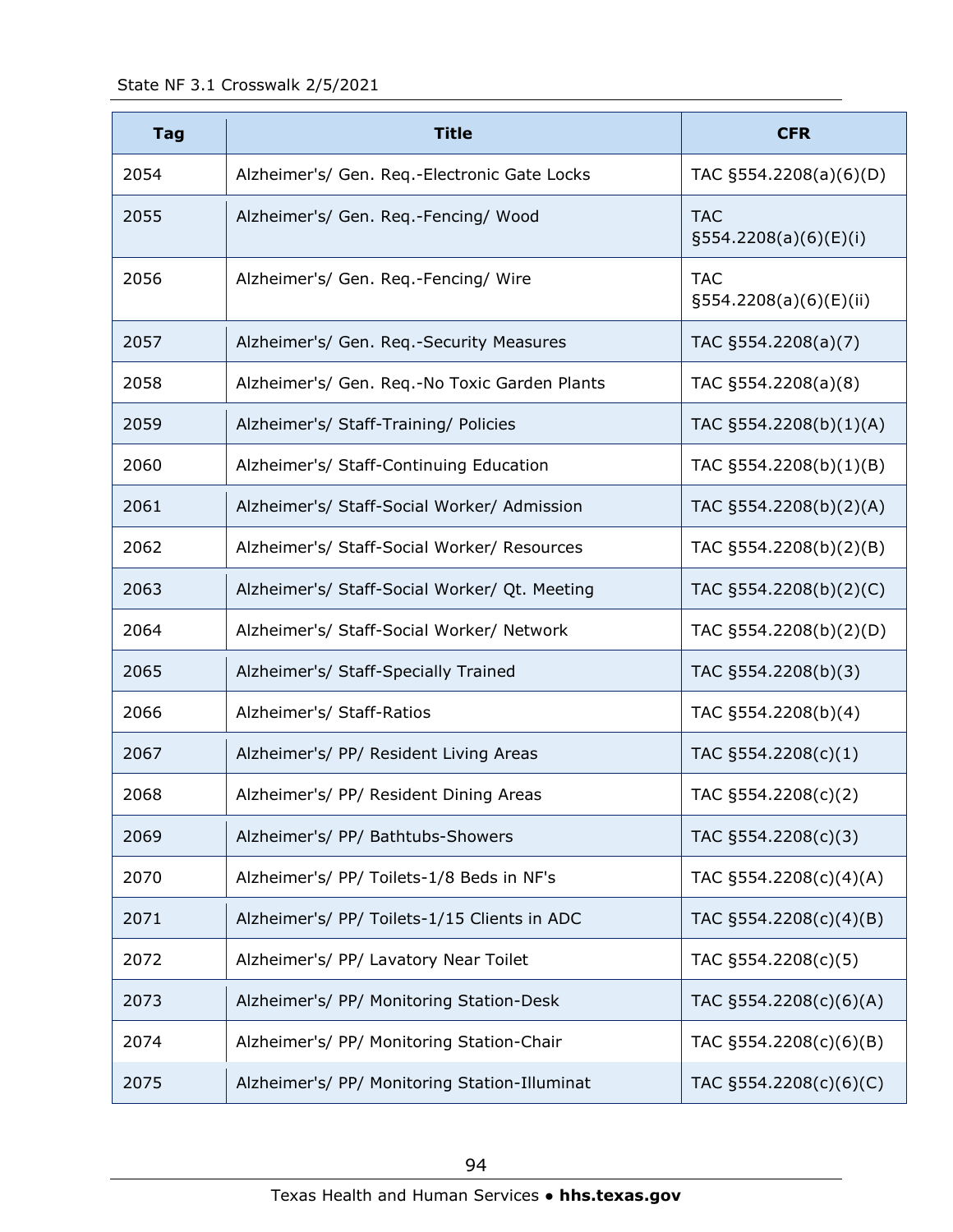| <b>Tag</b> | <b>Title</b>                                  | <b>CFR</b>                                        |
|------------|-----------------------------------------------|---------------------------------------------------|
| 2076       | Alzheimer's/ PP/ Monitoring Station-Com. Sys. | TAC §554.2208(c)(6)(D)                            |
| 2077       | Alzheimer's/ PP/ Monitoring Station-Storage   | TAC §554.2208(c)(6)(E)                            |
| 2078       | Alzheimer's/ PP/ 2 Remote Exits               | TAC §554.2208(c)(7)                               |
| 2079       | Alzheimer's/ PP/ Corridor Control Doors       | TAC §554.2208(c)(8)                               |
| 2080       | Alzheimer's/ PP/ Locks Cont. Doors SS/ FAS    | TAC §554.2704(i)(1)                               |
| 2081       | Alzheimer's/ PP/ Cont. Doors Release-SS/ FAS  | <b>TAC</b><br>$\S554.2208(c)(9)(B)(i)$            |
| 2082       | Alzheimer's/ PP/ Cont. Doors Rel-Power Fail.  | <b>TAC</b><br>$\S554.2208(c)(9)(B)(ii)$           |
| 2083       | Alzheimer's/ PP/ Cont. Doors Rel- Mon Station | <b>TAC</b><br>§554.2208(c)(9)(B)(iii)             |
| 2084       | Alzheimer's/ PP/ Key Pad at Control Doors     | TAC §554.2208(c)(9)(C)                            |
| 2085       | Alzheimer's/ PP/ Cont. Doors-Reset Manually   | TAC §554.2208(c)(9)(D)                            |
| 2086       | Alzheimer's/ PP/ Cont. Doors-Staff Training   | TAC §554.2208(c)(9)(E)                            |
| 2087       | Alzheimer's/ PP/ Locks of Exit Doors Meet LSC | TAC §554.2208(c)(10)(A)                           |
| 2088       | Alzheimer's/ PP/ Lock Exit Doors-SS/ FAS      | <b>TAC</b><br>§554.2208(c)(10)(B)(i)              |
| 2089       | Alzheimer's/ PP/ Lock Exit Doors-Electro-mag. | <b>TAC</b><br>§554.2208(c)(10)(B)(ii)             |
| 2090       | Alzheimer's/ PP/ Exit Doors Release SS/ FAS   | <b>TAC</b><br>§554.2208(c)(10)(B)(iii)(<br>I)     |
| 2091       | Alzheimer's/ PP/ Exit Doors Rel.-Power Fail.  | <b>TAC</b><br>$\S554.2208(c)(10)(B)(iii)($<br>II) |
| 2092       | Alzheimer's/ PP/ Exit Doors Rel.-Mon. Station | <b>TAC</b><br>§554.2208(c)(10)(B)(iii)(<br>III)   |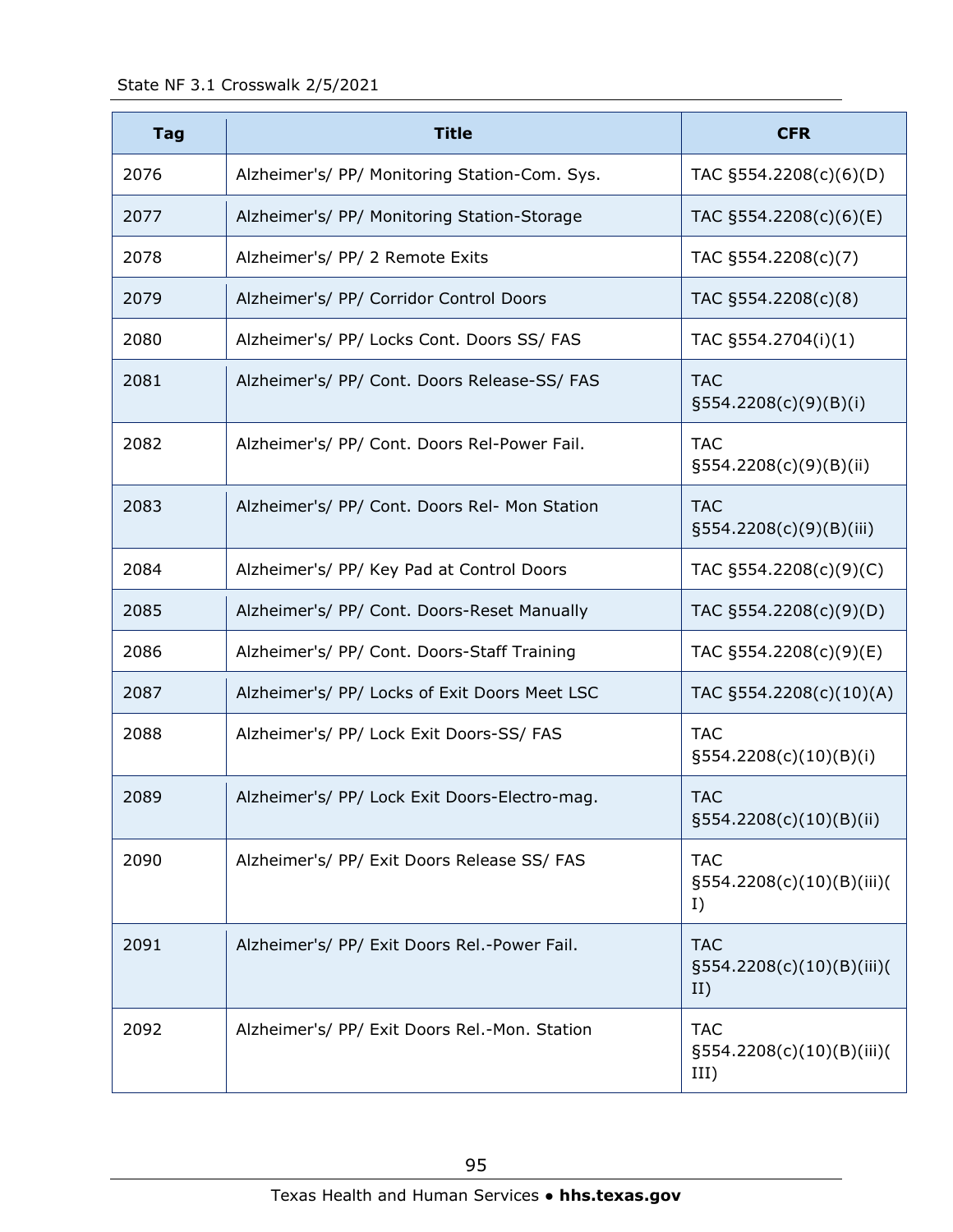State NF 3.1 Crosswalk 2/5/2021

| <b>Tag</b> | <b>Title</b>                                  | <b>CFR</b>                               |
|------------|-----------------------------------------------|------------------------------------------|
| 2093       | Alzheimer's/ PP/ Exit Doors-Reset Manually    | <b>TAC</b><br>$\S554.2208(c)(10)(B)(iv)$ |
| 2094       | Alzheimer's/ PP/ Manual FA pull Exit Doors    | <b>TAC</b><br>$\S554.2208(c)(10)(B)(v)$  |
| 2095       | Alzheimer's/ PP/ Key Pad at Exit Doors        | <b>TAC</b><br>$\S554.2208(c)(10)(B)(vi)$ |
| 2096       | Alzheimer's/ PP/ Staff Train. Rel. Exit Doors | <b>TAC</b><br>§554.2208(c)(10)(B)(vii)   |
| 2097       | Conditions for Part. as a Medicaid-Cert. Fac. | TAC §554.2301                            |
| 2098       | Requirements for a Contracted Medicaid Prov.  | TAC §554.2302                            |
| 2099       | <b>Contract Requirements</b>                  | TAC §554.2304                            |
| 2100       | <b>Effective Dates of Provider Contracts</b>  | TAC §554.2306                            |
| 2101       | Nursing Facility Ceases to Participate        | TAC §554.2310                            |
| 2102       | Surety Bonds or Letters of Credit             | TAC §554.2312                            |
| 2103       | <b>Financial Audits</b>                       | TAC §554.2314                            |
| 2104       | Collection of Applied Income                  | TAC §554.2316                            |
| 2105       | Comp. of Daily Reimb. Rate for Recipients     | TAC §554.2318                            |
| 2106       | <b>Medical Transportation</b>                 | TAC §554.2320                            |
| 2107       | <b>Utilization Review Plan</b>                | TAC §554.2402                            |
| 2108       | Physicians' Certifications and Recert.        | TAC §554.2405                            |
| 2109       | Denied Medical Necessity                      | TAC §554.2407                            |
| 2110       | Retroactive Medical Necessity Determinations  | TAC §554.2408                            |
| 2111       | Gen. Qual. for At-Risk Ass. and Medical       | TAC §554.2409                            |
| 2112       | Criteria Spec. to a Medical Necessity Det.    | TAC §554.2410                            |
| 2113       | Utilization Review and Control Activities     | TAC §554.2411                            |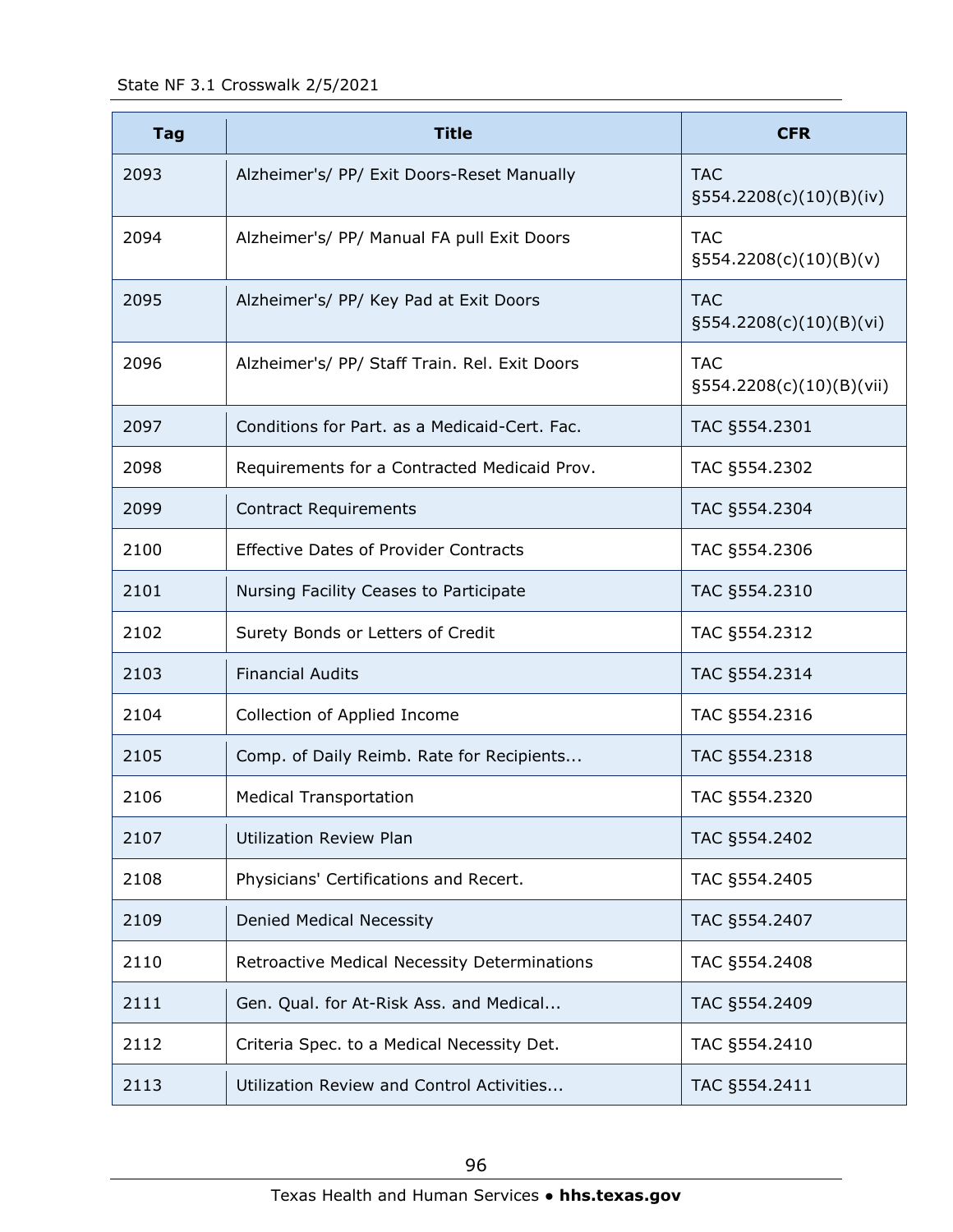| <b>Tag</b> | <b>Title</b>                                  | <b>CFR</b>             |
|------------|-----------------------------------------------|------------------------|
| 2114       | PASARR - Facility must notify DHS             | TAC §554.2500(b)(4)(C) |
| 2115       | Preadmission Screening and Resident Review    | TAC §554.2500(f)       |
| 2116       | Preadmission Screening and Resident Review.   | TAC §554.2500(g)       |
| 2117       | Vendor Payment (Items and Services Included)  | TAC §554.2601          |
| 2118       | Therapeutic Home Visits Away from the Fac.    | TAC §554.2603          |
| 2119       | Penalties for Supplementation                 | TAC §554.2607          |
| 2120       | Limitations on Provider Charges               | TAC §554.2608          |
| 2121       | Payment of Claims                             | TAC §554.2609          |
| 2122       | Medicare Part A Skilled Nursing Facility      | TAC §554.2610          |
| 2123       | Quality Incentive Payment.                    | TAC §554.2612          |
| 2124       | NF - Preadmission Screening and Resident Revi | TAC §554.2701          |
| 2125       | PASRR - Limitation on Charges                 | TAC §554.2702          |
| 2126       | <b>PASRR - Definitions</b>                    | TAC §554.2703          |
| 2127       | PASRR - NF Responsibilities                   | TAC §554.2704(a)(1)    |
| 2128       | PASRR - NF Responsibilities                   | TAC §554.2704(a)(2)    |
| 2129       | PASRR - NF Responsibilities                   | TAC §554.2704(b)       |
| 2130       | PASRR - NF Responsibilities                   | TAC §554.2704(c)       |
| 2131       | PASRR - NF Responsibilities                   | TAC §554.2704(d)(1)(A) |
| 2132       | PASRR - NF Responsibilities                   | TAC §554.2704(d)(1)(B) |
| 2133       | PASRR - NF Responsibilities                   | TAC §554.2704(d)(2)    |
| 2134       | PASRR - NF Responsibilities                   | TAC §554.2704(e)       |
| 2135       | PASRR - NF Responsibilities                   | TAC §554.2704(f)(1)    |
| 2136       | PASRR - NF Responsibilities                   | TAC §554.2704(f)(2)    |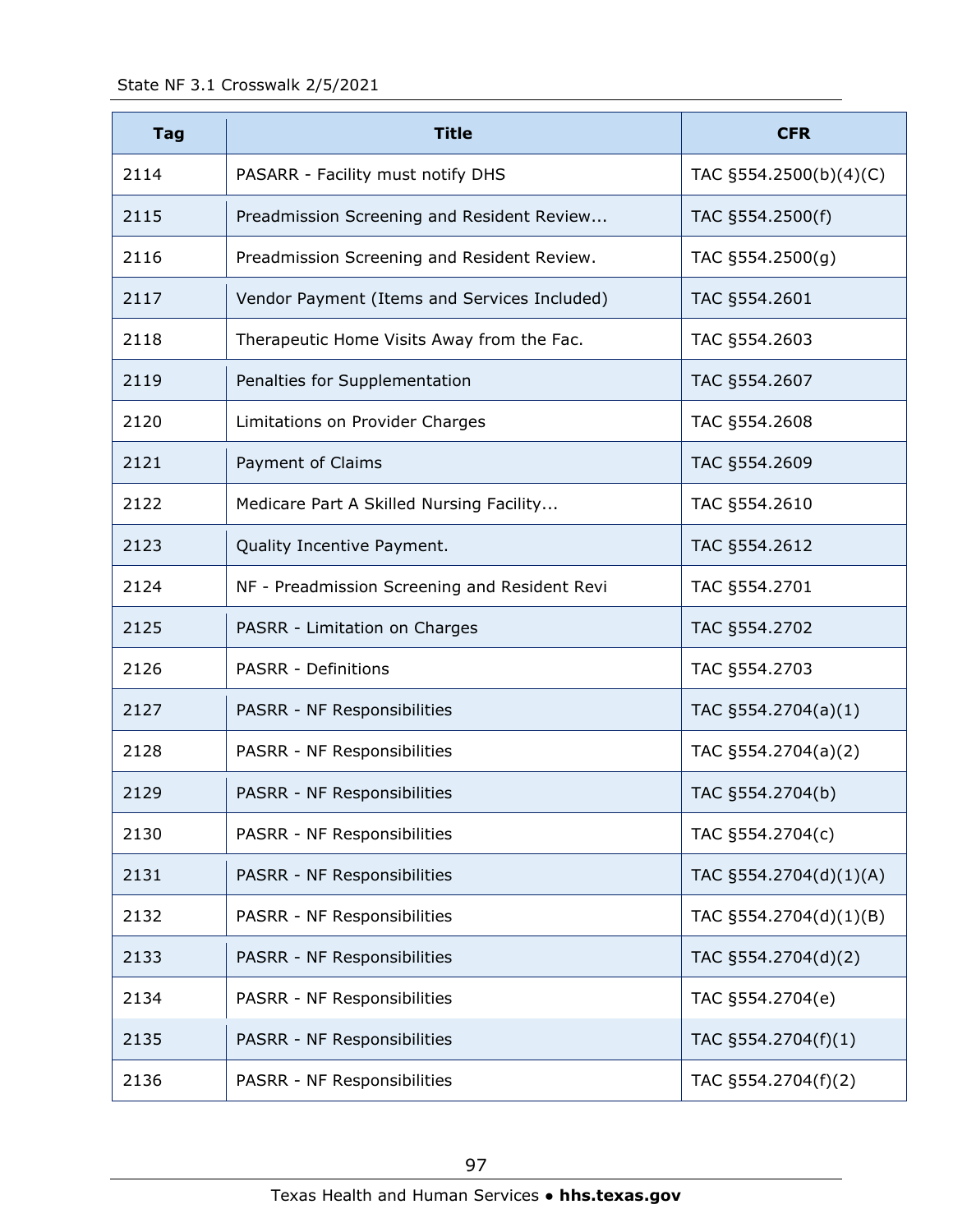| <b>Tag</b> | <b>Title</b>                             | <b>CFR</b>             |
|------------|------------------------------------------|------------------------|
| 2137       | PASRR - NF Responsibilities              | TAC §554.2704(f)(3)    |
| 2138       | PASRR - NF Responsibilities              | TAC §554.2704(g)       |
| 2139       | PASRR - NF Responsibilities              | TAC §554.2704(h)(1)    |
| 2140       | PASRR - NF Responsibilities              | TAC §554.2704(h)(2)    |
| 2141       | PASRR - NF Responsibilities              | TAC §554.2704(i)(1)    |
| 2142       | PASRR - NF Responsibilities              | TAC §554.2704(i)(2)    |
| 2143       | PASRR - NF Responsibilities              | TAC §554.2704(i)(3)(A) |
| 2144       | PASRR - NF Responsibilities              | TAC §554.2704(i)(3)(B) |
| 2145       | PASRR - NF Responsibilities              | TAC §554.2704(i)(4)    |
| 2146       | PASRR - NF Responsibilities              | TAC §554.2704(i)(5)(A) |
| 2147       | PASRR - NF Responsibilities              | TAC §554.2704(i)(5)(B) |
| 2148       | PASRR - NF Responsibilities              | TAC §554.2704(i)(5)(C) |
| 2149       | PASRR - NF Responsibilities              | TAC §554.2704(i)(5)(D) |
| 2150       | PASRR - NF Responsibilities              | TAC §554.2704(i)(6)(A) |
| 2151       | PASRR - NF Responsibilities              | TAC §554.2704(i)(6)(B) |
| 2152       | PASRR - NF Responsibilities              | TAC §554.2704(i)(7)    |
| 2153       | PASRR - NF Responsibilities              | TAC §554.2704(i)(8)    |
| 2154       | PASRR - NF Responsibilities              | TAC §554.2704(i)(9)    |
| 2155       | PASRR - NF Responsibilities              | TAC §554.2704(i)(10)   |
| 2156       | PASRR - NF Responsibilities              | TAC §554.2704(i)(11)   |
| 2157       | PASRR - NF Responsibilities              | TAC §554.2704(i)(12)   |
| 2158       | PASRR - NF Fair Hearing Responsibilities | TAC §554.2705          |
| 2159       | PASRR - NF Fair Hearing Responsibilities | TAC §554.2705(1)       |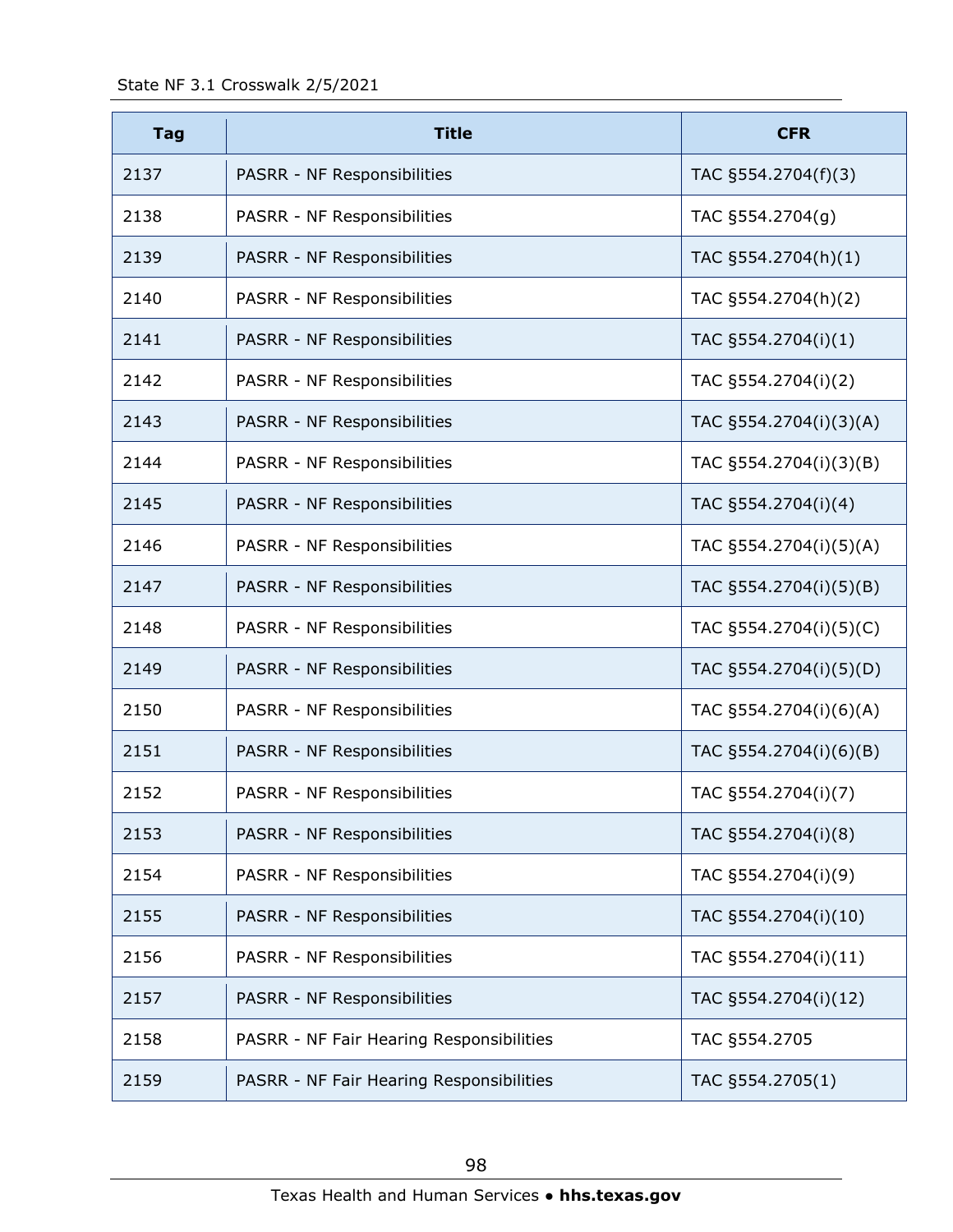| <b>Tag</b> | <b>Title</b>                                  | <b>CFR</b>              |
|------------|-----------------------------------------------|-------------------------|
| 2160       | PASRR - NF Fair Hearing Responsibilities      | TAC §554.2705(2)        |
| 2161       | PASRR - NF Respons to a Designated Resident   | TAC §554.2706(a)        |
| 2162       | PASRR - NF Respons to a Designated Resident   | TAC §554.2706(b)        |
| 2163       | PASRR - NF Respons to a Designated Resident   | TAC §554.2706(c)(1)     |
| 2164       | PASRR - NF Respons to a Designated Resident   | TAC §554.2706(c)(2)     |
| 2165       | PASRR - NF Respons to a Designated Resident   | TAC §554.2706(c)(3)(A)  |
| 2166       | PASRR - NF Respons to a Designated Resident   | TAC §554.2706(c)(3)(B)  |
| 2167       | PASRR - NF Respons to a Designated Resident   | TAC §554.2706(c)(3)(C)  |
| 2168       | PASRR - NF Respons to a Designated Resident   | TAC §554.2706(c)(3)(D)  |
| 2169       | PASRR - NF Respons to a Designated Resident   | TAC §554.2706(c)(3)(E)  |
| 2170       | PASRR - NF Respons to a Designated Resident   | TAC §554.2706(d)(1)     |
| 2171       | PASRR - NF Respons to a Designated Resident   | TAC §554.2706(d)(2)     |
| 2172       | <b>PASRR - NF Transition Activities</b>       | TAC §554.2707(a)        |
| 2173       | <b>PASRR - NF Transition Activities</b>       | TAC §554.2707(b)        |
| 2174       | PASRR - NF Educational Activities for Residen | TAC §554.2708(1)        |
| 2175       | PASRR - NF Educational Activities for Residen | TAC §554.2708(2)        |
| 2176       | PASRR - NF Educational Activities for Residen | TAC §554.2708(3)        |
| 2177       | PASRR - NF Incident and Complaint Reporting   | TAC §554.2709(1)        |
| 2178       | PASRR - NF Incident and Complaint Reporting   | TAC §554.2709(2)        |
| 2179       | PASRR - NF Specialized Services for a Des Res | TAC §554.2750(a)        |
| 2180       | PASRR - NF Specialized Services for a Des Res | TAC §554.2750(b)        |
| 2181       | PASRR - Requesting Authorization for Therapy  | TAC §554.2751(a)        |
| 2182       | PASRR - Requesting Authorization for Therapy  | TAC §554.2751(b)(1)-(2) |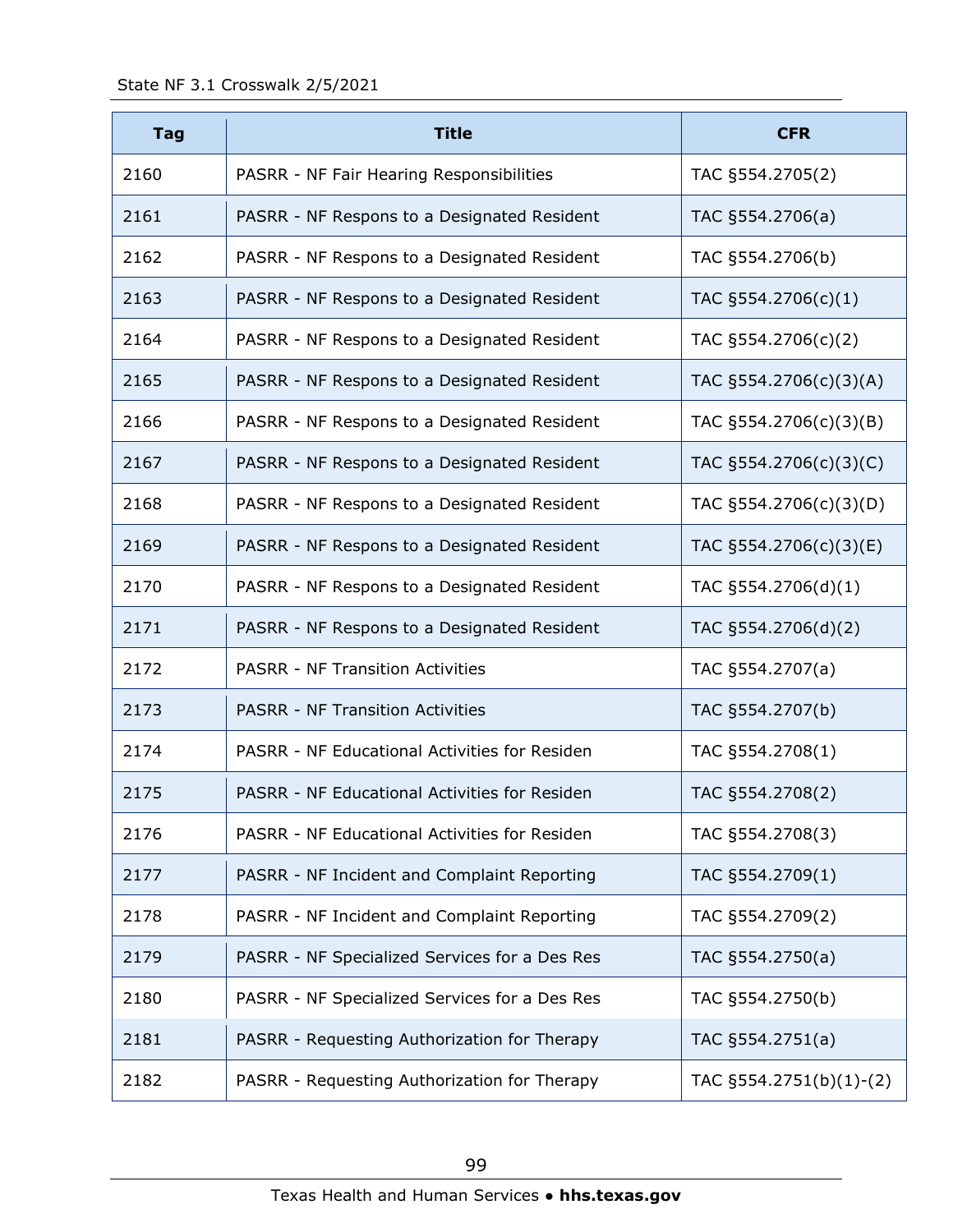| <b>Tag</b> | <b>Title</b>                                  | <b>CFR</b>                 |
|------------|-----------------------------------------------|----------------------------|
| 2183       | PASRR - Requesting Authorization for Therapy  | TAC §554.2751(c)           |
| 2184       | Qualifications of a Provider of Therapy Servi | TAC §554.2752(1)(A)        |
| 2185       | Qualifications of a Provider of Therapy Servi | TAC §554.2752(1)(B)        |
| 2186       | Qualifications of a Provider of Therapy Servi | TAC §554.2752(2)           |
| 2187       | Qualifications of a Provider of Therapy Servi | TAC §554.2752(3)           |
| 2188       | Qualifications of a Provider of Therapy Servi | TAC §554.2752(4)           |
| 2189       | Qualifications of a Provider of Therapy Servi | TAC §554.2752(5)           |
| 2190       | Payment for Therapy Services                  | TAC §554.2753(a)           |
| 2191       | Payment for Therapy Services                  | TAC §554.2753(b)           |
| 2192       | Payment for Therapy Services                  | TAC §554.2753(c)           |
| 2193       | Payment for Therapy Services                  | TAC §554.2753(d)           |
| 2194       | Payment for Therapy Services                  | TAC §554.2753(e)           |
| 2195       | Requesting Author to Provide DME and a CMWC   | TAC §554.2754(a)           |
| 2196       | Requesting Author to Provide DME and a CMWC   | TAC $\S554.2754(b)(1)-(3)$ |
| 2197       | Requesting Author to Provide DME and a CMWC   | TAC §554.2754(c)(1)-(3)    |
| 2198       | Requesting Author to Provide DME and a CMWC   | TAC §554.2754(d)(1)-(2)    |
| 2199       | Requesting Author to Provide DME and a CMWC   | TAC §554.2754(e)           |
| 2200       | Requesting Author to Provide DME and a CMWC   | TAC §554.2754(f)           |
| 2201       | Payment for DME and CMWC                      | TAC §554.2755(a)           |
| 2202       | Payment for DME and CMWC                      | TAC §554.2755(b)(1)-(2)    |
| 2203       | Payment for DME and CMWC                      | TAC §554.2755(c)           |
| 2204       | Payment for DME and CMWC                      | TAC §554.2755(d)(1)-(2)    |
| 2205       | Payment for DME and CMWC                      | TAC §554.2755(e)           |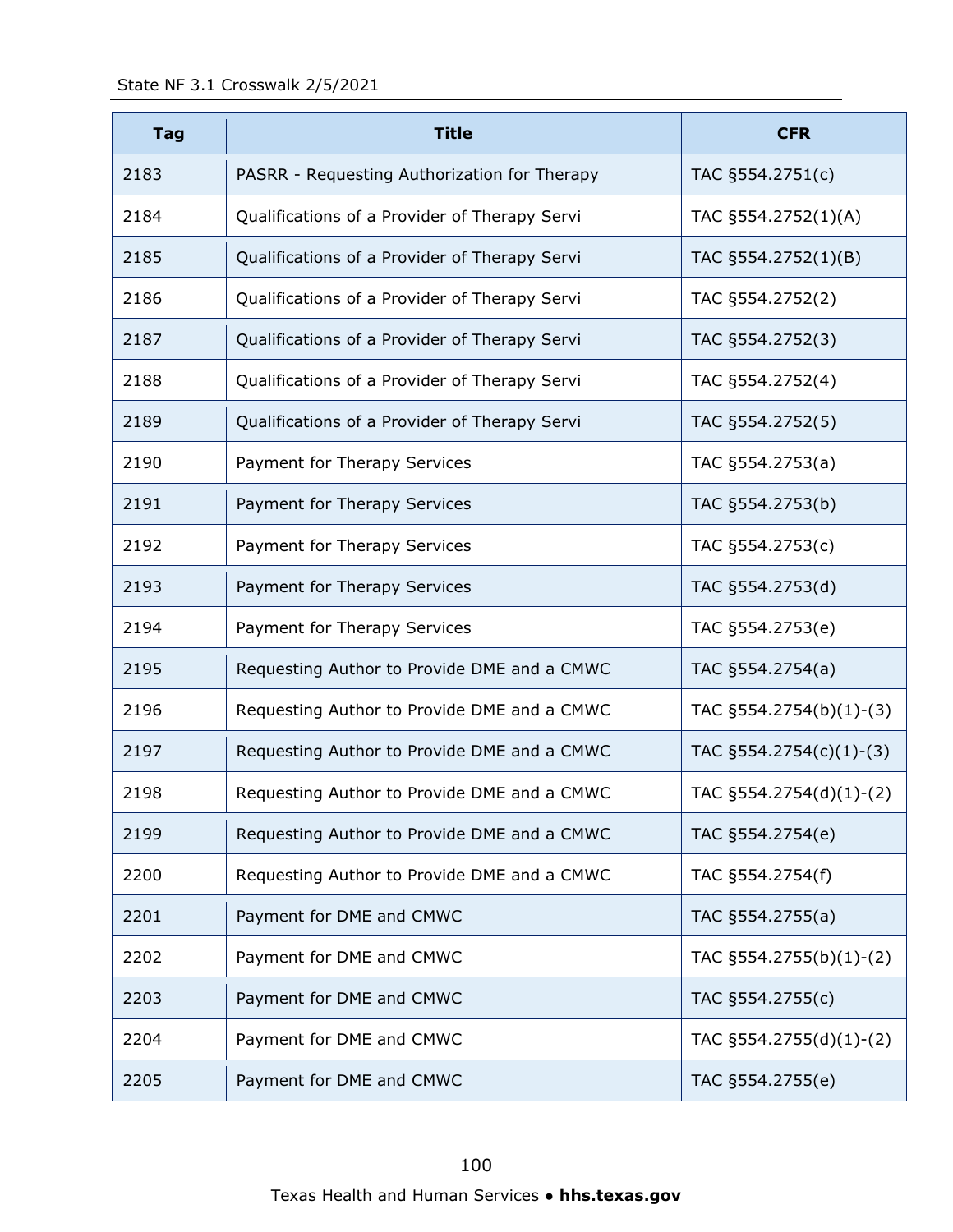| <b>Tag</b> | <b>Title</b>                                  | <b>CFR</b>              |
|------------|-----------------------------------------------|-------------------------|
| 2206       | Administrative Requirements for DME and CMWC  | TAC §554.2756(a)        |
| 2207       | Administrative Requirements for DME and CMWC  | TAC §554.2756(b)        |
| 2208       | Administrative Requirements for DME and CMWC  | TAC §554.2756(c)        |
| 2209       | Administrative Requirements for DME and CMWC  | TAC §554.2756(d)        |
| 2210       | Administrative Requirements for DME and CMWC  | TAC §554.2756(e)        |
| 2211       | Administrative Requirements for DME and CMWC  | TAC §554.2756(f)(1)-(2) |
| 2212       | NF COVID-19 Emergency Rule Response           | TAC §554.2802(a)        |
| 2214       | NF COVID-19 Emergency Rule Response           | TAC §554.2802(b)(1)     |
| 2215       | NF COVID-19 Emergency Rule Response           | TAC §554.2802(b)(2)     |
| 2216       | NF COVID-19 Emergency Rule Response           | TAC §554.2802(b)(3)     |
| 2217       | NF COVID-19 Emergency Rule Response           | TAC §554.2802(b)(4)     |
| 2218       | NF COVID-19 Emergency Rule Response           | TAC §554.2802(b)(5)     |
| 2219       | NF COVID-19 Emergency Rule Response           | TAC §554.2802(c)(1)     |
| 2221       | NF COVID-19 Emergency Rule Response           | TAC §554.2802(c)(2)     |
| 2222       | NF COVID-19 Emergency Rule Response           | TAC §554.2802(c)(3)     |
| 2223       | NF COVID-19 Emergency Rule Response           | TAC §554.2802(c)(4)     |
| 2225       | NF COVID-19 Emergency Rule Response           | TAC §554.2802(d)(1)     |
| 2227       | NF COVID-19 Emergency Rule Response           | TAC §554.2802(d)(2)     |
| 2228       | NF COVID-19 Emergency Rule Response           | TAC §554.2802(e)        |
| 2229       | NF COVID-19 Emergency Rule Response           | TAC §554.2802(f)        |
| 2230       | NF COVID-19 Emergency Rule Response           | TAC §554.2802(g)        |
| 2231       | NF COVID-19 Emergency Rule Response           | TAC §554.2802(h)        |
| 2250       | NF COVID-19 Expansion of Reopening Visitation | TAC §554.2803(a)        |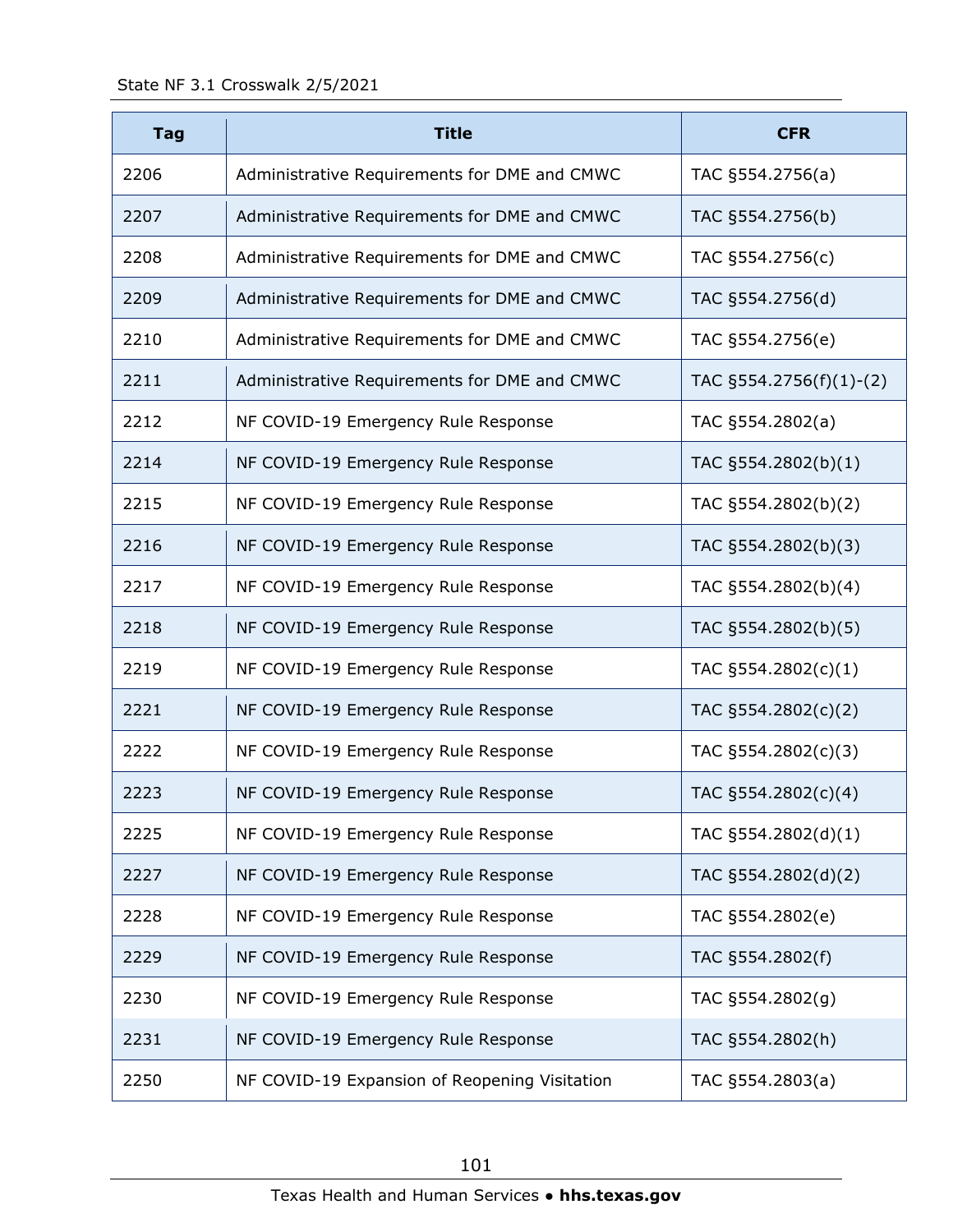| <b>Tag</b> | <b>Title</b>                                  | <b>CFR</b>             |
|------------|-----------------------------------------------|------------------------|
| 2251       | NF COVID-19 Expansion of Reopening Visitation | TAC §554.2803(b)       |
| 2252       | NF COVID-19 Expansion of Reopening Visitation | TAC §554.2803(c)       |
| 2253       | NF COVID-19 Expansion of Reopening Visitation | TAC §554.2803(d)       |
| 2254       | NF COVID-19 Expansion of Reopening Visitation | TAC §554.2803(e)       |
| 2255       | NF COVID-19 Expansion of Reopening Visitation | TAC §554.2803(f)(1)    |
| 2256       | NF COVID-19 Expansion of Reopening Visitation | TAC §554.2803(f)(2)    |
| 2257       | NF COVID-19 Expansion of Reopening Visitation | TAC §554.2803(f)(3)    |
| 2258       | NF COVID-19 Expansion of Reopening Visitation | TAC §554.2803(f)(4)    |
| 2259       | NF COVID-19 Expansion of Reopening Visitation | TAC §554.2803(f)(5)    |
| 2260       | NF COVID-19 Expansion of Reopening Visitation | TAC §554.2803(f)(6)    |
| 2261       | NF COVID-19 Expansion of Reopening Visitation | TAC §554.2803(f)(7)(A) |
| 2262       | NF COVID-19 Expansion of Reopening Visitation | TAC §554.2803(f)(7)(B) |
| 2263       | NF COVID-19 Expansion of Reopening Visitation | TAC §554.2803(f)(7)(C) |
| 2264       | NF COVID-19 Expansion of Reopening Visitation | TAC §554.2803(f)(7)(D) |
| 2265       | NF COVID-19 Expansion of Reopening Visitation | TAC §554.2803(f)(7)(E) |
| 2266       | NF COVID-19 Expansion of Reopening Visitation | TAC §554.2803(f)(7)(F) |
| 2267       | NF COVID-19 Expansion of Reopening Visitation | TAC §554.2803(f)(7)(G) |
| 2268       | NF COVID-19 Expansion of Reopening Visitation | TAC §554.2803(f)(7)(H) |
| 2269       | NF COVID-19 Expansion of Reopening Visitation | TAC §554.2803(f)(8)(A) |
| 2270       | NF COVID-19 Expansion of Reopening Visitation | TAC §554.2803(f)(8)(B) |
| 2271       | NF COVID-19 Expansion of Reopening Visitation | TAC §554.2803(f)(8)(C) |
| 2272       | NF COVID-19 Expansion of Reopening Visitation | TAC §554.2803(f)(8)(D) |
| 2273       | NF COVID-19 Expansion of Reopening Visitation | TAC §554.2803(f)(8)(E) |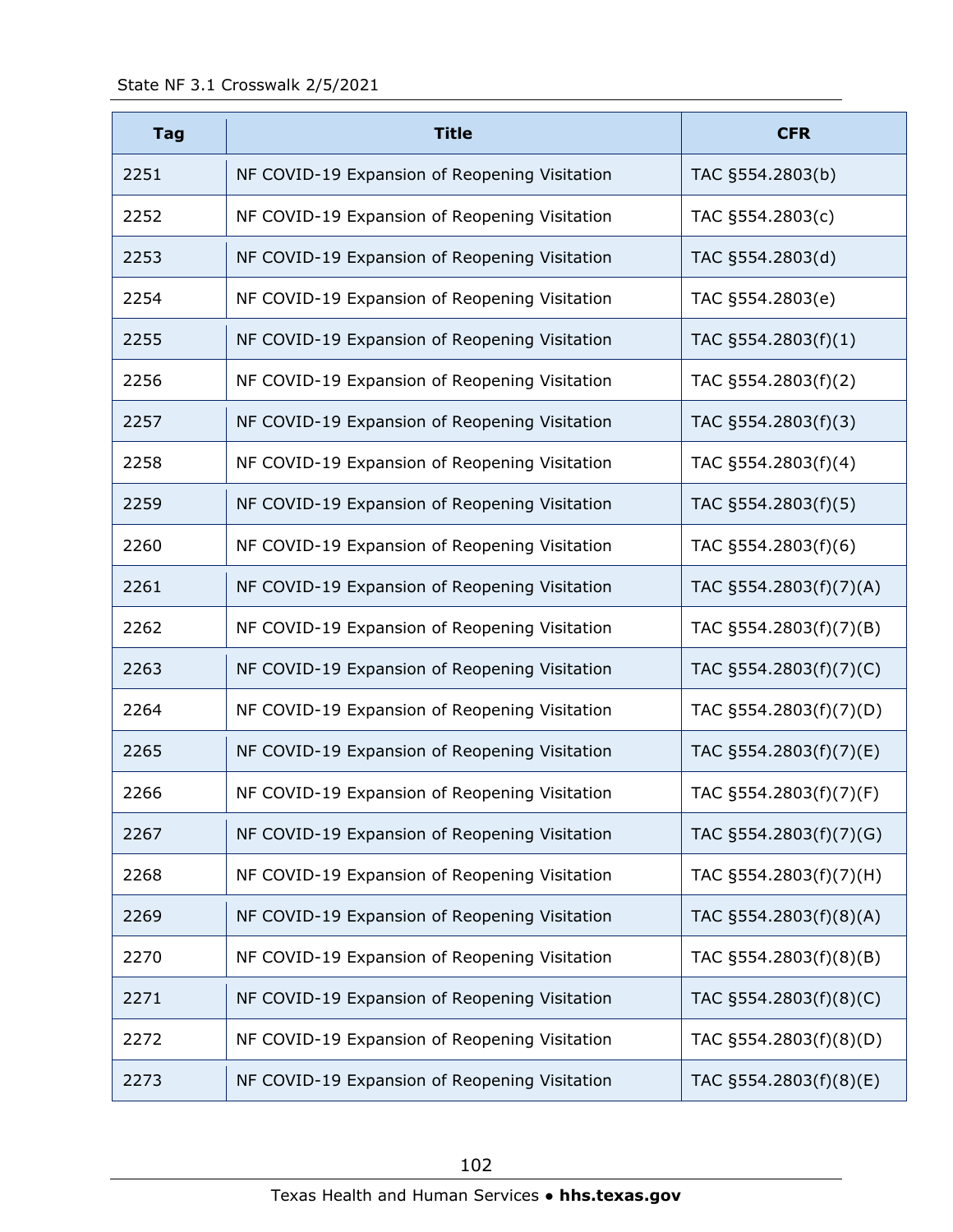State NF 3.1 Crosswalk 2/5/2021

| <b>Tag</b> | <b>Title</b>                                  | <b>CFR</b>                             |
|------------|-----------------------------------------------|----------------------------------------|
| 2274       | NF COVID-19 Expansion of Reopening Visitation | TAC §554.2803(f)(8)(F)                 |
| 2275       | NF COVID-19 Expansion of Reopening Visitation | <b>TAC</b><br>$\S554.2803(f)(8)(G)(i)$ |
| 2276       | NF COVID-19 Expansion of Reopening Visitation | <b>TAC</b><br>§554.2803(f)(8)(G)(ii)   |
| 2277       | NF COVID-19 Expansion of Reopening Visitation | <b>TAC</b><br>§554.2803(f)(8)(G)(iii)  |
| 2278       | NF COVID-19 Expansion of Reopening Visitation | <b>TAC</b><br>§554.2803(f)(8)(G)(iv)   |
| 2279       | NF COVID-19 Expansion of Reopening Visitation | TAC §554.2803(f)(8)(H)                 |
| 2280       | NF COVID-19 Expansion of Reopening Visitation | TAC §554.2803(f)(9)(A)                 |
| 2281       | NF COVID-19 Expansion of Reopening Visitation | TAC §554.2803(f)(9)(B)                 |
| 2282       | NF COVID-19 Expansion of Reopening Visitation | TAC §554.2803(f)(9)(C)                 |
| 2283       | NF COVID-19 Expansion of Reopening Visitation | TAC §554.2803(f)(9)(D)                 |
| 2284       | NF COVID-19 Expansion of Reopening Visitation | TAC §554.2803(f)(9)(E)                 |
| 2285       | NF COVID-19 Expansion of Reopening Visitation | TAC §554.2803(f)(9)(F)                 |
| 2286       | NF COVID-19 Expansion of Reopening Visitation | TAC §554.2803(f)(10)                   |
| 2287       | NF COVID-19 Expansion of Reopening Visitation | TAC §554.2803(g)                       |
| 2288       | NF COVID-19 Expansion of Reopening Visitation | TAC §554.2803(h)                       |
| 2289       | NF COVID-19 Expansion of Reopening Visitation | TAC §554.2803(i)(1)                    |
| 2290       | NF COVID-19 Expansion of Reopening Visitation | TAC §554.2803(i)(2)                    |
| 2291       | NF COVID-19 Expansion of Reopening Visitation | TAC §554.2803(i)(3)                    |
| 2292       | NF COVID-19 Expansion of Reopening Visitation | TAC §554.2803(i)(4)                    |
| 2293       | NF COVID-19 Expansion of Reopening Visitation | TAC §554.2803(i)(5)                    |
| 2294       | NF COVID-19 Expansion of Reopening Visitation | TAC §554.2803(i)(6)(A)                 |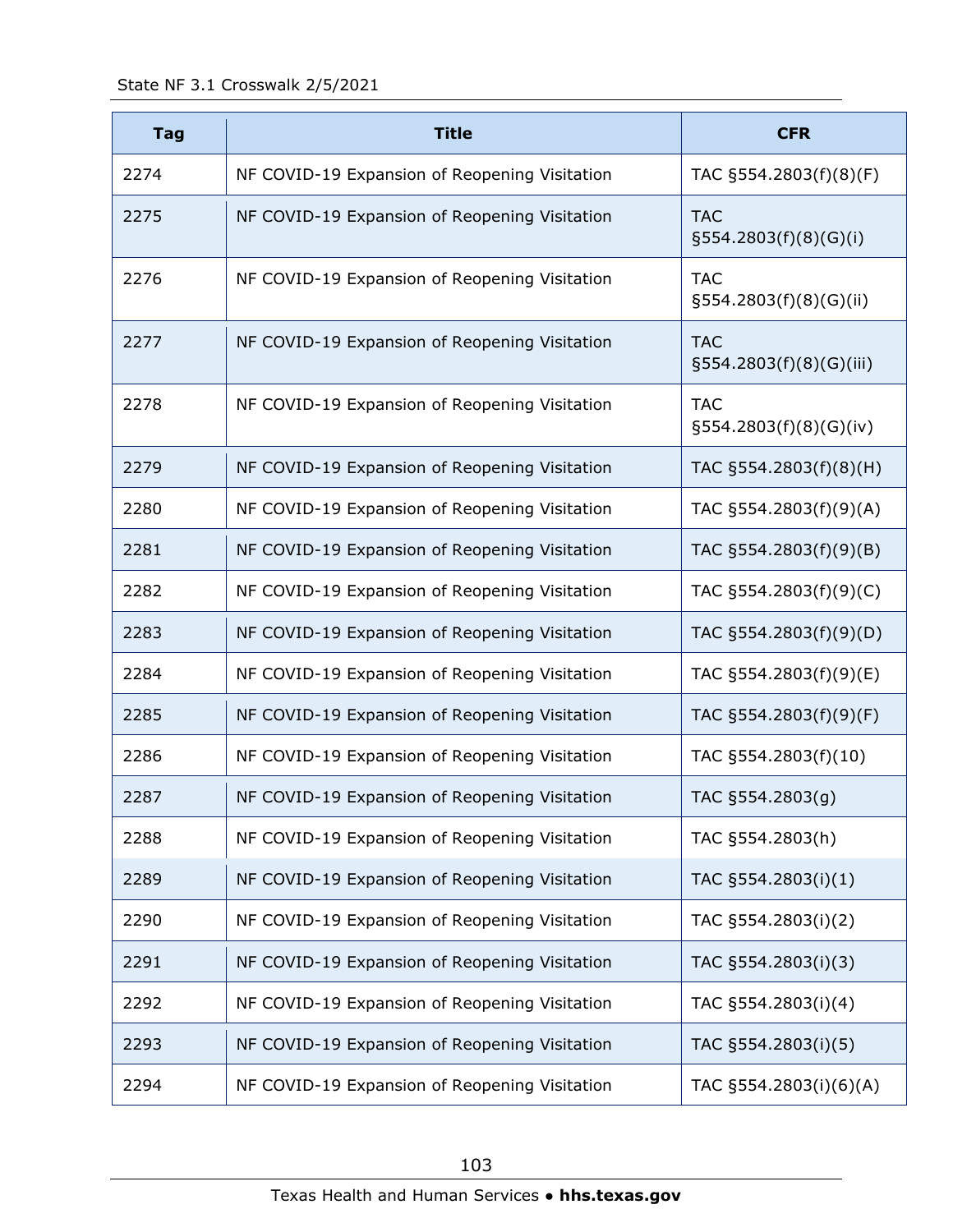| <b>Tag</b> | <b>Title</b>                                  | <b>CFR</b>             |
|------------|-----------------------------------------------|------------------------|
| 2295       | NF COVID-19 Expansion of Reopening Visitation | TAC §554.2803(i)(6)(B) |
| 2296       | NF COVID-19 Expansion of Reopening Visitation | TAC §554.2803(i)(6)(C) |
| 2297       | NF COVID-19 Expansion of Reopening Visitation | TAC §554.2803(j)       |
| 2298       | NF COVID-19 Expansion of Reopening Visitation | TAC §554.2803(j)(1)    |
| 2299       | NF COVID-19 Expansion of Reopening Visitation | TAC §554.2803(j)(2)    |
| 2300       | NF COVID-19 Expansion of Reopening Visitation | TAC §554.2803(j)(3)    |
| 2301       | NF COVID-19 Expansion of Reopening Visitation | TAC §554.2803(k)       |
| 2302       | NF COVID-19 Expansion of Reopening Visitation | TAC §554.2803(k)(1)    |
| 2303       | NF COVID-19 Expansion of Reopening Visitation | TAC §554.2803(k)(2)    |
| 2304       | NF COVID-19 Expansion of Reopening Visitation | TAC §554.2803(l)(1)    |
| 2305       | NF COVID-19 Expansion of Reopening Visitation | TAC §554.2803(I)(2)    |
| 2306       | NF COVID-19 Expansion of Reopening Visitation | TAC §554.2803(I)(3)    |
| 2307       | NF COVID-19 Expansion of Reopening Visitation | TAC §554.2803(m)       |
| 2308       | NF COVID-19 Expansion of Reopening Visitation | TAC §554.2803(m)(1)    |
| 2309       | NF COVID-19 Expansion of Reopening Visitation | TAC §554.2803(m)(2)    |
| 2310       | NF COVID-19 Expansion of Reopening Visitation | TAC §554.2803(m)(3)    |
| 2311       | NF COVID-19 Expansion of Reopening Visitation | TAC §554.2803(m)(4)    |
| 2312       | NF COVID-19 Expansion of Reopening Visitation | TAC §554.2803(m)(5)    |
| 2313       | NF COVID-19 Expansion of Reopening Visitation | TAC §554.2803(m)(6)    |
| 2314       | NF COVID-19 Expansion of Reopening Visitation | TAC §554.2803(m)(7)    |
| 2315       | NF COVID-19 Expansion of Reopening Visitation | TAC §554.2803(m)(8)    |
| 2316       | NF COVID-19 Expansion of Reopening Visitation | TAC §554.2803(m)(9)    |
| 2317       | NF COVID-19 Expansion of Reopening Visitation | TAC §554.2803(m)(10)   |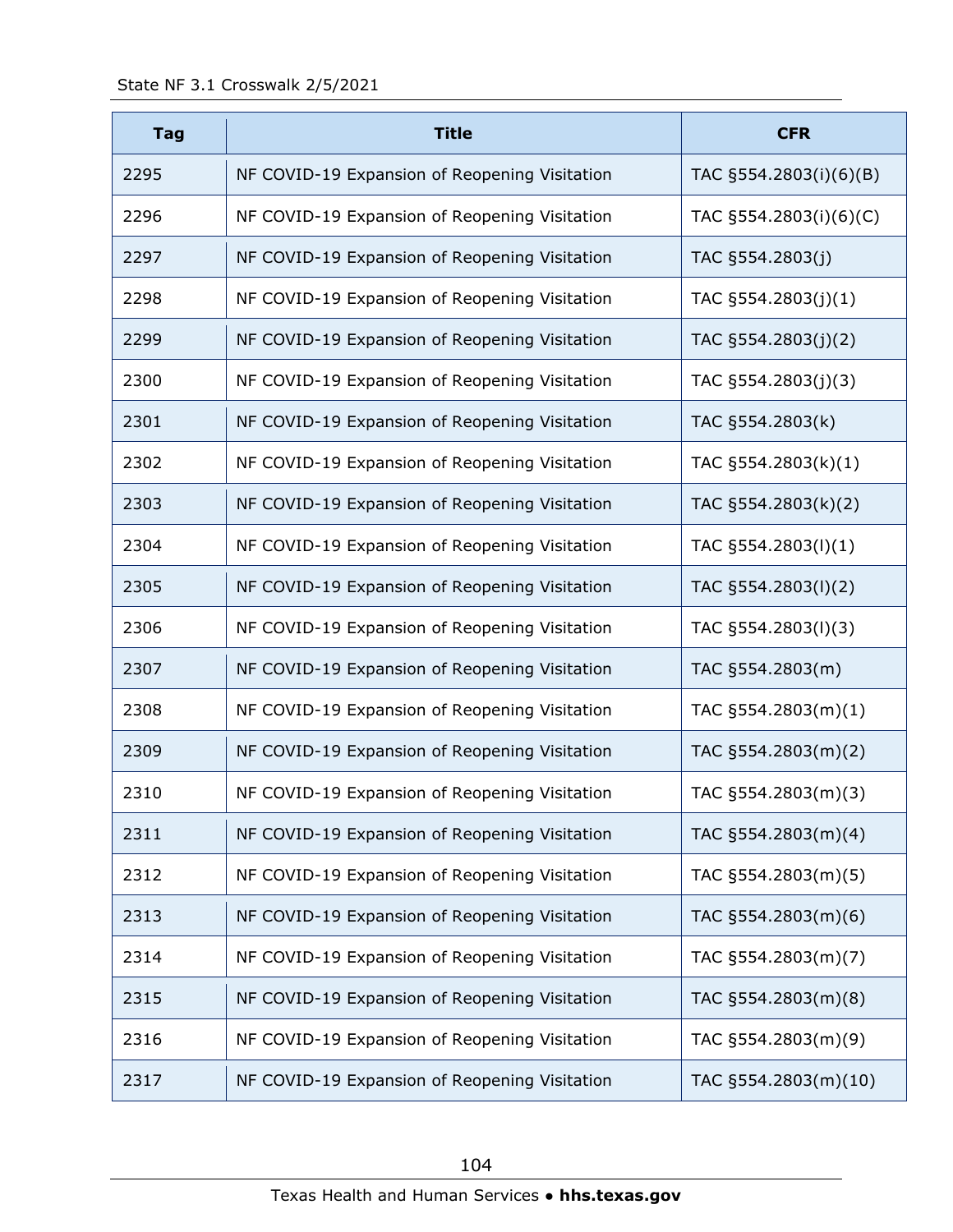| <b>Tag</b> | <b>Title</b>                                  | <b>CFR</b>             |
|------------|-----------------------------------------------|------------------------|
| 2318       | NF COVID-19 Expansion of Reopening Visitation | TAC §554.2803(m)(11)   |
| 2319       | NF COVID-19 Expansion of Reopening Visitation | TAC §554.2803(m)(12)   |
| 2320       | NF COVID-19 Expansion of Reopening Visitation | TAC §554.2803(m)(13)   |
| 2321       | NF COVID-19 Expansion of Reopening Visitation | TAC §554.2803(m)(14)   |
| 2322       | NF COVID-19 Expansion of Reopening Visitation | TAC §554.2803(m)(15)   |
| 2323       | NF COVID-19 Expansion of Reopening Visitation | TAC §554.2803(n)(1)    |
| 2324       | NF COVID-19 Expansion of Reopening Visitation | TAC §554.2803(n)(2)    |
| 2325       | NF COVID-19 Expansion of Reopening Visitation | TAC §554.2803(n)(3)    |
| 2326       | NF COVID-19 Expansion of Reopening Visitation | TAC §554.2803(n)(4)    |
| 2327       | NF COVID-19 Expansion of Reopening Visitation | TAC §554.2803(o)(1)    |
| 2328       | NF COVID-19 Expansion of Reopening Visitation | TAC §554.2803(o)(2)    |
| 2329       | NF COVID-19 Expansion of Reopening Visitation | TAC §554.2803(o)(3)    |
| 2330       | NF COVID-19 Expansion of Reopening Visitation | TAC §554.2803(o)(4)    |
| 2331       | NF COVID-19 Expansion of Reopening Visitation | TAC §554.2803(o)(5)    |
| 2332       | NF COVID-19 Expansion of Reopening Visitation | TAC §554.2803(o)(6)    |
| 2333       | NF COVID-19 Expansion of Reopening Visitation | TAC §554.2803(p)(1)    |
| 2334       | NF COVID-19 Expansion of Reopening Visitation | TAC §554.2803(p)(2)    |
| 2335       | NF COVID-19 Expansion of Reopening Visitation | TAC §554.2803(p)(3)    |
| 2336       | NF COVID-19 Expansion of Reopening Visitation | TAC §554.2803(q)(1)    |
| 2337       | NF COVID-19 Expansion of Reopening Visitation | TAC §554.2803(q)(2)    |
| 2338       | NF COVID-19 Expansion of Reopening Visitation | TAC §554.2803(q)(3)    |
| 2339       | NF COVID-19 Expansion of Reopening Visitation | TAC §554.2803(q)(4)    |
| 2340       | NF COVID-19 Expansion of Reopening Visitation | TAC §554.2803(q)(5)(A) |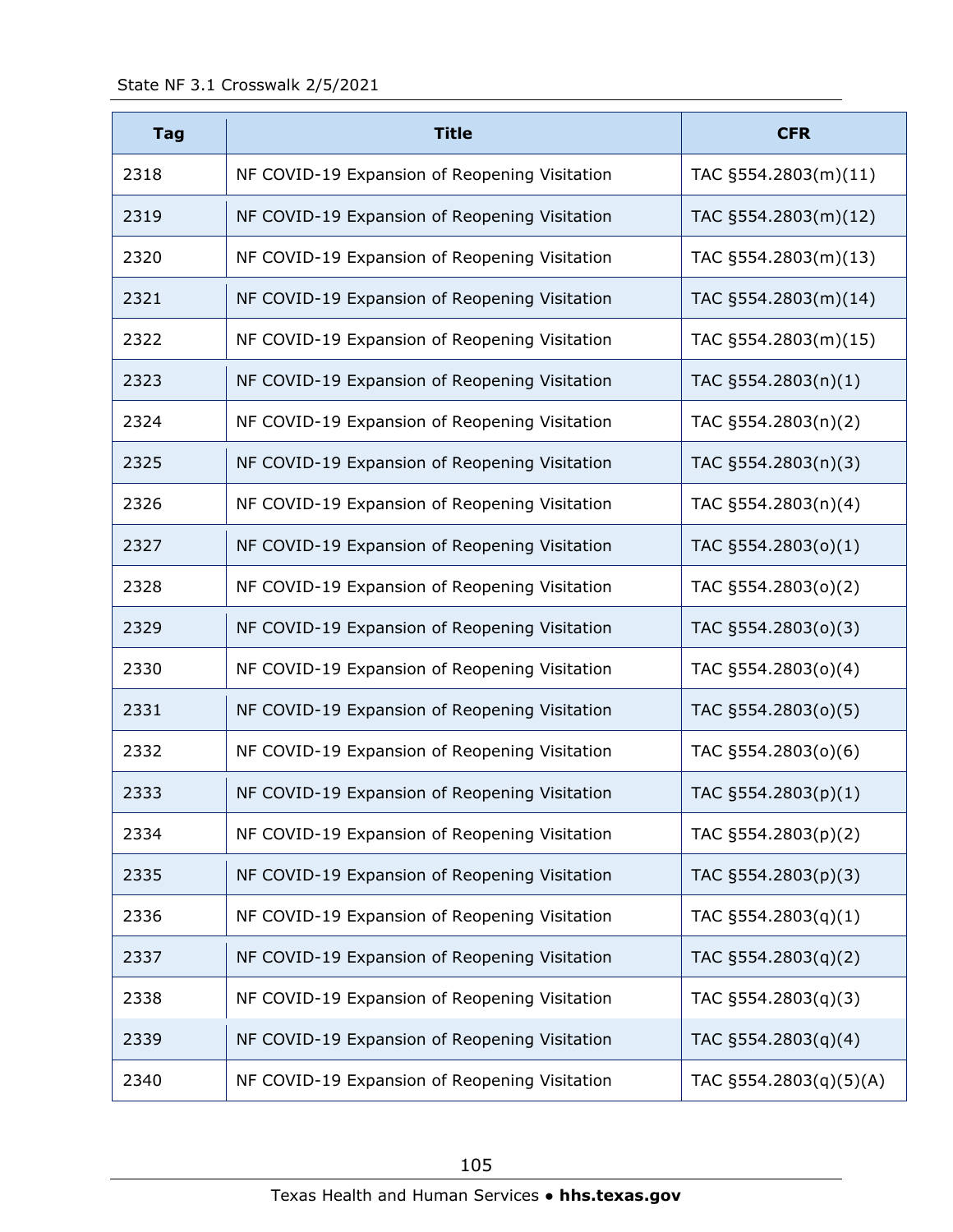| <b>Tag</b> | <b>Title</b>                                  | <b>CFR</b>                               |
|------------|-----------------------------------------------|------------------------------------------|
| 2341       | NF COVID-19 Expansion of Reopening Visitation | TAC §554.2803(q)(5)(B)                   |
| 2342       | NF COVID-19 Expansion of Reopening Visitation | TAC §554.2803(q)(5)(C)                   |
| 2343       | NF COVID-19 Expansion of Reopening Visitation | TAC §554.2803(q)(5)(D)                   |
| 2344       | NF COVID-19 Expansion of Reopening Visitation | TAC §554.2803(q)(5)(E)                   |
| 2345       | NF COVID-19 Expansion of Reopening Visitation | TAC §554.2803(q)(5)(F)                   |
| 2346       | NF COVID-19 Expansion of Reopening Visitation | TAC §554.2803(q)(5)(G)                   |
| 2347       | NF COVID-19 Expansion of Reopening Visitation | TAC §554.2803(q)(5)(H)                   |
| 2348       | NF COVID-19 Expansion of Reopening Visitation | TAC §554.2803(q)(6)(A)                   |
| 2349       | NF COVID-19 Expansion of Reopening Visitation | TAC §554.2803(q)(6)(B)                   |
| 2350       | NF COVID-19 Expansion of Reopening Visitation | TAC §554.2803(q)(6)(C)                   |
| 2351       | NF COVID-19 Expansion of Reopening Visitation | TAC §554.2803(q)(6)(D)                   |
| 2352       | NF COVID-19 Expansion of Reopening Visitation | TAC §554.2803(q)(6)(E)                   |
| 2353       | NF COVID-19 Expansion of Reopening Visitation | TAC §554.2803(q)(6)(F)                   |
| 2354       | NF COVID-19 Expansion of Reopening Visitation | <b>TAC</b><br>$\S554.2803(q)(6)(G)(i)$   |
| 2355       | NF COVID-19 Expansion of Reopening Visitation | <b>TAC</b><br>§554.2803(q)(6)(G)(ii)     |
| 2356       | NF COVID-19 Expansion of Reopening Visitation | <b>TAC</b><br>$\S554.2803(q)(6)(G)(iii)$ |
| 2357       | NF COVID-19 Expansion of Reopening Visitation | <b>TAC</b><br>$\S554.2803(q)(6)(G)(iv)$  |
| 2358       | NF COVID-19 Expansion of Reopening Visitation | TAC §554.2803(q)(6)(H)                   |
| 2359       | NF COVID-19 Expansion of Reopening Visitation | TAC §554.2803(q)(7)(A)                   |
| 2360       | NF COVID-19 Expansion of Reopening Visitation | TAC §554.2803(q)(7)(B)                   |
| 2361       | NF COVID-19 Expansion of Reopening Visitation | TAC §554.2803(q)(7)(C)                   |